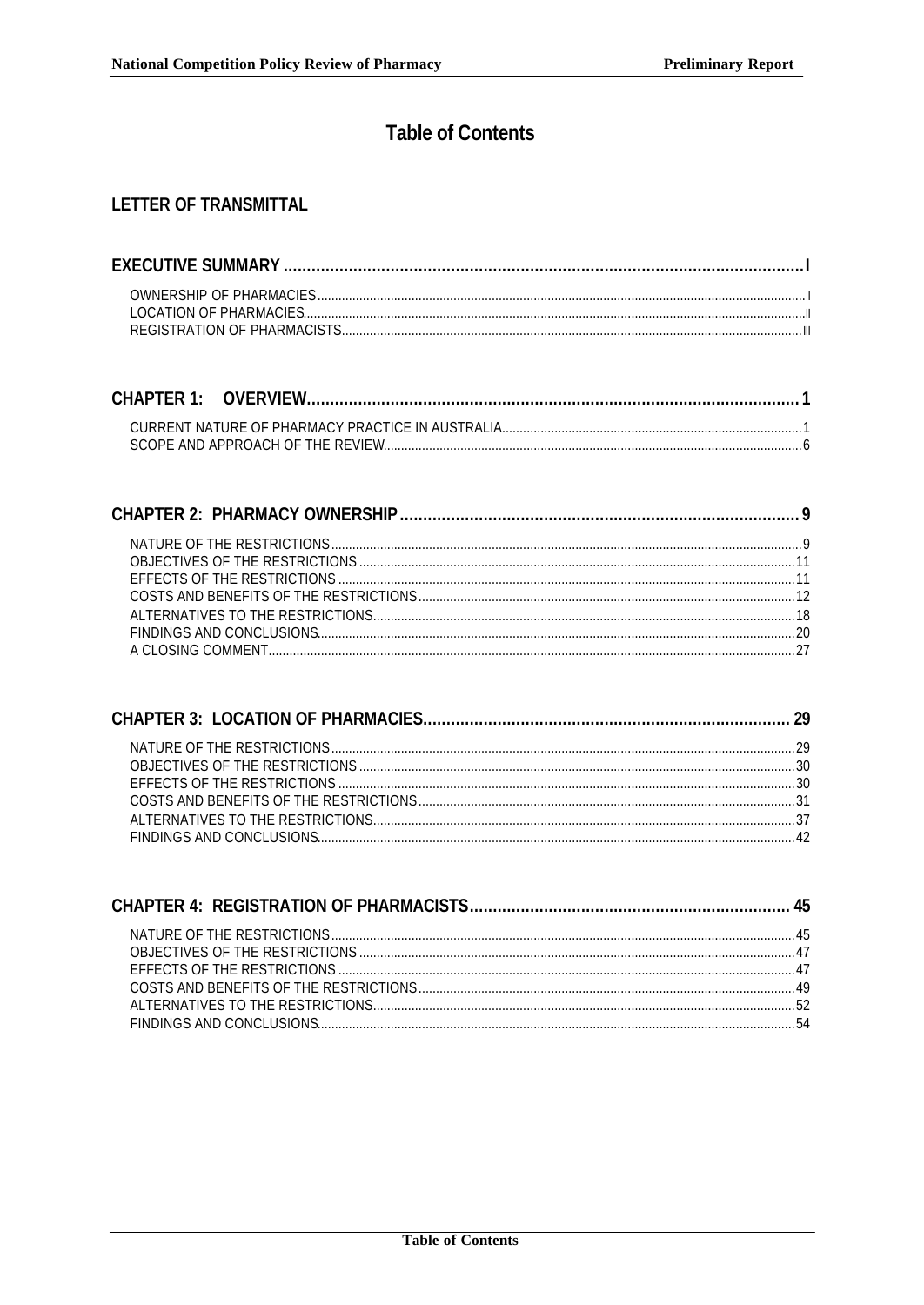## **APPENDIXES**

| $1 \quad \blacksquare$ |                                                                       |  |
|------------------------|-----------------------------------------------------------------------|--|
| $\overline{2}$         |                                                                       |  |
| $3^{\circ}$            |                                                                       |  |
| $\overline{4}$         | <b>PHARMACEUTICAL BENEFITS SCHEME AND PHARMACIST REMUNERATION  73</b> |  |
| 5                      | ALTERNATIVES TO EXISTING REGULATION FOR NEW AND RELOCATED             |  |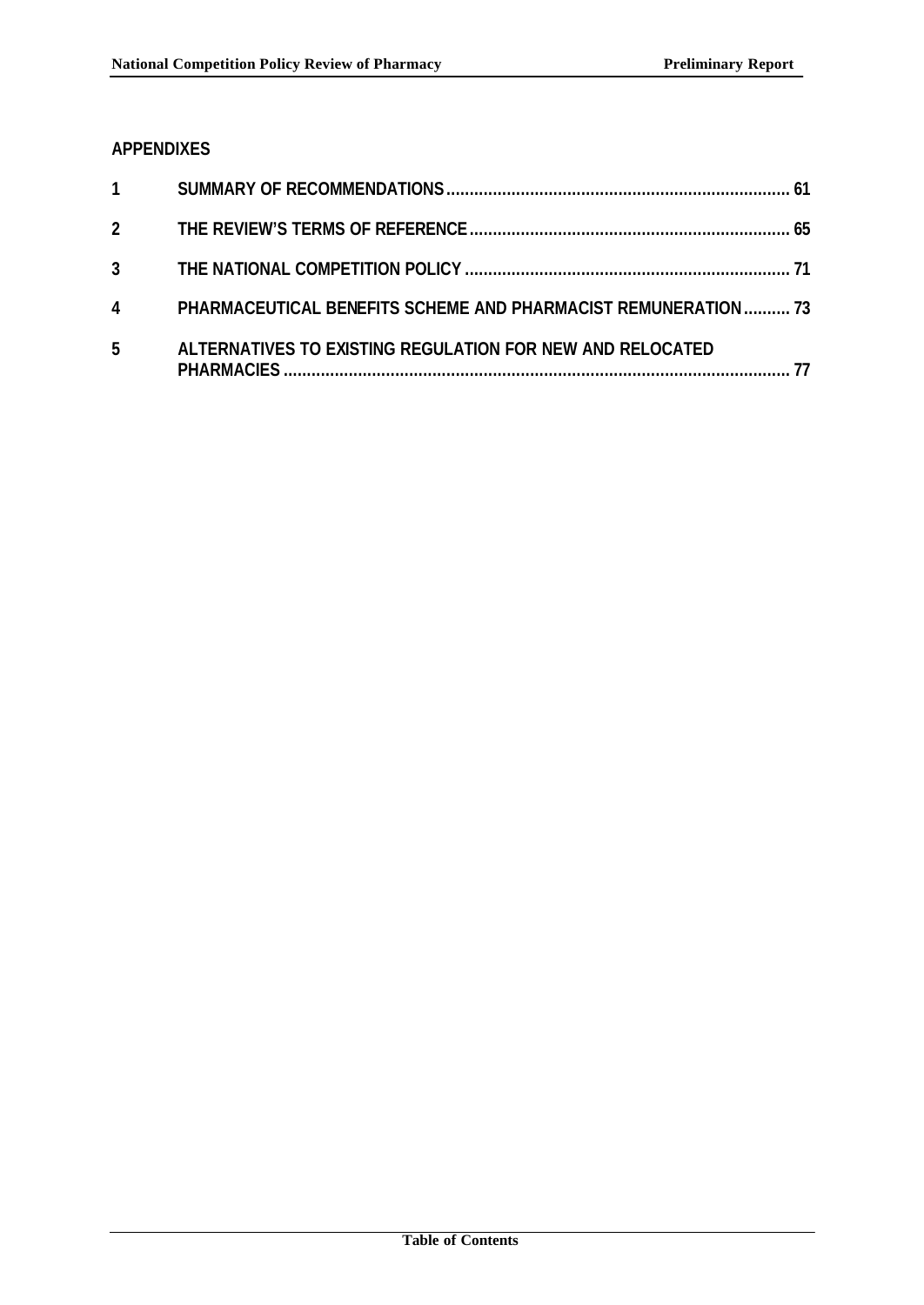# **National Competition Policy Review of Pharmacy**

MDP 93 GPO Box 9848 CANBERRA ACT 2611

Telephone: 02 6289 8665 Facsimile: 02 6289 8665

4 November 1999

The Hon John Howard MP Prime Minister Parliament House CANBERRA ACT 2600

Dear Prime Minister

Pursuant to its Terms of Reference, I am pleased to present to the Council of Australian Governments the Preliminary Report of the National Competition Policy Review of Pharmacy.

The Review was given the task under the National Competition Policy to examine collectively specified Commonwealth, State and Territory legislation. It was asked particularly to assess effects of that legislation on competition in the regulatory areas of the ownership of pharmacies, the location of pharmacies for the purposes of the Commonwealth Pharmaceutical Benefits Scheme, and the registration of pharmacists.

The Review has made a number of findings and recommendations, some of which will be elaborated further in its Final Report. I commend these recommendations to Commonwealth, State and Territory jurisdictions for their consideration.

Yours sincerely

Warwich / Wilkins

Warwick J. Wilkinson AM Reviewer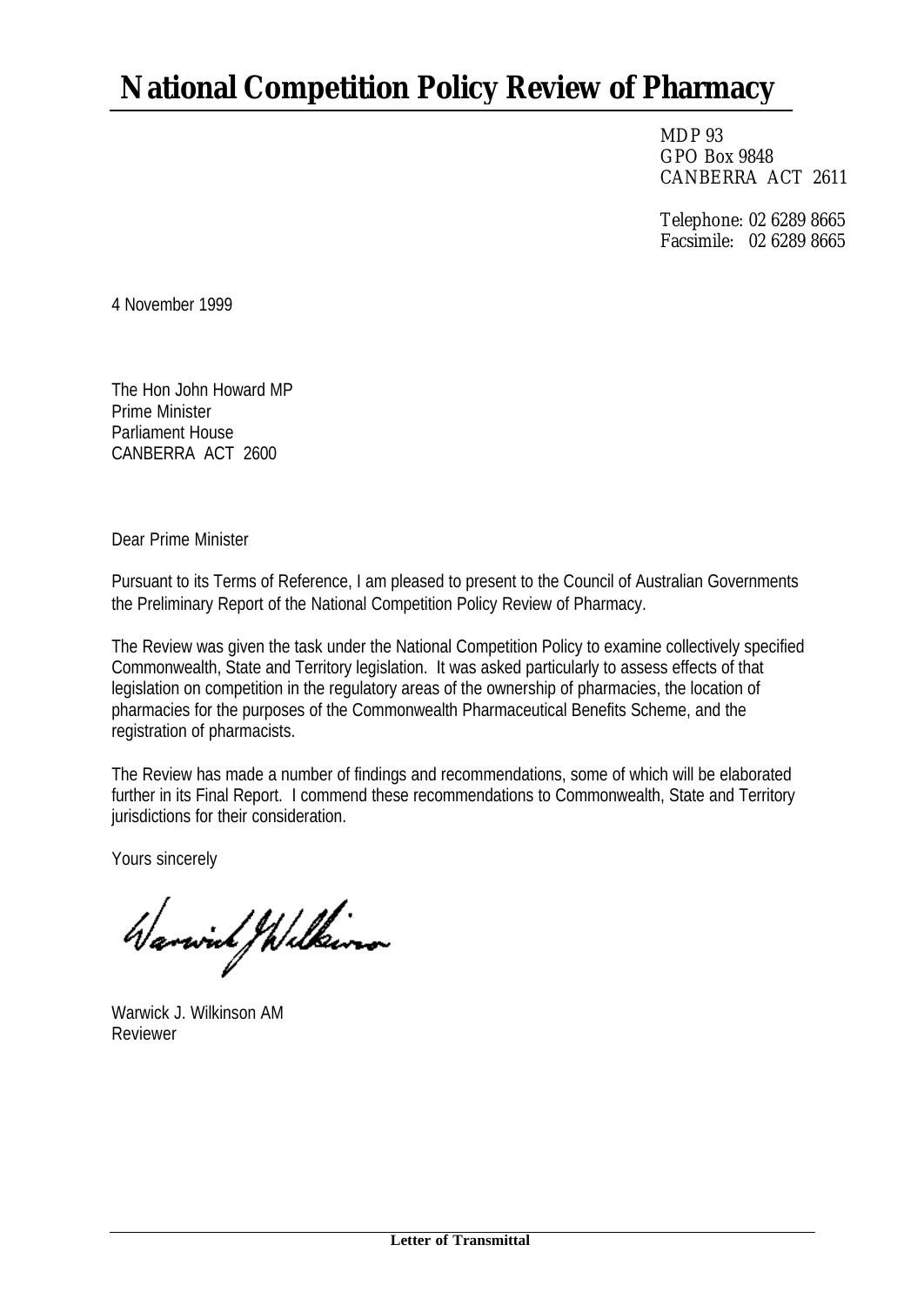## **EXECUTIVE SUMMARY**

The National Competition Policy Review of Pharmacy was announced in June 1999. It was charged, on behalf of Commonwealth, State and Territory governments to examine specified Acts and regulations to determine, in accordance with the framework of the National Competition Policy, whether they impose restrictions on competition and, if so, whether they should be removed.

The Review's Terms of Reference asked it to look specifically at provisions of State and Territory *Pharmacy* and *Pharmacists Acts*, and a ministerial determination made under section 99L of the Commonwealth *National Health Act 1953*, to examine the restrictions that they may impose on the:

- Ownership of pharmacies;
- Location of pharmacies to dispense benefits under the Commonwealth Pharmaceutical Benefits Scheme; and
- Registration of pharmacists.

Both pharmacy as a profession and community pharmacy as an industry have enjoyed a long history of protection from the full forces of competition. Practices in both the pharmacy profession and the community pharmacy industry have been entrenched with a highly protective regulatory framework to support them. As a general observation, the Review concluded that there are definite and pronounced restrictions of competition in all three areas that it examined.

The full effects of these regulatory restrictions, however, could not be evaluated fully without taking into account factors in the professional and industry environments largely outside the scope of the Review's Terms of Reference, including drugs and poisons legislation. In fact, drugs and poisons legislation is the subject of a separate National Competition Policy review.

Most important of these other external factors is the Australian Community Pharmacy Agreement between the Commonwealth Government and the Pharmacy Guild of Australia, which sets the terms and conditions for the remuneration of pharmacies for the dispensing of PBS items, and related concessions and allowances to pharmacies and pharmacists. The Review's location head of inquiry is the only direct connection with the Agreement in its inquiries.

The PBS accounts for nearly two-thirds of pharmacies' average turnover, and the Commonwealth through the PBS pays most of the cost of 95 per cent of prescription medicines dispensed in Australia. The Agreement, supported by the *National Health Act*, influences how the PBS links to the national network of community pharmacies that supply the subsidised medicines to the public. In turn this affects the rules of the competitive game in retail pharmacy.

## *OWNERSHIP OF PHARMACIES*

Under each State Act, with the specified exceptions of friendly societies and some "grandparented" proprietors, only registered pharmacists may own pharmacies. The Australian Capital Territory and Northern Territory *Pharmacy Acts* only require that a pharmacy be managed by a pharmacist.

The Review concludes that while it is a major restriction on who may enter and compete in the community pharmacy industry, the restriction of ownership almost exclusively to registered pharmacists is a net benefit to the community as a whole. Community pharmacy is an unusual hybrid of a traditional professional practice and shopfront-based retail business. Through pharmacist proprietorship, there is a reasonable assurance for the public that the principal purpose of a community pharmacy is to provide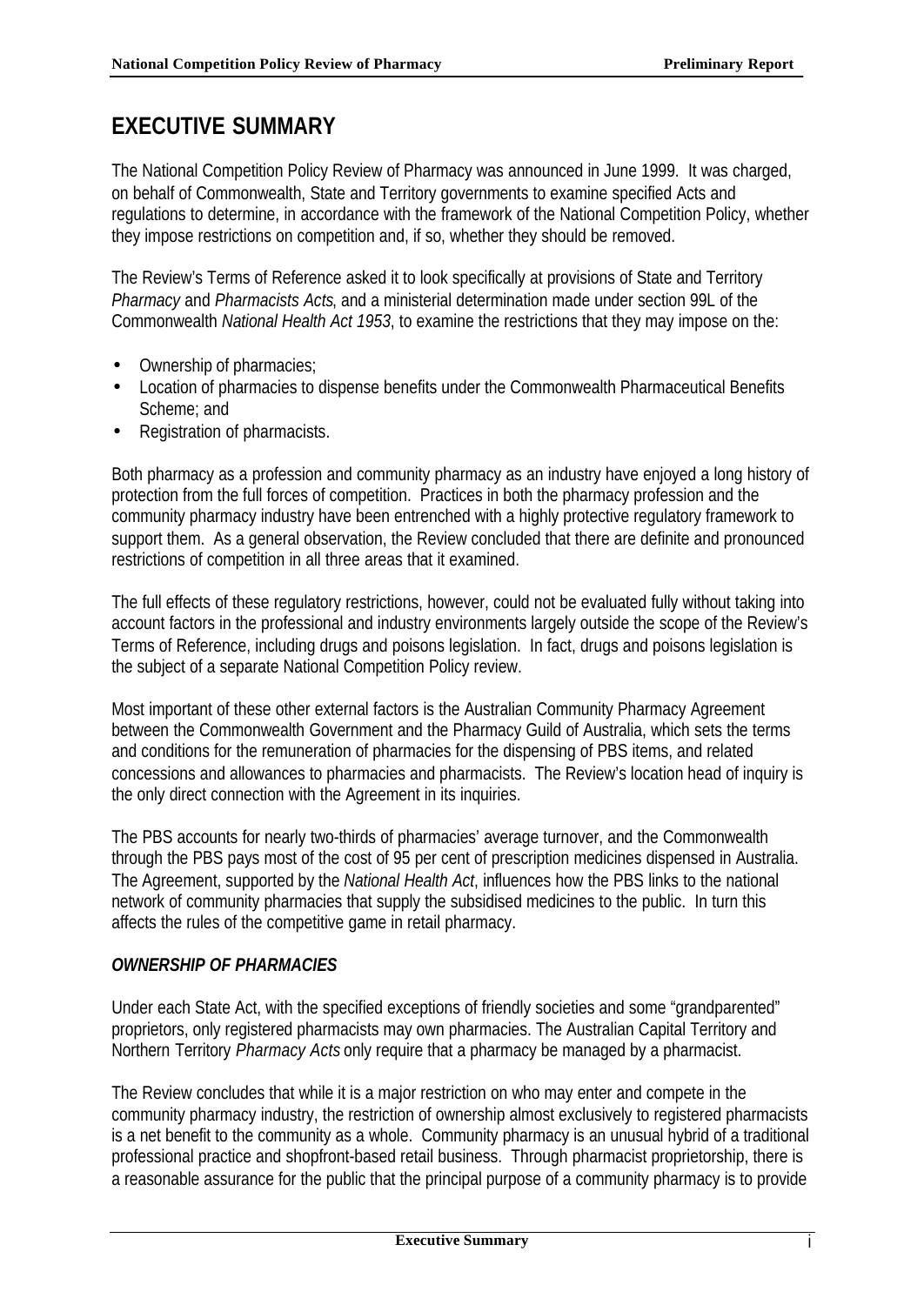safe and competent professional pharmacy services. These arrangements also provide that pharmacist proprietors ensure that the pharmacies under their control strive to provide the quality of services that Australians are entitled to expect, and that they can be held professionally accountable for their pharmacy's professional services.

The Review also recommends that existing exceptions to the general pharmacist ownership principle, friendly societies and grandparented non-pharmacist owned pharmacies are retained, subject to some further examination of relevant industry factors.

Beyond the professional provision of pharmacy services, the overall operations of pharmacy businesses do not need to be regulated closely by *Pharmacy Acts*. Yet there is a raft of provisions in these Acts, supported by interpretations by Pharmacy Boards and the courts, that allow regulators to intrude into aspects of pharmacy businesses that are well beyond what is needed to ensure safe and competent professional practice. These include rules relating to the numbers of pharmacies held by a proprietor and what constitutes a third party pecuniary interest in a pharmacy.

The Review has concluded that regulations of this nature are not justifiable restrictions on competition, and should be removed wherever possible to ensure that pharmacy businesses can make their own commercial judgments without undue interference from professional regulatory authorities.

## *LOCATION OF PHARMACIES*

To supply medicines subsidised by the Pharmaceutical Benefits Scheme, a pharmacy must be approved by the Commonwealth on the recommendation of the Australian Community Pharmacy Authority. Under the terms of the Australian Community Pharmacy Agreement, embodied in the *National Health Act* determination referred to the Review, there are strict controls imposed on approving a new pharmacy, and on relocating existing pharmacies, for PBS purposes.

Given that PBS sales and dispensing remuneration are by far the greater part of a pharmacy's overall turnover, an indirect effect of these controls is that they effectively can determine who can operate a financially viable pharmacy, and where a viable pharmacy can operate.

The Review concludes that these existing requirements restrict free and effective competition in the community pharmacy industry. It also concludes that there may be mechanisms other than the current new approval controls that could achieve the outcome of managing the overall numbers of pharmacies to a level the community can afford in terms of outlays on PBS and other services. It also concludes that the restrictions on relocation are serving little purpose since a major rationalisation of pharmacy outlets was completed in the early 1990s, and should be removed.

Ideally, the current restrictions could go at the conclusion of the Australian Community Pharmacy Agreement, but if not they could be phased out over a reasonable transitional period. In the event there is a phased rather than immediate abolition, the Review supports the criteria for both new approvals and relocations being revised considerably to make them more efficient, transparent and equitable.

In making these recommendations, however, the Review is aware that the parties to the Australian Community Pharmacy Agreement – the Commonwealth and the Pharmacy Guild – effectively have the last word by determining what is incorporated into the forthcoming Agreement and subsequently given legislative force.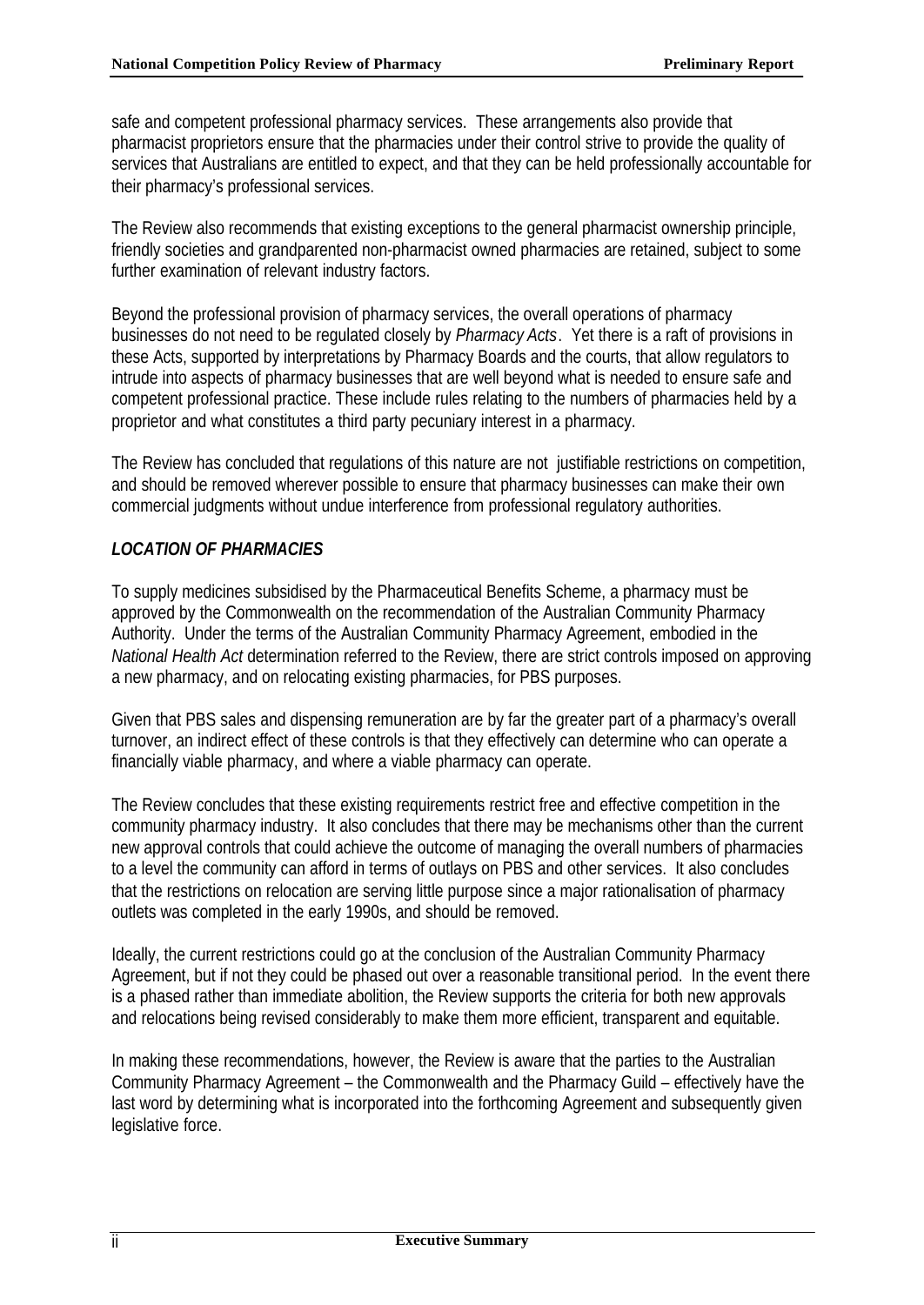### *REGISTRATION OF PHARMACISTS*

The purpose of regulating who may practise pharmacy, and how it is practised, is to assure the Australian public that their pharmacists are competent and the professional services they provide are safe.

Under this guiding principle, and taking into account that there is an information asymmetry between pharmacists and consumers, it is reasonable to regulate the practice of pharmacy and its practitioners. The Review therefore concludes that the registration of pharmacists, and specifying entry standards based on a minimum level of proficiency to practise unsupervised, are justifiable restrictions on competition.

Consistent with its recommendations on pharmacy ownership, the Review also concludes that regulation of pharmacists and pharmacy practice should be confined to enforcing practice standards, and not intrude unduly on other aspects of running a pharmacy. It also concludes that, as far as possible, standards for safe and competent pharmacists and pharmacy services should be set or adopted by governments, and implemented by regulatory authorities such as Pharmacy Boards.

The Review has given considerable thought to the minimal requirements in State and Territory *Pharmacy Acts* relating to pharmacists renewing their registration. Generally, this occurs with the payment of an prescribed annual fee, and without any active mechanisms to assure regulatory authorities, and through them the community, of the ongoing competence of the pharmacist. While these mechanisms are acceptable in themselves, it may be appropriate to introduce appropriate and defendable competency assurance benchmarks as part of re-registration processes, just as these now apply to initial pharmacist registration.

There are some complicated issues behind what are appropriate quality and competency assurance mechanisms for professionals generally, and how they can be applied practically and equitably. The Review believes that there is some merit in expecting already registered pharmacists to demonstrate their competence from time to time, by way of appropriate and valid assessment mechanisms, and that limited new regulation to support this can be justified in the public interest.

As part of examining the effects of registration restrictions on competition in pharmacy, the Review also believes that the constitution, powers and membership of regulatory authorities needs to be taken into account. It concludes that authorities should be accountable to the community for monitoring professional pharmacists' compliance with standards set by Government, and to deal fairly with breaches of those standards and of discipline.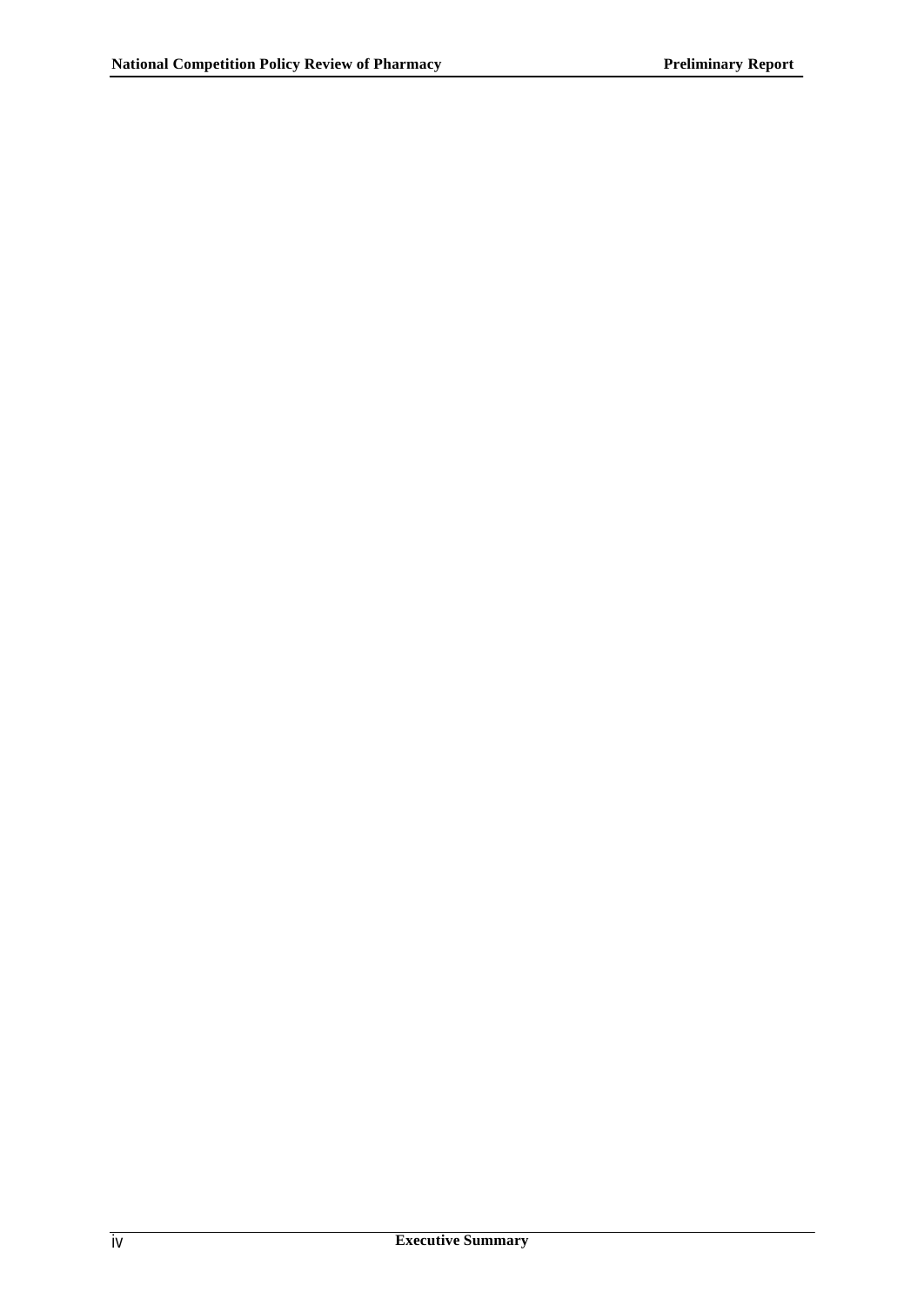## **CHAPTER 1: OVERVIEW**

Before addressing the specific regulatory areas of pharmacy ownership, location of pharmacies for Pharmaceutical Benefits Scheme purposes, and the registration of pharmacists, it is important to consider what it is that jurisdictions are seeking to regulate, and why. It is thus helpful to ask:

- What is the current nature of pharmacy practice and the pharmacy profession in Australia, and how is this likely to evolve in the foreseeable future?
- What other environmental factors are relevant to the Review's areas of inquiry?
- What should be regulated, and for what purpose?

Besides helping to define the scope and coverage of what may be acceptable regulation, consideration of these questions also assists in identifying whether the elements of the Public Benefit Test of the Competition Principles Agreement<sup>1</sup> may apply to the regulatory provisions of primary concern to this Review.

#### *CURRENT NATURE OF PHARMACY PRACTICE IN AUSTRALIA*

#### **STREAMS OF PROFESSIONAL PRACTICE**

In looking at pharmacy as both a profession and an industry, there are two principal streams of practice. These are clinical (or hospital) pharmacy, and community pharmacy.

#### *Clinical pharmacy*

The first stream is clinical pharmacy, which is the specialised provision of pharmacy and dispensary services in public and private hospitals, laboratories, and other clinical and research facilities. Hospital pharmacists in particular are usually attached to a pharmacy department in their institution and prepare or supervise the preparation of compounds and solutions as well as dispense ready-prepared pharmaceutical medicines.

Clinical pharmacists are often assisted by technician staff who perform a range of administrative and para-professional tasks under a pharmacist's direction. A recent study indicates that about 15 per cent of Australia's 14,000 practising registered pharmacists work in the clinical sector and another 6 per cent work in industry (mainly with pharmaceutical manufacturers), administration and research<sup>2</sup>.

#### *Community pharmacy*

The second stream is community pharmacy. These are the pharmacies that provide a network for the delivery of pharmacy services to the Australian community. Most are found in local shopping strips, shopping centres and malls, and employ almost 80 per cent of employed pharmacists<sup>3</sup> as well as many non-professional staff.

Community pharmacies are the principal distribution points for prescription medicines and for scheduled over-the-counter medicines. Other medicinal products, such as aspirin and paracetamol products, are shared with general retailers.

<sup>1</sup> See attachment B to the Review's Terms of Reference, Appendix 2, page 70 of this report..

<sup>2</sup> Australian Institute of Health and Welfare, *Pharmacy Labour Force 1994*, December 1996, page 3.

<sup>3</sup> Ibid.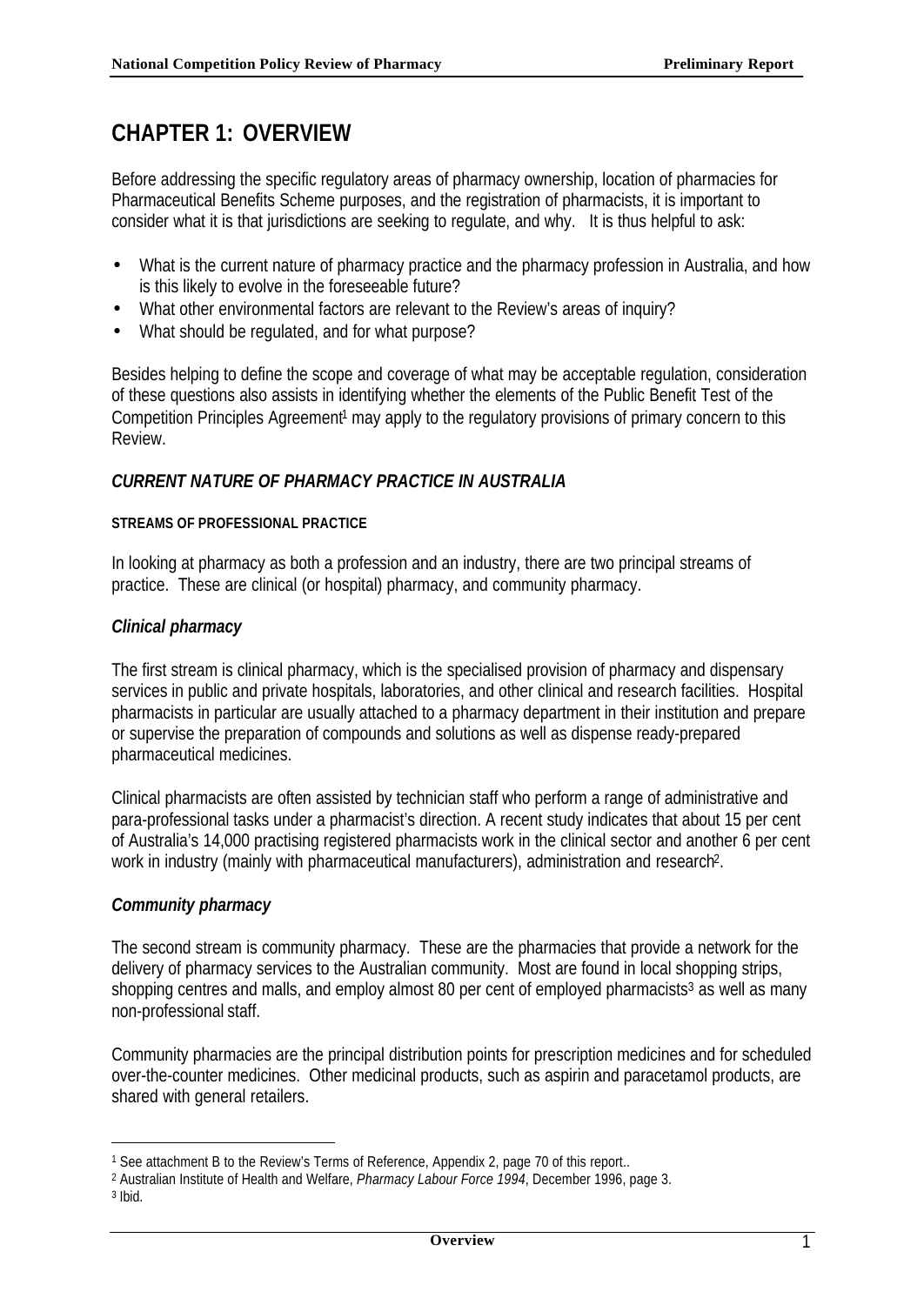#### **THE FUNCTIONS OF CONTEMPORARY PHARMACY**

The main functions of community and clinical pharmacy in contemporary Australian health care are to:

- Supply prescriptions for medicines, including the minimisation of the risk of adverse consequences for the patient;
- Supervise the proper sale and distribution to the public of "pharmacy only" (Schedule 2) and "pharmacist only" (Schedule 3) medicines;
- Provide, upon a client's request or where required by professional duty, specific advice and counselling on the best medication for their needs, and the best and proper use of the medications dispensed to them;
- Provide advice as necessary to other health professionals (eq medical practitioners and hospital and community nurses) on the medicinal needs of their patients, including situations where a prescription medicine may be contraindicated for the patient; and
- Participate, as part of an increasingly multi-disciplinary primary health care team, in community health, preventive health and other public health services and programmes.

#### **DUAL NATURE OF COMMUNITY PHARMACY**

Community pharmacies are somewhat unique in that they almost invariably combine the functions of professional and retail services within the same premises. Unlike most other professional groups, community pharmacists in particular do not have a private professional-client relationship based on a fee for service. Instead, the client may simply walk off the street and seek "free" advice, and the pharmacist derives his or her income from the medicines dispensed and the other products sold in the pharmacy.

In many pharmacies, too, the situation is further blurred by the fact that the pharmacy offers numerous lines of non-pharmacy business including general merchandising, cosmetic sales, agency arrangements for banks, health insurers and others, photographic services and so on. Indeed, many larger pharmacies have evolved to look very similar to niche and sometimes even general retailers.

#### **OTHER ENVIRONMENTAL FACTORS SHAPING PHARMACY PRACTICE IN AUSTRALIA**

Pharmacy in Australia is practised in a highly regulated environment. State, Territory and Commonwealth legislation control virtually every aspect of pharmacy, from who is able to provide pharmacy services, to where they can be provided and, for the vast majority of prescription medicines, the cost at which they can be sold.

The Terms of Reference for the Review have three specific areas of inquiry – ownership, location and registration. However, these areas of regulation have to be seen in the broader context of the regulatory, professional and commercial environments in which they operate, and with which they are interdependent. These include:

- State and Territory drugs and poisons legislation;
- The Commonwealth's Pharmaceutical Benefits Scheme;
- The Australian Community Pharmacy Agreement; and
- The high level of interdependence between retail pharmacies and pharmaceutical wholesalers.

In relation to Commonwealth regulation, for example, the Review's Terms of Reference include only that part of the regulatory framework relating to the location of pharmacies. Whilst this is very significant, it represents only a portion of the competitive effects that Commonwealth programmes have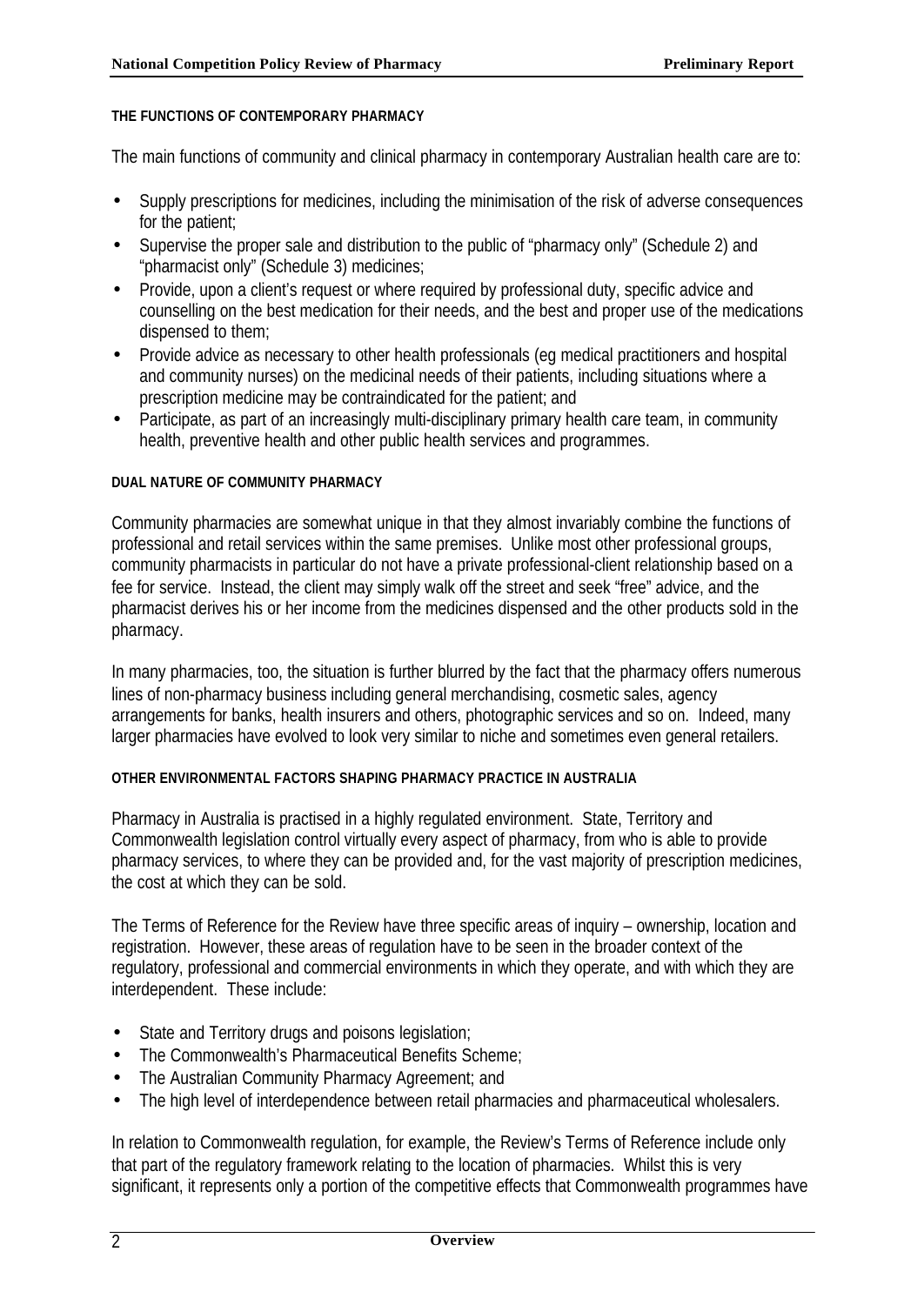in relation to pharmacy. Indeed, the location controls form only one of a number of elements in the Australian Community Pharmacy Agreement between the Commonwealth and the Pharmacy Guild of Australia for the provision of medicines under the Pharmaceutical Benefits Scheme, most of which are beyond the direct scope of the Review's inquiries.

#### *Drugs and Poisons Legislation*

Australia has obligations under international conventions to protect the public from the uncontrolled availability of potentially dangerous products, including the potential for the diversion of drugs to the illicit market.

The added complexity and costs associated with these provisions, particularly in relation to accountability, handling, storage and transport, have a significant impact on the practice of pharmacy. These special requirements need to be kept in mind when assessing and considering changes in the pharmacy industry.

Drugs and poisons legislation also provides for the scheduling of drugs, medicines and other dangerous substances to regulate who may store, handle and sell these items. Schedules 2 and 3, with minor variations between jurisdictions, provide that listed over-the-counter medicines must be sold only by a pharmacy (Schedule 2) or personally by a pharmacist (Schedule 3). Schedule 4 relates to prescription medicines, mostly dispensed by pharmacists.

These scheduling requirements, and safety and handling restrictions imposed on pharmacists by drugs and poisons legislation, have a bearing on who may own a pharmacy and be accountable for its professional services. Drugs and poisons legislation also relates to registration requirements for pharmacists. If Schedule 2 medicine items were delisted, for instance, this would have some effect on the make-up of pharmacy businesses as formerly scheduled items would be sold in competition with general retailers.

Relevant drugs and poisons provisions will be taken into consideration in the analysis. The legislation is, however, being examined by a separate National Competition Policy review, due to report in mid 2000.

#### *Pharmaceutical Benefits Scheme (PBS)*

The objective of the PBS is to provide timely, reliable and affordable access for the Australian community to necessary and cost effective medicines<sup>4</sup>. A variety of mechanisms are in place to administer the PBS, including the approval of new medicines in the PBS and their cost. Access to medicines under the PBS is provided through the community pharmacy network. A fuller explanation of how the PBS works is included at Appendix 4.

The PBS accounts for the sale of 95 per cent of all medicines prescribed in Australia. Like Medicare, it is a demand-driven programme whose cost to the community each year depends on the volume of pharmaceuticals dispensed, their listed prices, and the fees paid to pharmacists for their dispensing services. In 1997-98, the PBS involved total government outlays of \$2,541 million, with a further \$571 million in patient contributions. Of the \$3,112 million total cost of PBS, \$773 million was spent on dispensing remuneration to pharmacists<sup>5</sup>. The remainder represented reimbursement for the retail and wholesale costs of the listed medicines supplied.

<sup>4</sup> Commonwealth submission to the Review, para 2.18.

<sup>5</sup> Ibid, paras 2.26 – 2.27.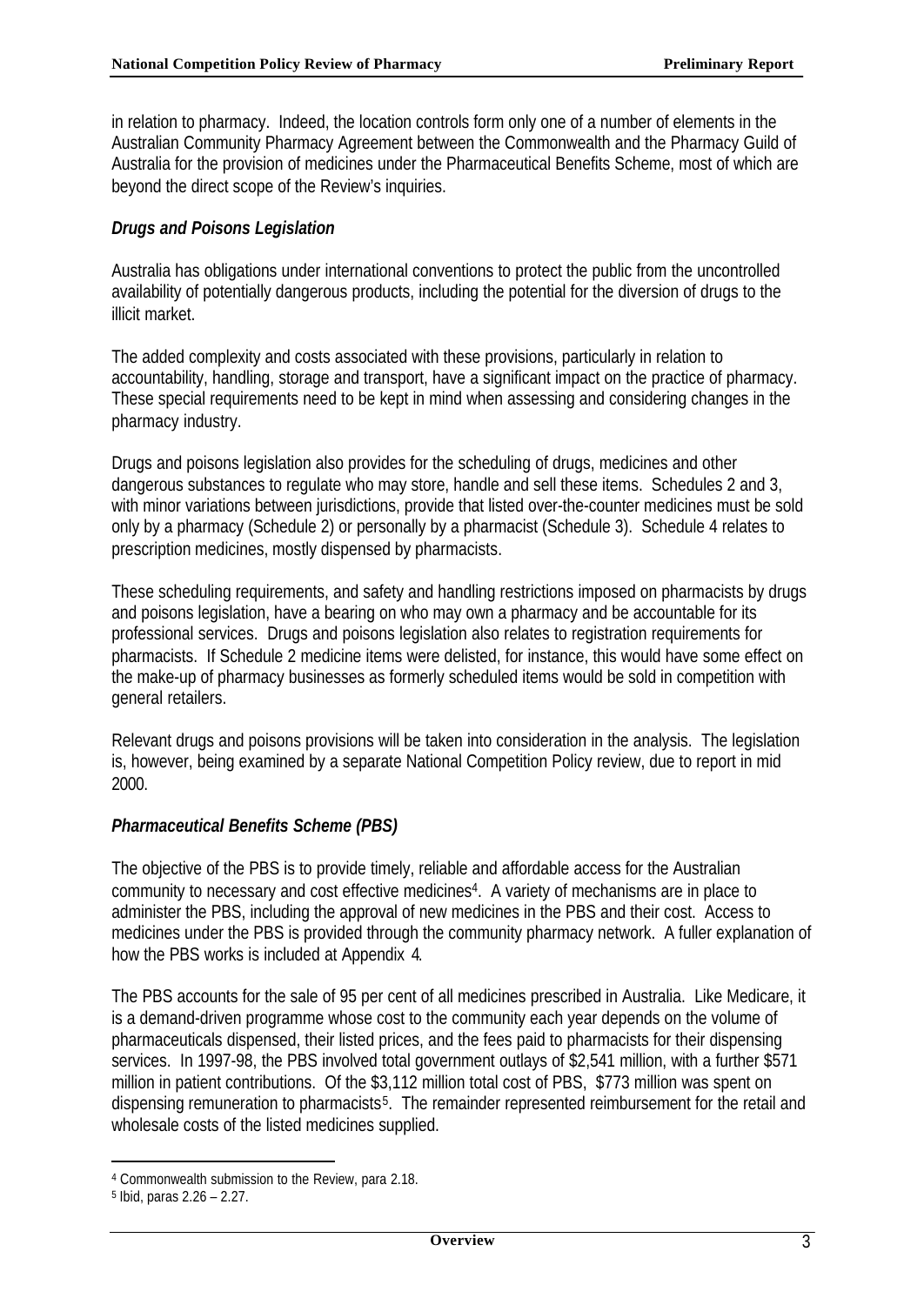Overall, PBS sales and fees are worth about two-thirds of most pharmacies' turnovers. In some areas where there are high concentrations of low-income consumers, beneficiaries and retirees, anecdotal evidence suggests that the proportion of PBS revenue for a pharmacy can be 80 per cent or higher.

Through the scale of its PBS subsidies, the Commonwealth effectively purchases such a volume of medicines by way of the PBS that it has a near monopsony on prescription drugs. That purchasing power brings it considerable leverage at all points of the pharmaceutical supply chain. It negotiates prices with pharmaceutical manufacturers, factors pharmaceutical wholesalers into remuneration calculations, and pays dispensing remuneration per item dispensed.

It is this leverage, coupled with its ability to approve which pharmacies can supply PBS items, that gives the Commonwealth such influence in the community pharmacy market.

The presence of the PBS, therefore distorts the operation of that market. If the Commonwealth took its PBS bat and ball and went home, most pharmaceutical products would be beyond the financial reach of ordinary Australians, and the community pharmacy industry would be markedly different. But, on the other hand, the Commonwealth cannot ensure the distribution of PBS medicines without the community pharmacy industry. Community pharmacy needs the Commonwealth, and vice versa, which has been the basis of an uneasy relationship since the PBS was introduced in 1948. In recent years, however, this relationship has been codified through the Australian Community Pharmacy Agreement.

## *The Australian Community Pharmacy Agreement*

The Agreement is the embodiment of the understanding between the Commonwealth and the Pharmacy Guild of Australia (the Pharmacy Guild) about the terms of pharmacists' remuneration for PBS dispensing activities, and the conditions applying to that remuneration. It sets out the methodology for calculating the prices paid to pharmacists to dispense drugs under the Pharmaceutical Benefits Scheme and conditions relating to the approval of new pharmacies and the relocation of existing pharmacies. Details are of current remuneration arrangements are set out at Appendix 4.

For the Commonwealth, a main objective of the Agreement is to provide access to essential medicines at a sustainable cost to the community. For the Pharmacy Guild, an objective necessarily is to achieve the best possible remunerative and related outcomes for its members, representing most pharmacist proprietors and over 4,700 pharmacies.

The Agreement itself saves the Commonwealth from having to negotiate individual contracts with each pharmacy business for PBS services. In return the Pharmacy Guild has worked cooperatively with the Commonwealth in areas such as industry restructuring, developing new modes of delivery for pharmacy services, and in ensuring that pharmacy services are available to all Australians.

#### *Relationship of the Agreement to the Terms of Reference*

The Terms of Reference for the Review do not include all parts of the Agreement, even though a number of aspects of the Agreement affect issues of direct relevance to this inquiry. This necessarily constrains the Review's ability to comment directly on Agreement matters which may be relevant (such as pharmacist remuneration for PBS dispensing), yet are outside the scope of its Terms of Reference.

In particular, the Agreement's fixed formulae for calculating remuneration paid to pharmacists for the purchase and supply of PBS medicines effectively prohibit or marginalise price competition in the core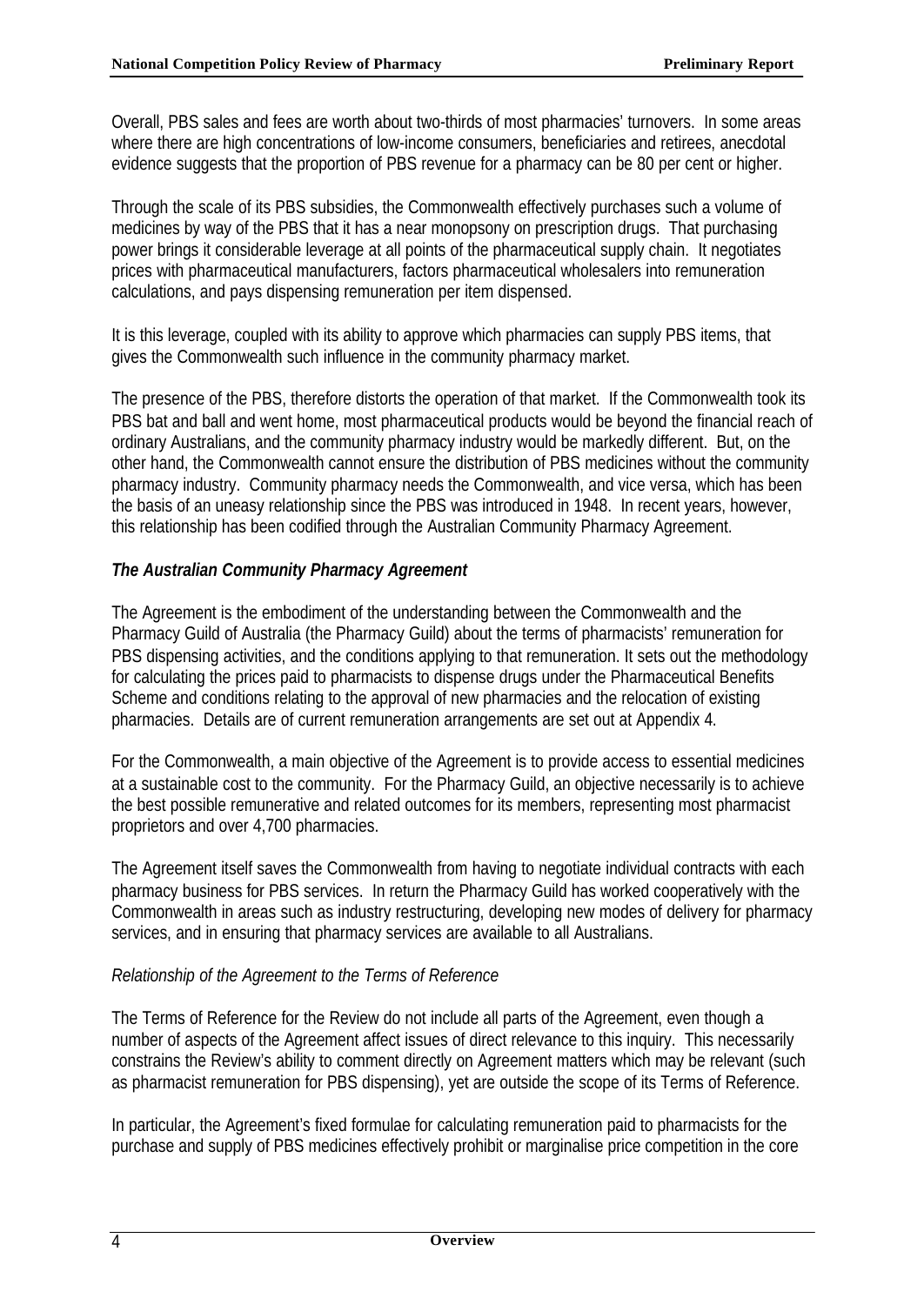area of community pharmacy turnover-generating activity. In return, pharmacists receive direct and indirect relief from additional competition in their catchment areas by the Agreement's imposed restrictions on both new pharmacy PBS licensing and on relocating PBS-approved pharmacies from one site to another.

By eschewing price competition, and basing remuneration to pharmacists on highly restrictive foundations, the PBS and the Agreement both hamper the development of price and service competition in the community pharmacy industry. They are both, however, highly relevant for the ownership question as well as for location because:

- The retail privileges of the PBS are almost entirely exclusive to community pharmacies;
- Without PBS rights a pharmacy business is all but unsustainable and the remuneration per dispensed item helps make many pharmacy businesses highly profitable; and
- It is largely this exclusive PBS market that makes pharmacies attractive as a new opportunity for resourceful non-pharmacist retailers such as supermarkets and department stores, as well as making them highly desirable for pharmacist proprietors themselves.

#### *Relationship between pharmaceutical wholesalers and distributors and retail pharmacy*

Over decades a very close, indeed interdependent, relationship has evolved between wholesalers and retailers in the pharmacy industry.

Pharmacies across Australia appear to be very well serviced in terms of the delivery of medicines, with virtually every pharmacy in Australia receiving at least one delivery per day from one or more of three major pharmaceutical wholesalers. This wholesale delivery system ensures that consumers have timely access to essential medicines.

The major wholesalers depend very heavily on a diffuse community pharmacy network placing constant orders for the products they supply, and work hard to protect their considerable investment and exposed risk by working to nurture strong relationships with individual pharmacy businesses. Activities in which wholesalers interact with community pharmacies include:

- Sponsoring and managing "banner groups" of pharmacies such as *ChemMart*, *Chem World* and *Amcal*. Although they have the outward appearance of franchise operations the groups provide their services, signage and support arrangements to pharmacists for a fixed fee, thereby allowing participating pharmacies to remain independent and not formally tied to the wholesaler; and
- Developing positive arrangements with young and growing pharmacy businesses by standing as guarantors for pharmacy business improvement and start-up loans<sup>6</sup>.

Clearly, any changes in the make-up and operation of the community pharmacy industry, including changes that may emerge from this Report, would have major implications for pharmacy wholesalers. If, for example, a large non-pharmacist retailer owned pharmacies, or a large-scale pharmacy franchise or other business could use their own distribution network, the operating environment of pharmaceutical wholesalers could change.

<sup>6</sup> A pharmacy broker indicated to the Review that this guarantee arrangement made pharmacy business proposals very attractive to banks as lenders.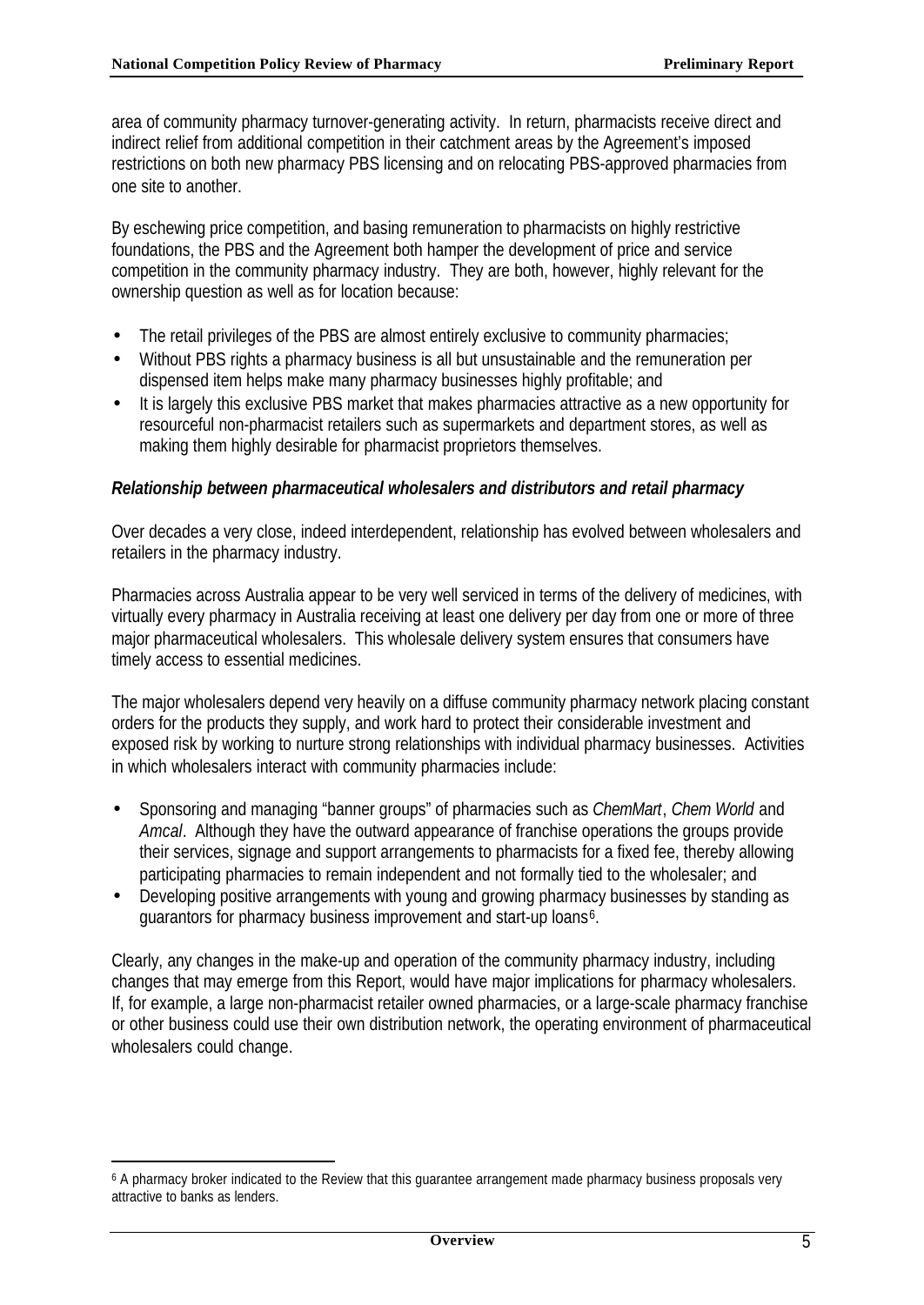### *SCOPE AND APPROACH OF THE REVIEW*

The Competition Principles Agreement provides that:

*The Guiding Principle of the Agreement is that legislation (including Acts, enactments, ordinances or regulations) should not restrict competition unless it can be demonstrated that:*

- *(a) the benefits of the restriction to the community outweigh the costs; and*
- *(b) the objects of the legislation can only be achieved by restricting competition<sup>7</sup> .*

With the Guiding Principle in mind the Review needs to ask, about the legislative instruments within its Terms of Reference:

- What are the restrictions on competition that they impose;
- What are the objectives of those restrictions;
- What are their costs and benefits to the community as a whole;
- What are the alternatives to those restrictions that are capable of achieving similar outcomes; and
- Whether the benefits to the community outweigh the costs of the restrictions.

#### **SCOPE OF DESIRABLE REGULATION**

In examining the legislative restrictions on competition, and their costs and benefits to the community as a whole within the scope of its Terms of Reference, there needs to be a preliminary judgment about what should be the scope of regulation in the pharmacy profession and community pharmacy industry. The Review believes that the principal points of justifiable regulation are:

- Protecting the safety of the Australian public by ensuring that pharmacy services are provided in a competent and accountable manner; and
- Ensuring that all Australians have reasonable equality of access to competently-delivered and efficient pharmacy services.

If these are the starting points, it follows that:

- Persons practising as pharmacists are competent to practise as pharmacists, and that they practise competently.
- Any standards of practice that are laid down need only to be to a level sufficient to sustain safe and competent pharmacy practice;
- Pharmacy services provided by a pharmacy business must be provided in a professional manner and under appropriate professional supervision; and
- Equality of access to pharmacy services may be assisted by regulatory intervention in some circumstances.

To assist it in its analysis, especially given that *Pharmacy and Pharmacists Acts'*<sup>8</sup> definitions of pharmacy business, practice and services are so variable, the Review has adopted for this Report a working definition of "pharmacy services" based on current and evolving trends in pharmacy practice.

<sup>7</sup> *Competition Principles Agreement 1995*, Clause 5(1).

<sup>8</sup> Hereinafter cited collectively as *Pharmacy Acts.*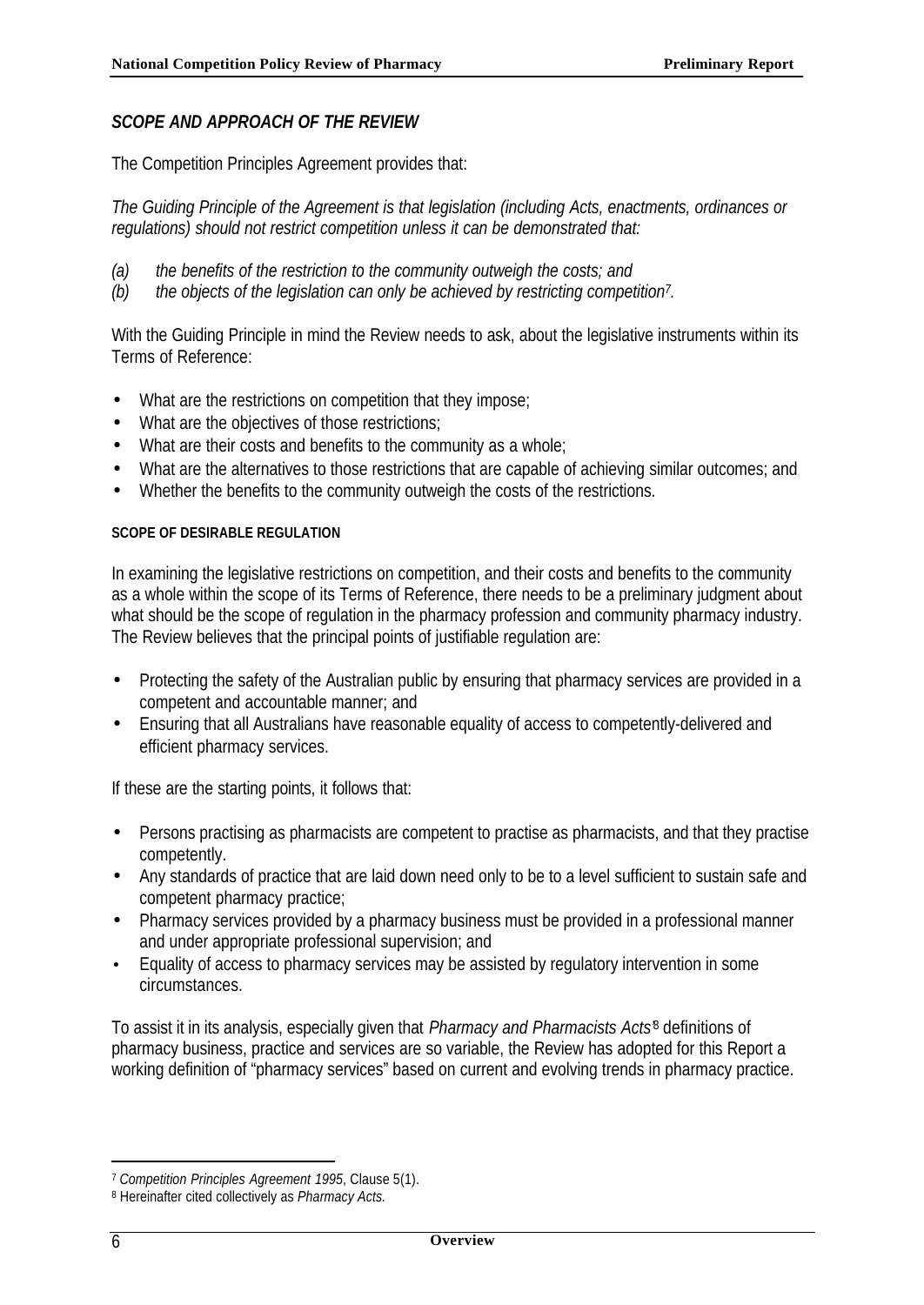That definition is:

*Pharmacy services means those services to the public carried out exclusively or largely in the provinces of qualified and registered pharmacists. These services include:*

- *(a) the preparation, compounding and dispensing of prescription drugs and medicines;*
- *(b) the safe and secure storage, sale or distribution of drugs and medicines which may be scheduled as being pharmacy only, pharmacist only or otherwise restricted to sale or distribution by persons including pharmacists;*
- *(c) the providing by a person of advice, counselling and consumer medicines information, and of medication management services to the public, governments, community agencies, hospitals and clinics, aged care facilities and to other health care professionals on the basis of that person holding himself or herself out as a qualified and registered pharmacist; and,*
- *(d) matters relating to the permissible handling, preparation, storage, sales and advisory services able to be carried out by non-pharmacist staff under the direction and supervision of a qualified and registered pharmacist.*

#### **APPROACH OF THE REVIEW**

The Review has taken the approach that, consistent with the points of principle identified earlier, its task is to recommend the removal of regulatory provisions marginal or irrelevant to the provision of safe and competent pharmacy services, and to ensure reasonable public access to those services.

In its analysis, the Review is assuming that the principal purpose of State and Territory pharmacy regulation is to ensure safe and competent pharmacy practice. Commonwealth regulation is principally to provide at a sustainable cost, reasonable equality of access to essential pharmacy services.

It further follows that the purpose is not to regulate the commercial operation of pharmacy businesses beyond this point. Nor is it to give pharmacy regulatory authorities – the State and Territory Pharmacy Boards and the Pharmaceutical Council of Western Australia<sup>9</sup> – the perceived discretion to intervene in all aspects of a pharmacy's operations.

The Review's report, particularly in relation to ownership, but also in relation to registration and location, will be looking at any regulation, or interpretation of legislative provisions that appears to restrict the commercial and competitive ability of community pharmacies to operate as businesses. Using this test, if a regulation does not appear to relate to the provision of safe and competent pharmacy services, it should not be in a *Pharmacy Act* and other relevant legislation*.*

If community pharmacy as an industry, and pharmacy as a profession, are to continue to develop in line with the community's needs for pharmacy services, then it is essential that excess regulation be rolled back.

<sup>9</sup> Hereinafter cited collectively as "Pharmacy Boards".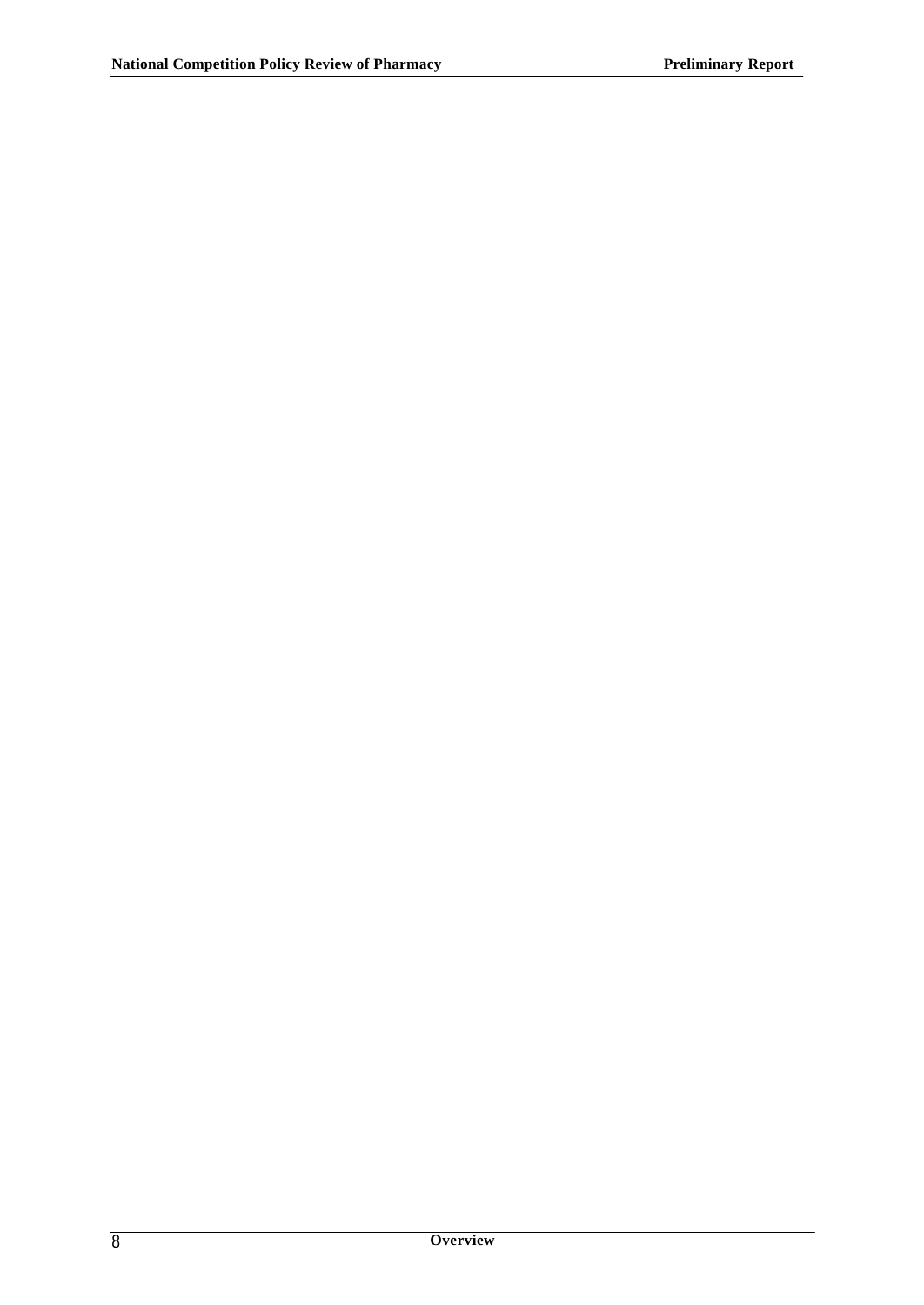## **CHAPTER 2: PHARMACY OWNERSHIP**

## *NATURE OF THE RESTRICTIONS*

#### **INTRODUCTION**

State and Territory legislation contains a number of specific restrictions on the conduct and operation of pharmacies as business. These include:

- Restrictions on who can own pharmacies;
- Restrictions on the numbers of pharmacies in which a registered pharmacist may have an interest;
- Restrictions on the ownership structures of pharmacy businesses; and
- Pecuniary interest measures to prevent persons other than registered pharmacists having a pecuniary or proprietary interest in a pharmacy business.

The Review sees these measures as part of a broad collective restriction that can be labelled "pharmacy ownership". Their effects on pharmacy businesses tend to overlap and are difficult to assess in isolation. They operate collectively, and need to be analysed collectively.

#### **PHARMACIST-ONLY OWNERSHIP OF PHARMACIES**

Under State and Territory *Pharmacy Acts*, the ownership of pharmacies primarily is confined to registered pharmacists.

Other than transitional arrangements for bankrupt businesses and deceased estates, the only exceptions to this general rule are for pharmacies owned and operated by friendly societies, and for pharmacies owned by corporations or individuals who did so before present ownership restrictions came into force.

There is no express provision in the Territory Acts for pharmacist ownership of pharmacies. These Acts simply require that only a registered pharmacist can carry on the business of a pharmacist.

In some jurisdictions, new friendly society pharmacies are also prohibited, or are made subject to special ministerial approval processes before they can be established.

The Western Australian *Pharmacy Act* also requires that the proprietor be a resident of that State.

In practice, over 4,700 of the 4,950 pharmacies approved to provide medicines under the Pharmaceutical Benefits Scheme (PBS) are owned by pharmacists or by bodies corporate controlled by pharmacists. This represents about 95 per cent of community pharmacies.

#### **NUMBERS OF PHARMACIES OWNED BY A PROPRIETOR**

For pharmacist-owned pharmacies, each State has restrictions on the number of pharmacies that can be owned by an individual. The Northern Territory and the Australian Capital Territory do not regulate numbers of pharmacies in this way.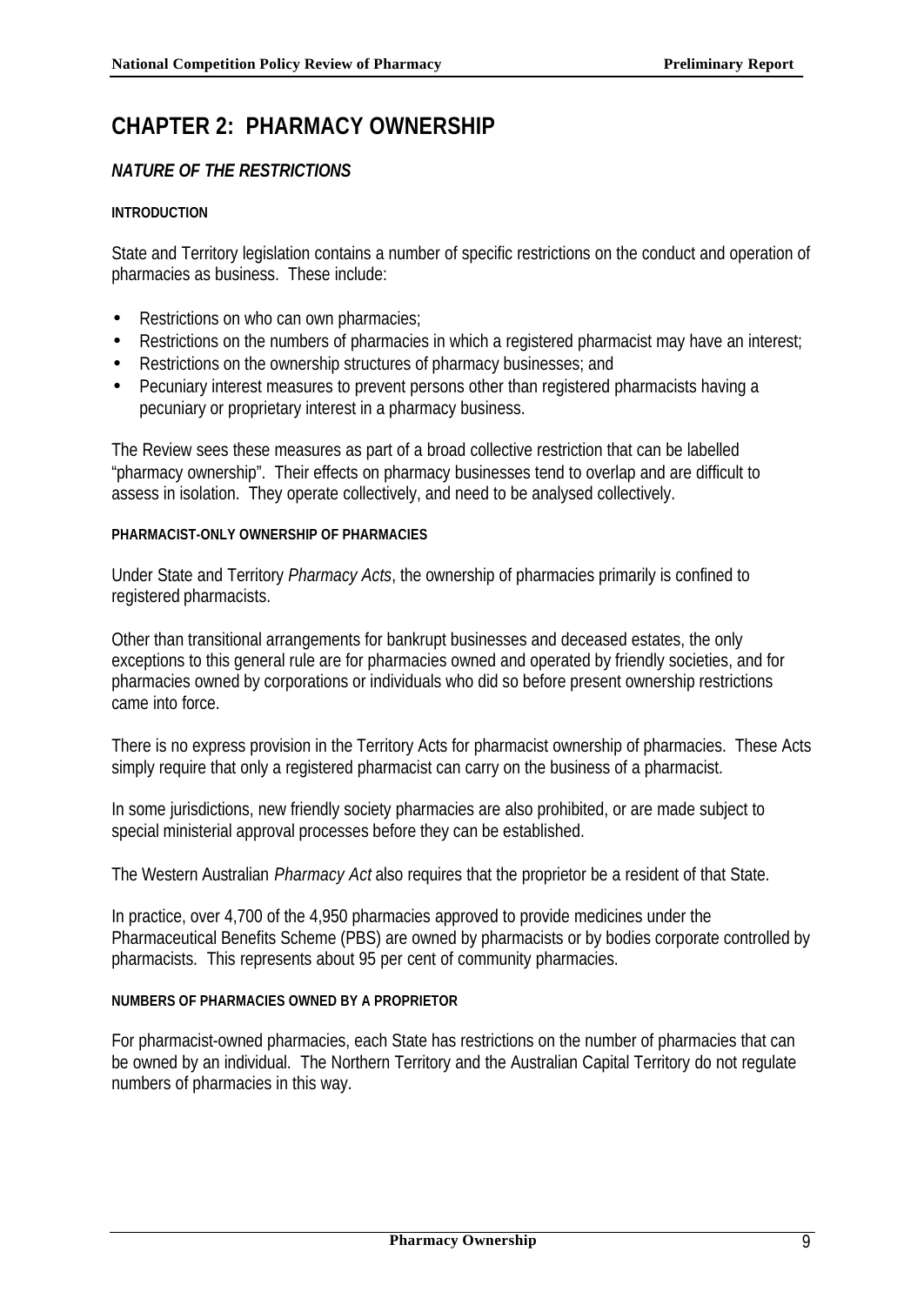By jurisdiction, the numerical restrictions are:

- **Two:** Western Australia and Tasmania;
- **Three:** New South Wales and Victoria; and
- **Four:** Queensland and South Australia.

#### **OWNERSHIP STRUCTURES**

Consistent with the principle of pharmacy ownership by pharmacists, jurisdictions also impose limitations on the permissible permutations of persons and bodies corporate that can control a pharmacy business. These combinations are:

- Sole trading pharmacists;
- Partnerships of two or more pharmacists;
- Limited partnerships between a pharmacist and external sources of capital, provided that those persons are also pharmacists;
- Bodies corporate, of whom all the directors are pharmacists; and
- Bodies corporate, of whom pharmacists hold the majority of shares, with the balance held as nonvoting shares held by specified relatives of the pharmacist.

#### **PECUNIARY INTEREST IN A PHARMACY BUSINESS**

Except for South Australia and the Northern Territory, all State and Territory Acts provide in some form that no-one apart from a registered pharmacist may have a direct or indirect pecuniary interest in a pharmacy. The Victorian *Pharmacists Act* extends this to include a proprietorial interest<sup>10</sup>.

These provisions are construed to provide that no non-pharmacist can hold a share in a pharmacy business, nor profit directly from the transactions of that business. Several Acts also provide that bills of sale, mortgages or securities on a pharmacy business must not carry specific conditions. Conditions prohibited expressly by legislation include allowing the supply of goods or services by specific parties, and giving other parties a say in the running of the business, a share of its profits or turnover, or rights of access to its accounts.

#### **REGISTRATION OF PHARMACY BUSINESSES AND PREMISES**

Most jurisdictions provide that pharmacy businesses and premises must be registered with their Pharmacy Boards. Registration of businesses means furnishing details to Boards about matters relating to ownership structures, the persons involved, and the address or addresses of the pharmacy business.

Registration of premises relates to Pharmacy Boards' approvals of pharmacy sites, and of their fitting out as pharmacies. To gain approval to operate, a pharmacy needs to satisfy specifications on matters such as shop layout, equipment, and entrances and exits, as specified in Acts and regulations.

<sup>10</sup> *Pharmacists Act 1974* (Vic), section 21(1).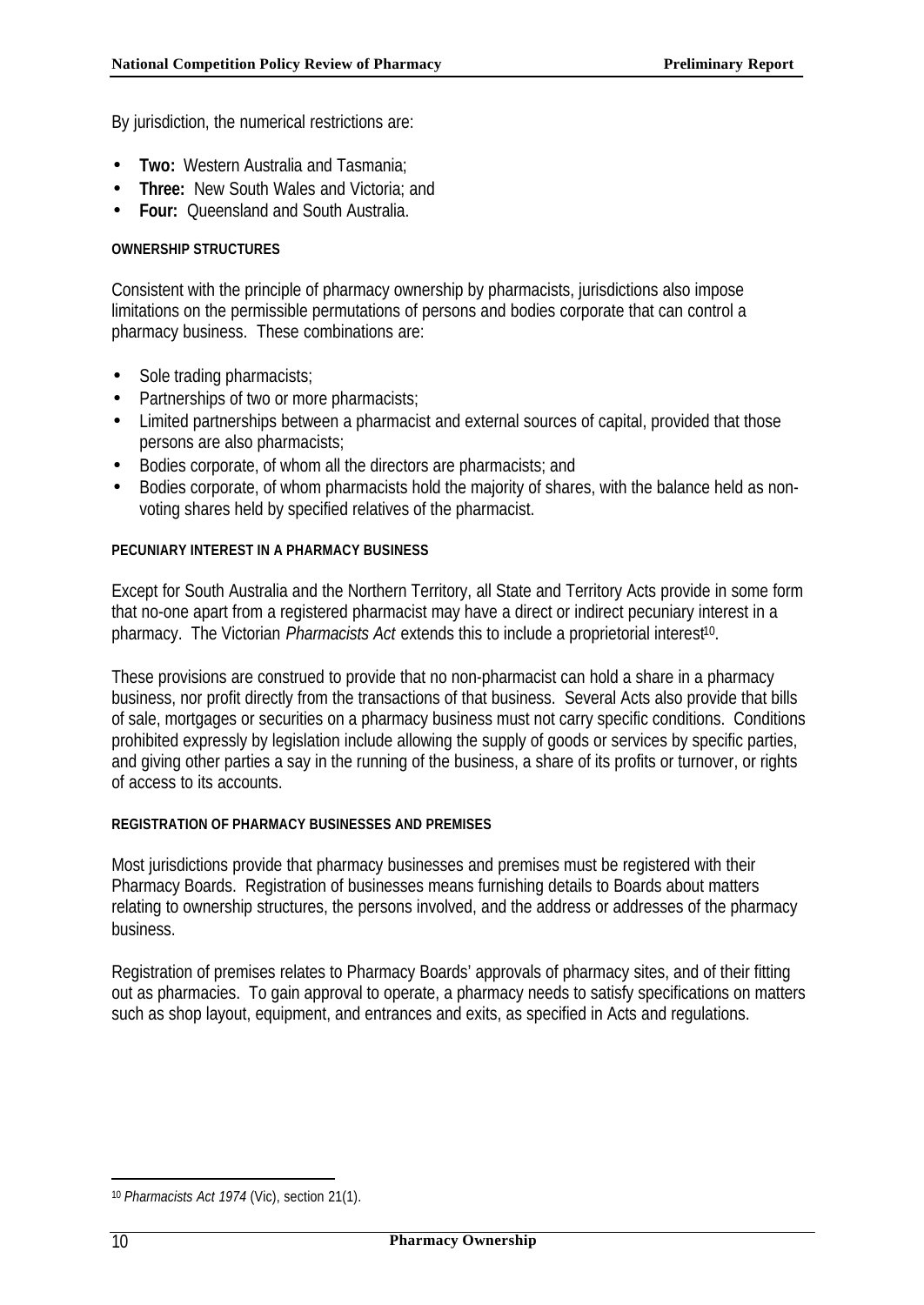## *OBJECTIVES OF THE RESTRICTIONS*

In most jurisdictions the legislative restrictions on non-pharmacist ownership, pharmacy numbers and pecuniary interest go back many decades and even beyond. In some cases, their introduction was a policy response to the community pharmacy industry's lobbying against the entry into the Australian market of an overseas-based pharmacy chain.

Whatever the origins of the restrictions, their current objectives may include some or all of the following:

- Promoting the integrity of pharmacy as a professional activity as opposed to a commercial activity;
- Industry-wide awareness of professional pharmacy objectives as well as commercial objectives;
- Keeping pharmacy businesses small enough to facilitate the close supervision of their professional operation by the proprietor pharmacists;
- Protecting small independent pharmacy businesses from perceived "unfair competition" and market dominance from large pharmacy-owning corporations and chains;
- Making the proprietor of a business professionally accountable to Pharmacy Boards, and through them the community, for the pharmacy services provided by his or her pharmacy or pharmacies; and
- Protecting the public safety and promoting competent professional practice by involving pharmacy proprietors, as professionals, in the supervision of professional services.

## *EFFECTS OF THE RESTRICTIONS*

The primary effect of restricting ownership of pharmacies to registered pharmacists, and the related measures, is to exclude – with limited exceptions - all other persons and corporations from operating pharmacy businesses, or from extracting a pecuniary or proprietary benefit from them.

While pharmacy businesses sell a diverse range of general products and services, such as photographic and cosmetic products, in competition with other retailers, they have exclusive access to particular medicinal products and services. Most particularly, pharmacies have a near monopoly over the supply of prescription drugs and medicines, whether or not subsidised by the PBS, and some other scheduled medicines.

The total turnover of the community pharmacy industry is about \$6,000 million a year<sup>11</sup>. Of this, about three-quarters is derived from the sale of prescription and of scheduled "pharmacist only" and "pharmacy only" over-the-counter medicines, such as cold and flu tablets12. In short, the sale of products with a retail value of around \$4,500 million a year is reserved for pharmacies.

The range of provisions that, collectively, comprise a set of restrictions on ownership, are central to community pharmacy being a multi-proprietor industry, based on small and localised businesses. Even the permissible ownership structures best lend themselves to small-scale commercial operations.

Some would say that this is in keeping with pharmacy's perception of itself as a "cottage industry" providing convenient shopfront services to consumers. Others would say that this frustrates realising genuine economies of scale and scope in pharmacy, which could then be passed on to the consumer in terms of lower prices for pharmacy goods and services, including lower PBS outlays for taxpayers.

<sup>11</sup> Productivity Commission submission to the Review, page 8.

<sup>12</sup> Review consultations with the Pharmacy Guild of Australia and the Pharmaceutical Society of Australia, 7 September 1999 .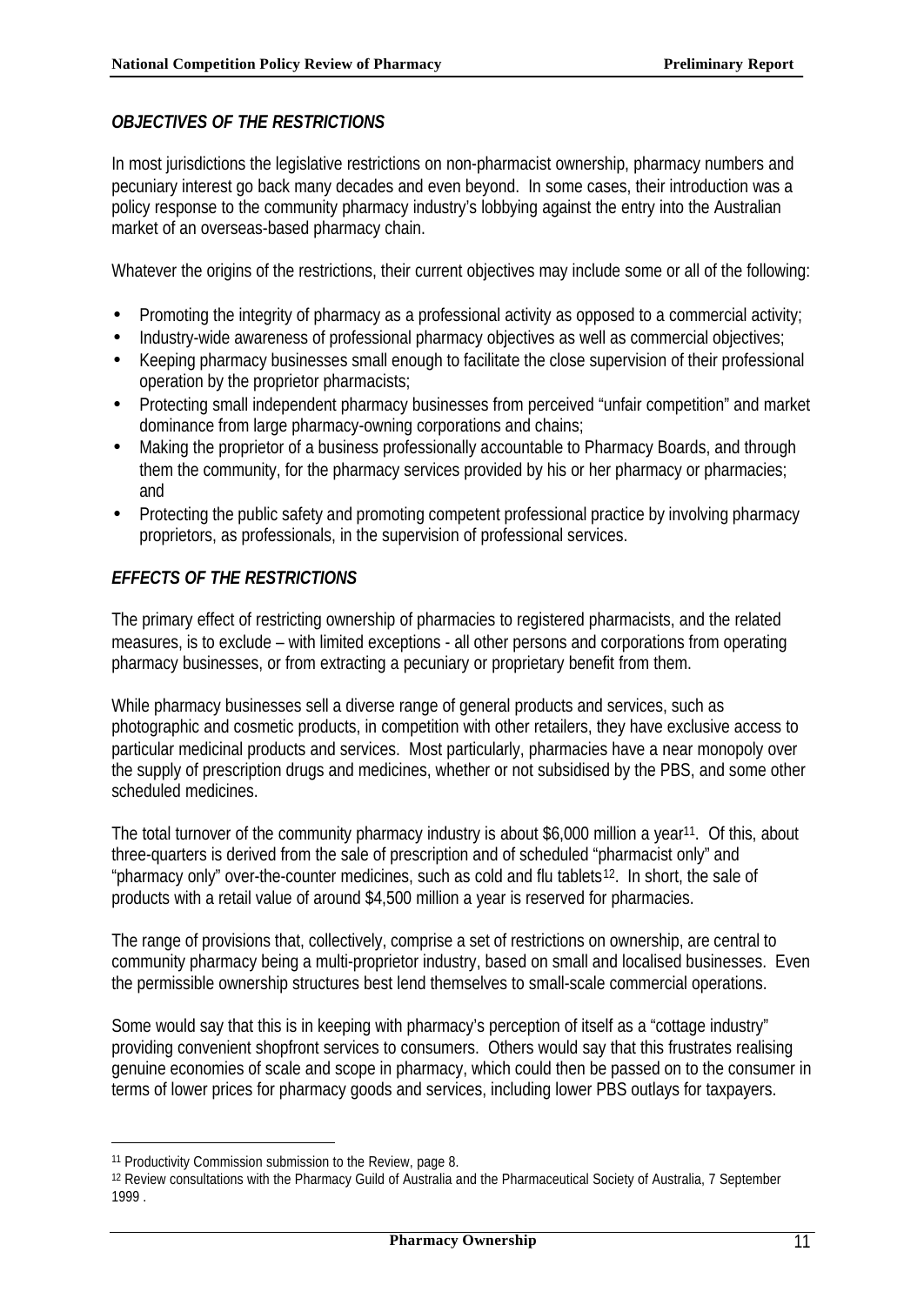An overall effect of provisions such as pecuniary interest restrictions and the registration of pharmacies is that State and Territory Pharmacy Boards have a considerable indirect say in the management of pharmacy businesses. In some jurisdictions, the ambit of the Board is interpreted as ranging over all the activity in a pharmacy shop, including the sale of goods and services that otherwise have nothing to do with professional pharmacy services<sup>13</sup>.

The Review notes that the scheduling of medicines is being examined by a separate national Review of Drugs and Poisons Legislation, and that recommendations from that Review may affect the eventual extent of pharmacies' exclusive access to currently scheduled medicines.

## *COSTS AND BENEFITS OF THE RESTRICTIONS*

The guiding principle of the National Competition Policy is that legislation should not restrict competition unless it can be demonstrated to be a net public benefit.

If it is to conclude that legislative restrictions relating to ownership should be removed, the Review must therefore analyse whether the benefits of the ownership restrictions to the community as a whole outweigh the costs.

#### **COSTS OF THE RESTRICTIONS**

There are costs to the restrictions, but they are not easy to quantify. They relate to the efficiency and performance of the community pharmacy industry in general, and of individual pharmacy businesses in particular.

The identifiable costs of the restrictions include:

- Putting barriers in the way of greater efficiencies in the community pharmacy industry, and in individual pharmacy businesses;
- Not allowing fully effective competition between pharmacy businesses;
- Limiting fresh sources of innovation, leadership and ideas that could improve the overall efficiency of the community pharmacy industry; and
- Constraints on consumer choice.

## *Barriers to greater efficiency*

Community pharmacies are small to medium businesses. A 1997 industry survey suggested that pharmacies then had an average of 3.8 full-time and 4.8 part-time staff, and average turnover per pharmacy of \$1.2 million 14. Under State *Pharmacy Acts*, no private pharmacy proprietor legitimately can have a direct interest in no more than four pharmacies.

The basic restrictions on who can be a pharmacy proprietor keep non-pharmacist entrepreneurs, managers and businesses out of the community pharmacy market. A large non-pharmacist retailer, such as a supermarket or a department store would have economies of scope and scale sufficient to lower unit costs for pharmacy services and items. This compares to the infrastructure of small pharmacy businesses, where overheads such as rent, utilities and salaries are likely to form a higher proportion of the pharmacy's overall running costs against their turnover.

<sup>13</sup> In the case of New South Wales, this broad interpretation was endorsed by the Supreme Court: see *Chappuis v Filo*, (1990) 19 NSWLR 490.

<sup>14</sup> Pharmacy Guild of Australia, *1998 Guild Digest*, Tables 17 and 2.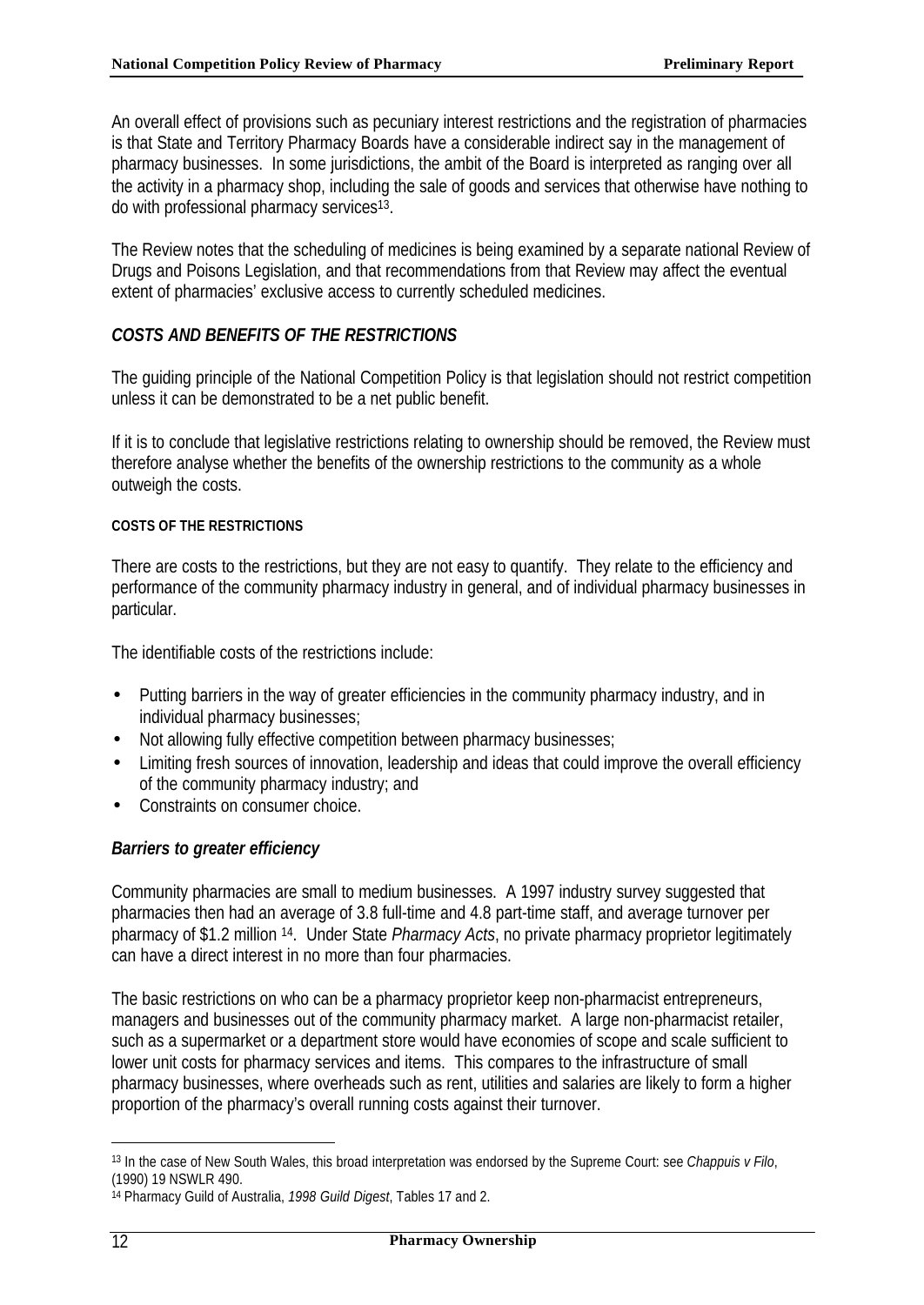The restriction on numbers of pharmacies necessarily constrains pharmacy businesses to a continuing cottage industry status. There is little incentive for efficient proprietors to develop and grow their businesses when an arbitrary ceiling is imposed on their holdings, and thereby their ability to extend their market share and penetration.

Conversely, there is little incentive in the ownership rules for inefficient proprietors to make way for others. As the Industry Commission observed in 1995, "the abolition of the (number) restriction would increase the productivity of the industry and reduce the costs to the economy in general"<sup>15</sup>.

#### *Not allowing fully effective competition*

Another cost of maintaining the present restrictions is that pharmacist-owned pharmacies are relatively homogenous in their establishment, and their styles of operation which reduces consumer choice. Pharmacists with broadly similar training, career experiences and professional outlooks run them. Arguably, the majority of proprietors are pharmacists first, and businesspeople second – although it must be said that some are very astute businesspeople indeed.

In community pharmacy, competition based on service is not seen as desirable by some proprietors, and competition based on price is definitely not seen as desirable by the profession as a whole. Where not laid down by PBS mechanisms, a pharmacy's price setting tends to be in relation to what a pharmacist's local rivals may be charging for a non-PBS item. By contrast, a multi-outlet retailer would be able to set their prices with reference to regional and even national markets.

Service competition, while seen as thriving and desirable by industry and professional groups<sup>16</sup>, appears to not be as healthy in practice. If consumer evidence to the Review is a reliable guide to the reality of the pharmacy market place, the quality of service that customers receive from their pharmacy is variable, depending primarily on which pharmacy they walk into, and whether they ask for assistance<sup>17</sup> .

The entry into the industry of larger non-pharmacist retailers could go some way to stimulating both price and service competition in the industry. On the price side, their ability to realise greater returns to scale, to maintain stock and set prices across their own network of points of sale, and to promote their services potentially would lower costs per dollar of pharmacy sales.

On the service side, the lack of a more heterogenous pharmacy market might be in part overcome by allowing new entrants with new modes of provision. These new entrants would have to establish and keep market share against professionally-based competitors backed by extensive experience in the industry. To establish their credentials with consumers, and to perform competitively against seasoned rivals, these new entrants would need to offer better and consistent professional services. In return, established pharmacies wishing to maintain their own competitive edges over non-pharmacist competitors would have a great incentive to improve and maintain their own quality of professional service to their customers.

<sup>15</sup> Industry Commission, *The Growth and Revenue Implications of Hilmer and Related Reforms: A Report by the Industry Commission to the Council of Australian Governments*, March 1995, page 119

<sup>16</sup> Pharmacy Guild/Pharmaceutical Society consultation with the Review, 20 August 1999.

<sup>17</sup> See, for example, the Consumers' Health Forum submission to the Review, page 9.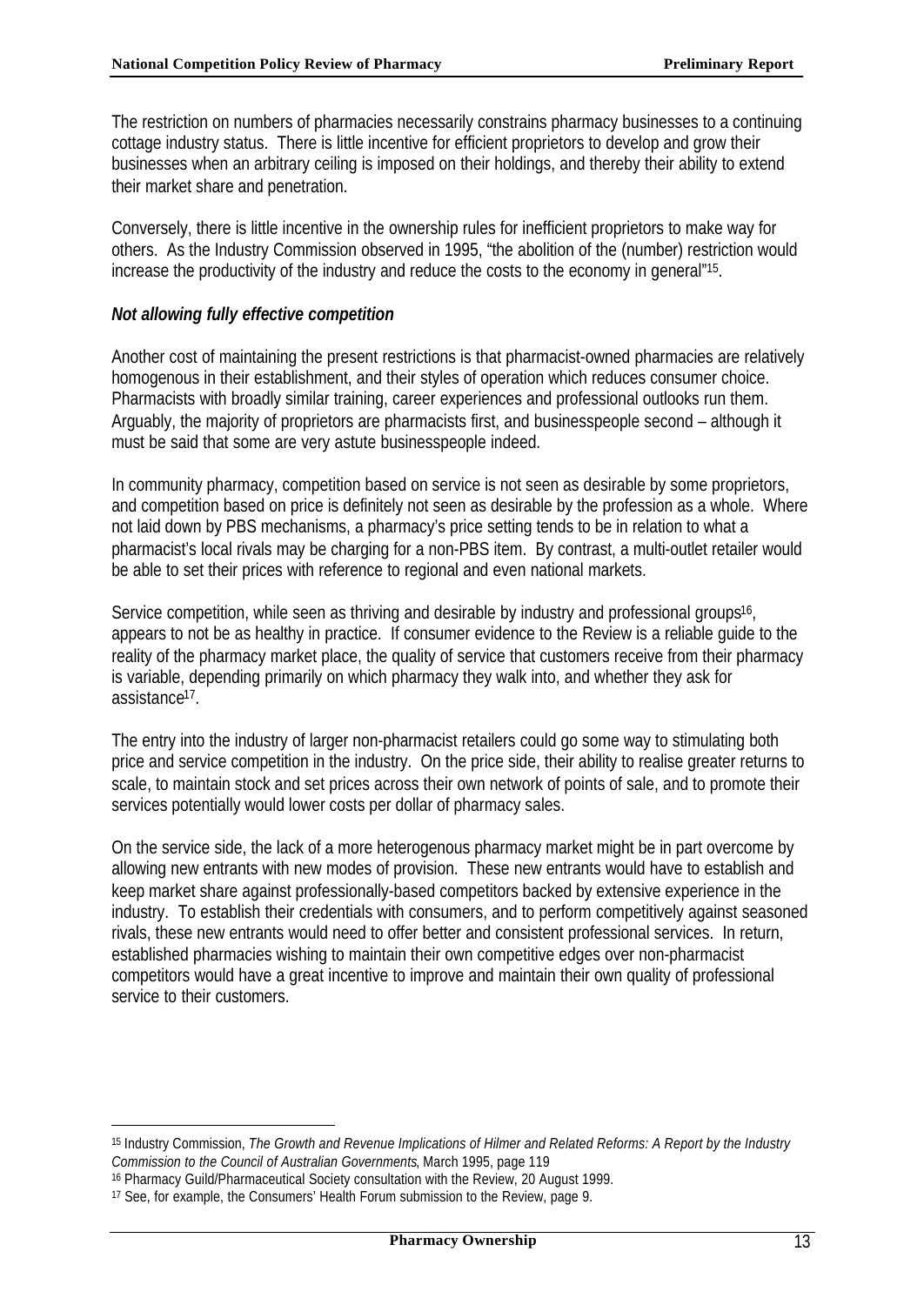### *Restricting sources of innovation*

At the present time, retail pharmacy is a relatively closed industry, and pharmacist proprietors a relatively closed group<sup>18</sup>. Indeed, statistics suggest that pharmacist proprietors tend to be older, predominantly male, and many are no longer in active practice.

There is also a long tradition of interdependence between retail pharmacy and pharmaceutical wholesalers, as evidenced by the three major wholesalers' heavy involvement in sponsoring banner group and franchise arrangements, advancing loan guarantees to pharmacist proprietors, and sometimes in assisting community pharmacists when their businesses are in financial trouble. This intimate interdependence between community pharmacists and wholesalers is highly central to the way that the community pharmacy industry is presently distributed and constituted<sup>19</sup>.

An incidental effect of deregulating participation in the community pharmacy industry would be the widening of potential sources of industry capitalisation, which would diversify potential influences on industry shape and direction.

The situation is an opportunity cost of the restriction of ownership to pharmacists. The narrow interpretation of existing pecuniary interest provisions in *Pharmacy Acts* also could discourage new and innovative associations between pharmacies, other businesses and "non-traditional" sources of capital. If these restrictions were removed, there would not only be progression toward greater economies of scale and scope, but just as importantly an inflow of capital investment and outside ideas into an industry that has traditionally been insular and self-contained<sup>20</sup>.

The synergies that would emerge could result in more exciting competition and potentially innovative practice but, more importantly, service and price dividends for consumers.

#### *Constraints on consumer choice*

Restrictions on pharmacy ownership can be seen as guarantees of the nature and quality of pharmacy services. They also act, however, to preserve and entrench a mode of delivery of those services – mostly small to medium sized shopfront pharmacies in high streets and shopping centres, trading in isolation from other businesses (however physically proximate these may be), and many trading for standard opening hours only.

If ownership arrangements were made more open, consumers may well see not only cost savings and more competitive service from all pharmacies. They may also see real convenience gains from such opportunities as doing shopping on the same site, and having access to pharmacy services on up to 24 hours a day. Similarly, if a pharmacy is linked to a department or chain store, or even a small to medium general business, consumers may benefit by the range of shopping and convenience choices available to them, especially if these are reinforced by lower prices for at least some products and services.

<sup>18</sup> Australian Institute of Health and Welfare, *Pharmacy Labour Force 1994*, December 1996, Table 10.

<sup>19</sup> Sigma Pty Ltd's submission to the Review sets out the working nature of this interdependent relationship.

<sup>20</sup> This is recognised even by key supporters of pharmacy ownership restrictions: see the Commonwealth's submission to the Review, para 131.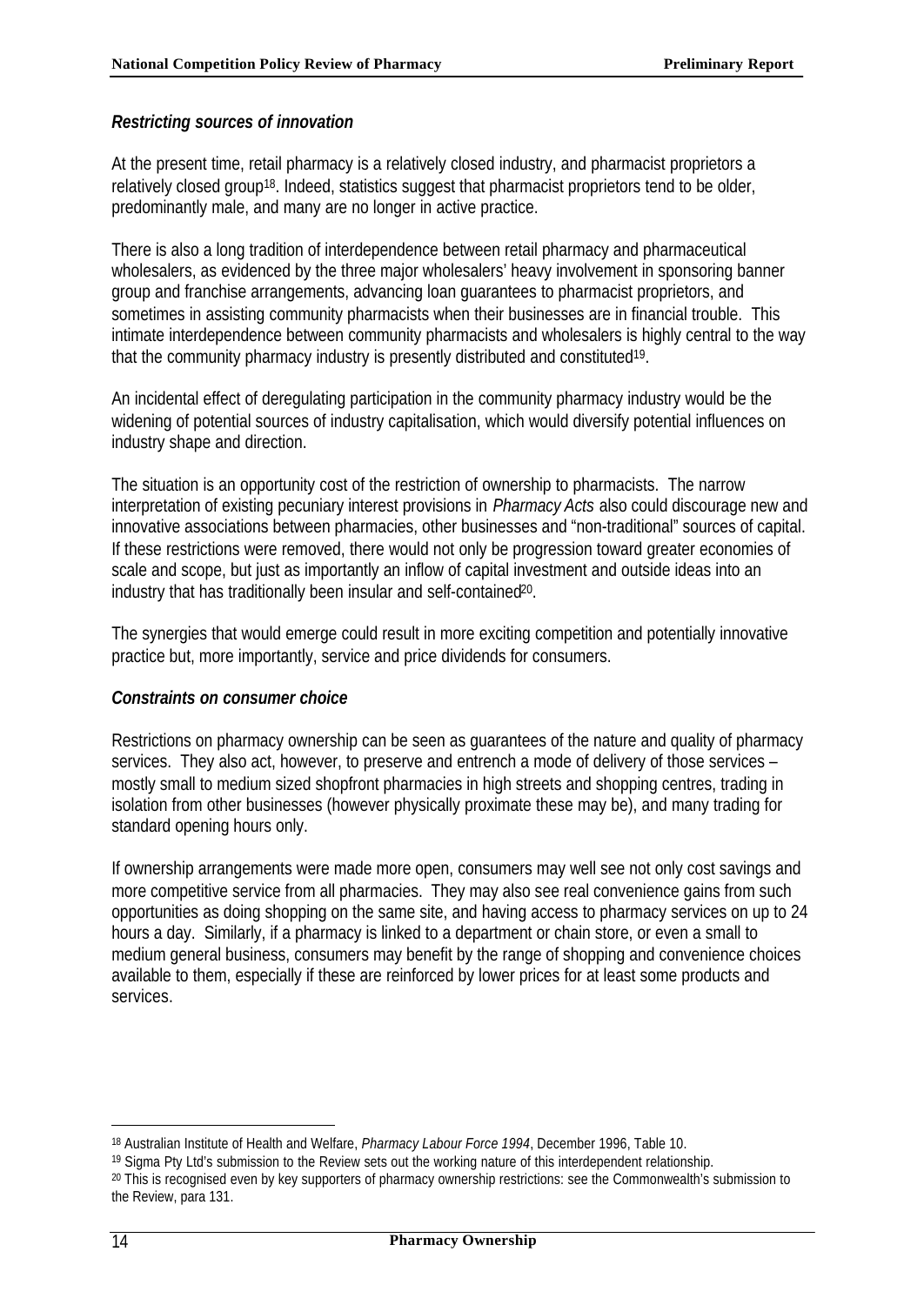#### **BENEFITS OF THE RESTRICTIONS**

Against costs such as these, the overall restrictions on pharmacy ownership may also have a range of benefits of an economic, administrative and social nature. These include:

- Underpinning the ease of Australians' access to community pharmacies wherever they live;
- Assisting the efficient allocation of scarce public resources by simplifying the points of interface between Government, the community pharmacy industry, and funding programmes such as the PBS;
- Improving the capability to link community pharmacy, through professional proprietorial involvement, to overall health care provision and multi-disciplinary service provision;
- Promoting industry-wide awareness of professional pharmacy objectives as well as commercial objectives; and
- Maintaining a direct line of accountability for professional services conducted in pharmacies.

### *Promoting access to pharmacy services*

As the two government submissions to the Review suggested<sup>21</sup>, community pharmacy is central to the delivery of quality health and welfare service to all Australians, regardless of their social background or where they live. The presumption, particularly in the Commonwealth's submission, is that pharmacist ownership of most community pharmacies is a key to a professional yet local pharmacy presence, and therefore to the equality of access to pharmacy services.

Community pharmacies have become integral participants in the overall network of community-based health care services. Pharmacists are being expected to widen their professional role, and to diversify the services that they are expected to provide while still maintaining the localised shopfront service that they have provided to the community over many decades.

Additionally, community pharmacy is the principal delivery vehicle for the Pharmaceutical Benefits Scheme. Arguably, the PBS distribution system is currently founded on the twin assumptions of a national dispensing network of local community pharmacies, serviced by pharmaceutical wholesalers geared to supply those small pharmacy businesses. New ownership arrangements would invariably mean a reconsideration of how the PBS's near monopsony of prescription medicines would be administered by Government, and how remuneration arrangements for PBS pharmacies may be negotiated and set. This is not to say that such an adjustment is not possible, but rather that with a more diffuse proprietorship and distribution of outlets, the task of reaching a workable set of outcomes would be more difficult for Government to achieve in taxpayers' best interests.

The other significant access factors to be considered in this context are the access and equity questions of ensuring the reach of pharmacy services to Australians in rural and remote areas, and their relationship to promoting regional and community development<sup>22</sup>. These areas may be commercially unattractive to large retailers such as supermarkets and large department stores, which could be expected to concentrate their services in a given regional centre, and consequently make it harder for smaller business in less viable outlying localities to compete with them. If so, those smaller businesses may close, to the detriment of local communities' access to services, and with flow-on effects such as job losses.

<sup>21</sup> The Commonwealth Government and the Government of Western Australia.

<sup>&</sup>lt;sup>22</sup> This was an intangible benefit of present arrangements suggested by the Review's commissioned report by Applied Economics Pty Ltd.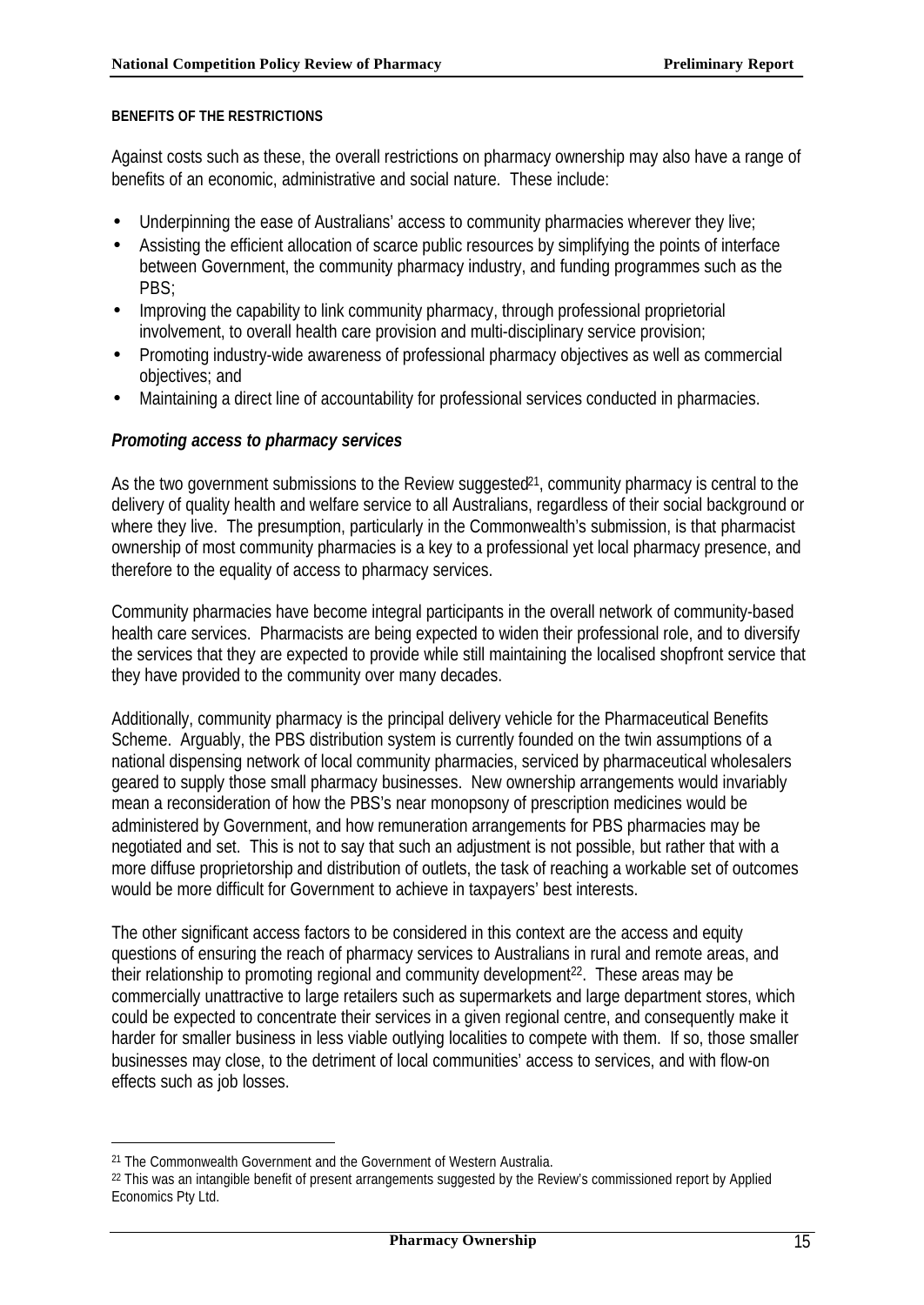#### *More effective use of scarce community resources*

A benefit of present ownership arrangements is that the stable Australia-wide network of pharmacistowned pharmacies helps Governments keep a lid on the overall costs of health care, by assisting Government better to manage a large demand-driven PBS outlay and by making, in individual cases, low-level interventions in clients' health treatment that may remove the need for more complex and expensive treatment .

It follows that, in a professionally-controlled pharmacy environment, pharmacist interventions in the diagnosis and treatment of minor ailments and other conditions can result in savings to the health care system through reduced or unmade outlays. Pharmacist ownership, while not directly responsible for such interventions, helps to facilitate a culture in community pharmacy that promotes and encourages staff commitments to professional care.

In their joint submission, the Pharmacy Guild and the Pharmaceutical Society commissioned KPMG Pty Ltd to undertake a cost-benefit analysis of the current pharmacist-owned pharmacy network<sup>23</sup>. The Review considered this analysis<sup>24</sup>, having evaluated the broader analysis of the 1985 Bureau of Industry Economics study of community pharmacy<sup>25</sup>. Against this, the Review's separate commissioned analysis concluded that the KPMG analysis suggests that the actual quantifiable benefits of pharmacist ownership are much more moderate than the KPMG analysis suggests<sup>26</sup>, but did not dismiss the KPMG conclusion of a quantitative net public benefit.

The other relevant area of cost control is the management of Pharmaceutical Benefits Scheme outlays by means of the Commonwealth-industry partnership embodied in the Australian Community Pharmacy Agreement.

In its submission, the Commonwealth notes that the cost of delivering medicines to consumers under the PBS, as set out in the Agreement, is underpinned by a pharmaceutical wholesale network geared to the needs of individual community pharmacies. Any changes to these arrangements could change the cost structures of the pharmacy wholesale-retail network as a whole<sup>27</sup>.

The Review understands that as a result of cooperation between the Commonwealth and the Pharmacy Guild (representing independent pharmacy owners), the two Agreements have realised new savings to Government of around \$200 million<sup>28</sup>. The Commonwealth sees the Agreement, which assumes a pharmacy distribution network predicated on mostly pharmacist-owned pharmacies, as dependent on current ownership arrangements for its efficacy.

<sup>&</sup>lt;sup>23</sup> Using Australian and relevant overseas data, including the costs of pharmaceutical-related hospital admissions, savings arising from pharmacist early trouble-spotting and the treatment of minor ailments, and savings on prescription costs based on a survey finding that consumers may be willing to pay more to have their prescriptions filled by a pharmacist-owned pharmacy, KPMG sought to quantify the annual benefits of the current system. Their summary conclusions were:

| Lower levels of hospitalisation<br>Economical health care | \$230-415 million<br>\$410 million |
|-----------------------------------------------------------|------------------------------------|
| Contingent valuation estimate<br>Of ownership provisions  | \$347-\$540 million                |
| Total estimated benefit                                   | \$640-\$1,365 million              |

Against this, KPMG suggested that the cost to the community of the ownership restrictions, particularly in terms of applying brakes on efficiency gains due to economies of scale and scope, is in the region of \$93 million a year.

<sup>24</sup> Reported in the Pharmacy Guild/Pharmaceutical Society submission to the review, Volume 3, pages 55-64.

28 Ibid, para 1.31.

<sup>25</sup> Bureau of Industry Economics, *Retail Pharmacy in Australia – An Economic Appraisal*, Canberra 1985.

<sup>26</sup> Applied Economics, *Qualitative Evaluation of Public Benefit from Pharmacy Legislation*, October 1999, pp 14-15.

<sup>27</sup> Commonwealth submission, para 3.25.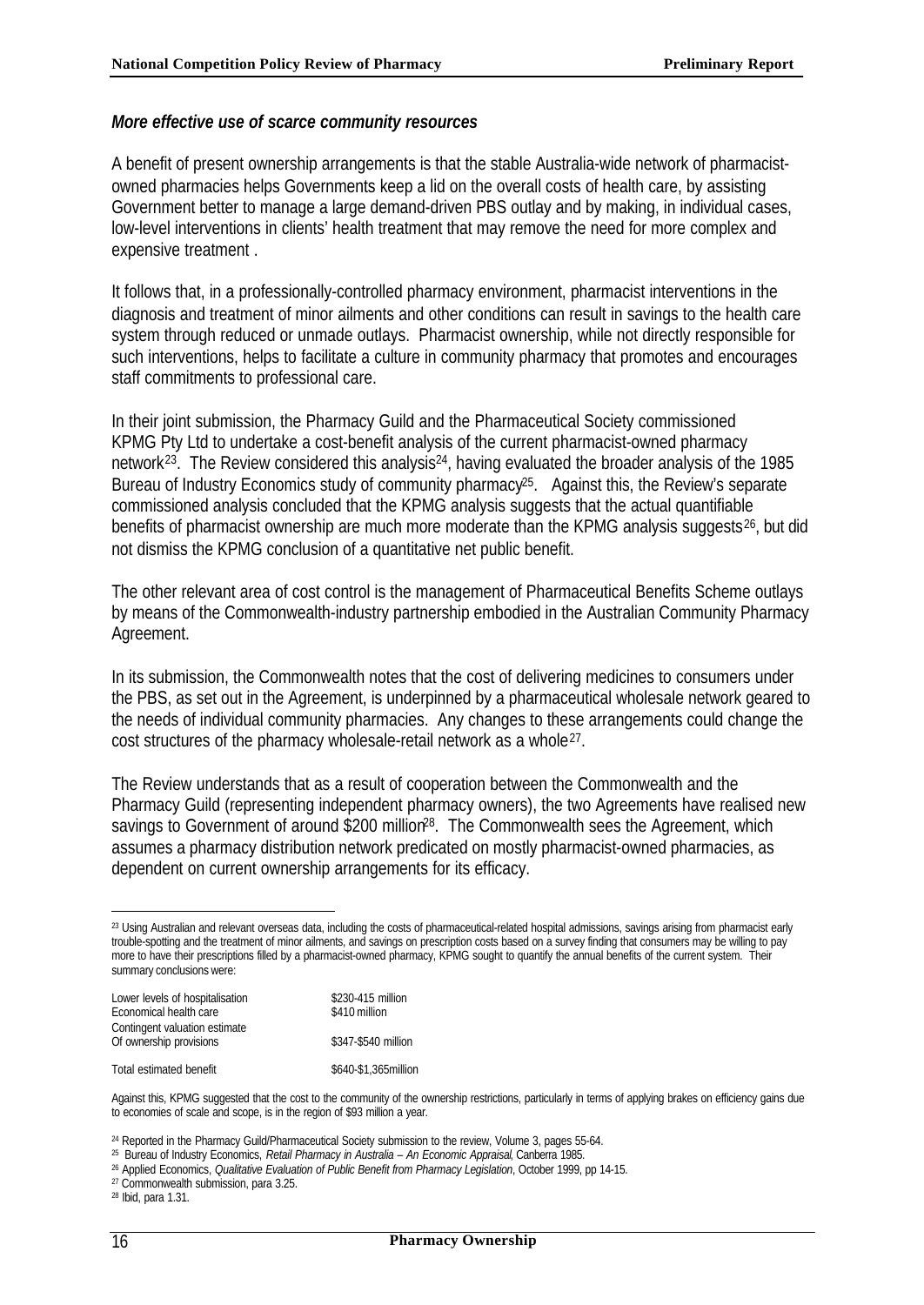#### *Better linking pharmacy to overall health care provision*

As health care trends and clinical practice continues to evolve, pharmacy and pharmacists are increasingly being called upon to participate in a range of health and community care activities going beyond the traditional role of filling prescriptions, medication management and advice. This includes encouraging the quality and wise use of medicines, delivering public health programmes, such as methadone dispensing and needle exchange, and screening and care management programmes for acute and chronic conditions.

Most recently pharmacists have been involved in coordinated care trials aimed at exploring new and innovative ways of practitioners coordinating, at community level, the care needs of aged and chronically ill patients.

The submissions of the Commonwealth, the Western Australian Government and the Pharmacy Guild and Pharmaceutical Society, amongst others, placed some emphasis on this wider health care management role. The Commonwealth put the position thus:

*With a different ownership structure, different strategies would need to be considered to ensure that pharmacists participate in public health campaigns and cooperated with other health services providers in providing coordinated care to those in the community with chronic and/or complex health conditions. It could be expected to become more difficult to design such strategies when part of the industry was incorporated within a broader retail structure. <sup>29</sup>*

More specifically, pharmacies are an integral part of rural and remote areas' health infrastructure. If small pharmacy businesses leave country towns, particularly outside larger regional centres, they are unlikely to be replaced. Besides the detrimental effects on the overlapping network of country doctors, nurses, dentists and other health workers, there is a loss of employment opportunities in those localities for pharmacists and support staff. To encourage pharmacists to move to small rural localities, it may be that proprietorship – perhaps coupled with other measures - is a better incentive than simply offering them an attractive salary<sup>30</sup>.

#### *Placing professional considerations first*

A benefit of restricting ownership of pharmacies to pharmacists is that a pharmacist proprietor is arguably more likely to place professional judgments before commercial considerations, or "people before profit". This assumes that a pharmacist is prepared *not* to sell a medicine to a consumer, if there is a professional judgment that the sale would be unwise or unnecessary.

Being accountable directly to Pharmacy Boards for the professional direction of their pharmacy practice, these owners have an obligation as both proprietors and professionals to ensure that the provision of pharmacy services under their control is safe and competent. Even if they are not active in the day-to-day affairs of the pharmacy, their status as members of the pharmacy profession has given them a sense of tradition and ethics which helps them to understand and promote ethical and competent practice in their pharmacies. This is especially important when the interaction between pharmacists and members of the public on professional matters is affected by information asymmetry between the parties.

<sup>29</sup> Commonwealth submission, paragraph 3.34.

<sup>30</sup> Review consultations with the National Rural Health Alliance and the Rural Pharmacists Association, 31 August 1999.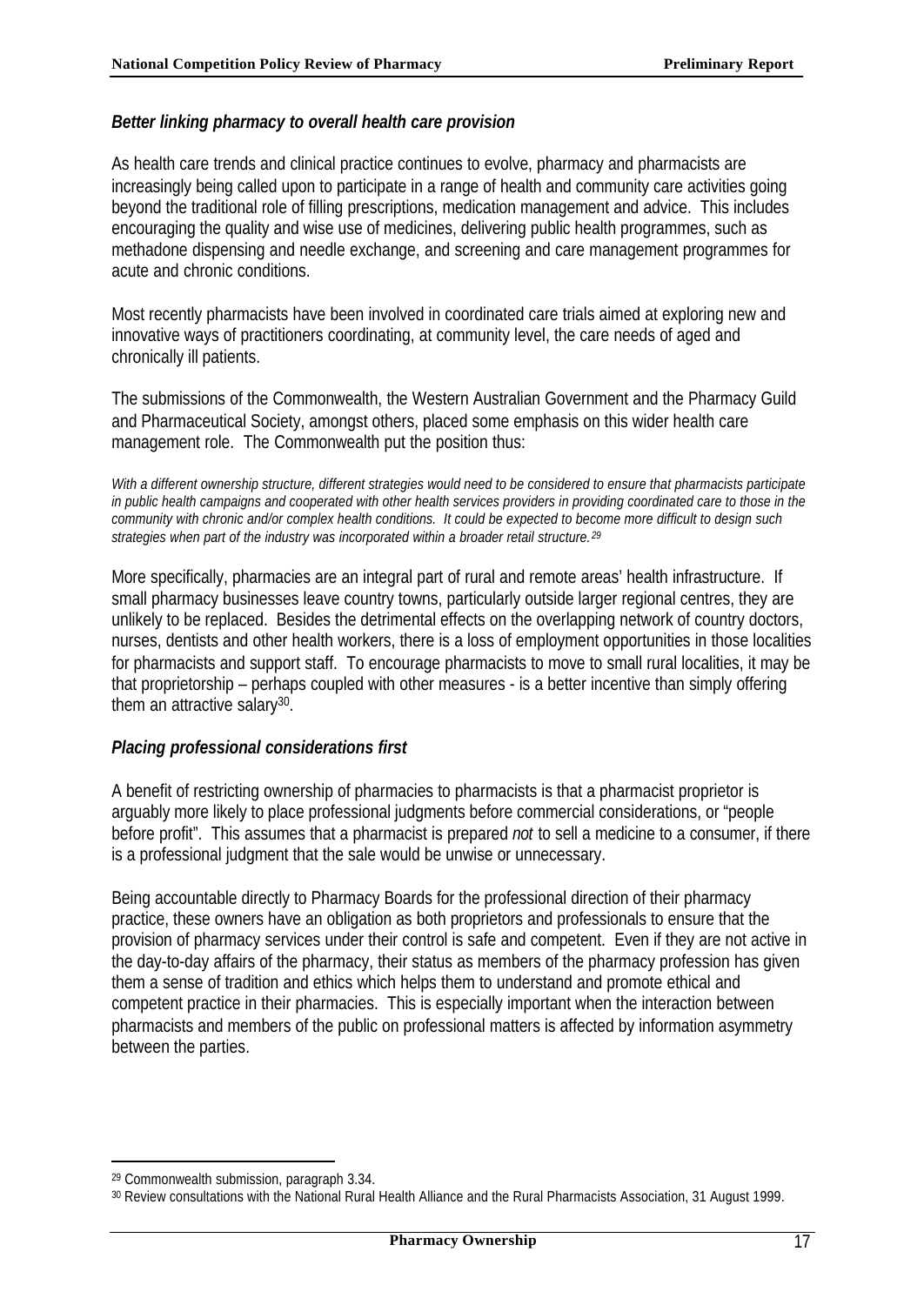A proprietor's sense of practitioner responsibility and direct personal accountability therefore can translate into benefits to the community as a whole. If a practice is run on professional lines, with professional considerations to the fore, the focus of its management and staff can be on providing pharmacy services and advice of the best possible quality.

## *Simplifying lines of accountability for professional services*

The ownership restrictions simplify lines of professional accountability in pharmacies. A professional proprietor can be liable professionally for not only his own conduct, but also for that of staff pharmacists and non-qualified staff working under professional direction.

A non-pharmacist corporation arguably would not be so easy to deal with in terms of maintaining relatively simple administrative, investigative and review processes managed by Pharmacy Boards with limited resources. The corporation's directors are likely to be non-pharmacists, and unless it was a chemist shop chain, pharmacy would probably not be its principal line of business.

This is not to say that non-pharmacist corporations would not be responsible for professional actions taken under their control<sup>31</sup>. Indeed, the existing examples of friendly societies and grandparented proprietors suggest that, on a moderate scale, there are precedents. The wide-scale presence of nonpharmacist corporations, however, inevitably would mean a significant reconfiguring of professional regulatory processes to undertake the supervision of their operations. State and Territory Pharmacy Boards, as part-time and self-funding bodies, would need to have the resources to deal effectively with new non-pharmacist proprietors and related accountability arrangements. They may also need to amend legislation, and to provide Boards with additional resources, to cover the additional costs of administering both these arrangements and those that may arise from defending Board decisions in administrative and judicial review processes.

## *ALTERNATIVES TO THE RESTRICTIONS*

If the purpose of the overall ownership restrictions is to ensure equal access to safe, competent and independent pharmacy services, there may be other alternatives to the various restrictions on ownership and pecuniary interest in a pharmacy that may achieve similar results with more open ownership arrangements.

Alternatives include:

- "Negative licensing" of pharmacy proprietors;
- Establishing an enforceable industry code of practice to be upheld by all pharmacy proprietors;
- Allowing the participation of non-pharmacists in ownership structures who are not relatives of the pharmacist or pharmacists in control; and
- Replacing pecuniary interest rules with penalties for improper interferences in the professional practice of a pharmacist.

<sup>31</sup> Indeed, friendly society pharmacies are already accountable to Pharmacy Boards through their own boards of management. In its consultations with Pharmacy Boards, the Review found general Board satisfaction with the working of these arrangements. There is no reason to believe that the same principle could not be extended to non-pharmacist individuals and corporations.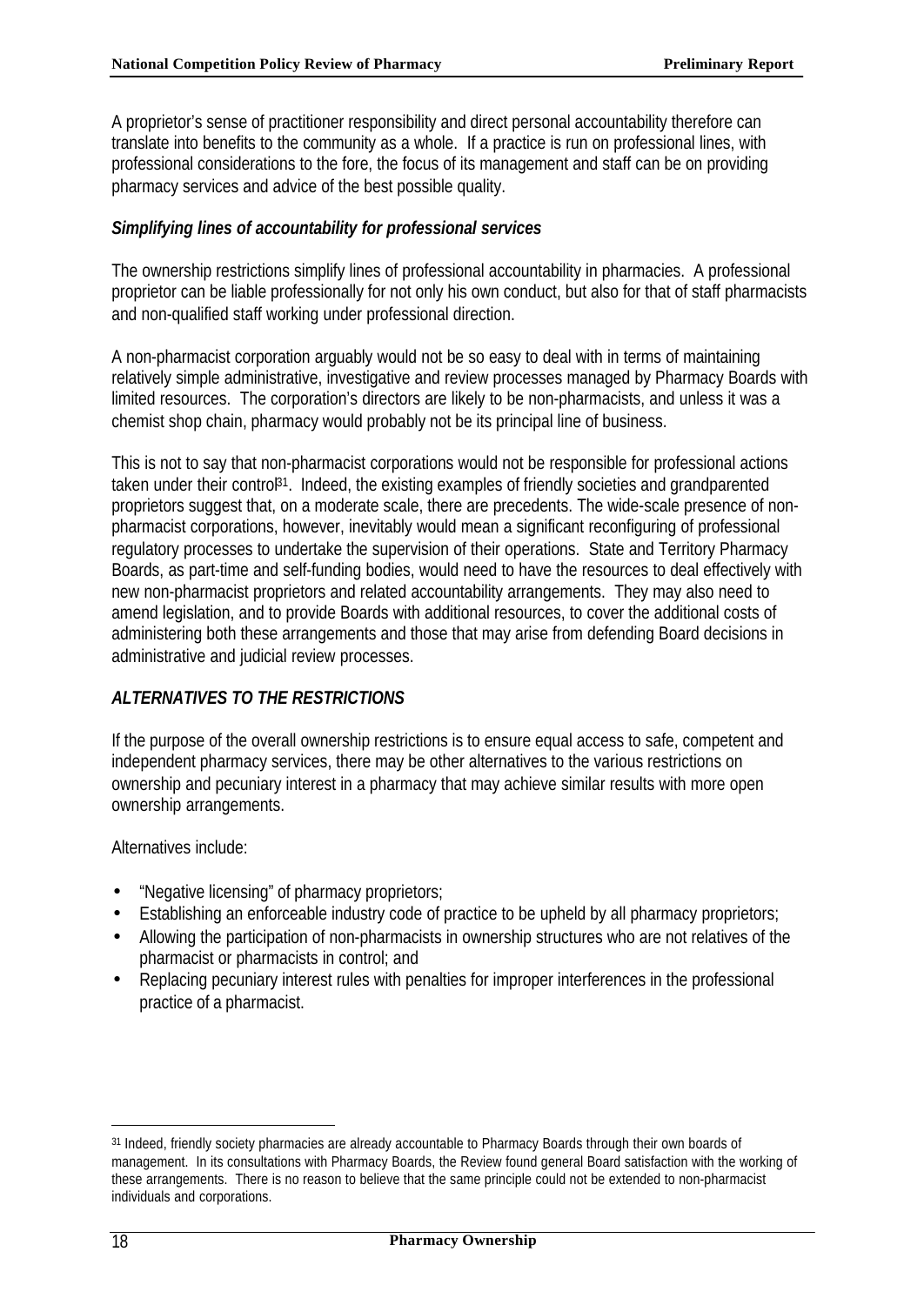#### **NEGATIVE LICENSING**

Under a negative licensing model, persons and companies could be assumed eligible to own a pharmacy unless they breach prescribed prohibitions. If a person or entity was found by a regulatory authority, review body or a court to have breach these prohibitions, they could then lose the right to own or have a shareholding in a pharmacy.

In a hypothetical negative licensing model, some possible prohibitions could be:

- A person not being of good character or a fit or proper person to practise pharmacy;
- A person or corporation being convicted of specified criminal offences;
- A person or corporation found to have directed or influenced a pharmacist so that the pharmacist engages in unsatisfactory professional conduct or professional misconduct; and
- A person who has been found in breach of a provision of a *Pharmacy Act* and is under a specified professional penalty (eq suspension of registration or deregistration).<sup>32</sup>

Breaches or offences applying to a company could also apply to the directors and officers of that company. Such criteria could apply to both prospective and existing owners of pharmacies.

Under a negative licensing model, therefore, natural persons and corporations would be entitled to enter the community pharmacy industry as proprietors or shareholders, provided that they do not breach the specified prohibitions. As proprietors or shareholders, they would still be expected to be committed to the safe and competent performance of pharmacy services by their businesses, and to be held accountable by regulatory authorities and the courts for the professional services provided under their supervision.

#### **COMMUNITY PHARMACY CODE OF PRACTICE**

l

Perhaps associated with negative licensing, an alternative to restricting ownership could be putting in place, either on a jurisdiction-by-jurisdiction or national basis, a Community Pharmacy Code of Practice. Such a code could be voluntary or legislative, and could specify minimum standards for the conduct of a competent and professional pharmacy business in a manner that would apply to all pharmacy proprietors, whether they are pharmacists or not.

In consultations with the Review, one of the major non-pharmacist retailers that argued for open pharmacy ownership made the point that they were bound by a number of industry and statutory codes of practice, in areas such as food handling and public health. This retailer indicated that there would be no difficulty in their complying with a community pharmacy code of practice. Indeed, it was suggested that compliance would not only be in the public interest: it would be in the retailer's interest in persuading the consumer of their commitment to providing quality pharmacy services.

The Pharmacy Guild has invested considerable time and resources in developing its Quality Care accreditation programme for pharmacies. The Quality Care programme is essentially a set of benchmarkable standards against which the performance of pharmacies can be measured, and accreditation withdrawn if they fail to comply. This programme is interesting to note in this context as a potential model of an industry code of practice, as it has been developed with and adopted by friendly society and grandparented corporate pharmacy groups.

<sup>32</sup> NSW Department of Health, *Review of the Dentists Act: Discussion Paper*, 1999, page 40, has a helpful discussion of negative licensing principles.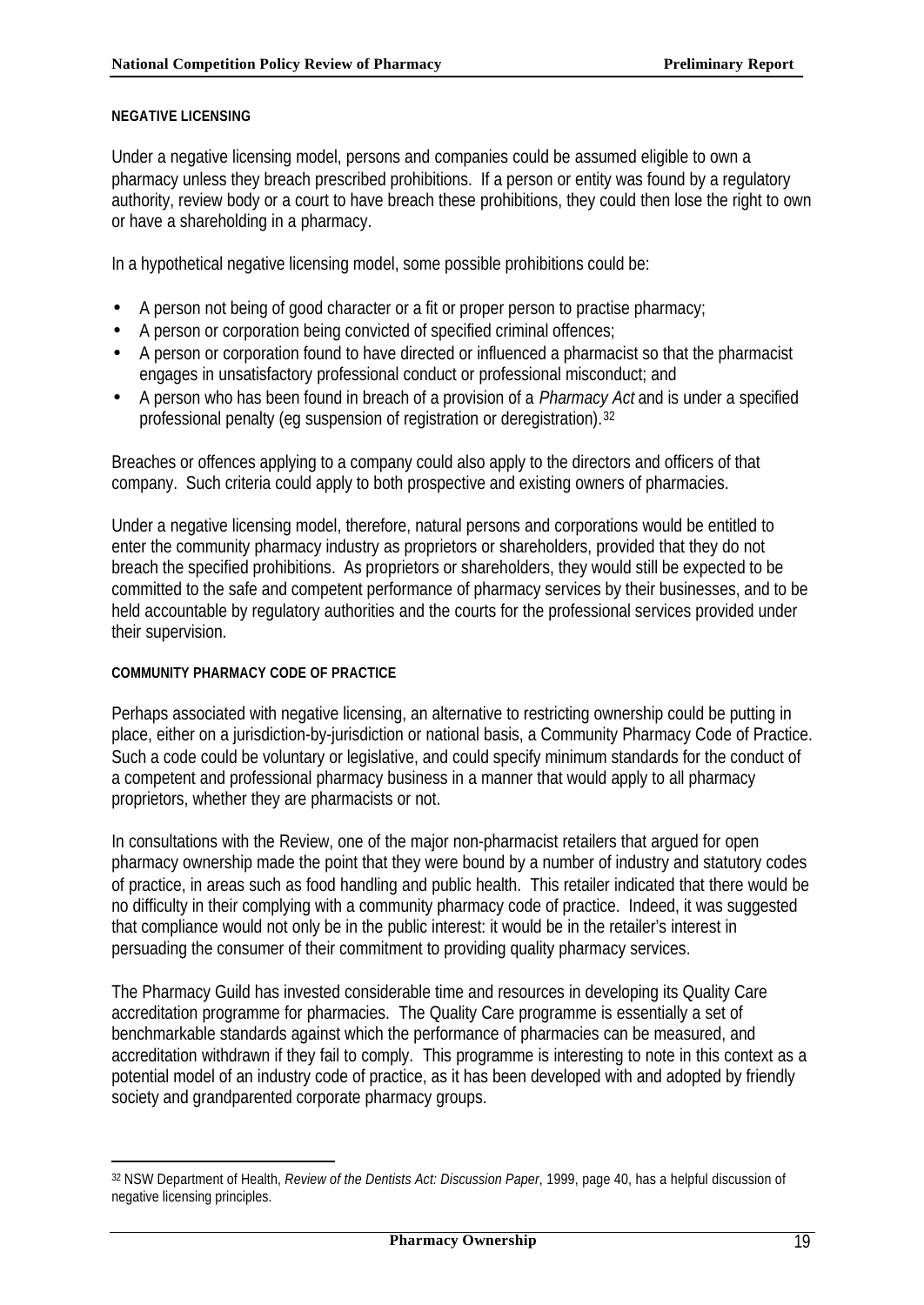#### **INVOLVING NON-PHARMACISTS IN PHARMACY OWNERSHIP STRUCTURES**

In all Australian jurisdictions, corporate ownership structures for pharmacies limit direct shareholding involvement to no wider than controlling pharmacists and certain non-voting shareholder relatives designated by law33. If pharmacists' control of pharmacy business is in the public benefit, then it may also be permissible to consider the opening of pharmacy ownership structures to non-pharmacists, provided that they do not have a controlling interest in that business.

Such a model is operating in at least one overseas jurisdiction. If adopted in Australia, such ownership structures may achieve the purpose of injecting new people, ideas and investment into the pharmacy industry, decrease pharmacies' traditional reliance on debt financing, and on guarantees of that financing from wholesaler sources, while being consistent with the principle of pharmacist control of pharmacy-owning bodies corporate.

#### **REPLACE PECUNIARY INTEREST WITH PENALTIES FOR PROFESSIONAL INTERFERENCE**

Existing pecuniary interest provisions, however broadly phrased or interpreted, are intended to ensure that the practice of pharmacy by pharmacists can occur without undue or improper outside interference from their peers and from non-pharmacists. The reach of these provisions arguably has become so broad as to stifle innovation in pharmacy businesses outside the practice framework the provisions themselves were intended to protect. In some jurisdictions, pecuniary issues have been tested by litigation arising from decisions taken by Pharmacy Boards<sup>34</sup>.

A simple solution would be to replace these provisions with a statutory offence of inappropriate or improper interference with the professional conduct of a pharmacist. The offence, with appropriate penalties for both persons and corporations, would prohibit an outside party from directing a pharmacist, whether a proprietor or employee, in exercising his or her competent and comprehensive professional judgment in the course of his or her duties as proprietor or pharmacist.

The offence could also apply to pharmacist and non-pharmacist proprietors who may direct their professional and lay staff to act in a professionally dangerous or reckless manner, or to implement commercial decisions ahead of their own professional judgment.

Such an offence could be referred to the appropriate court by a Pharmacy Board or Health Complaints Commissioner as a complainant, after their investigating the facts of a matter reported to them by a pharmacist.

#### *FINDINGS AND CONCLUSIONS*

On considering the costs and merits of each of the restrictions on ownership that it has examined, the Review has reached some in-principle conclusions. These are outlined under each set of restrictions.

#### **OWNERSHIP OF PHARMACIES BY PHARMACISTS**

The Review has given very careful consideration to this issue, taking into account the costs and benefits of existing restrictions, the possible alternatives to them, and the various heads of the Public Benefit Test of the 1995 Competition Principles Agreement.

<sup>33</sup> See *Pharmacy Act* (SA), section 18.

<sup>34</sup> See, for example, the 1998 NSW District and Court of Appeal litigation, *Terry White and Ors* v *Pharmacy Board of NSW.*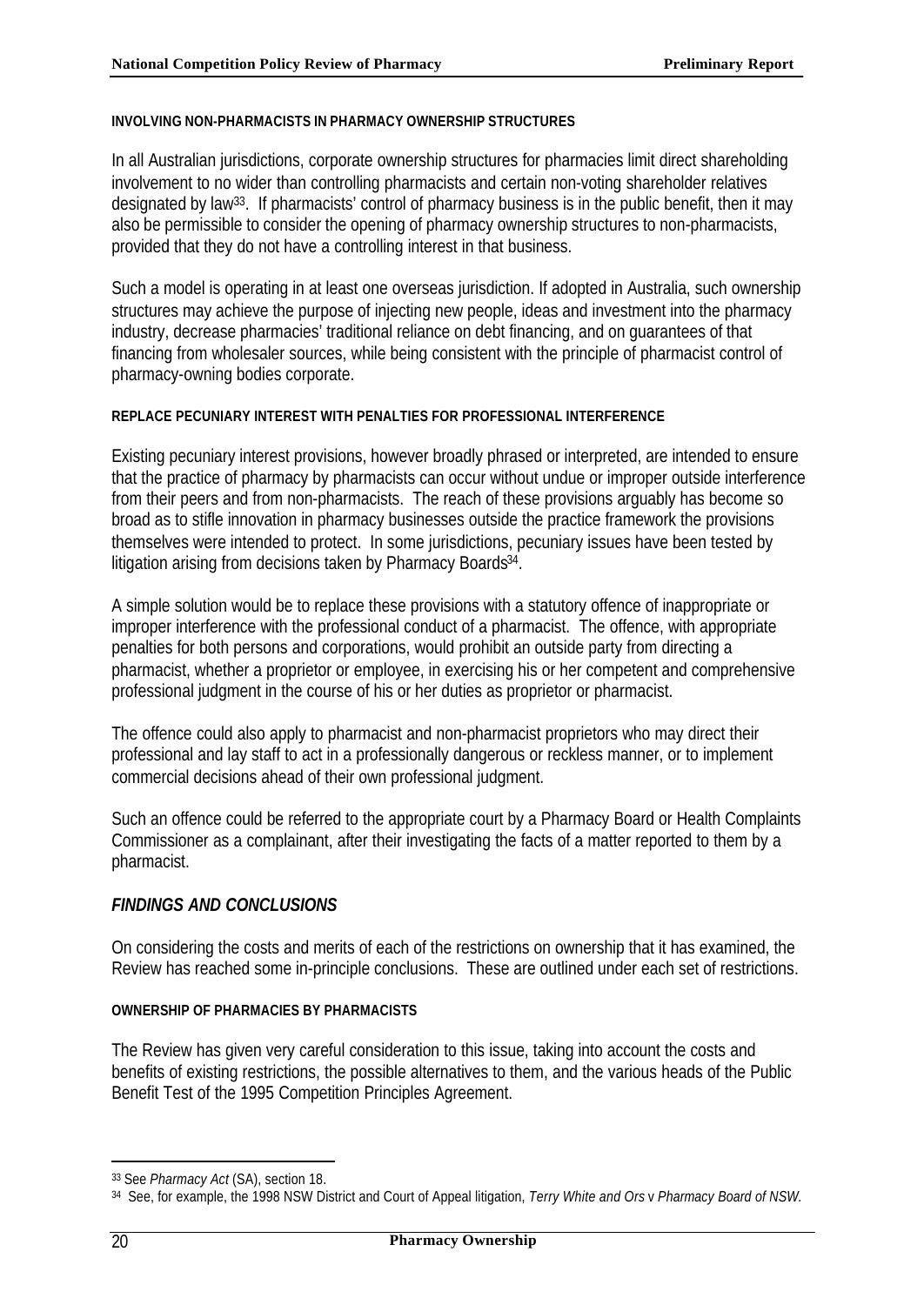The Review believes that there is a net public benefit in leaving the ownership of pharmacies in the hands of registered pharmacists.

This conclusion is based on several points drawn from the cost-benefit analysis:

- A pharmacist who owns a pharmacy has a professional as well as a pecuniary interest in the safe and competent provision of pharmacy services by his or her pharmacy business;
- A pharmacist proprietor is accountable directly to a Pharmacy Board for the safe and competent provision of those services, while non-pharmacist proprietors would not be able to be made accountable without a major and costly readjustment of the regulatory infrastructure;
- There is a net public policy benefit in promoting pharmacist ownership in the community pharmacy industry to maximise the distribution of pharmacies into the wider Australian community, to promote through them the wise use of medicines, and to ensure the maximum possible social and geographic reach of the community pharmacy network;
- The Pharmaceutical Benefits Scheme, as the vehicle for distributing subsidised essential pharmaceutical medicines to all Australians, is predicated on this distribution network, and changes to that network may mean the costlier and less effective delivery of PBS medicines to people in need of them; and
- There is a net quantitative benefit to the community from reduced and unnecessary expenditure due to the sensible intervention of professionally oriented pharmacies in the health care cycle, such as in reducing pressure on general practitioners in the treatment of minor ailments. Having pharmacists owning as well as managing pharmacies reinforces this professional role and culture.

In making this specific conclusion, the Review is aware that the terms of the National Competition Policy require jurisdictions to revisit decisions to retain regulation within ten years.

#### **Recommendation 1**

### **The Review recommends that legislative restrictions confining the ownership of pharmacies, with existing limited exceptions, to registered pharmacists and bodies corporate controlled by pharmacists, be retained.**

The Review also concludes that legislation requiring a proprietor to be a resident of a given State or Territory restricts competition in the community pharmacy industry, and runs contrary to established national principles of mutual recognition and occupational mobility.

## **Recommendation 2**

l

#### **The Review recommends that any jurisdiction's residential requirements for pharmacy ownership be removed.**

#### *Friendly society and grandparented corporate pharmacies*

The Review believes that the small percentage of permissible non-pharmacist owned pharmacies, those owned and operated by friendly societies<sup>35</sup> and grandparented corporations<sup>36</sup>, should continue to be permitted to operate. Although the presence is greater in some jurisdictions than others, both types

<sup>35</sup> For the purposes of this discussion, a friendly society is defined as a society which provides specific benefits for its members on a mutual provident basis, in return for a membership fee.

<sup>36</sup> That is, those pharmacies owned by a non-pharmacist body corporate or individual before present legislative restrictions on ownership became effective in a given jurisdiction.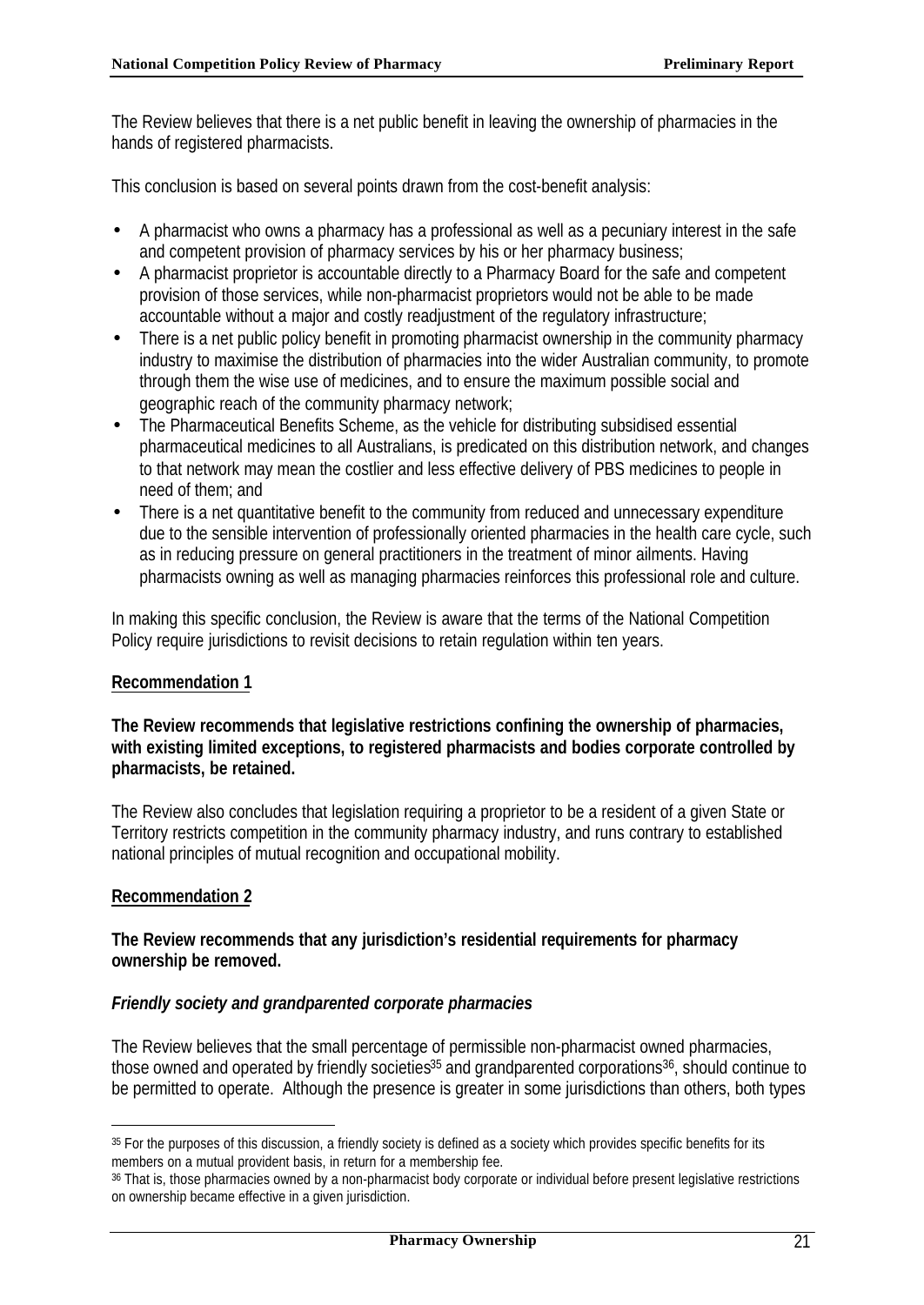of pharmacies help to stimulate competition in the industry as a whole in terms of both price and service, and in terms of fostering commitments to best practice, quality and accountability from which all pharmacy consumers can benefit.

The treatment of these pharmacies, and friendly society pharmacies in particular, varies from jurisdiction to jurisdiction. In some jurisdictions, for instance, the presence of friendly societies is grandparented, and/or subject to special procedures in relation to their establishing new pharmacies. If the Review's recommendations about removing registration requirements for pharmacy premises and businesses are adopted, any such specific requirements for a particular class of pharmacies should also be removed.

The Review also believes that restrictions on the number pharmacies per friendly society in a given jurisdiction, as well as overall numbers of friendly society pharmacies in a jurisdiction, should also be lifted. Friendly societies should be able to apply on an even basis for such new PBS dispensing approvals that are given. While lifting such restrictions may give rise to fears of market dominance or large friendly society pharmacy chains, there are mechanisms outside *Pharmacy Acts*, notably the Australian Consumer and Competition Commission under Part IV of the Commonwealth *Trade Practices Act 1974*, that are capable of monitoring and addressing such concerns if necessary.

The present inconsistent ownership and related treatment of friendly society pharmacies across jurisdictions causes uncertainty and confusion for those societies, and indeed for privately owned pharmacies competing with them. It would be desirable, as part of implementing recommendations arising from this Report, for jurisdictions to consider making the treatment of friendly society pharmacies as nationally consistent as possible.

There is a further competitive issue concerning that part of friendly society pharmacies' income to which the mutuality principle applies.

It appears to the Review that the taxation treatment of mutual income gives friendly society pharmacies competitive advantages vis a vis privately-owned pharmacy businesses. Although mutuality as a structure and principle is best considered in current reviews of the Australian taxation system it is desirable, as a precursor of liberalising regulation in relation to friendly society pharmacies, to have the Australian Consumer and Competition Commission examine the operation of mutuality in the community pharmacy industry.

## **Recommendation 3**

**The Review recommends that:**

- **(a) Friendly society and grandparented corporate pharmacies be permitted to continue to operate;**
- **(b) The application of mutuality in the pharmacy sector be reviewed by the Australian Consumer and Competition Commission (ACCC);**
- **(c) Depending on the outcome of any ACCC review, restrictions on the number of friendly society pharmacies, and the number of pharmacies held by a friendly society, in a given jurisdiction be lifted; and**
- **(d) Provisions relating to friendly society and grandparented non-pharmacist owned pharmacies be made consistent across jurisdictions.**

There will be further consideration of related issues in the Review's Final Report.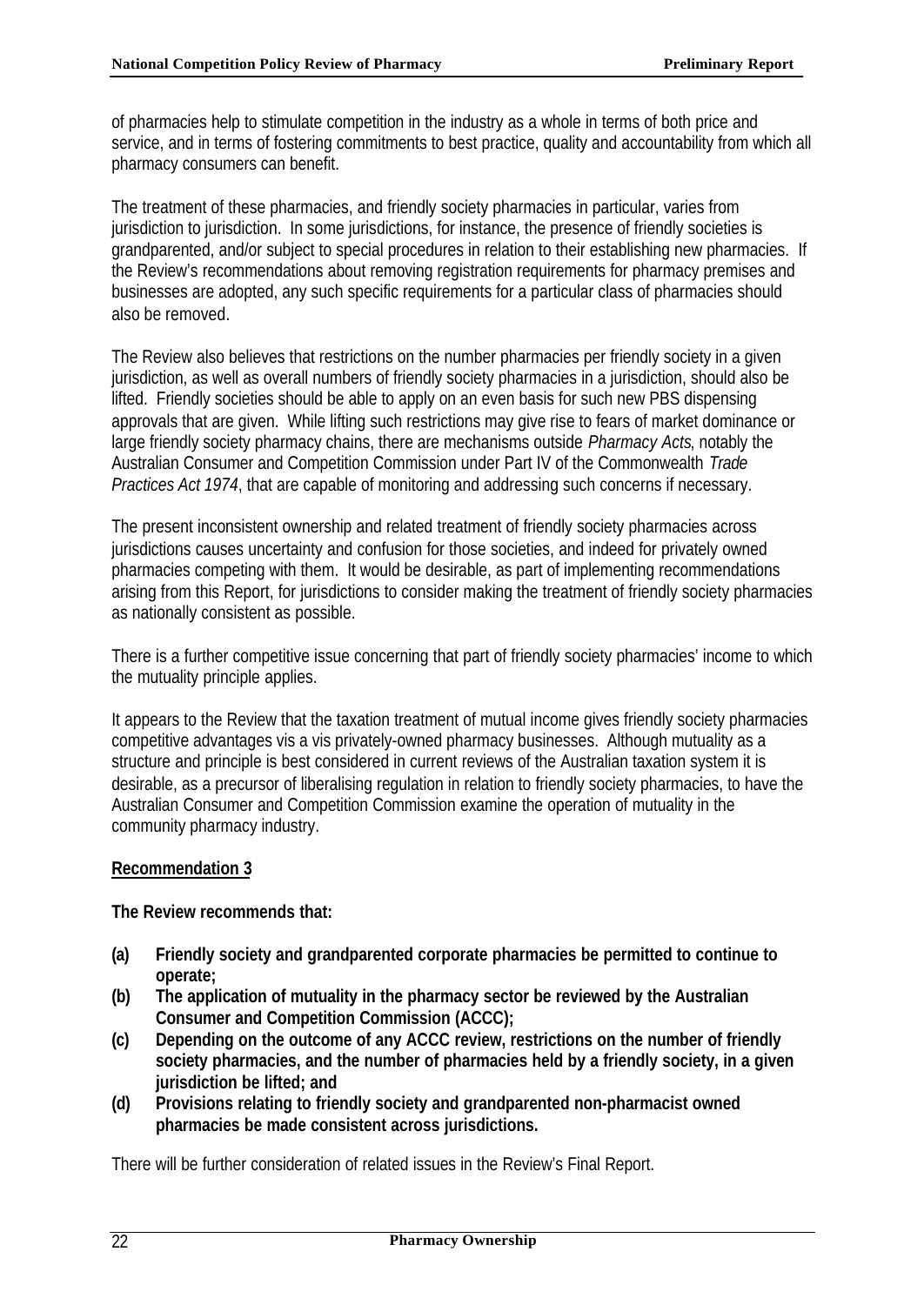## *Other possible options*

Chapter 3 on pharmacy location notes that regulatory practice in that areas has not kept up with developments in a wider range of health and community-based care trends in recent years. It concludes that private hospitals and aged and community care facilities particularly should be allowed greater discretion to plan and manage the dispensary services they need for these patients and clients, and that current PBS location rules frustrating this should at minimum be removed.

If such restrictions are relaxed, this may have some implications for how these clinical pharmacy services are operated and managed, ranging from contracting in pharmacists to provide the services, contracting out to community pharmacies or private specialist pharmacy services that serve a number of different facilities similar to the way wholesalers serve community pharmacies, or the direct integration of a dispensary service into a private hospital or aged care facility.

These questions may need to be considered by jurisdictions, depending on developments in PBSlinked provision arrangements for such health care facilities. Liberalisation of the PBS location controls for private hospital and aged care could create contestable opportunities for a range of pharmacy providers, and particularly competition for community pharmacists who may provide the greater part of the pharmacy services to small and medium-sized private hospitals under present arrangements.

It has also been suggested that Aboriginal Medical Services, which provide direct health care to Aboriginal and Torres Strait Islander communities, should also be allowed to own or operate in-house dispensary services. While the Review can see a genuine need for pharmacy services within these specialised facilities, this suggestion does raise a number of complex policy and funding questions for the Commonwealth, States and Territories, and for Aboriginal Medical Services themselves. At this time, it is more desirable for those parties to explore these issues further.

#### **NUMBERS OF PHARMACIES**

If pharmacies are to remain pharmacist-owned, on the assumption that a proprietor's professional supervision is the key to a safe and competent community pharmacy service, the numbers of pharmacies that can be held by a single proprietor is highly relevant.

The Review believes that the current numbers in force in each State are haphazard and obviously inconsistent with each other, and for no apparent reason. Moreover, they are based on judgments that date back, on the whole, many decades. Indeed, they are reminiscent of the pharmacy practice of a bygone age, even a bygone century.

The numerical restrictions certainly frustrate the expansion of more efficient pharmacy businesses, and protect from undue competition those less efficient pharmacies and their proprietors from their more efficient colleagues. This may suit some proprietors, especially those running less efficient pharmacies, but it is arguably not in the interests of the community as a whole.

Removing the restrictions may appear to run contrary to the principle of pharmacist ownership supporting a localised and highly professional pharmacy service. This, however, may not need to be so.

Modern communications and information technology has the potential to develop and implement contemporary business management systems and databases, not just those developed by individual proprietors but contracted in as part of a banner group or franchise agreement. These can apply great consistency of practice across widespread and numerous individual pharmacies, and ensure that a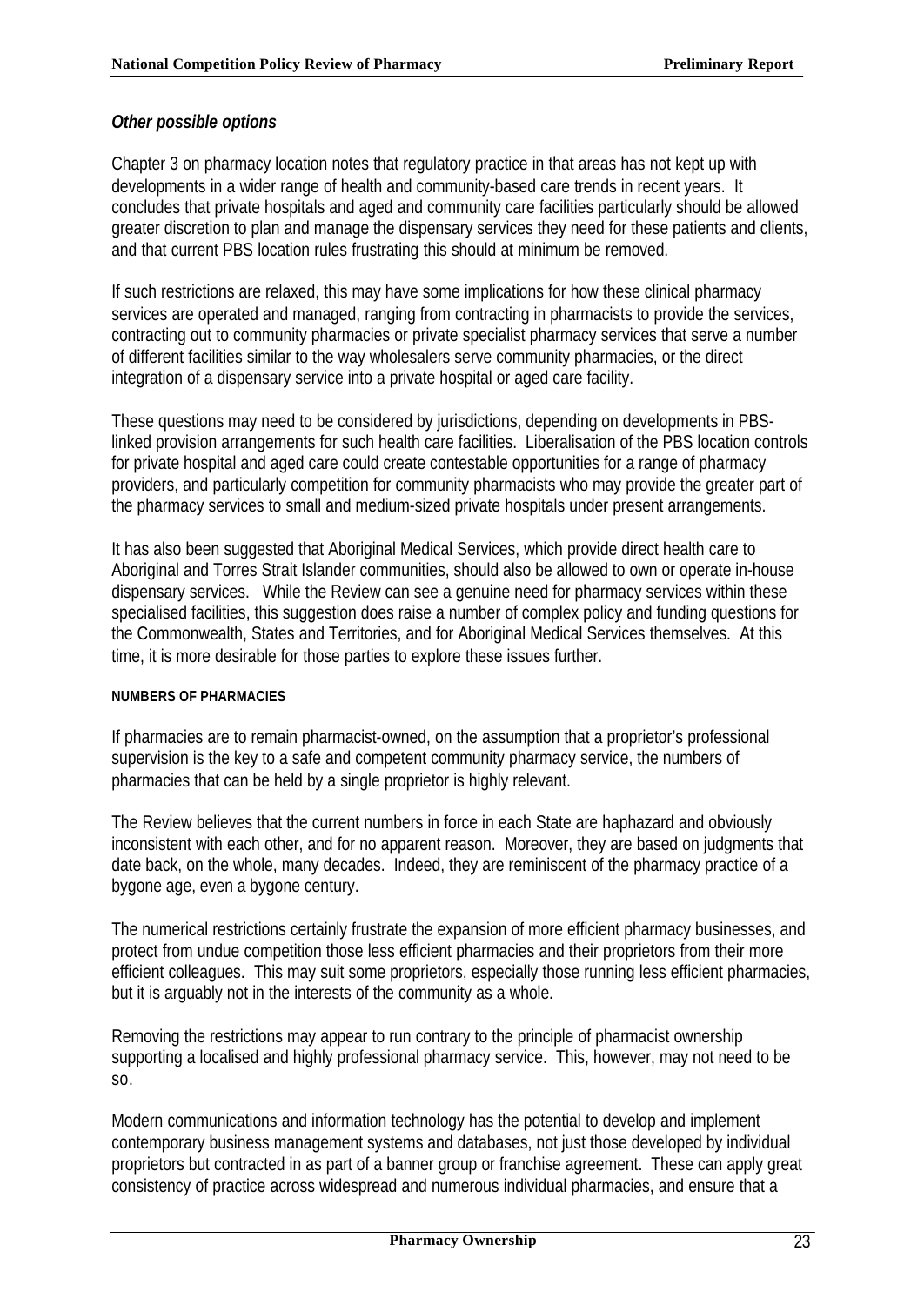pharmacist proprietor can be involved with a pharmacy or number of pharmacies off-site without compromising the tenet of a proprietor's personal supervision of their operation.

There are also mechanisms outside *Pharmacy Acts* to protect the public from market dominance or inappropriate market conduct, particularly the Australian Consumer and Competition Commission under Part IV of the Commonwealth *Trade Practices Act 1974*, and State and Territory fair trading legislation. *Pharmacy Acts* should not be the vehicle for business-limiting restrictions of this nature.

Finally, anecdotal evidence and comments by several Pharmacy Boards to the Review suggest that the current numerical restrictions are easy for a determined pharmacist to breach, using various arrangements to mask the true size of their pharmacy holdings. It was also suggested that it is very difficult to prove a breach. If the rules can be so easily bent or broken, and non-compliance is so hard for authorities to deal with, their justification can be questioned.

On balance, the Review believes that it is no longer practical or appropriate to specify an alternative number of pharmacies in pharmacy legislation. This leads to the on-balance conclusion that there is not a net public benefit for the retention of the existing restrictions. If they are relaxed, however, developments should be monitored by jurisdictions, and the Australian Competition and Consumer Commission, to ensure that there is no undue market dominance or convergence in respect of pharmacy proprietors taking advantage of the change.

If they are to be lifted the restrictions in each jurisdiction should be, in the interests of consistency and market fairness, lifted simultaneously across jurisdictions.

## **Recommendation 4**

**The Review recommends that:**

- **(a) Jurisdictions' restrictions on the number of pharmacies owned by a proprietor be lifted on a date consistent across jurisdictions; but**
- **(b) The behaviour of the pharmacy market after the lifting the restrictions be monitored by jurisdictions and by the Australian Competition and Consumer Commission in accordance with Part IV of the** *Trade Practices Act 1974***.**

#### **OWNERSHIP STRUCTURES**

The Review has considered the ownership structures for pharmacy businesses permitted currently by *Pharmacy Acts*, and believes that on-balance that these are consistent with the basic principle of unquestioned pharmacist control of pharmacy businesses.

It does note that these structures are not permitted equally in all jurisdictions. The family company model, for instance, is confined to South Australia. There would be merit, in promoting cross-border competition and occupational mobility, to have a national consensus on permitted ownership structures. Perhaps the Council of Australian Governments might refer the matter to the Australian Health Ministers Council for consideration at first instance.

The Review also believes that a workable model of non-pharmacist minority shareholdings, provided that overall pharmacist control of the pharmacy business is maintained, is consistent with the principle of pharmacist control of pharmacy businesses, and should be considered in the interests of a more competitive industry environment. This requires, however, more exploration.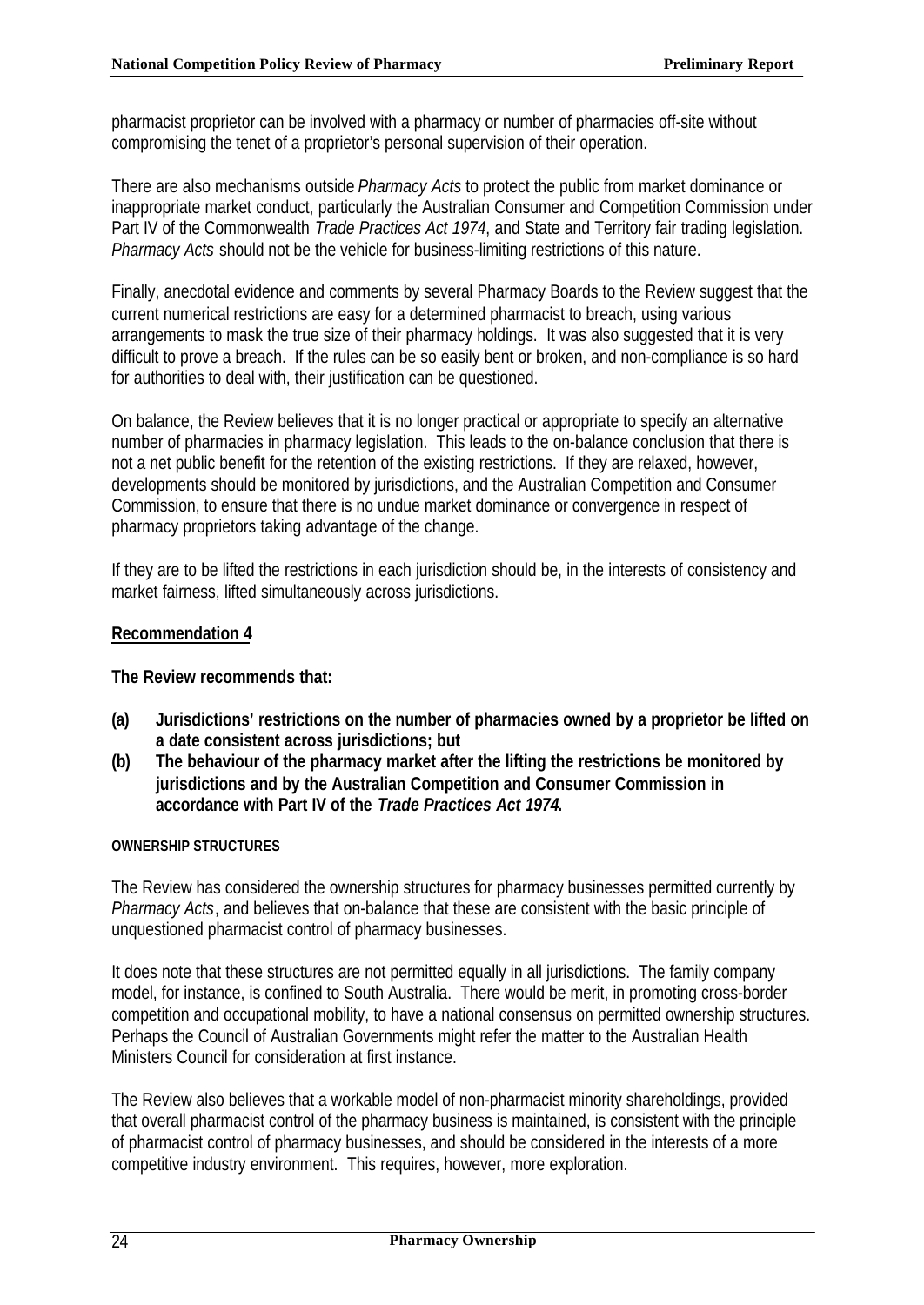A further consideration of different ownership structures consistent with the pharmacist control principle, including minority shareholding models (with or without voting rights for those shareholders), and any possible exclusions from eligibility to be a minority shareholder, therefore will be included in the Review's Final Report.

#### **Recommendation 5**

**The Review recommends that:**

- **(a) The pharmacy ownership structures permitted by various State and Territory Acts be retained as consistent with the principle of pharmacist ownership and control;**
- **(b) In the interests of national consistency and commercial certainty, the range of current permitted structures be adopted consistently by each jurisdiction; and**
- **(c) New ownership structures consistent with the general principle of pharmacist control of pharmacies should be permitted.**

#### **PECUNIARY INTERESTS IN A PHARMACY BUSINESS**

While not opposing the general principle of pharmacist ownership as desirable to the maintenance of a safe, competent and professional community pharmacy industry, the Review is concerned that pharmacy businesses controlled by pharmacists are affected by more red tape than many other businesses of the same size.

In particular, current pecuniary interest provisions are heavy-handed statutory mechanisms to achieve an aim that could be realised with much greater subtlety.

By implying that any non-pharmacist association with the non-professional aspects of a pharmacy business is undesirable, these provisions hamper innovative ways of planning and delivering pharmacy services, and the better management and support of pharmacy businesses as a whole.

It is highly inappropriate for these provisions to be able to be used by regulatory authorities to mandate how a proprietor runs his or her business, so long as the proprietor is and remains responsible and accountable for the professional services delivered under their direction. It should be acceptable, for instance, for a proprietor to enter into a franchise agreement involving profit or turnover-sharing, a preferred-supplier arrangement with a pharmaceutical wholesaler, or a joint venture with a nonpharmacist company or entrepreneur, as long as they have full control of and responsibility for the delivery of professional services in their pharmacies.

There will always be grey areas between what aspects of a pharmacy business relate directly to professional services and those that do not. A working definition of pharmacy services, similar to that adopted for this Report in Chapter 1, may assist regulatory authorities and courts in this regard. In most cases however, such as a cosmetics concession, or a banking or lottery agency, the matter is clear-cut.

On balance, the Review therefore believes that pecuniary and proprietary interest provisions should be removed from *Pharmacy Acts*, and replaced with a statutory offence of exercising improper or inappropriate influence over the professional conduct of a pharmacist, as outlined on page 20.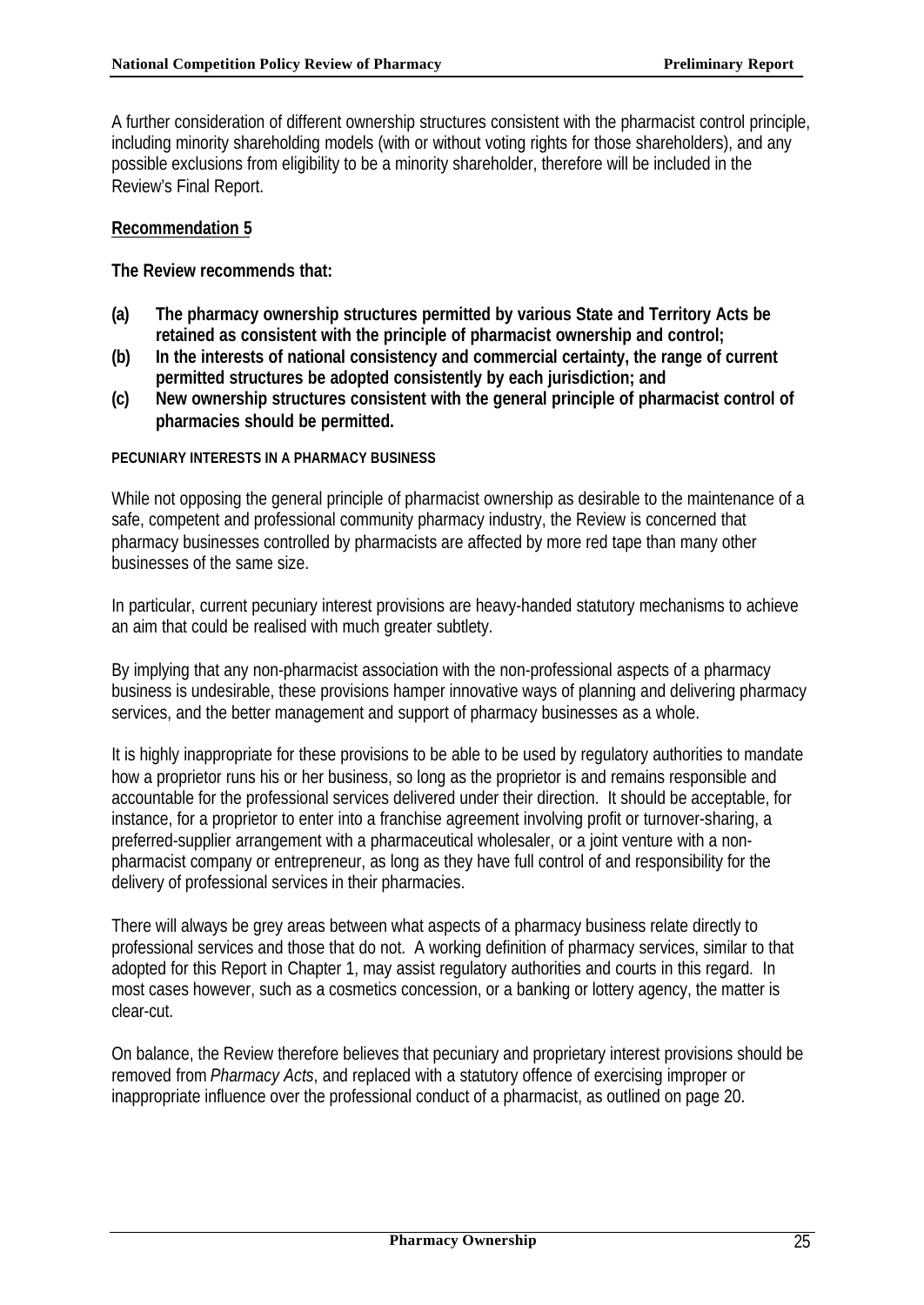#### **Recommendation 6**

**The Review recommends that:**

- **(a) Provisions relating to parties other than the proprietor having a pecuniary interest in pharmacies, the terms of bills of sale for pharmacy businesses, or otherwise preventing pharmacy proprietors from developing lawful business associations with other parties be removed; and**
- **(b) These provisions be replaced with a statutory offence of improper and inappropriate interference with the professional conduct of a pharmacist in the course of his or her practice.**

#### **REGISTRATION OF PHARMACY BUSINESSES AND PHARMACY PREMISES**

The public benefit case for registering pharmacy businesses and premises is unclear.

On one hand, it may be desirable for pharmacies to conform to safety-driven siting, fitness for purpose and fitting-out standards. On the other, it could be argued that an efficient business is a safe business, and that unduly regulating these aspects of their operation is regulatory "overkill", given that pharmacist owners can face disciplinary action as responsible professionals if they fail to comply with such standards.

Regardless of their safety aspects, these rules are anti-competitive in their operation. They can be applied to prevent new and innovative pharmacy delivery ideas, such as collocating a pharmacistowned business within the premises of a non-pharmacist retailer. It also believes that poor practice in this area can be addressed and rectified by Pharmacy Boards either on the basis of a public complaint, or as part of the process of re-registering a pharmacist – in other words, focusing on outcomes-based standards.

On balance, the prescriptive registration of pharmacy premises should be removed. Governments can set advisory guidelines, with Pharmacy Boards monitoring compliance, in relation to the physical siting and fitting-out of premises. As part of that compliance role, Boards may have the power to enter those premises to investigate complaints relating to the quality of the premises and their fittings.

On the question of registering pharmacy businesses, the Review believes that pharmacy business registration should be removed, as pharmacist registration arrangements deliver a similar outcome. Details of a pharmacist's pharmacy interests could, for instance, be recorded as part of his or her register entry, and if State and Territory registration databases are consistent in their content, information exchanged between jurisdictions should perform the same function as business registration, and that this would be a more efficient way of achieving similar results.

Any such information requirements for this purpose, however, should be limited to the trading name and address of the proprietor, the address of each of its pharmacies, the pharmacist in charge of each pharmacy if not the proprietor, and the shareholders in that business. Commercial details such as sources of loans, mortgagors, and guarantors should not be required. They are a matter for the pharmacist, not Pharmacy Boards.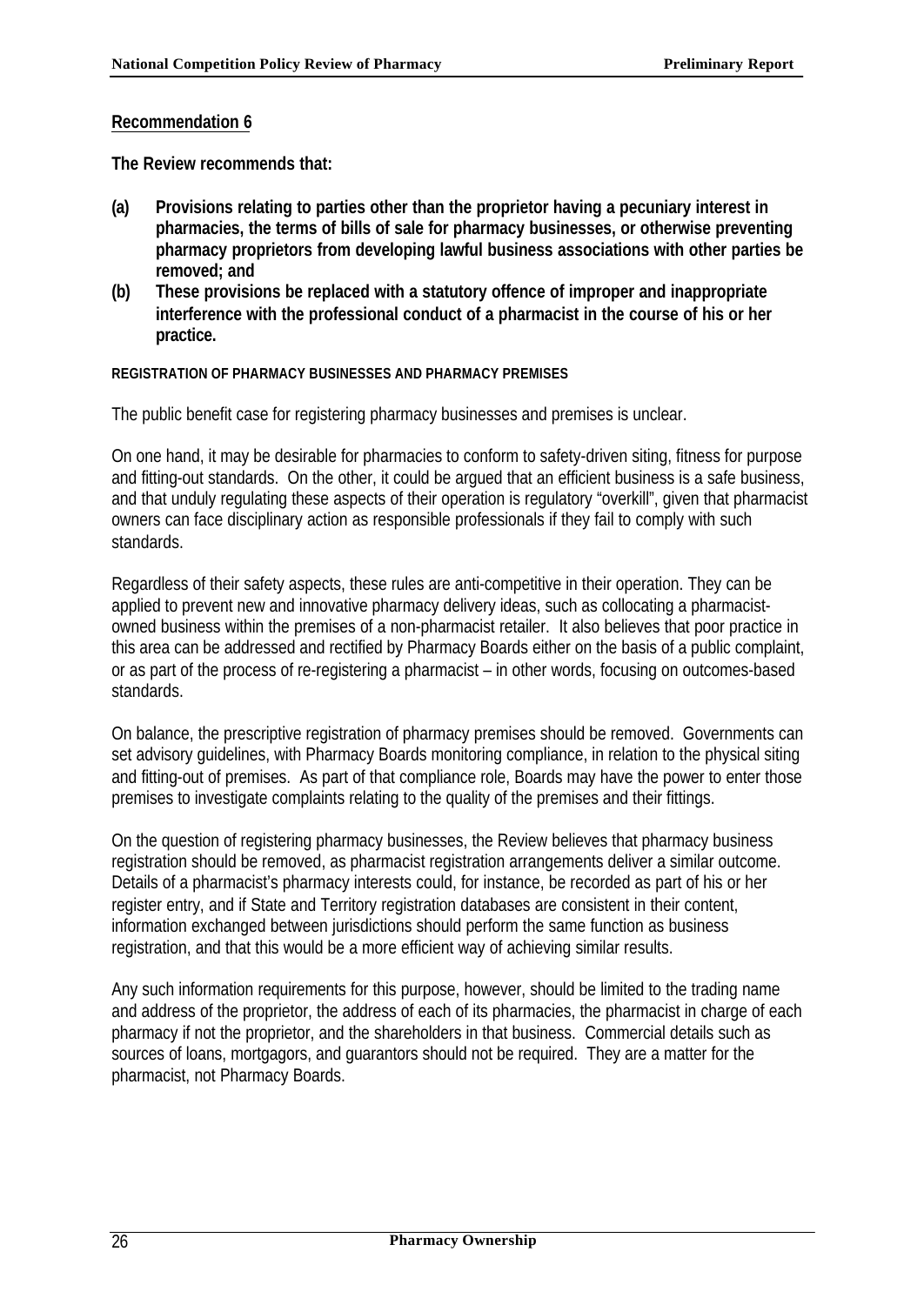#### **Recommendation 7**

**The Review recommends that:**

- **(a) Regulations requiring the registration of pharmacy premises be removed; and**
- **(b) Regulations requiring the registration of pharmacy businesses be removed.**

#### *A CLOSING COMMENT*

In making these conclusions and recommendations, the Review is responding to evidence about the present state of the community pharmacy industry, and how it might develop in the foreseeable future to meet the Australian community's ongoing and evolving medicinal and wider health care needs.

The Review concludes on balance that there is a net public benefit in leaving pharmacist ownership regulations in place. It does not, however, see ownership as an inalienable right for pharmacists. It is a privilege, conferred by the community in return for a high and consistent quality of pharmacy services at a reasonable cost.

Pharmacy proprietors need to work hard to maintain any privilege. Current experience suggest elements of the consuming public are looking for alternatives to their pharmacy providers. The limited exceptions to pharmacist-owned pharmacies – friendly society and grandparented non-pharmacist owned pharmacies - appear to work well as competently-managed and professionally sensitive pharmacy businesses. Increasingly, the success of mail-order and Internet pharmacy services suggest that consumers are not always simply content to patronise their local pharmacy and seek face-to-face advice, or are not satisfied with the quality of the service they are receiving. As a consumer organisation's submission to the Review said:

*Consumers go to pharmacies because they have no choice. The expert information and advice provided by pharmacists about medicines is what sets them apart from supermarkets, and it is why there are government protections such as pharmacy ownership by pharmacists … (P)harmacists need to be able to show that these services are consistently provided through pharmacy to an acceptable standards, which is cost-effective for consumers and for the health system through facilitating the wise use of medicines*37.

Pharmacies and their pharmacist proprietors need to heed messages such as this. Besides their basic dispensing service, they need to live consistently up to the goal of adding value to their services by providing adequate personalised advice and consumer information on medicines to their customers. If they do so, they maintain the role in the provision of professional pharmacy services that the community expects of them as both individuals and as an industry. If they do not, the net public benefit in favour of the existing ownership arrangements will quickly disappear.

These observations also can be translated to a policy response. Just as it is in the public interest for governments to intervene so that the community pharmacy network reaches all Australians fairly, it is equally in the public interest for governments to intervene to ensure that community pharmacies provide, at an enforceable high standard, the range of health services for which there is a demonstrable need in the community. This may not only include programmes like the Pharmaceutical Benefits Scheme. It could include public health and other programmes, such as methadone supply and access to needles and syringes for people with drug dependency problems.

<sup>37</sup> Consumers' Health Forum submission to the Review, page 2.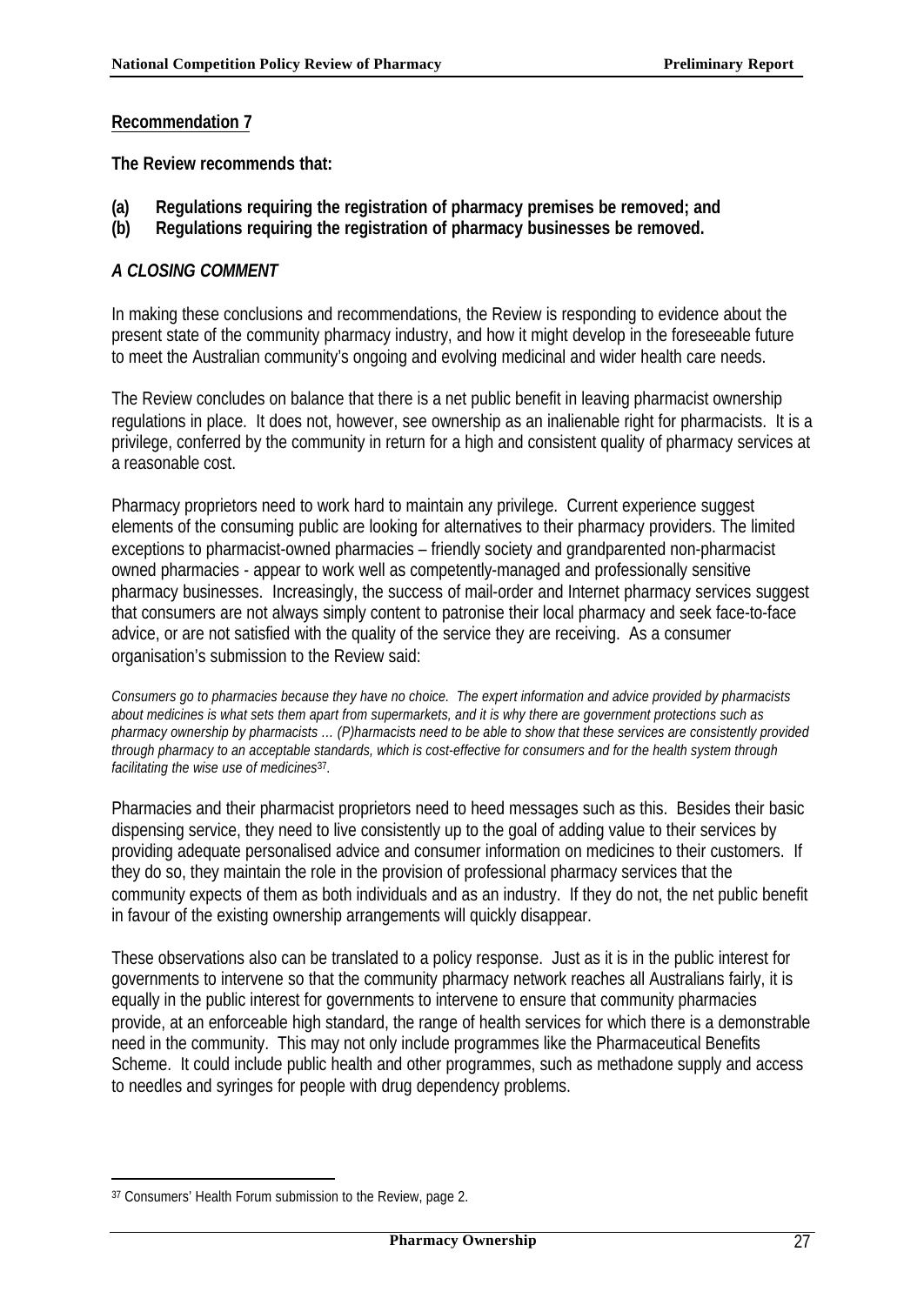## **Recommendation 8**

**The Review recommends that Commonwealth, State and Territory governments ensure that legislation and agreements, including the Australian Community Pharmacy Agreement, for the delivery of professional pharmacy and health care services negotiated with pharmacy proprietors and their representatives, require:**

- **(a) An acceptable range of services to be provided; and**
- **(b) Appropriate quality assurance and professional practice standards to be adopted by community pharmacies covered by the agreements.**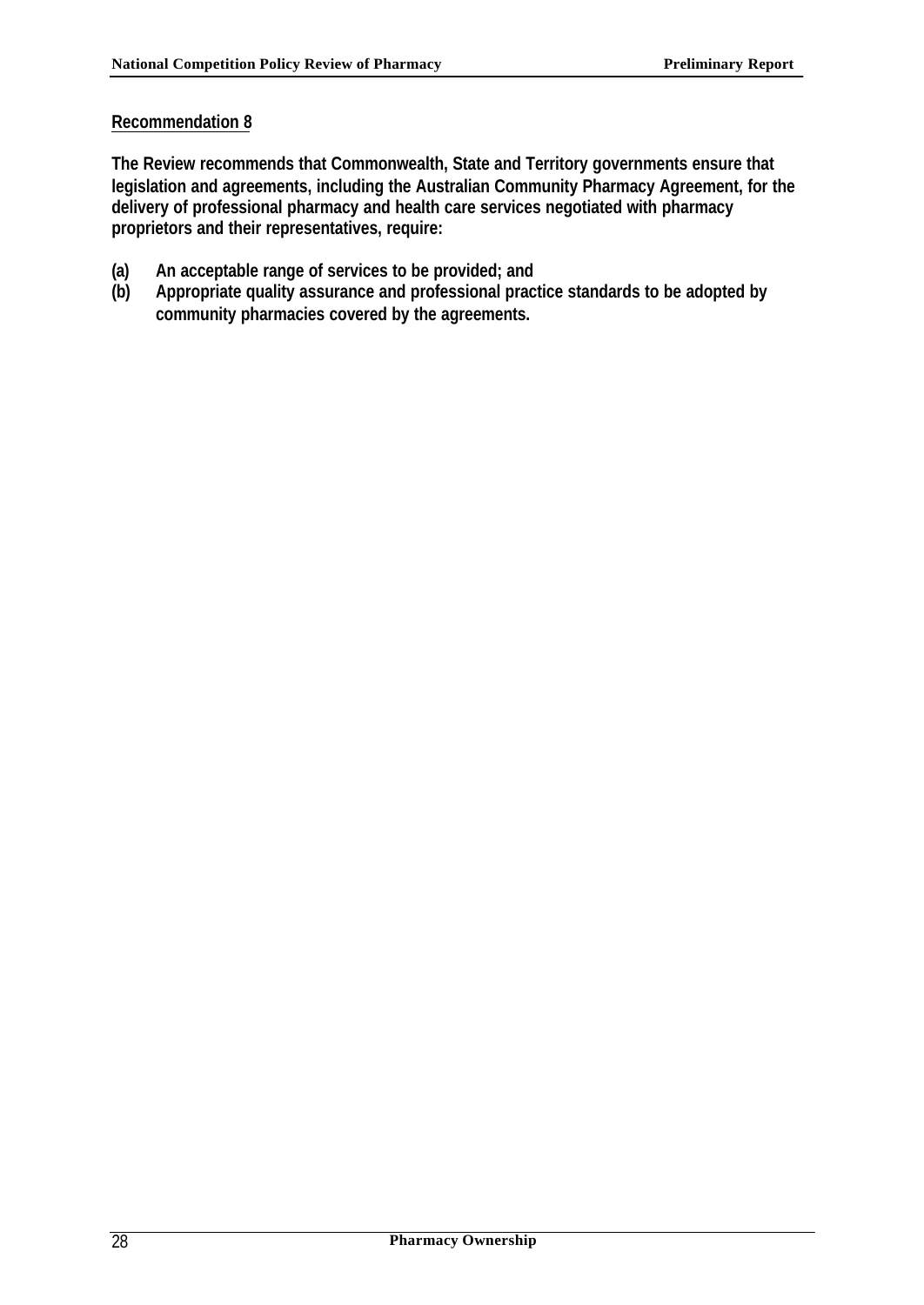## **CHAPTER 3: LOCATION OF PHARMACIES**

## *NATURE OF THE RESTRICTIONS*

As part of the administration of the Pharmaceutical Benefits Scheme (PBS), and the Australian Community Pharmacy Agreement (the Agreement), a ministerial determination (the Determination) made pursuant to section 99L of the Commonwealth *National Health Act 1953* imposes strict conditions on:

- Granting PBS dispensing approvals to a new pharmacy; and
- Approving the location of a PBS-approved pharmacy from one locality to another.

#### **NEW PHARMACY APPROVALS**

A new pharmacy cannot be approved to dispense PBS-subsidised medicines unless the applicant can satisfy a set of "definite community need" criteria set out in the Determination. Set out in the negative, these criteria include that a catchment area for the proposed pharmacy must *not* have:

- Less than 3,000 permanent residents;
- A proportion of aged persons and persons who are unemployed or receive pensions that is less than 10 per cent of the area's population and who can be serviced reasonably by other means;
- The equivalent of less than a full-time medical practitioner;
- Adequate services by other approved pharmacists;
- PBS and Repatriation Pharmaceutical Benefits Scheme prescription volumes of less than 3,000 in the last 12 months;
- Isolation from, or a poor public transport system to, general shopping does not hinder the bulk of the population;
- A mobile population with a high proportion of commuting workers;
- No general shopping facilities<sup>38</sup>.

#### **RELOCATION OF PHARMACIES**

The Determination sets tight boundaries around the assumed catchments of existing pharmacies. The principal conditions that it imposes are:

- Pharmacists may relocate within **one** kilometre of their existing location provided that they have been in their current premises for at least two years. This may be in any direction, and does not depend on the proximity of another pharmacy to the new site;
- Pharmacists may relocate more than one kilometre from their current site provided that (1) the proposed site is, by the "shortest lawful access route" not less than **two** kilometres from another pharmacy and (2) does not leave behind an area of "definite community need";
- Pharmacists may relocate to a shopping centre of more than 30 shops, on the basis of a ratio of shops by the size of the complex (eg 100 shops = 2 permissible pharmacies); and
- Pharmacists may relocate to a private hospital if that hospital has more than 150 beds<sup>39</sup>.

Applications for both new pharmacy approvals and pharmacy relocations are considered by the Australian Community Pharmacy Authority (ACPA), which then makes recommendations to the

<sup>38</sup> Determination under Sub-section 99L (1) of the *National Health Act 1953*, PB13 of 1998, Clause 2.

<sup>39</sup> Ibid, Clauses 6-9A.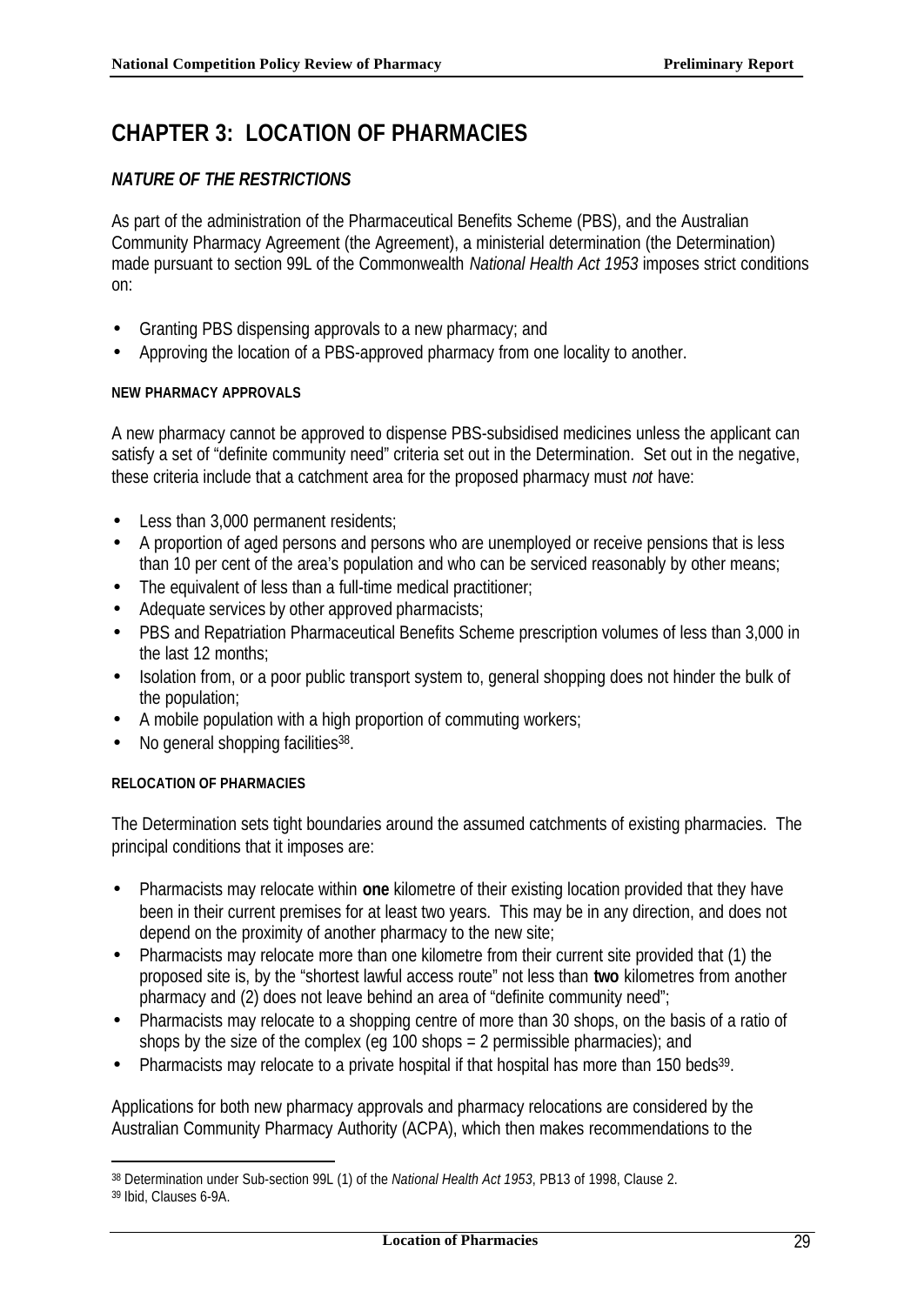Secretary of the Department of Health and Aged Care. The Determination is the basis of its decisionmaking processes. The ACPA is established under section 99J of the *National Health Act*, but also owes its existence to the terms of the Agreement.

# *OBJECTIVES OF THE RESTRICTIONS*

While embodied in Commonwealth delegated legislation, the PBS location rules are derived from the Agreement, and reflect outcomes negotiated between the Commonwealth and the Pharmacy Guild of Australia.

Their immediate objective was to provide a mechanism to enable the Commonwealth to contain the growth rate of PBS dispensing costs that reached unsustainably high levels by the late 1980s, in return for community pharmacies being assured of a reasonable remunerative framework for their PBS activity.

The first Agreement (1990-95) therefore assumed that there were too many pharmacies, and sought to reduce numbers by providing assistance to many pharmacies to amalgamate or close. The second Agreement, while it did not offer such assistance as part of its package, did maintain the assumption about an inherent national oversupply of pharmacies. The overall assumption about the importance of cost control in return for remunerative and other benefits for community pharmacy has been a feature of both Agreements.

# *EFFECTS OF THE RESTRICTIONS*

Against the background of the objectives, the location rules of the current Determination arguably have three specific effects:

- Keeping the approval of new pharmacies to a minimum in a national community pharmacy industry that has an overall oversupply of pharmacies; and
- Facilitating the placement of new and relocated pharmacies in localities where there is genuine need for pharmacy services, particularly regional, rural and remote areas, and for areas of new population growth in metropolitan areas; and
- Protecting the catchment areas of existing pharmacies from new competition wherever possible.

Since 1990 very few new pharmacy PBS approvals have been granted. In almost a decade, only 98 approvals for new pharmacies have been agreed to by the ACPA. Since May 1995, only 26 new approvals were agreed to out of a total of 280 new applications<sup>40</sup>.

Relocation approvals have been more forthcoming. Under the second Agreement, 940 of 1,128 applications have been approved to date<sup>41</sup>.

But behind these figures is the fact that the applications have to be considered and recommended to the Secretary of the Department of Health and Aged Care by the ACPA. The Authority's decisions effectively determine the siting of new and relocated distribution points for PBS items. The Determination provisions thus are integral to deciding which pharmacies and proprietors have access to the PBS and its sales and fees by specifying where they may establish.

<sup>40</sup> Commonwealth submission to the Review, paras 4.22 – 4.24.

<sup>41</sup> ibid, para 4.35.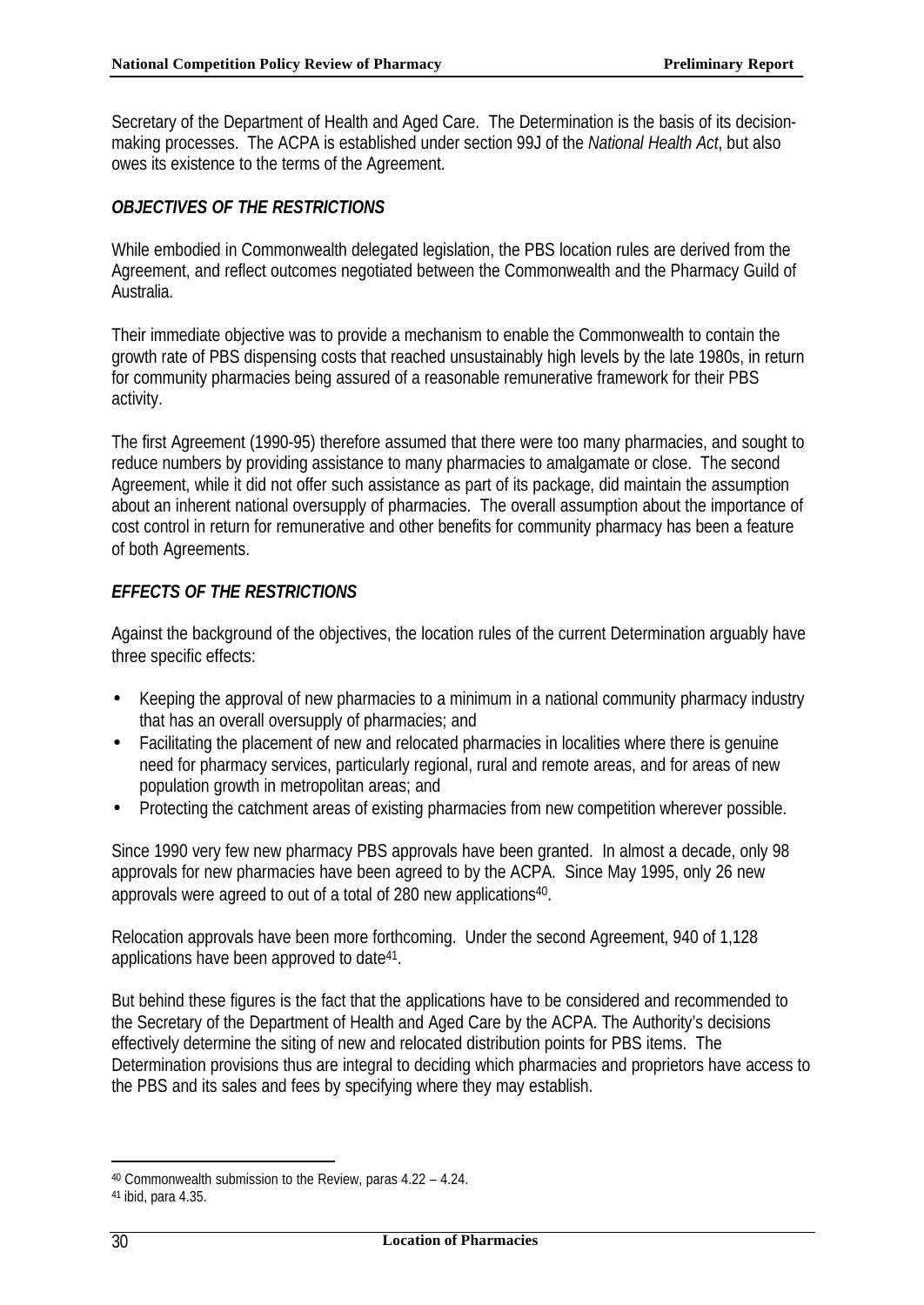While being instituted and primarily intended by the Agreement parties as cost containment and remuneration-linked measures, the Determination's location restrictions therefore have also become instrumental to the shape and geographic distribution of the Australian community pharmacy network.

# *COSTS AND BENEFITS OF THE RESTRICTIONS*

The position of both the Commonwealth and the Pharmacy Guild is that matters relating to the Agreement ultimately are a matter for them to settle in the negotiation of a third Agreement. The Review is examining, however, the legislative consequences of the Agreement rather than the Agreement itself<sup>42</sup>. Because PBS location regulations restrict competition in the pharmacy industry, they need to be assessed to determine whether the benefits of their retention to the community as a whole can be shown to outweigh their costs, and whether there is a more effective alternative to them.

## **COSTS OF THE RESTRICTIONS**

The costs of the location restrictions can be seen in terms of their implications for inhibiting greater efficiency in community pharmacy, restricting consumer choice, and failing to provide adequate assistance to areas of "definite community need". Specific cost effects include:

- Protecting inefficient pharmacies from competition;
- Providing a disincentive to undertake greater restructuring in the community pharmacy industry;
- Maintaining restrictions after the original need has passed and not recognising current health trends;
- Undue government intrusion in the community pharmacy market;
- Unintended consequences of the application of the rules; and
- Creating pharmacy access and retention difficulties for communities in areas of need, and particularly rural and remote communities.

# *Protecting inefficient pharmacies*

l

The new approval and relocation restrictions are blunt policy instruments. They affect the size and competitiveness of local pharmacy markets. They are quantitative, not qualitative, in their scope.

The rules protect existing pharmacies in a locality from new competitors whom otherwise may establish themselves freely. Indeed, some of those potential competitors might have been be more efficient or better resourced than the existing pharmacy, and would have the ability to make big inroads into the existing pharmacy's market share. Alternately, the local competition may have been more vigorous and lively, and the quality of service to consumers enhanced, because of rivalry between evenly-matched pharmacies.

Such circumstances are not consistent with promoting the public benefits of wise medicine use based on quality pharmacy services. It is arguably in the community's interest to stimulate competition by promoting efficient pharmacies, rather than to allow inefficient pharmacies to be protected from fresh competition.

<sup>42</sup> Commonwealth submission to the Review, para 2.6; Pharmacy Guild and Pharmaceutical Society consultations with the Review, 7 September 1999.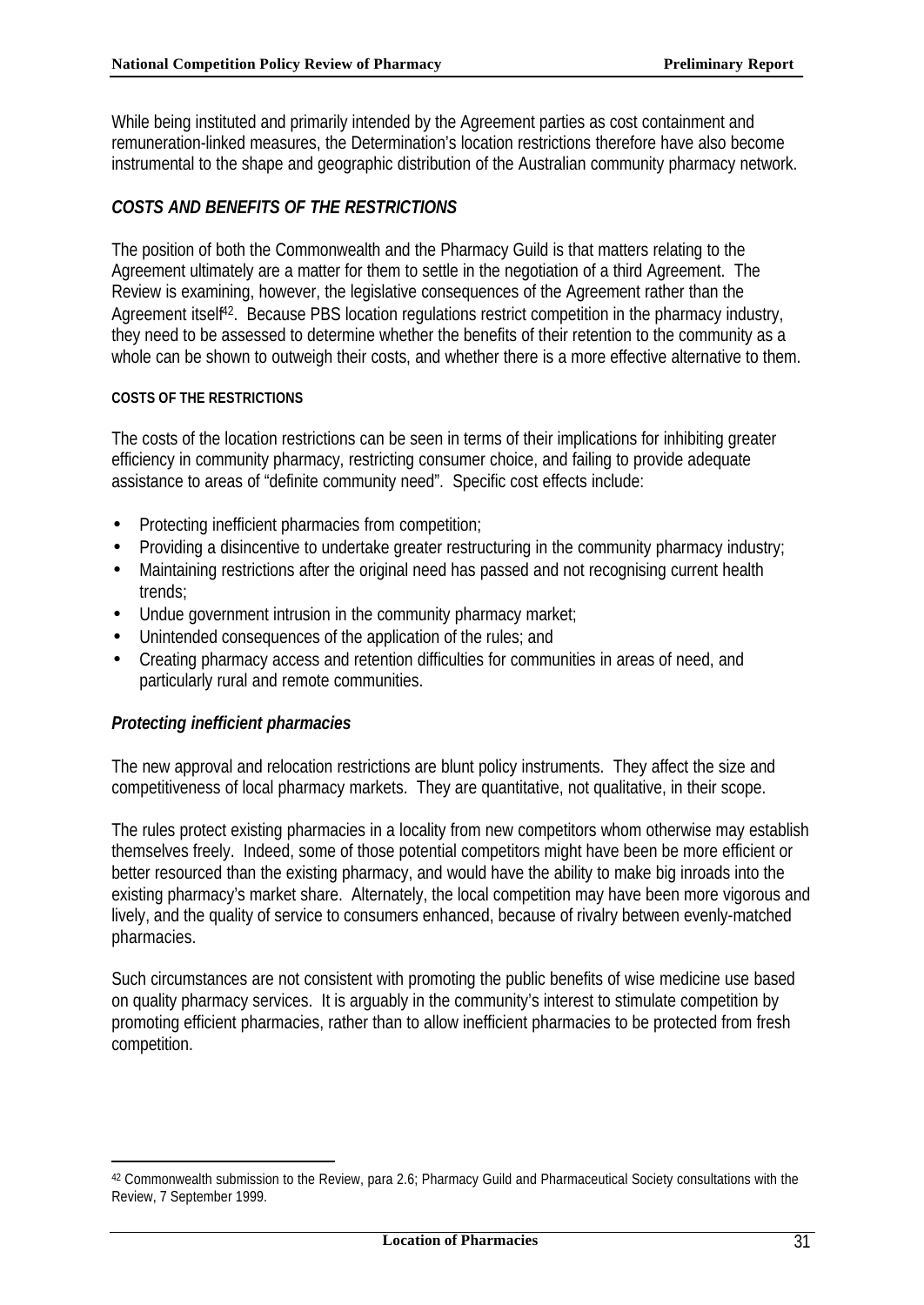# *Avoiding the need for further industry restructuring*

Keeping the location restrictions in place not only protects inefficient pharmacies. It also lessens the urgency for continuing the processes of community pharmacy industry restructuring started in the early 1990s.

While suggesting that the controls have led to a general significant improvement in the efficiency of the community pharmacy industry, supporting statistics for 1997-98 quoted in the Commonwealth's submission suggest that there is still some way to go to a truly efficient community pharmacy industry<sup>43</sup>:

- There are still 13 per cent of pharmacies with dispensing volumes below 10,000 prescriptions;
- There are still 32 per cent of pharmacies with dispensing volumes of between 10,000 and 20,000 prescriptions;
- There are 27 per cent of pharmacies with dispensing volumes of between 20,000 and 30,000 prescriptions; and
- Only 28 per cent of pharmacies have dispensing volumes over 30,000 prescriptions.

By making it easier for less efficient pharmacies to stay viable on the basis of a reasonable projection of PBS-related turnover, the location rules may be perpetuating inefficiencies by making it less attractive for small, low-volume pharmacies to close, or to merge with another pharmacy. If a catchment "patch" and PBS-related income are more or less guaranteed, and the business is there, there is no great incentive for these less efficient pharmacies to improve their performance or to review their futures.

In making these comments, the Review notes that a proportion of the lower-volume pharmacies still operating are in rural, remote and isolated areas, and that the social desirability of their ongoing presence may outweigh pure efficiency considerations. It also notes, and makes some suggestions later in this chapter that there are other, perhaps more effective ways, of achieving access-related policy objectives in these areas.

# *The need for the restrictions has passed*

Another point that questions the efficacy of the location restrictions is that the overall numbers of pharmacies have remained relatively static since about 1993.

Before the commencement of the first Australian Community Pharmacy Agreement in 1990, there were over 5,600 approved pharmacies in Australia. By the end of that Agreement, and assisted by the amalgamations and closure package negotiated by the Commonwealth and the Pharmacy Guild, the number of pharmacies had reduced to 4,950. In net terms (new approvals less closures) it has hovered around this lower figure ever since.

The inference drawn from this stability is that the initial need for the imposition of tight controls on pharmacy location may well have passed. Even the control on relocations could be said to be finetuning of earlier outcomes, rather than a continuing of the restructuring process. This may benefit current proprietors, who benefit from a stable environment but also from the sale values of pharmacies rising steadily as demand to purchase businesses outstrips supply. It may not, however, benefit the community as a whole, who subsidise the cost of pharmacy businesses through the cost of purchasing their goods and services, often with high mark ups in the case of non-PBS items. Given this, it begs the question as to whether the restrictions need to remain and, if so, to what extent.

<sup>43</sup> Commonwealth submission to the Review, para 2.43.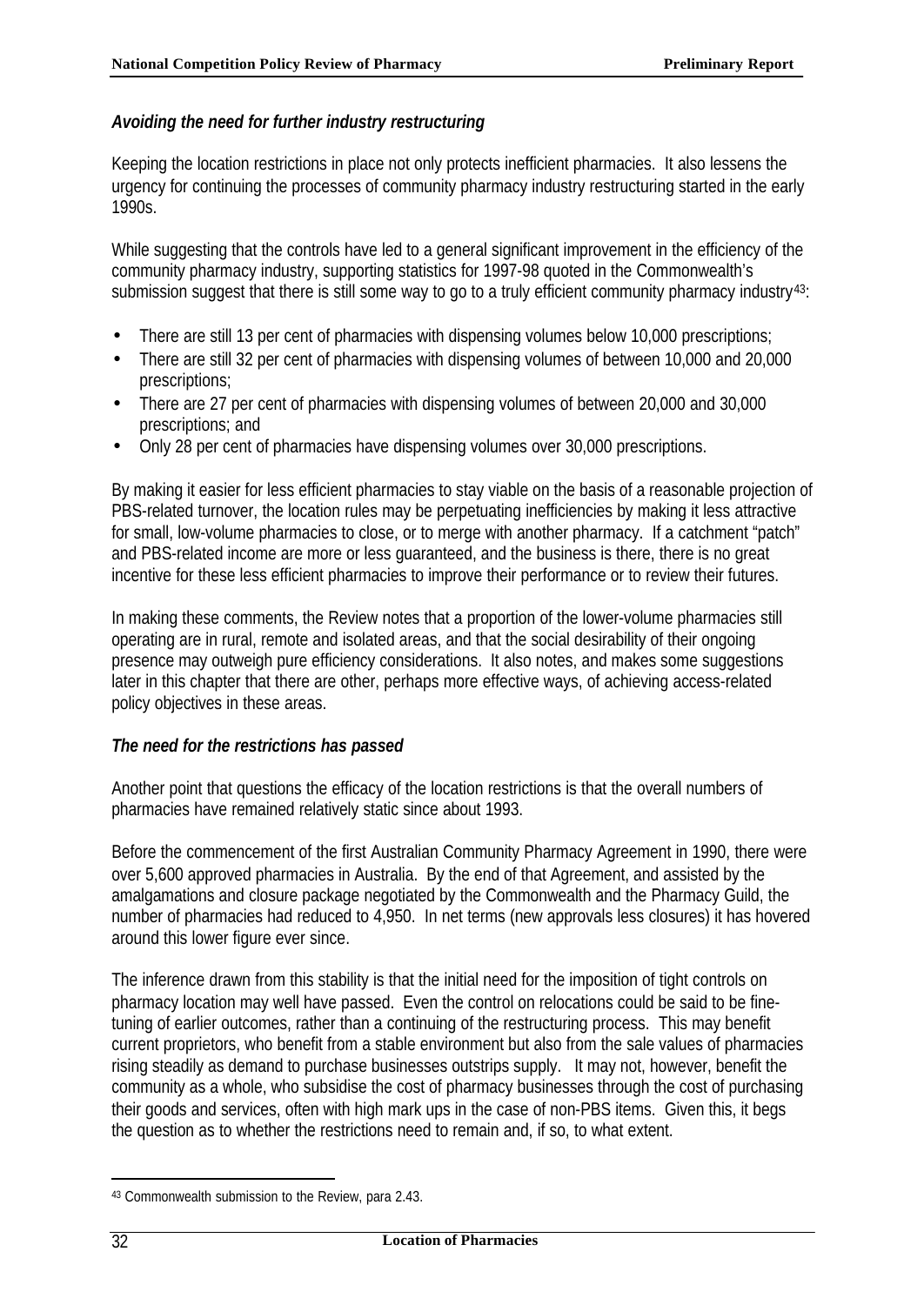## *The restrictions have not kept up with evolving health care and consumer trends*

The PBS location restrictions have been operating, with some modification, since 1990. Since them, there have been considerable changes in the modes of delivery for primary health care services, including pharmacy. Multi-practitioner medical centres have continued to proliferate, offering hub points for allied services like pharmacy to join. Private hospitals have become increasingly more sophisticated, and a considerable number have evolved to the position of offering a full range of acute care services including accident and emergency care. Generally, the thrust of Commonwealth and State policy has been encouraging choice between public and private care. Additionally, aged care facilities, both residential and community-based, have become more sophisticated and self-contained.

The exemptions from the distance criteria for these facilities is very limited. Only private hospitals with more than 150 beds are eligible for consideration in this context. The other facilities have to be assessed against the full range of relocation criteria.

By effectively standing still at the beginning of the decade, the current Determination restrictions arguably have not served the community well. They reflect the pharmacy and health care outlook of 1990, rather than looking ahead to needs of the decade ahead. Resistance to changing the Determination criteria, based to some extent on professional self-interest, may therefore be working against positive change and reform that keeps the management of dispensing costs, and the shape of the industry itself, abreast of current and likely future trends.

Indeed, there is a case for arguing that private hospital dispensaries and more specialised aged care facilities are specialist health care facilities, and that these should have the discretion to put in place, and receive PBS dispensing approval, for in-house pharmacies on a case by case basis. If this is so, they could be treated as being beyond the scope of the Australian Community Pharmacy Agreement altogether.

Medical centres are more problematic. Simply because a medical centre or a group medical practice is established is in itself not a justification of a need for a new pharmacy. It may benefit that practice, but not necessarily benefit the community as a whole. There is a case, however, for taking into account projections of the demand for pharmacy services arising from the medical centre or group practice, so as to consider relocation of a pharmacy to a centre without reference to distance-based criteria, or indeed to provide for medical centres in new PBS approval criteria.

In Chapter 2, comment was made about the need to consider the position of Aboriginal Medical Services in relation to community pharmacy services. The point made in that chapter, that further discussion is needed between governments and Aboriginal Medical Services themselves to explore related issues, is also relevant to these suggestions.

# *Micromanagement of the pharmacy market*

By implementing the very tight and restrictive regulations on where a pharmacy can be located for PBS purposes, the Commonwealth is allowing itself to become involved in setting the terms of trade, at a very localised level, in the community pharmacy market. The rules take away much commercial discretion from pharmacy proprietors, including the final responsibility for key qualitative decisions about siting that go to a heart of pharmacy business.

Given that the Commonwealth, or the Australian Community Pharmacy Authority, may have little direct knowledge of local pharmacy markets, this degree of market management by government may not be appropriate in an economy demanding less rather than more public intervention in commercial markets.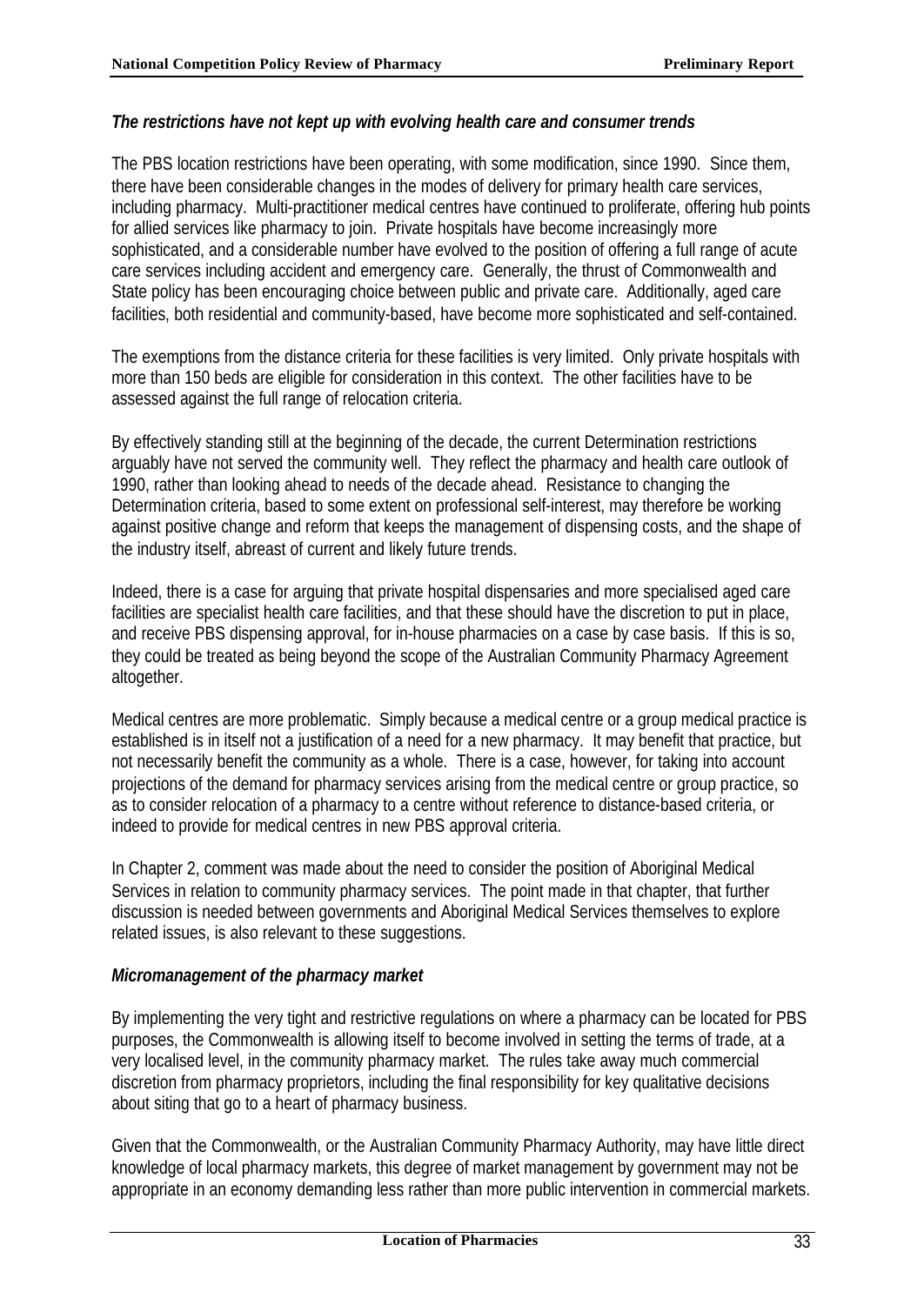## *Unintended consequences of rigidly defined and applied restrictions*

The new approvals and relocation criteria in the Determination are intricate and precise.

It appears that disputes about whether a distance from the nearest pharmacy is less or more than one or two kilometres is the biggest source of angst about the rules. Several submissions to the Review highlighted some absurd situations caused by the strict application of the "shortest lawful route" criterion<sup>44</sup> .

The Australian Community Pharmacy Authority has little choice but to apply the rules as they stand, and is not itself to blame for these situations. It merely applies the rules it is given. But because of the commercial importance of the process to applicants, and to pharmacies objecting to applications, the ACPA process can be costly as a consultancy industry has sprung up around it to facilitate progress. It can also be prone to administrative and judicial review, as dissatisfied parties take their complaints to the Administrative Appeals Tribunal or the Federal Court<sup>45</sup>.

Of course, affected pharmacists can eventually recover the high costs applying to the Authority and associated review and appeal costs from their customers in marking up goods and services which, unlike PBS medicines, are not price-controlled.

## *Lack of relevance to the needs of underserviced communities*

A final point that calls the rules into question is the extent to which they serve the community's best interests, and particularly of those Australians who live, in pharmacy terms, in less attractive areas. This is especially relevant to people who live in rural and remote parts of the nation who are struggling to hold on to not only pharmacy services, but to a whole range of services and the providers that could be considered integral to rural community infrastructure.

Against this background, the Commonwealth's own submission noted that "the existing controls … have only been effective at the margin in maintaining access to rural and remote areas<sup>46</sup>.

The paucity of new pharmacy approvals, even if the major proportion of those successful approvals have gone to rural and remote areas, suggests that it very difficult for a community to fulfil the definite community need criteria. Arguably, most of the criteria, such as the permanent population and full-time general practitioner provisions, make it very hard for a great many rural towns and even regions to demonstrate that they have a definite community need for pharmacy services.

Even the criterion concerning lack of public transport works against such country localities. The fact that most people in these areas have access to private transport suggests that they can go down the road to the nearest pharmacy as necessary – but down the road might be a drive of an hour or more, involving tens or even hundreds of kilometres.

If the new approval rules are going to be retained, therefore, the definite community need criteria may require some reform to ensure that the service needs of many rural communities have as much chance as possible of being met.

<sup>44</sup> See, for example, the Peter Fardoulys (developer) and Graeme Levis (community pharmacist) submissions to the Review on the 2 km rule.

<sup>45</sup> Though the Commonwealth submission to the Review at para 4.41 indicates that only a small proportion of relocation applications rejected by the ACPA proceed to the AAT, and only a handful proceed to the Federal Court. 46 Commonwealth submission to the Review, para 4.49.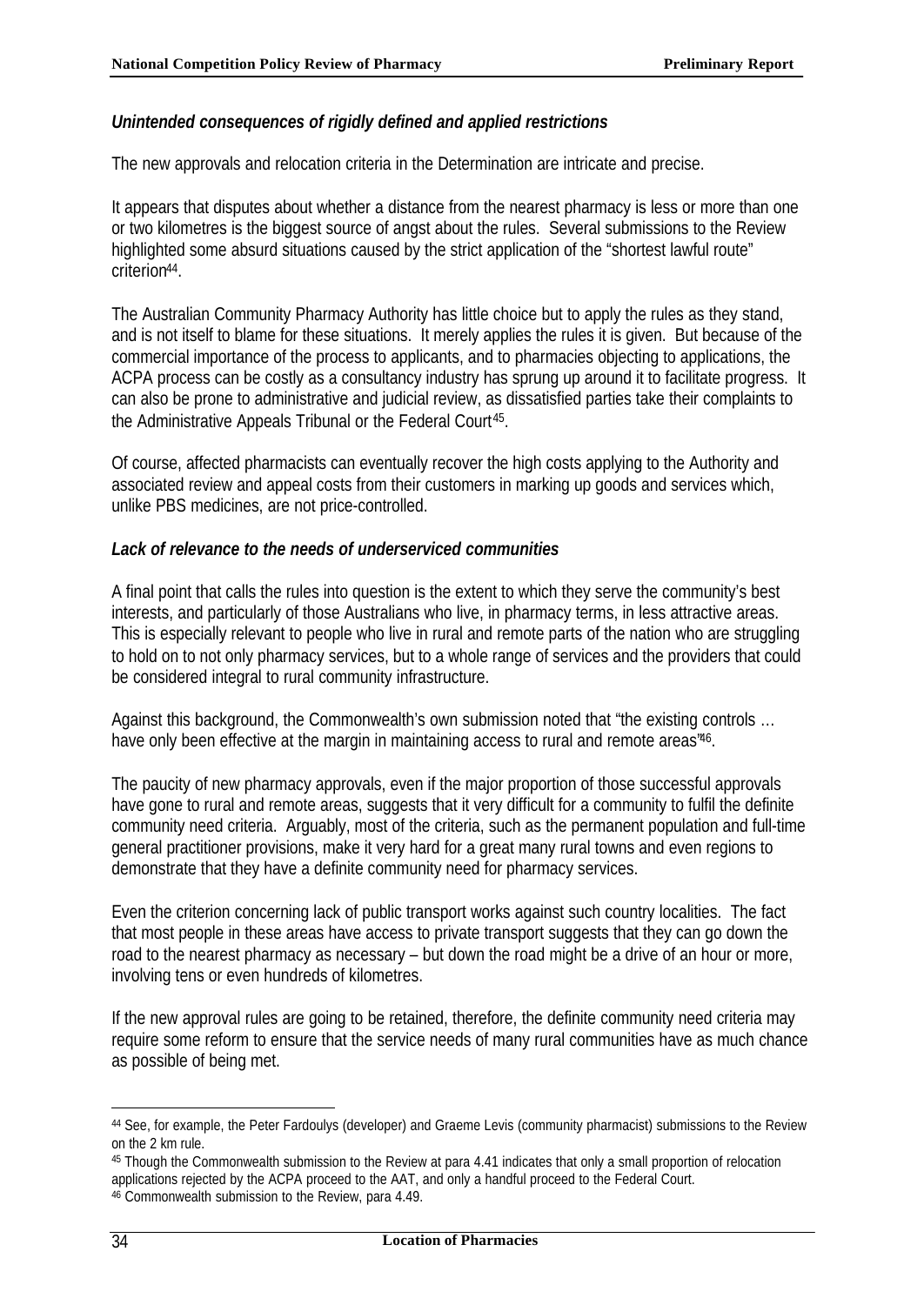The Determination prevents a pharmacist seeking ACPA approval to leave an area of need behind simply to relocate to a more viable locality. But that does not prevent that pharmacist declaring that they cannot carry on the business, and close it down for reasons of commercial difficulty, or simply to retire. Additionally, there would be nothing to prevent that pharmacist, once he or she had closed the business, simply moving away and buying an existing business elsewhere.

## **BENEFITS OF THE RESTRICTIONS**

Against the perceived costs of the location rules as they operate currently, there are beneficial effects which need to be taken into consideration. These include:

- Supporting the Australian Community Pharmacy Agreement, and keeping pressure on PBS outlay growth to a minimum;
- Maintaining stable local pharmacy markets and minimum market saturation;
- Supporting a stable distribution network for the Pharmaceutical Benefits Scheme;
- Keeping the overall numbers of pharmacies at a level sustainable by the wider community; and
- Promoting industry stability generally.

# *The Australian Community Pharmacy Agreement*

Maintaining the location restrictions is of central importance to the Australian Community Pharmacy Agreement, and through it to the efficient management of the PBS.

For the Commonwealth as the funder, a main object of the Agreement is managing the cost of the PBS itself, and keeping dispensing costs growing in manageable proportions. By entering into arrangements with the community pharmacy industry that create a stable environment for pharmacy businesses while enabling the Commonwealth to realise some efficiencies, the taxpayer receives a net benefit in terms of real savings. This savings benefit has been estimated at up to \$200 million over the life of the two Agreements to date<sup>47</sup>.

From an industry perspective, the Agreement-based stability and inbuilt restrictions on competition translate to the stability of pharmacist income, the sale and goodwill value of pharmacy businesses and returns on investment. This can in turn apply to negotiating mutually satisfactory remuneration to pharmacy proprietors for the dispensing of PBS medicines. The Commonwealth may, for instance, gain some advantage in negotiating lower dispensing fees, which pharmacists are prepared to wear on the understanding that the overall profitability and sale value of their businesses is unlikely to be compressed by overly aggressive competition.

Overall this assumes that there is a significant public dividend in terms of both the managed growth of a significant area of taxpayer outlay for a demand-driven programme, and in a diverse and localised community pharmacy network.

# *Protecting local pharmacy markets*

l

Outside the one kilometre rule, which assumes that a pharmacy is already in a local market, the relocation rules create relative security and stability for proprietors in terms of their local catchment. Provided that they perform professionally, and meet local regulatory requirements, they continue to have a PBS approval with relatively little threat of competition from new entrants to the local market.

<sup>47</sup> Commonwealth submission to the Review, para 1.31.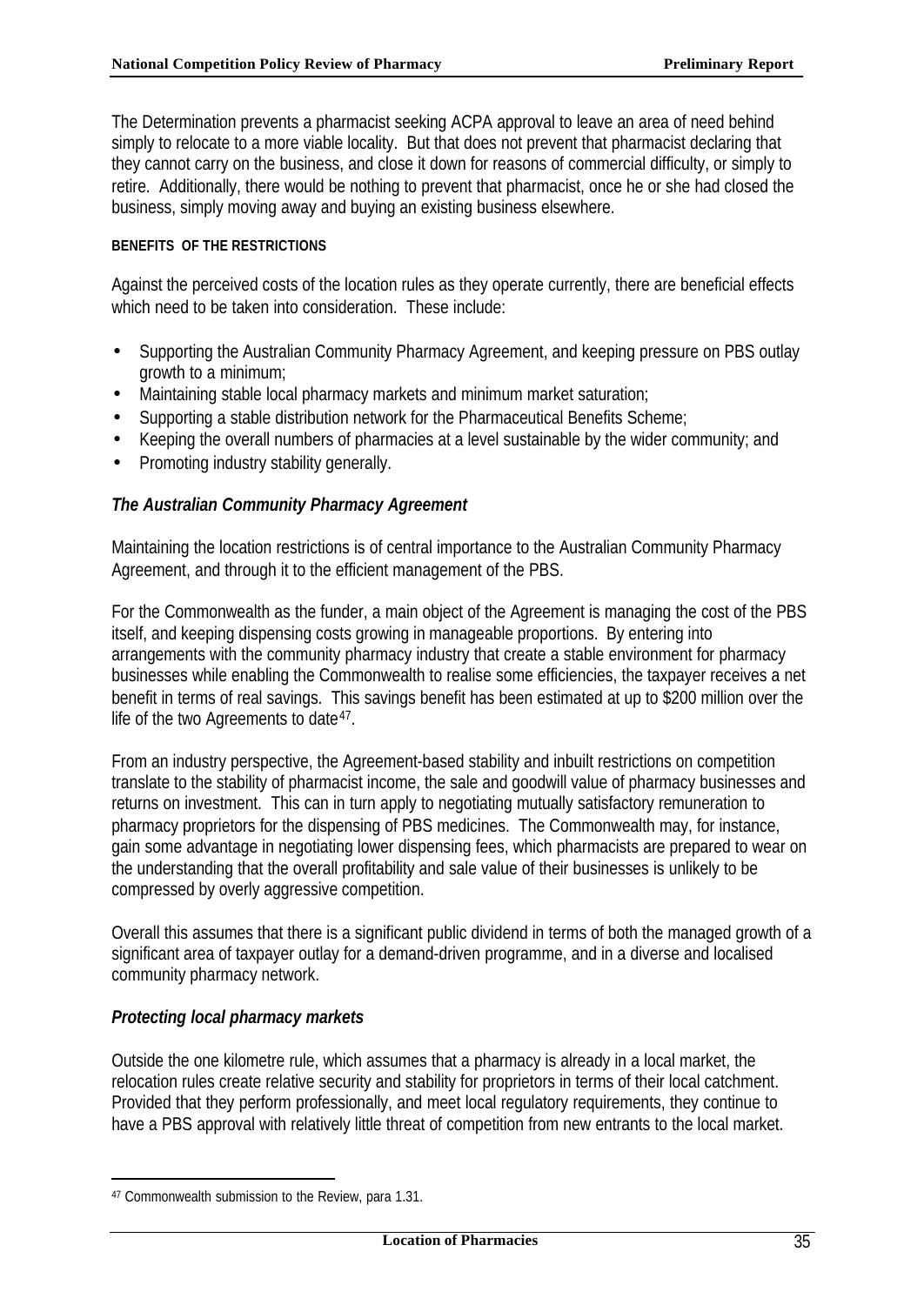Such mechanisms guarantee a catchment area for a proprietor, while ensuring that the given catchment area has a guaranteed source of PBS-subsidised medicines. They can also ensure that proprietors can concentrate more on providing services to their consumers.

The relocation rules potentially also act to prevent any given local area pharmacy market being packed with pharmacies while other areas, such as country localities, are underserviced. As mentioned earlier, however, this may not always work as anticipated.

The rules as they stand make it difficult for a pharmacist to relocate from areas of otherwise definite need to a more financially attractive locality. In return for this constriction on freedom, the Commonwealth offers pharmacists Remote and Isolated Pharmacy Allowances to supplement pharmacy turnover in recognition of the inherent viability difficulties of operating in designated localities.

The dividend for the community is that pharmacies continue to operate in areas of marginal viability, and in rural and remote localities.

## *Stability in the PBS distribution network*

As outlined in Chapter 1, the PBS is a near monopsony for the Commonwealth in terms of the purchase of the prescription items that it subsidises. On behalf of the Australian taxpayer, the Commonwealth has an interest to ensure that outlays on the PBS, as a demand-driven programme, are kept under control and grow at a manageable rate.

While providing a direct framework for cost containment, the Agreement and the resulting section 99L Determination rules assist the Commonwealth in two more indirect ways. Firstly, they help to ensure that the numbers of distribution points for PBS medicines is not excessive in terms of the ratio of population per pharmacy. Secondly, they also make it easier for the Commonwealth to monitor dispensing volumes per pharmacy and per locality, and to plan for the growth of PBS outlays on the basis of a stable community pharmacy network.

This is consistent with the overall social goal of the PBS: relative equality of access of all Australians to essential pharmaceutical and medicinal care.

# *Keeping the overall number of pharmacies at sustainable levels*

At a national level, a major argument for the new PBS approval restrictions is that the overall number of pharmacies, despite the adjustments undertaken through the two Australian Community Pharmacy Agreements, is sufficient. On statistical evidence, it may well be still too high<sup>48</sup>.

As mentioned previously, Commonwealth data suggests that there are still some lesser efficient operators who have held on through the adjustments of the last decade. While there may be no policy inclination to rationalise aggressively in the manner of the early 1990s, it can be argued that there is also no corresponding justification to inflate the total number of PBS approved pharmacies beyond the present level of 4,950.

Allowing more new pharmacies than can be sustained by the market simply creates further supply pressure on PBS outlays, with much less scope for effective cost management. This was in part the triggering situation in the 1980s, before the first Agreement broached the rationalising of pharmacy numbers, when PBS outlays grew at considerably greater annual rates than now.

<sup>48</sup> See para 32.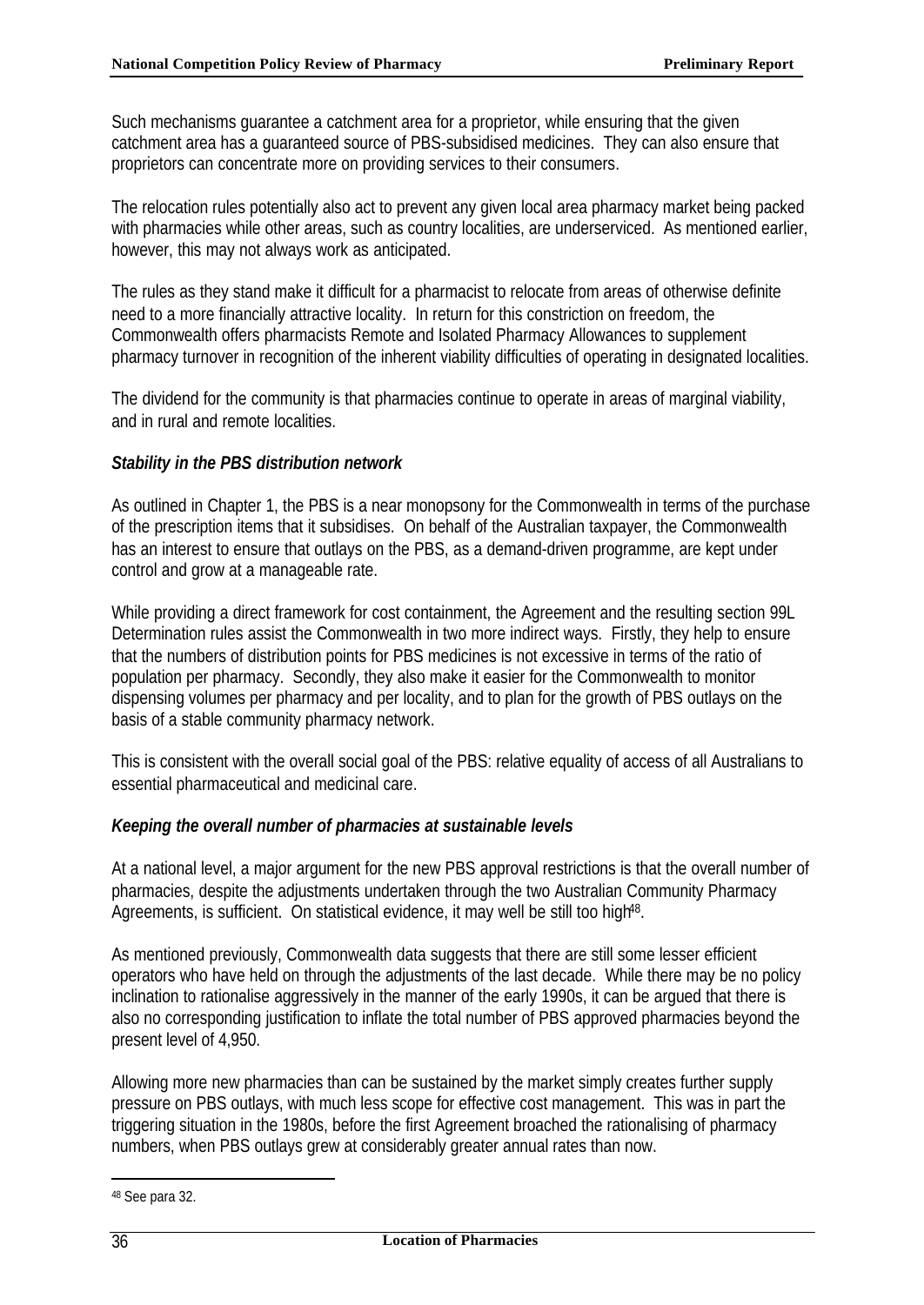While the restrictions, and the Agreement, are not necessarily the sole reasons that PBS dispensing costs have been contained more effectively, the strict application of the new approval rules go a long way towards containing systemic-based growth pressures in return for a stable PBS income structure for the remaining pharmacies.

## *The stability of pharmacy numbers helps guarantee industry stability and performance*

Another arguable benefit of the regulation of pharmacy numbers and distribution through PBS-based mechanisms is that regulation helps maintain a general stability in terms of the community pharmacy industry, and individual businesses in the industry. This stability can be expressed both in terms of income and sale value per pharmacy.

The overall conditions of the Australian Community Pharmacy Agreement, not least the resulting restrictions on overall pharmacy numbers and location, have led to (1) a significant increase of investment in pharmacy; and (2) the significant boosting sales values for pharmacy businesses<sup>49</sup>.

Related factors appear to include:

- Amalgamations and buy-outs within local areas have increased the value of the remaining pharmacies. This reflects both relieved competition pressures and the larger size, with attendant economies of scale benefits, of remaining pharmacies;
- Many pharmacists have invested more in continuing education and training for themselves, their professional staff and for pharmacy assistants;
- The more stable industry environment has made it more possible for pharmacies to participate in non-dispensing activities such as public health programmes, methadone dispensing and needle exchange; and
- The increased floor space of larger pharmacies has allowed a greater quantity of diversity in the variety of stock carried in the pharmacy.

There is strong anecdotal evidence of the strong inflation of pharmacy values and income over the 1990s. This is supported by the Pharmacy Guild's annual industry surveys, which indicate that the average total annual income of surveyed pharmacies rose from \$65,806 in 1989 to \$138,714 in 1997– a net increase of approximately 110 per cent<sup>50</sup>. To a considerable extent, this growth was nurtured by the effective stopping of new PBS-approved pharmacies entering the market and the protection against aggressive local competition offered by the relocation rules.

# *ALTERNATIVES TO THE RESTRICTIONS*

If the purpose of the restrictions on PBS-approved pharmacy numbers and the relocation of pharmacies is creating stability in the pharmacy environment while ensuring equality of access to pharmacy services, there may be other ways of realising similar outcomes. This is particularly relevant to meeting the needs of communities in rural and remote areas, many of which are struggling to keep basic health care services, including pharmacies.

Alternative approaches include:

l

• Immediate or phased removal of the location restrictions, letting the market respond to consumer demand with minimal government intervention;

<sup>49</sup> These comments are based on Review staff's private discussions with pharmacy industry experts.

<sup>50</sup> Pharmacy Guild of Australia, 1998 Guild Digest, Table 1.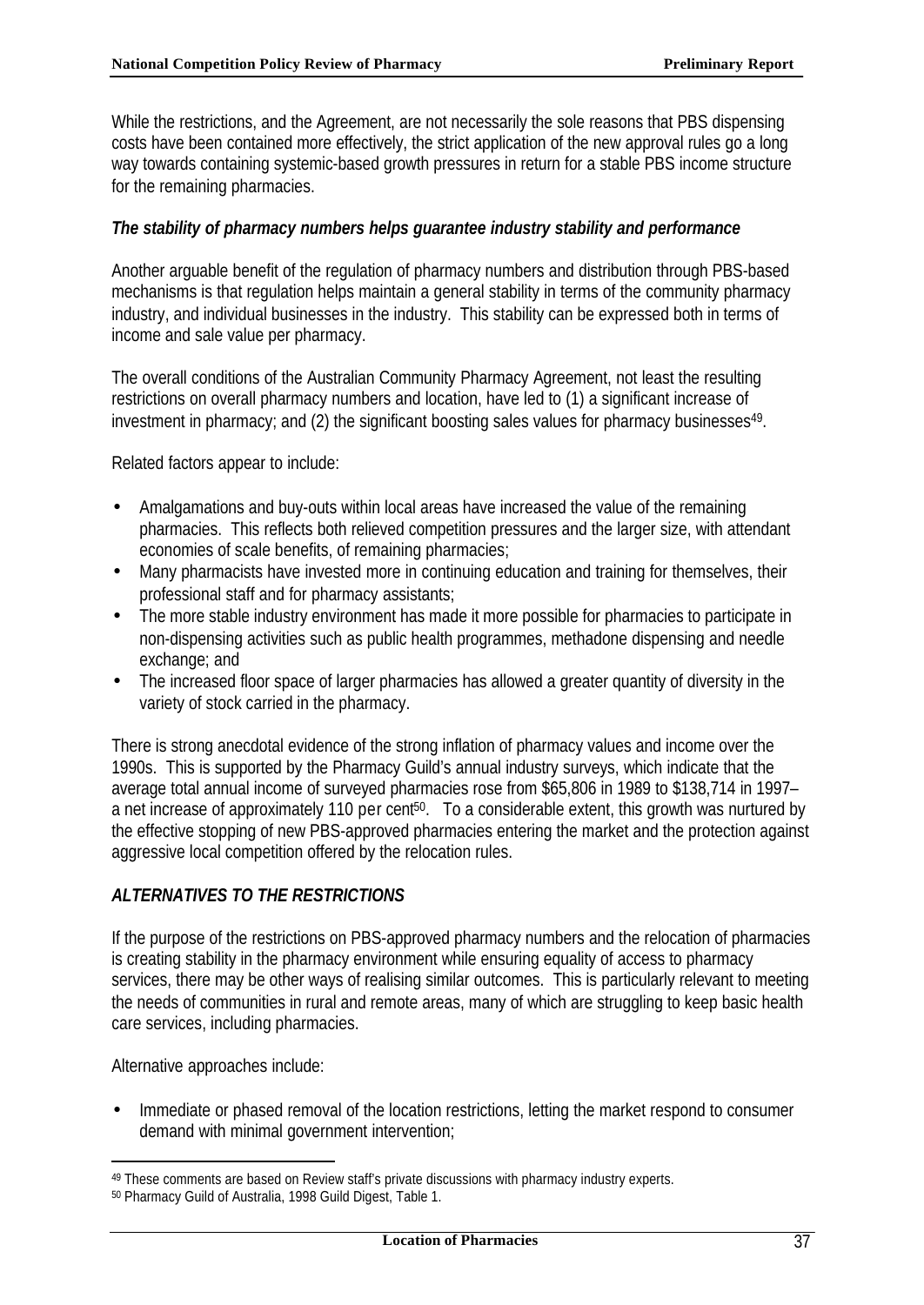- Remuneration-based approaches to addressing pharmacy oversupply and undersupply in local catchment areas;
- Tendering for PBS approvals; and
- Measures aimed directly at addressing the pharmacy access needs of people in rural and remote communities.

## **REMOVAL OF THE LOCATION RESTRICTIONS**

Assuming that the shape and size of the community pharmacy have been stable since the early 1990s, it may be time to remove the restrictions altogether, and allow the pharmacy market to take its course.

This could be done on a "high road" or a "low road" basis. The "high road" would see the full removal of the relocation and/or the new approval restrictions at the earliest possible time. The "low road" would see a transitional period of several years, to avoid unduly disadvantaging those who have made investment or business decisions on the assumption of a continuing regulatory environment.

If the "low road" route were adopted, there would be an opportunity to reform the present restrictions and their administration to ensure that they operate more efficiently and equitably. A transition could be linked to the timing of the next Australian Community Pharmacy Agreement, or could run independently of the Agreement.

As an alternative to the present restrictions, letting the market operate more freely would:

- Apply further pressure on less efficient pharmacies to perform;
- Let competition determine the survival of pharmacies in areas of oversupply;
- Introduce new competition to pharmacies previously constrained by the distance criteria of the relocation restrictions; and
- Encourage the development of alternative and more direct assistance to pharmacy services in rural and remote areas.

## **REMUNERATION-BASED APPROACHES**

The principal policy response to the oversupply of pharmacies has been to reduce the overall number of pharmacies. The first Australian Community Pharmacy Agreement provided cash incentives for pharmacy closures and amalgamations, and the second has kept a tight lid on new pharmacy approvals. Behind this, the remuneration of pharmacists for PBS dispensing is calculated on an industry-wide basis – it avoids taking account of relative differences in either the level of pharmacy supply in given localities, or between pharmacies in terms of efficiency as measured by their dispensing costs.

The two Australian Community Pharmacy Agreements to date have used allowances – currently the Remote and Isolated Pharmacy Allowances – to support the incomes of pharmacists operating in designated areas of need. It is not clear, however, whether these allowances have proved altogether effective as retention incentives in those areas.

Remuneration structures can, if so designed, encourage less efficient pharmacies to consider closing if they are marginally viable or unviable, or to merge with more efficient pharmacy businesses.

In terms of offering alternatives to the current location restrictions, it therefore seems a possible alternative to location-based restrictions on pharmacy numbers and distribution could be the better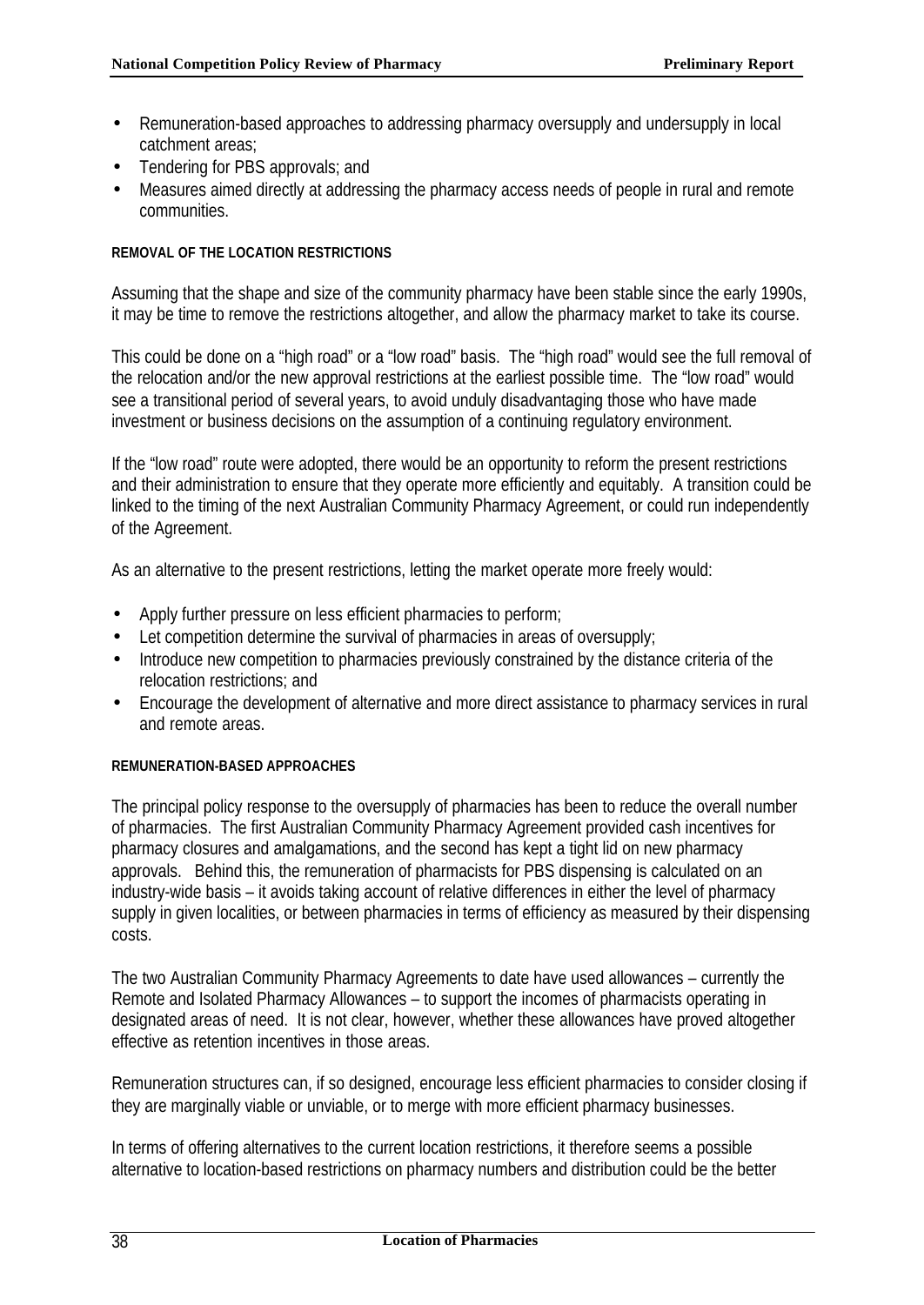linking of cost management priorities to the actual remuneration that pharmacists receive for dispensing PBS-subsidised items to consumers, and how remuneration is formulated.

## *Differential dispensing fees*

If the parties to the Agreement decide to do so, a higher level dispensing fee package could be offered by the Commonwealth to pharmacists operating in rural and remote areas, and in other designated areas of pharmacy undersupply. This would augment pharmacists' income on an item by item basis, and provide an incentive for those pharmacists now operating in these areas. It would also make the purchasing or establishment of a pharmacy business more financially attractive to pharmacists who may not otherwise have considered such an option.

To be fully effective as an incentive mechanism and to be cost sustainable, however, remunerationbased measures of a differential nature should also contain a disincentive for pharmacists considering moving to an area of pharmacy oversupply or saturation, such as a capital city CBD. Therefore, just as dispensing fees in undersupplied areas could carry a premium, fees in oversupplied areas could carry a commensurate downwards adjustment. This measure would, as well as partially offsetting the costs of the premiums, make moving into an oversupplied area less attractive, and would put pressure on less efficient pharmacies already located there to consider their trading futures.

Pharmacies in areas where supply and demand are in balance would receive the standard negotiated remuneration for the PBS services that they provide.

## *Considering different remuneration bases*

In its submission to the Review, the Commonwealth observed:

*Controls on overall approval numbers are considered important because, under present remuneration arrangements that are driven by the historical 'average' cost of prescribing PBS drugs, lifting the cap on new approvals would probably lead to the same sort of inefficient industry structure that existed before the first Agreement. This would have implications in turn for the cost to the taxpayer of supporting the Pharmaceutical Benefits Scheme51.*

Average cost-based remuneration structures support inefficient pharmacies while generally rewarding those who have lower fixed and variable costs. Moving away from average cost to industry good practice cost formulations – thereby linking remuneration structures to pharmacy efficiency – could go a long way to shaking out marginally viable and inefficient pharmacies in oversupplied areas. It could also effectively remove the need to regulate to cap pharmacy numbers and to reduce clustering of pharmacies by existing location-based measures.

It would, as well, promote greater service-based competition between pharmacies in areas of adequate and oversupply of pharmacies.

As a caveat, however, if a marginal cost formulation were introduced there may need to be provisions to ensure that the provision of services in rural and remote areas is not affected unduly.

To administer any remuneration-linked arrangements fairly, pharmacy distribution would need to be monitored by Government, and adjustments to remuneration formulas made if and as distribution patterns change. If they are practical at one level, the overall effects on PBS and related outlays of remuneration-linked arrangements, which may be substantial and possibly exceed existing outlay

<sup>51</sup> Commonwealth submission to the Review, para 4.56.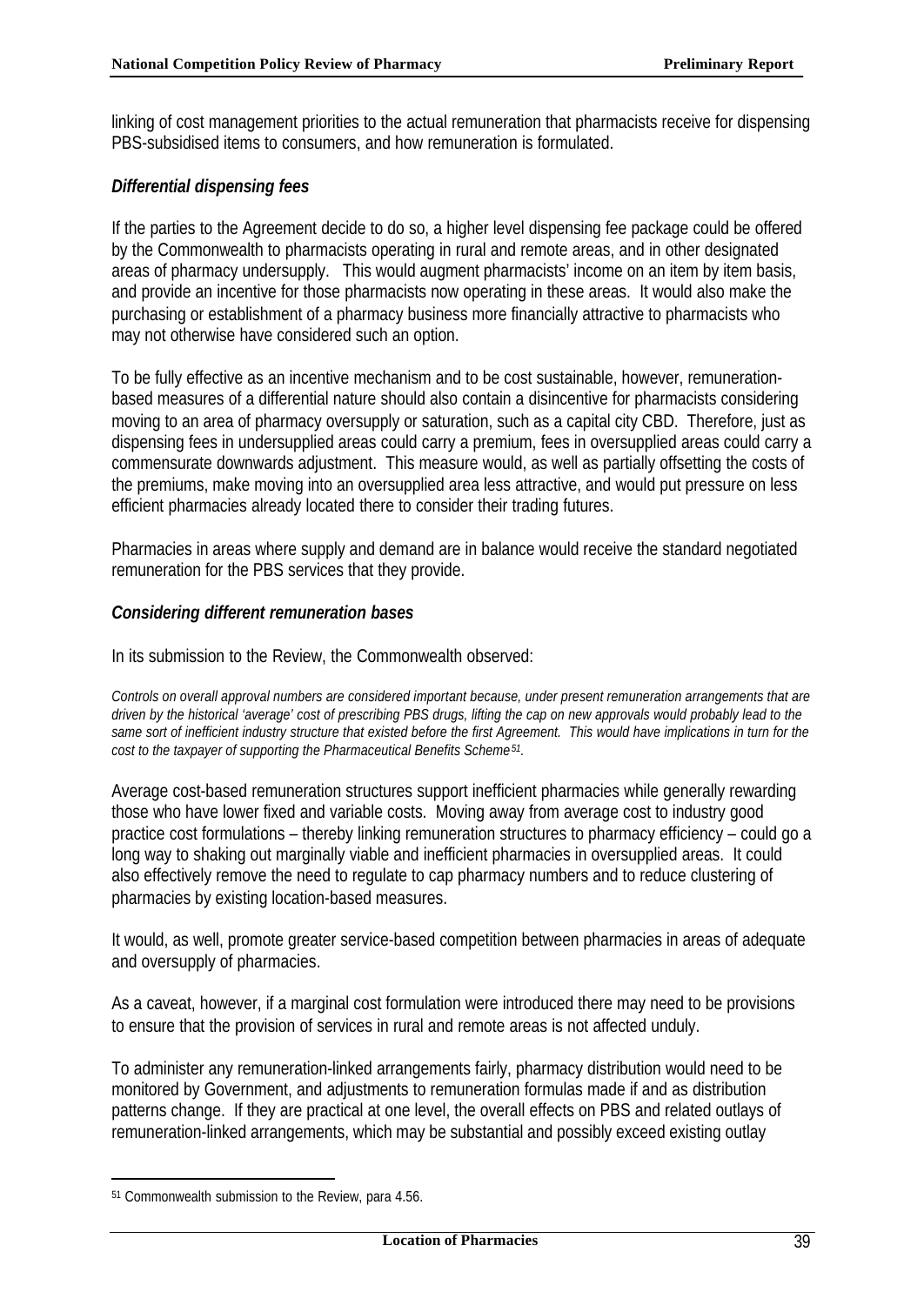trends, would also need to be taken into account in looking at the relative benefits of different measures.

Nevertheless, the Review notes that pharmacist remuneration is a matter for the Australian Community Pharmacy Agreement, and that there would be additional administrative and implementation costs if these measures were adopted. It is, of course, up to the parties themselves to consider alternatives to the present controls in negotiating the next Agreement, being guided by the need to ensure that pharmacy services are provided in the interests of the community as a whole.

## **TENDERING FOR THE SUPPLY OF PBS MEDICINES**

A different approach would be to contract out the provision of PBS medicines by pharmacies. A competitive tendering process would allow the market to determine the level of remuneration on a pharmacy by pharmacy basis. Instead of capping pharmacy numbers of limiting relocation of pharmacies, the tendering processes could both be locality-focused and make inefficient pharmacies harder to sustain financially, restricting the overall numbers of PBS-approved pharmacies in a more targeted manner.

Under this approach the Commonwealth would tender for the supply of PBS medicines, with licences granted to successful tenderers for a particular geographical area or areas. This could encourage a more competitive market with the potential for some savings in dispensing costs for the Commonwealth. It could also encourage imagination and innovation from tendering pharmacies in developing their proposals. In some rural and remote areas the dispensing cost per successful tenderer may be higher than present, but it also could be expected that these higher costs would be offset by the lower costs in more populated areas.

There are significant risks with a competitive tendering approach, however. There is no guarantee that quality follows price and, as with other competitive tendering programmes, local communities may suffer if tenderers provide an inferior service and lose their contract, or if the tenderer underestimates their costs and goes under. Careful consideration therefore needs to be given to maintaining the quality provision of pharmacy services in a competitive tendering environment. There would also be considerable financial costs involved in setting up the initial tendering process and ongoing costs for its administration, monitoring and evaluation. These effects would need to be estimated and taken into account against any benefits in any further assessment of this approach.

## **DIRECT MEASURES TO ASSIST RURAL AND REMOTE COMMUNITIES**

Instead of existing location-based measures, including the Rural and Isolate Pharmacy Allowances, it may be more realistic for Commonwealth, State and Territory policy-makers to consider new initiatives aimed directly at rural communities, and to make better use of existing measures. This might include the following suggestions.

# *Providing financial and material support to pharmacists relocating to rural areas*

Subject to available funding governments might consider working with the pharmacy profession to develop incentive packages to pharmacists wishing to locate to rural areas. Such packages might include a suite of measures, including financial grants for business start-up, assistance with relocation expenses, family support arrangements and locum relief cost assistance.

The highly successful Commonwealth General Practice Rural Incentives Scheme provides a readymade model for evaluation and consideration.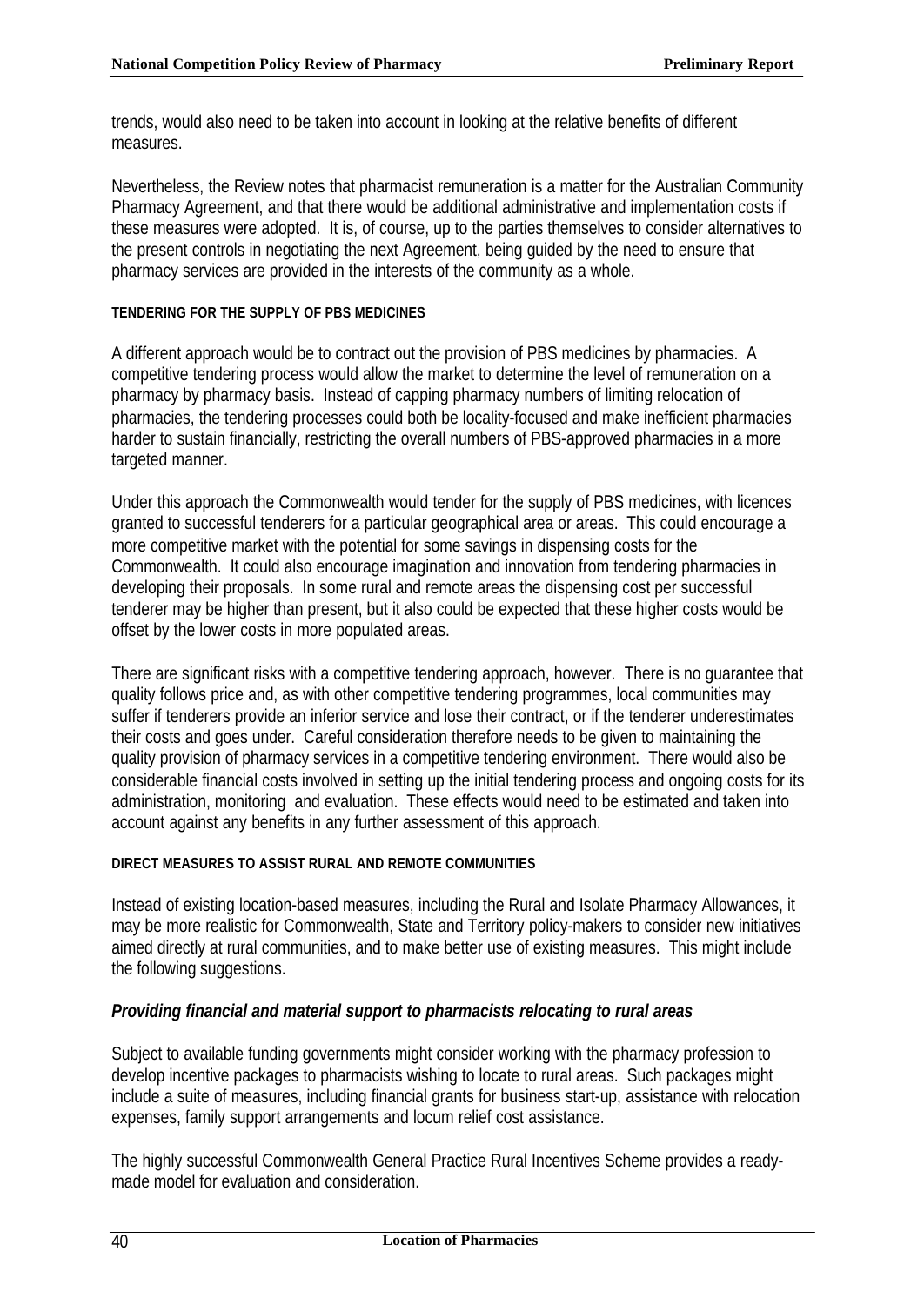Some development work along these lines is currently being undertaken by the Pharmacy Guild, with financial assistance from the Commonwealth. State and Territory governments, with an interest in health service provision to their outlying areas, could also consider there involvement in such schemes if these are implemented.

## *Issuing approval numbers to localities in designated cases*

A complaint from some rural communities is that while they may generally satisfy the PBS new pharmacy approval criteria, or could sustain a relocated pharmacy, they have little or no chance to attract a pharmacist to set up business in their area.

It was suggested to the Review that in circumstances like these that a PBS approval could be issued to a local community and administered by a local council or community committee. The community would become the recognised as the approval holder for the purposes of the *National Health Act* and sublet the approval to a pharmacist proprietor as part of a package of incentives for him or her to move to that community to run a pharmacy business. The approval would remain with the community in the event of the pharmacist moving on, but the business would be owned by the pharmacist<sup>52</sup>.

Such a proposal might well assist rural communities where the pharmacy market fails to meet its demonstrated need without such intervention, and would not be inconsistent with the general principle of pharmacist-owned pharmacies.

## *Ensuring regulation does not impede the flexible delivery of pharmacy services in rural areas*

As part of ensuring that pharmacy services in rural Australia survive and flourish, jurisdictions need to ensure that their regulation of pharmacies and pharmacy businesses does not unduly impede the development of flexible and innovative measures to deliver high quality pharmacy services to the residents of rural and remote Australia. This may require coordinated legislative action between jurisdictions.

In New South Wales, for instance, the *Pharmacy Act 1964* allows for the establishment of branch pharmacies to operate from a base location but have a series of other localities operated by the pharmacist as part-time branches of the parent pharmacy. Collectively, the New South Wales legislation treats the parent and its branches as a single pharmacy. The Commonwealth *National Health Act 1953*, however, interprets each site as a separate site for PBS purposes, and therefore each site requires a new PBS dispensing approval.

Addressing such unintended consequences of legislative action is important if rural-specific elements of the current PBS-based location restrictions are to be dealt with by other means. It is also important for ensuring that regulation is flexible enough to permit the new way of promoting the practical delivery of services, for example, delivering medicines by "mobile pharmacies".

<sup>52</sup> Submission to the Review by Mr Ray Veal, of Stratford, Vic. Such a proposal also lends itself to the community employing a pharmacist, and running the business on lines similar to a friendly society pharmacy. This would, however, not be consistent with the general pharmacist ownership principle endorsed in Chapter 2.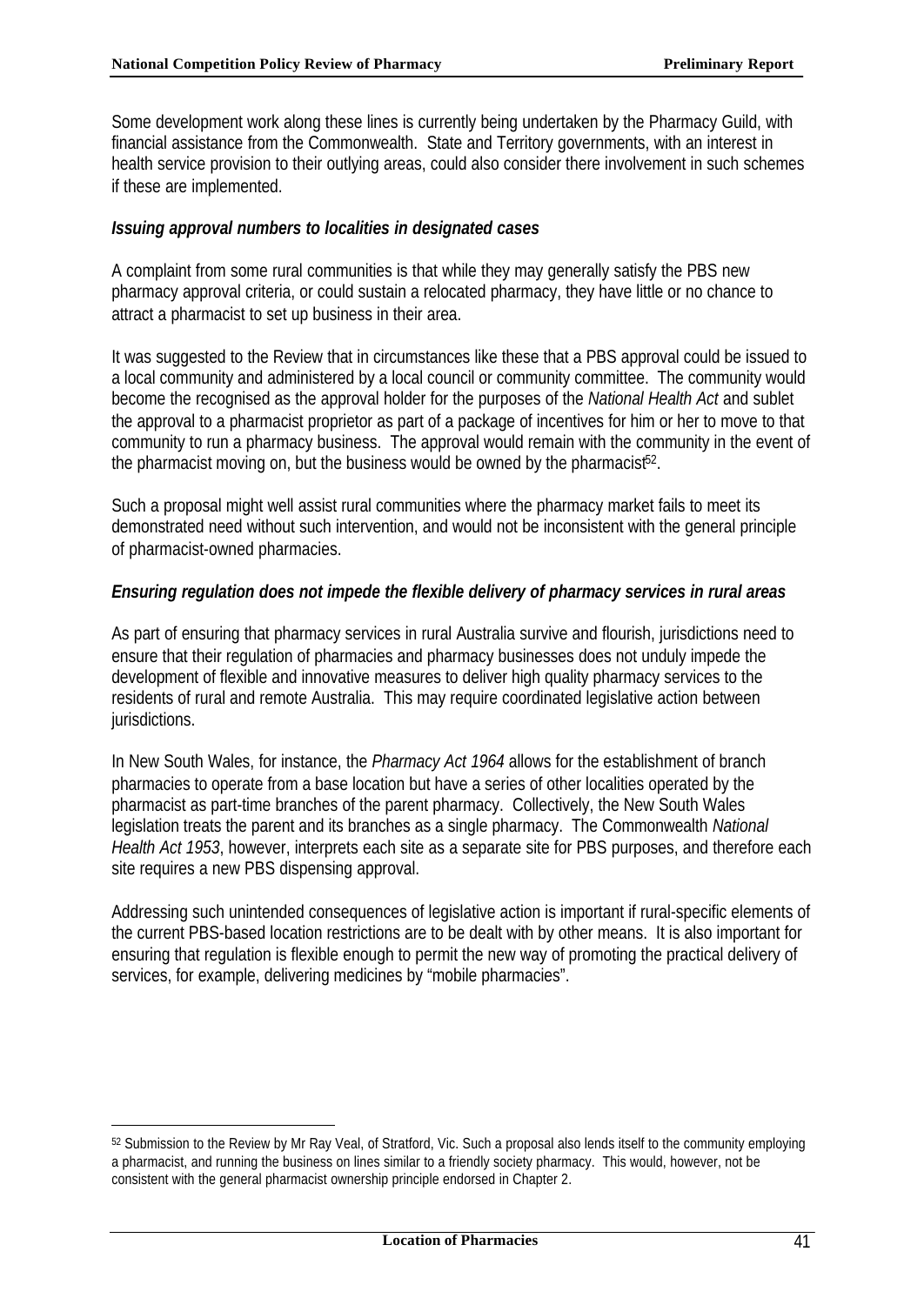## *FINDINGS AND CONCLUSIONS*

The PBS location rules, and the factors that underpin them, are inherently anti-competitive in their operation and their effects. They have had the effect of reducing Commonwealth outlays on the one hand, and generally protecting pharmacy catchment areas from new competition on the other.

On considering the costs and benefits of the Section 99L Determination's restrictions on pharmacy location, for PBS purposes, the Review has reached some in-principle conclusions. In doing so, it took into account the Public Benefit Test of the Competition Principles Agreement.

#### **NEW APPROVALS**

There is a justifiable need to keep the overall size of the Australian community pharmacy industry to a level capable of being sustained by taxpayers and consumers in relation to government and individual contributions to PBS and other pharmacy-related outlays.

On the available evidence, it appears that the current number of 4,950 PBS-approved pharmacies is around this sustainable level. Indeed, if the still-substantial numbers of low and medium prescription volume pharmacies are taken into account, it is possible that it still exceeds an optimum industry-wide number of pharmacies.

Given the level of spending on PBS medicines, and on associated remuneration to pharmacists, to grow well above the rate of inflation as new and costly medicines enter the market, the policy need to seek to restrict the growth of pharmacy numbers is accepted by the Review. Similarly, capping numbers by placing tight restrictions on approving new pharmacies to supply PBS medicines is acknowledged as a regulatory mechanism capable of realising this objective.

On balance, however, the Review questions whether the current restrictions are the best and fairest way of achieving the desirable outcome. They are targeted in their operation, and the criteria are set so tightly that it is not the pharmacy industry that suffers from their application. Instead, they can hurt many of the communities that the criteria ostensibly are meant to help.

There are more direct ways to encourage pharmacists to consider less serviced localities and to leave or avoid overserviced ones. The Commonwealth, using its purchasing power to implement remuneration-linked measures, could achieve more targeted effect than with catch-all location controls. They would also be more consistent with the Review's overall approach to pharmacy regulation that, as far as possible, pharmacy businesses should have as much freedom and discretion as possible over their commercial decision-making, without undue interference from governments and regulatory authorities.

Such other measures would also have the merit of being more likely to promote ongoing restructuring and efficiency improvement in the community pharmacy industry, whereas the existing new pharmacy restrictions promote relative inertia in this regard.

While noting that ultimately pharmacist remuneration matters are the concern of the parties to the Australian Community Pharmacy Agreement, the Review believes that the capping of pharmacy numbers by placing a heavy lid on new pharmacy approvals therefore should be seen as a last resort measure only, and that there are potentially better alternative measures for the purpose.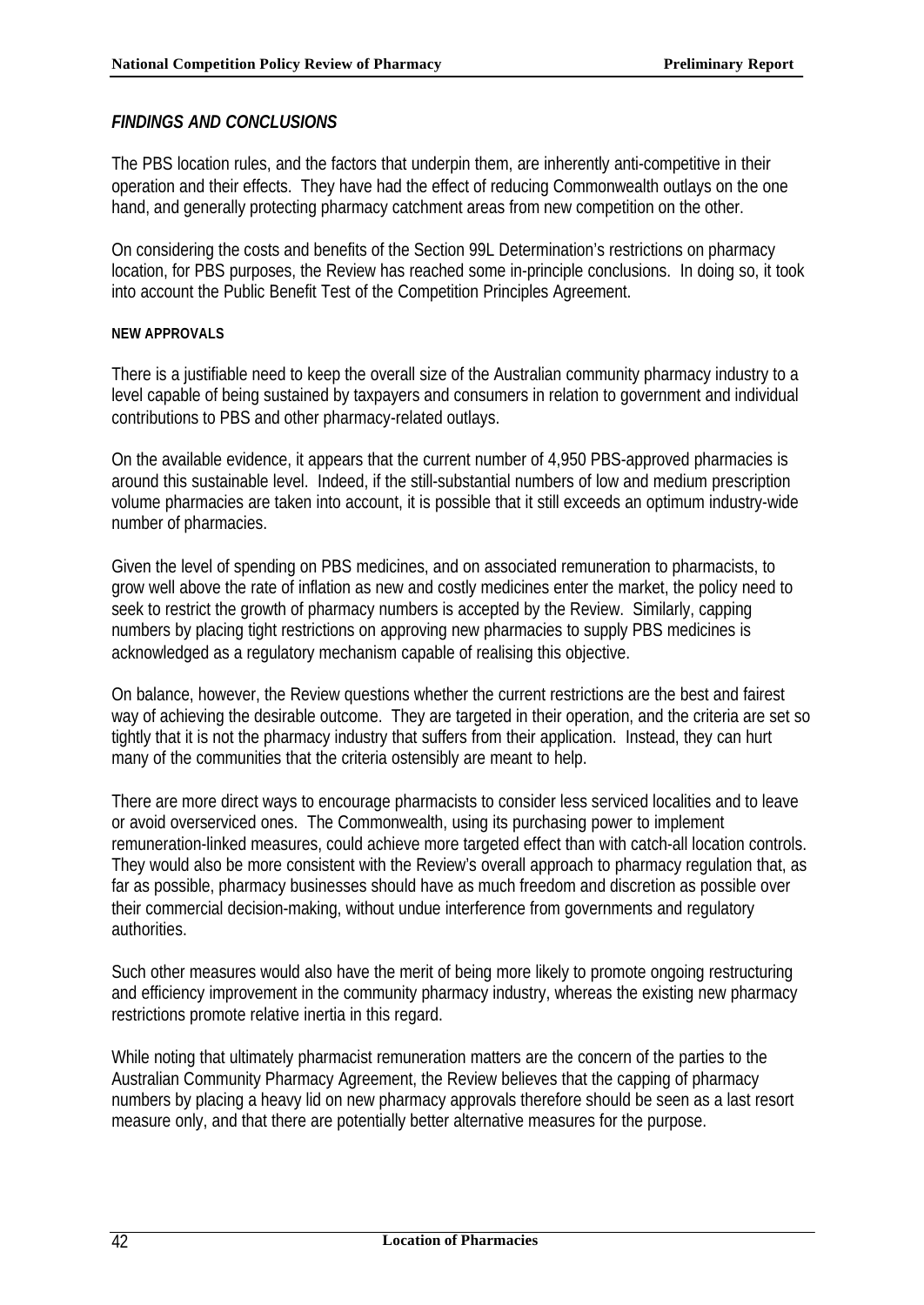**The Review recommends that:**

- **(a) While accepting that regulatory limits on the number of pharmacies are justifiable, current restrictions on the approval of new pharmacies to dispense PBS benefits should be replaced; and**
- **(b) These restrictions can be replaced by more targeted measures to achieve the outcome of managing the dispensing costs generated by the overall numbers of pharmacies approved to provide PBS services.**

## **RELOCATION OF PHARMACIES**

On considering the evidence, the Review does not believe that there is a benefit to the community as a whole from the current operation of the Section 99L Determination provisions for pharmacy relocations. In fact, it believes that the rules are highly restrictive and anti-competitive, and that they protect the selfinterest of individual pharmacy proprietors at the expense of ensuring the best possible quality of pharmacy service delivery to the wider Australian community.

It is suprising that, in an industry that advocates pharmacist ownership of pharmacies as a guarantor of service competition between pharmacies, the frustration of such competition by inflexible and distancebased relocation rules can be tolerated. The restrictions give an inefficient or indifferently-performing pharmacy a two kilometre buffer zone to protect as its "patch" from the entrance of more efficient or more service-oriented competitors. The affected community loses in two ways: it is deprived of the services of the better performer, and it is stuck with those of the indifferent performer.

If service competition was allowed to flourish unrestricted in local pharmacy catchments, reinforced by an appropriate PBS remuneration structure to discourage oversupply, the intention of the relocation restrictions could be achieved by other means. Inefficient performers would be flushed out, there would be greater incentive to improve service quality, areas of oversupply would move towards equilibrium over time, and targeted measures could be introduced to assist areas undersupplied with pharmacies.

# **Recommendation 10**

## **The Review recommends that PBS-related restrictions on the relocation of pharmacies from one site to another be removed.**

## **TIMING THE REMOVAL OF THE RESTRICTIONS**

If the parties to the Australian Community Pharmacy Agreement accept these recommendations, they will also need to decide upon the nature and timing of their implementation. If immediate removal of the location restrictions is adopted, the logical implementation time would be the conclusion of the present Agreement on 30 June 2000.

If it is accepted that there needs to be a transitional period to ensure that no pharmacy business suffers undue financial hardship as a result of the changes, it may be desirable to implement full removal after a period of several years.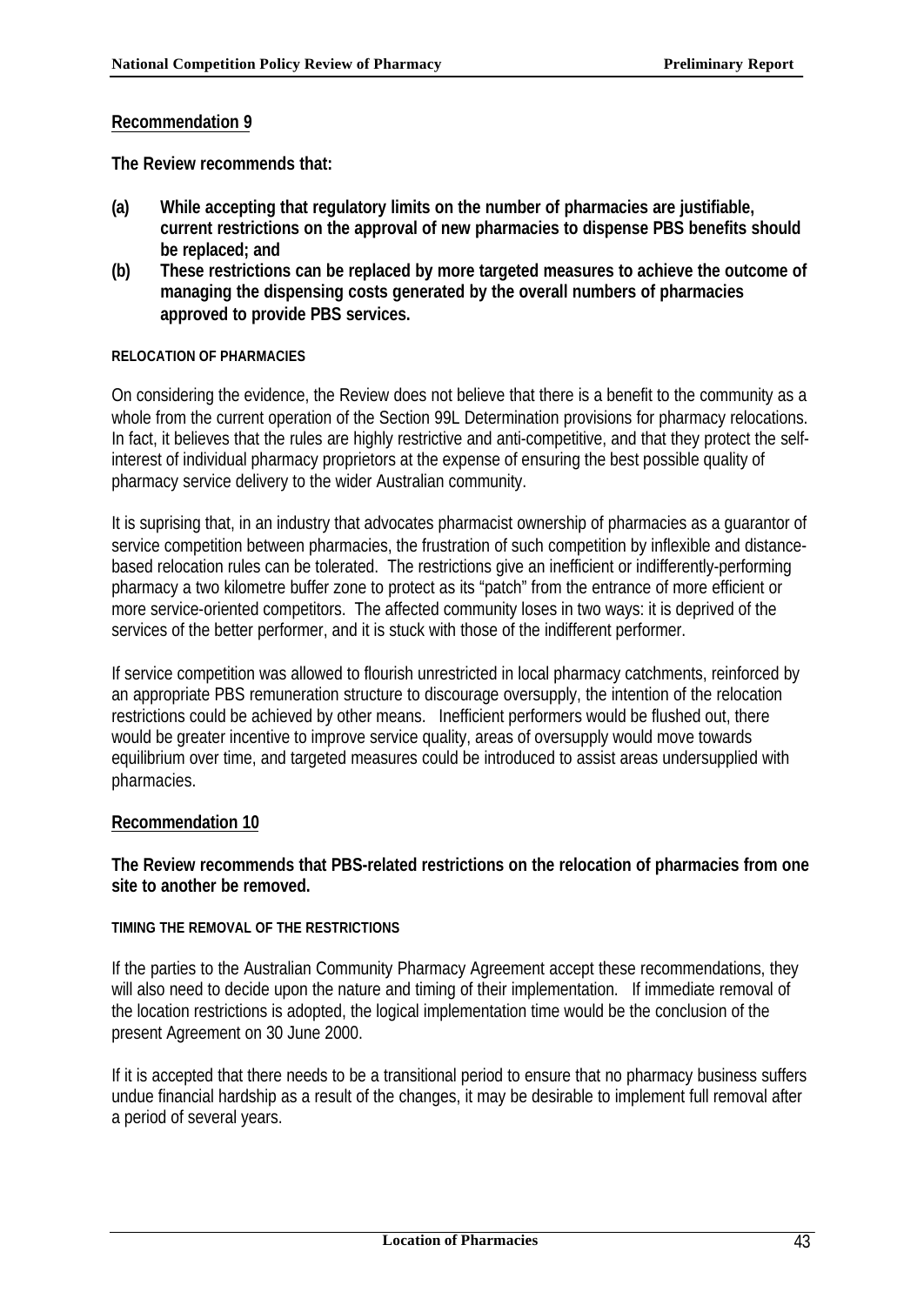The Review believes, on balance, that the removal of the restrictions as soon as possible is in the best interests of the community as a whole. If a transition period is adopted, however, it also believes that the present rules, and their administration by the Australian Community Pharmacy Authority, need to be reformed to make them more efficient, more transparent, and to minimise wherever possible inequitable outcomes of their rigid structure and application.

The Review's suggested "high road" and "low road" models to removing the restrictions, including suggestions about the future constitution and role of the Australian Community Pharmacy Authority, are outlined in more detail in Appendix 5. Consistent with its recommendations, the Review favours the "high road" model.

## **Recommendation 11**

**The Review recommends that the current PBS relocation restrictions be removed, and the new approvals restriction replaced by more targeted measures, at the end of the current Australian Community Pharmacy Agreement on 30 June 2000.**

## **Recommendation 12**

**The Review recommends that if the parties to the Australian Community Pharmacy Agreement decide to retain the present restrictions in full or in part after 30 June 2000, the relevant provisions of the Section 99L Determination, and the constitution and operation of the Australian Community Pharmacy Authority, be revised to make them less competitionrestrictive, more efficient, more transparent and more equitable.**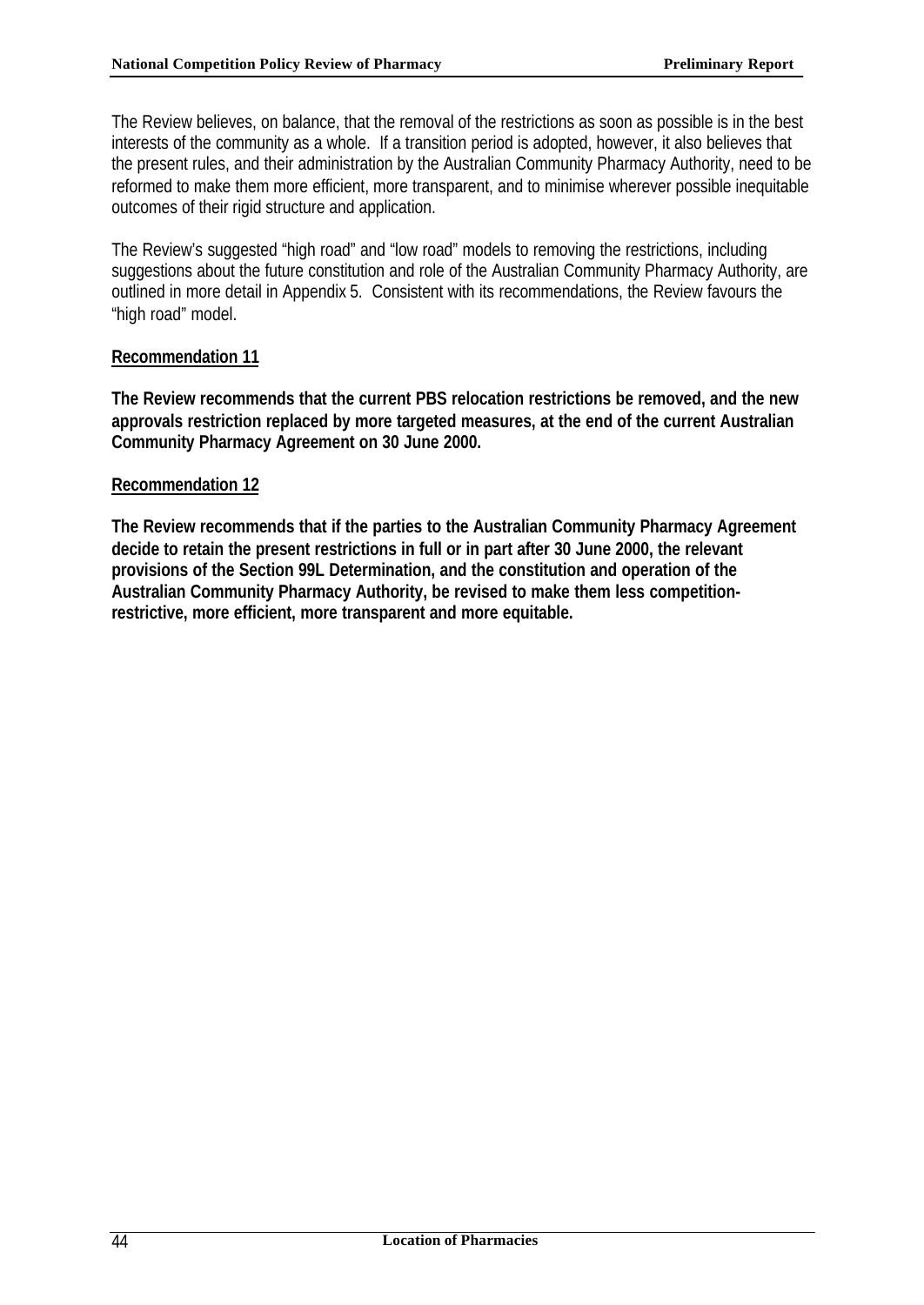# **CHAPTER 4: REGISTRATION OF PHARMACISTS**

The purpose of this chapter is to canvass general principles for the registration of pharmacists arising from the provisions of States and Territories' *Pharmacy Acts*. More detailed comment on registration matters, drawing from the Review's close evaluation of individual Acts and delegated legislation, will be part of the Review's Final Report.

# *NATURE OF THE RESTRICTIONS*

## **INTRODUCTION**

All State and Territory *Pharmacy* and *Pharmacist Acts* impose restrictions on who may practise as a pharmacist, and how pharmacists may practise. These Acts also provide for the administrative machinery to oversee the effective operation of these regulations, and to hold pharmacists to account for their conduct as professionals.

The regulations that govern the registration of pharmacists can be analysed in terms of three particular areas of restriction on competition in pharmacy as an occupation. These are:

- Training and entry into the pharmacy profession;
- Ongoing practice as a pharmacist; and
- Activities of regulatory authorities.

## **ENTRY TO THE PROFESSION**

In each jurisdiction pharmacy is a registrable profession. To obtain that registration, all jurisdictions require a pharmacist to have a recognised qualification from a tertiary institution in Australia or overseas, and to complete a period of pre-registration training after graduation. In the case of overseastrained pharmacists, this may include a period of supervised practice as part of the Australian Pharmacy Examining Council process for assessing these pharmacists.

The currently accepted standard of entry, which is being phased in around Australia, is a four-year undergraduate degree in pharmacy plus a period of supervised practise and on-the-job training. Since World War II, training requirements have moved through apprenticeships and on-the-job training, to three-year degrees and supervised practice, to the current four-year degree requirement. This has mirrored developments in pharmaceuticals and pharmacology, which are fundamental to a practising pharmacist.

A graduate who has completed an appropriate course of study and supervised work experience must then demonstrate this knowledge to a registering authority by means of an examination under the supervision of their Pharmacy Board. Performance is measured against nationally recognised standards of competency. A national competency test based on these standards is being trialled at the time of writing.

All jurisdictions also have *Mutual Recognition Acts* implementing the 1993 COAG Mutual Recognition Agreement. Under mutual recognition principles, a pharmacist registered in one Australian jurisdiction is entitled to practise in the other jurisdictions.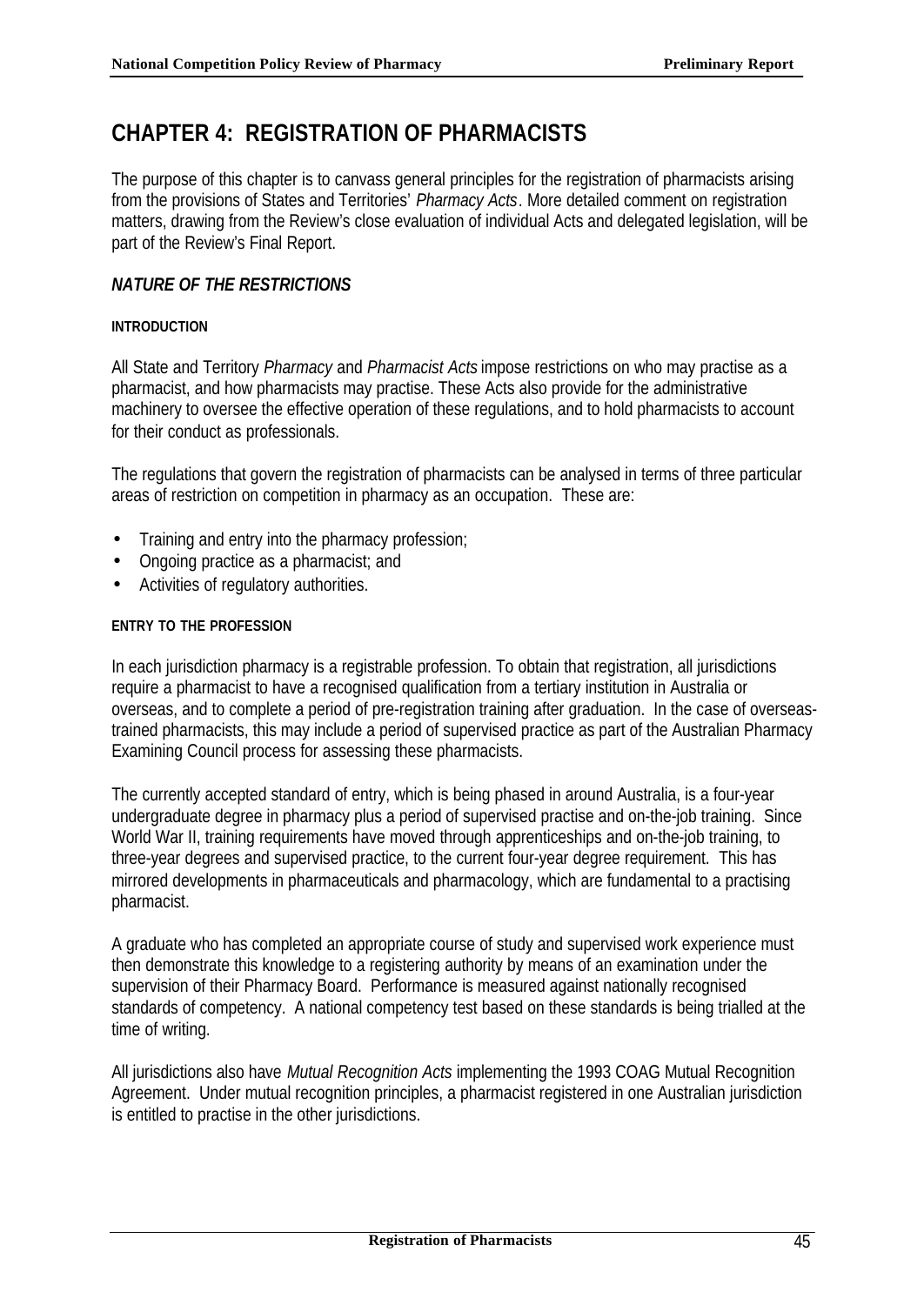Across States and Territories there are also a range of other personal requirements that an applicant for initial registration in a given jurisdiction must meet to the satisfaction of the local Pharmacy Board. Although they vary from jurisdiction to jurisdiction, such restrictions include:

- Good character or being a "fit and proper person";
- An understanding of the English language;
- Medical fitness to practise pharmacy;
- An understanding of State law;
- Possession of a first aid certificate; and
- Being over the age of 18.

## **RESTRICTIONS ON ONGOING PRACTICE**

# *Titles and Descriptions*

State and Territory *Pharmacy Acts* reserve the privilege of practising pharmacy to registered pharmacists. The supply of drugs and poisons is only permitted by non-pharmacists in very restricted circumstances53. In addition, most jurisdictions restrict explicitly the lawful use of the term "pharmacist", "pharmaceutical chemist" and similar titles and descriptions to registered pharmacists.

Acts and regulations also impose restrictions on the professional *conduct* of pharmacists including:

- Prescribed ethical and professional standards and related disciplinary sanctions; and
- Limitations on advertising such as the Queensland prohibition of advertising leading to "invidious" comparison" with other pharmacists<sup>54</sup>.

# *Re-Registration*

In the Northern Territory there are no re-registration requirements whatsoever. In other jurisdictions reregistration is basically a matter of paying an annual fee. In some cases Pharmacy Boards may have additional requirements, particularly when a pharmacist is applying for re-registration after a period out of practice.

## **REGULATORY STRUCTURES**

All jurisdictions have a pharmacy regulatory body whose role is to enforce the related provisions of their Acts, and standards set under those Acts and delegated legislation.

In most jurisdictions these bodies are known as Pharmacy Boards, and comprise representatives of the profession and, in some cases, representatives of the wider community.

In Western Australia, the functions undertaken elsewhere by Pharmacy Boards are performed by the Pharmaceutical Council of Western Australia. There is also a requirement that all registered pharmacists in Western Australia become members of the Pharmaceutical Society of Western Australia. The Western Australian legislation specifies the Council's dual role as regulator and manager of the professional organisation for pharmacists.

<sup>53</sup> This restriction is the subject of a parallel NCP Review on Drugs and Poisons and is not discussed further here. <sup>54</sup> Clause 15.1 Queensland *Pharmacy Regulation 1997.*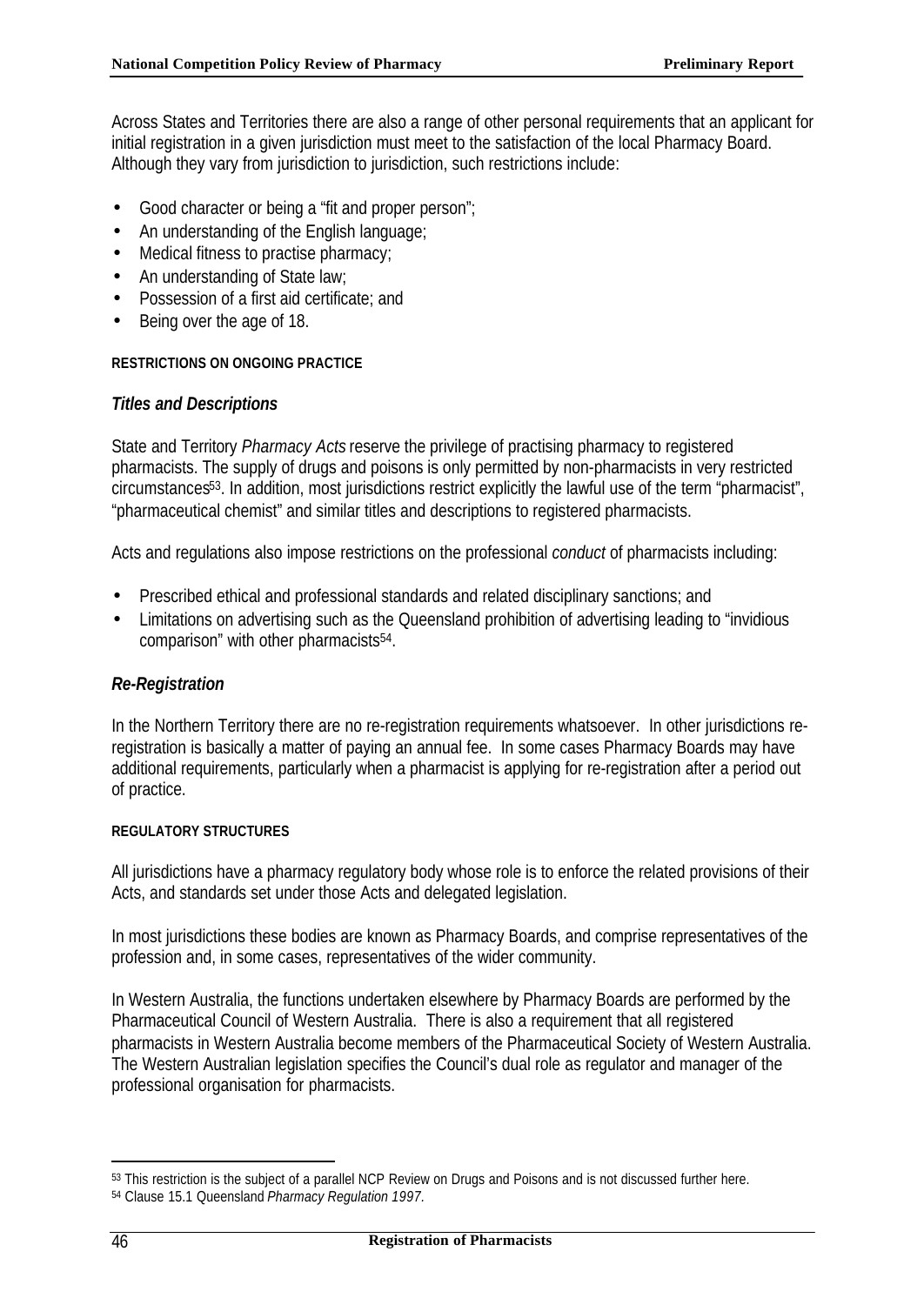Pharmacy Boards generally consist of a combination of members appointed by the responsible minister and elected by registered pharmacists. This varies between jurisdictions for example board members are all appointed in South Australia while in Western Australia, all members of the Pharmaceutical Council are elected by registered pharmacists.

# *OBJECTIVES OF THE RESTRICTIONS*

The core objective of these restrictions is to protect the safety of the Australian public by ensuring that pharmacy services are provided in a competent and accountable manner.

However, restrictions resulting from the legislation under review have come to fulfil other incidental functions such as defining whom:

- Is entitled to have carriage of drugs and poisons;
- Can own a community pharmacy; and
- Can fill certain positions in government, academia, and industry.

The first of these objectives is the subject of a parallel NCP review of Drugs and Poisons legislation and the second is discussed in Chapter 2. The last point is beyond the Terms of Reference of this Review.

# *EFFECTS OF THE RESTRICTIONS*

The primary overall effects of these restrictions are to:

- Restrict the lawful practice of pharmacy only to those who have satisfied registration and reregistration requirements;
- Place controls, through legislation and its interpretation by Pharmacy Boards and the courts, on the practice of pharmacy; and
- Establish, through Pharmacy Boards, mechanisms that govern professional practice and conduct, and which can entrench a professional culture in the way that it interprets and applies the provisions of *Pharmacy Acts*, regulations, standards and guidelines.

## **ENTRY TO THE PROFESSION**

l

Pharmacy has become a more difficult profession to enter since the increase in the period of university training has risen from three to four years, and the effective minimum pre-registration period to five years<sup>55</sup>.

The core of this training remains a foundation in the basic sciences – the biology and chemistry upon which pharmacy is based. As the nature of primary health care evolves, however, pharmacists are expected to have an understanding of basic health conditions and symptom control in addition to a superior knowledge of therapeutics. Expanded university curricula are also paying more attention to practice skills such as interpersonal communication and business management.

Notwithstanding the length of time taken in training, pharmacy is a very popular course of university study. Not only is the demand for pharmacy school places exceeding supply, the competition for those scarce places means that Tertiary Entrance Scores for these places are very high. As a result many potential pharmacy students are excluded on the basis of their results.

<sup>55</sup> Assuming that jurisdictions retain the requirement for a prescribed period of supervised practice before registration.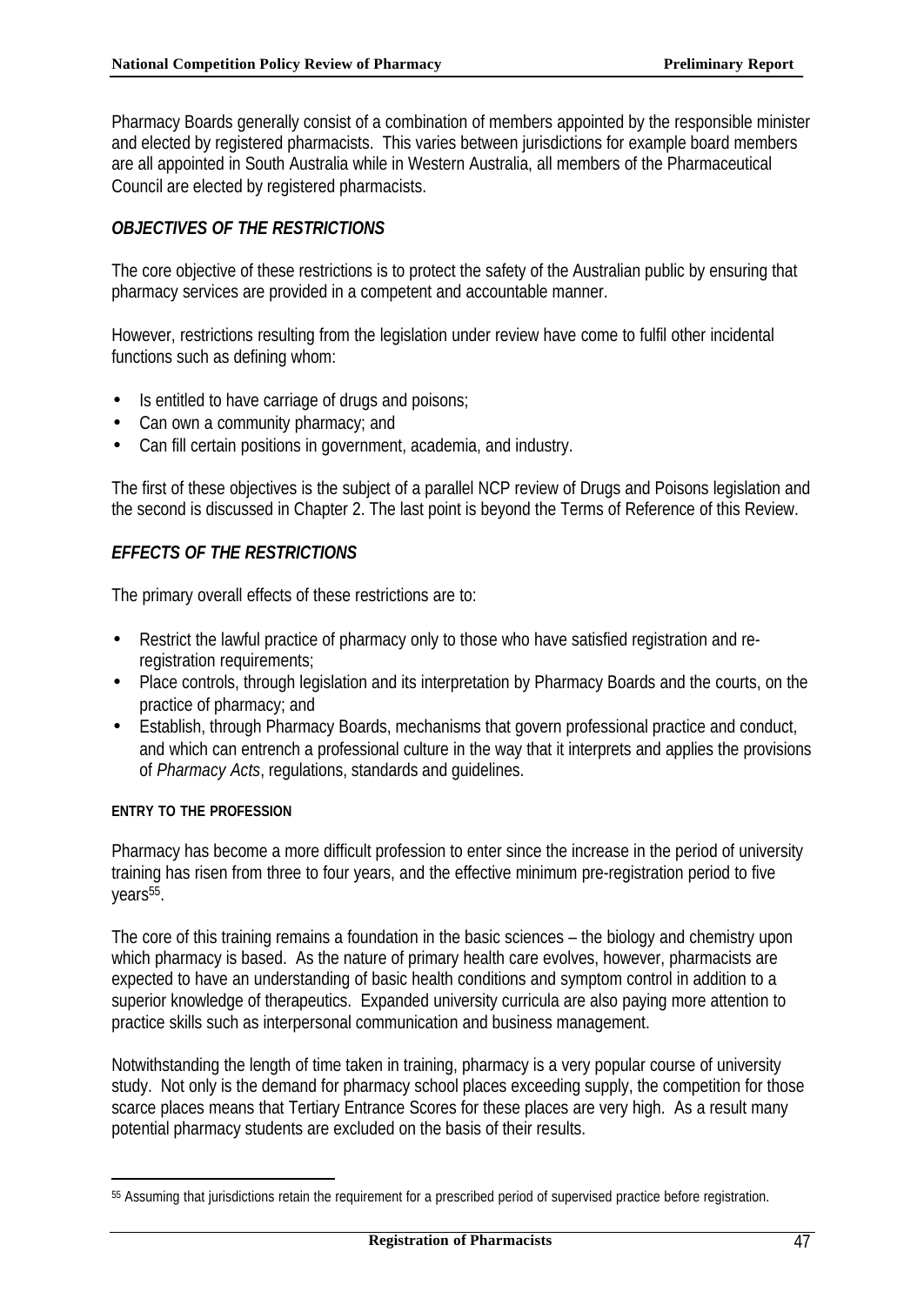#### **RESTRICTIONS ON PRACTICE**

Once currently registered, in all jurisdictions a pharmacist may continue on the register until retirement or death, unless he or she comes to the attention of their Pharmacy Board for a fundamental breach of professional standards and is deregistered. The only basic requirement is the annual registration fee<sup>56</sup>, which is used to fund the operations of the Pharmacy Boards. In no jurisdiction is there an explicit requirement to meet ongoing professional development or education requirements to keep registration, or to demonstrate professional competence.

Pharmacy Registers may include pharmacists who are not practising, although in most jurisdictions these pharmacists may be required, at the Board's discretion, to undertake refresher study and/or supervised practice if they decide to return to practice. Qualified persons who have allowed their registration to lapse and then apply for re-registration to return to practice may be treated similarly. In many cases, however, it is the individual pharmacist who draws the Board's attention to his or her recency of practice and the Pharmacy Board has some latitude in interpreting the legislative requirements.

Pharmacists are expected to comply with set practice standards and codes of conduct. Breaches of these can be dealt with by disciplinary processes administered by Pharmacy Boards. Disciplinary sanctions can range from cautions to fines, and ultimately de-registration whereby a pharmacist can lose his or her livelihood.

#### **REGULATORY STRUCTURES**

Given their professional core membership, and their integral role in administering *Pharmacy Acts* and professional matters, Pharmacy Boards have become sources of advice to governments. Boards, after all, are "on the spot" and, whether or not Acts give them the direct power to advise governments on professional matters<sup>57</sup>, they are effectively a port of call for such advice when it is needed. While Pharmacy Boards are often looked to for advice by government, however, they are not constituted, selected or resourced to play such a role.

Depending on the jurisdiction, and the wording of enabling provisions of their Acts, Pharmacy Boards can have a very wide embrace in both the practice of pharmacy and the conduct of pharmacy businesses. In some cases, this intrudes into general business that, while conducted on pharmacy premises, has little direct bearing on the safe and proper provision of professional pharmacy services.

While such powers of interpretation may have been upheld by a court, as in the *Chappuis* v *Filo* decision in New South Wales<sup>58</sup>, it appears that Pharmacy Boards have tended to gain or acquire by convention a discretion to intervene in any aspect of a pharmacy's activities that they deem relevant to the conduct of professional services. This sense of perceived responsibility for all aspects of activity in pharmacy, often expressed in terms of maintaining professional integrity and dignity, was a consistent theme in the Review's consultations with Pharmacy Boards.

<sup>56</sup> In the Northern Territory there is no requirement for pharmacists' re-registration or for an annual registration fee. <sup>57</sup> For example, section 15 (1)(c) of the *Pharmacists Act 1991* (SA) provides that the Pharmacy Board of South Australia is responsible for "keeping under review the law relating to pharmacy and making recommendations to the Minister in respect of that law".

<sup>58</sup> (1990) 19 NSWLR 490.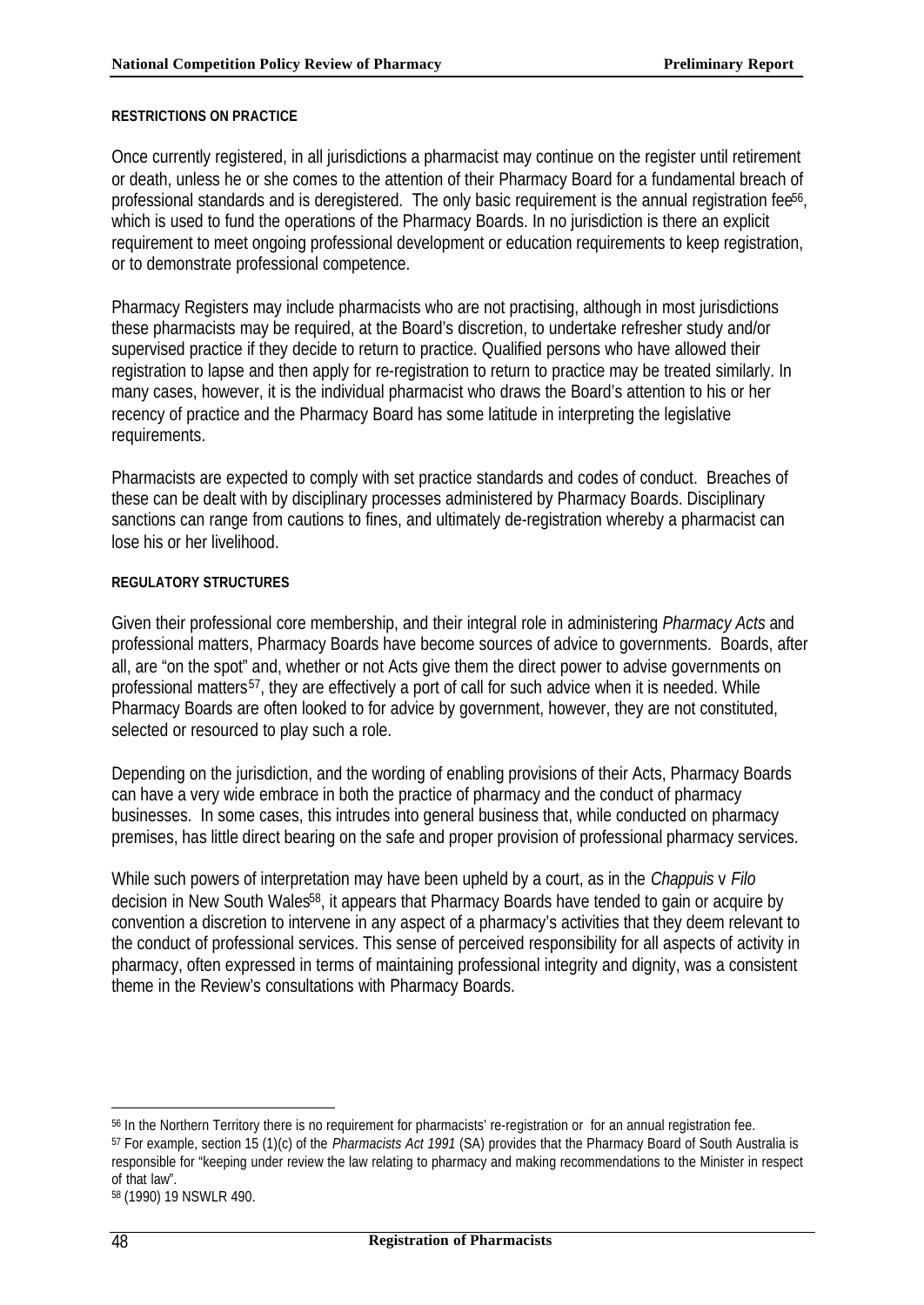In many jurisdictions the statutory role of Pharmacy Boards goes beyond enforcing regulation to encompass:

- Reviewing and developing professional standards,
- Setting standards and implementing programmes for pre-registration training of pharmacy graduates;
- Commissioning and hosting professional education activities;
- Having carriage of, or considerable influence on, the development of pharmacy policy; and
- Distributing information of an educational nature to registered pharmacists.

# *COSTS AND BENEFITS OF THE RESTRICTIONS*

For each area of registration-related regulation there are costs and benefits to the community in terms of the restrictions imposed on both pharmacists and pharmacy businesses. The Review needs to analyse whether the benefits of these restrictions to the community as a whole outweigh their costs, and whether there are non-regulatory alternatives which would achieve the same objectives.

#### **COSTS OF THE RESTRICTIONS**

## *Entry to the profession*

All entry restrictions and requirements for the pharmacy profession limit the numbers of people eligible to practise as a pharmacist. These restrictions carry certain personal and community costs.

## *Costs of training as a pharmacist*

There are high entry costs both to the individual and to the taxpayer of requiring a period of three or four years of university based education followed by supervised practice. The costs to the individual include course fees, the heavy time commitment, foregone income and the requirement to spend up to 2,000 hours in pre-registration supervised practise. Anecdotal evidence suggests that the latter obligation is often performed with low or even no remuneration from the host pharmacy.

A cost to the community lies in funding pharmacy schools through university block grants. With their scientific, resource-intensive basis, pharmacy courses are relatively costly to provide, and on a per student basis are much costlier than a "book-based" course of study such as Arts or Law.

Because the competition for pharmacy places is so intense the community may be missing out on the skills and enthusiasm of people who may have ideally been suited to professional life as a pharmacist and who were either unsuccessful in obtaining a university place, or were deterred by the time and cost of training.

Concerns have been expressed that students from rural and regional areas are not represented in sufficient numbers in university pharmacy courses. This exacerbates the problem that, in common with many health professions, it is difficult to attract pharmacists from an urban background to work in rural and regional areas. Some pharmacy schools have, however, addressed this workforce issue by means of quotas for students from rural areas.

Entry requirements for university courses are not specified in *Pharmacy Acts* and therefore are outside the scope of the Review's Terms of Reference. Nevertheless, given that a number of Acts and regulations specify institutions from which pharmacy qualifications are recognised, the requirements to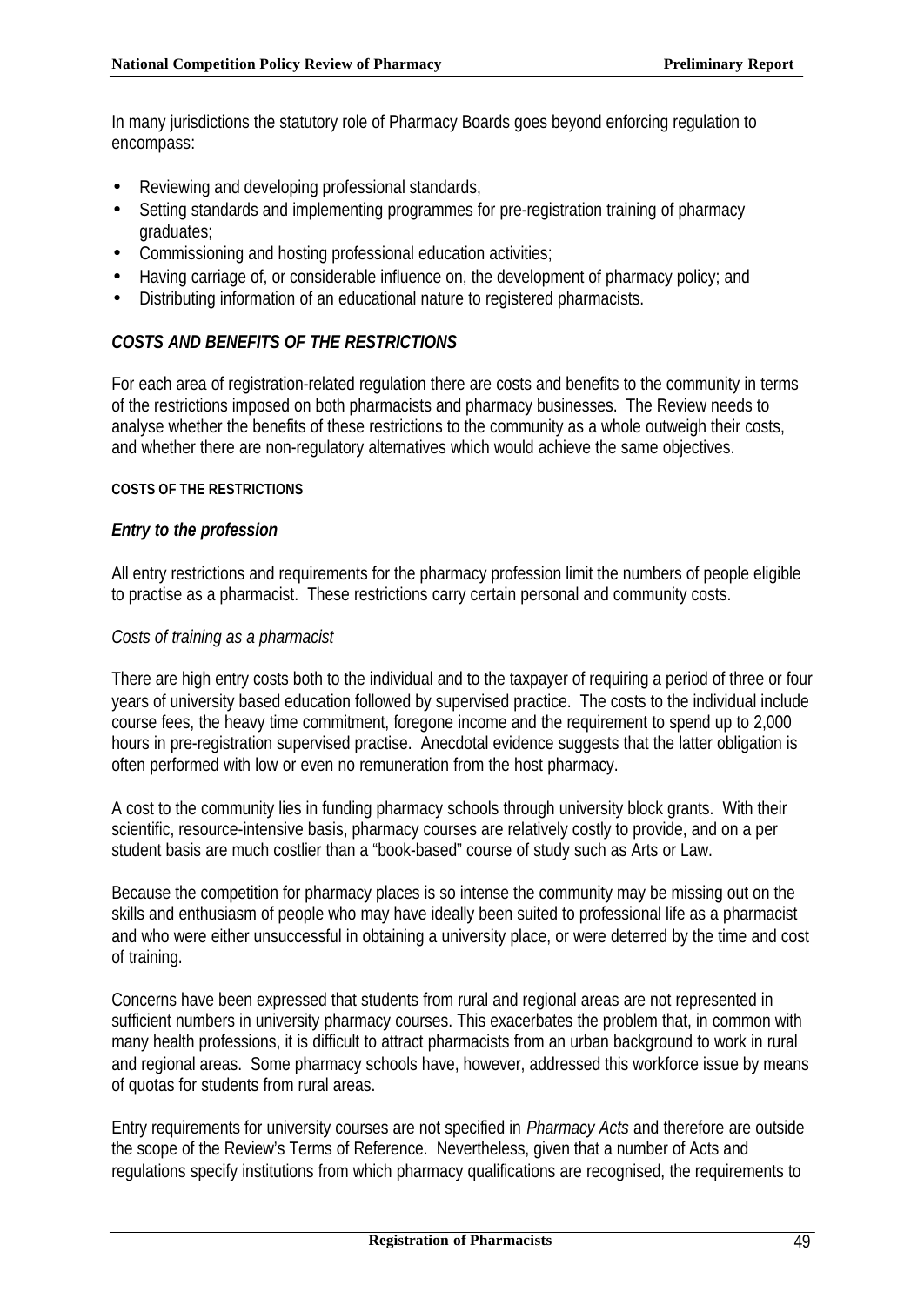enter those institutions are related to the registration of pharmacists and entry standards for the profession.

## *Barriers to entry of overseas trained pharmacists*

All jurisdictions recognise automatically qualifications from certain foreign countries, mainly the United Kingdom, New Zealand and the Republic of Ireland. Overseas-trained pharmacists without automatic recognition have to proceed through an examination process, based on Australian entry-level standards, run by the Australian Pharmacy Examining Council.

However reasonable they may be, the requirements to meet Australian standards are barriers that have to be overcome by overseas-trained pharmacists to practise in Australia. They have personal costs for the individuals who do not pass them successfully. They also have a broader cost in terms of losing the skills of pharmacists who may otherwise have been able to make a professional contribution to the community.

## *Restrictions on practice*

# *Costs to the individual pharmacist*

Costs generated by regulations governing the ongoing practice of pharmacy include:

- Re-registration fees; and
- Restrictions on their ability to practise their chosen profession/conduct a private business as they see fit, and being unable to take advantage in some cases of more beneficial tax and business arrangements.

# *Costs to the public*

The costs to the public generated by legislation governing the ongoing practice of pharmacy include:

- Potential dangers to health if poor and incompetent practice is not detected and dealt with;
- Reduced range of models of pharmacy practice available (eg mobile pharmacies or interdisciplinary primary health facilities); and
- Potentially greater costs for pharmacy goods and services due to high salaries needed to attract staff pharmacists, particularly in regional areas<sup>59</sup>.

# *Regulatory structures*

There are costs inherent in administering and running Pharmacy Boards that are mostly borne by the profession via registration fees.

There are potential costs to the public in terms of conflicts between the public interest and the interests of the profession which arise because of the composition and structure of Pharmacy Boards.

Costs may be borne by the pharmacist owners as a result of restrictions placed on pharmacy businesses by Pharmacy Boards. The public may also be affected in terms of a reduced variety of services being on offer in community pharmacy as a result of such interventions.

<sup>59</sup> The Review heard evidence that a pharmacy in regional Victoria had to offer a starting salary of \$60,000 a year to attract a recent graduate.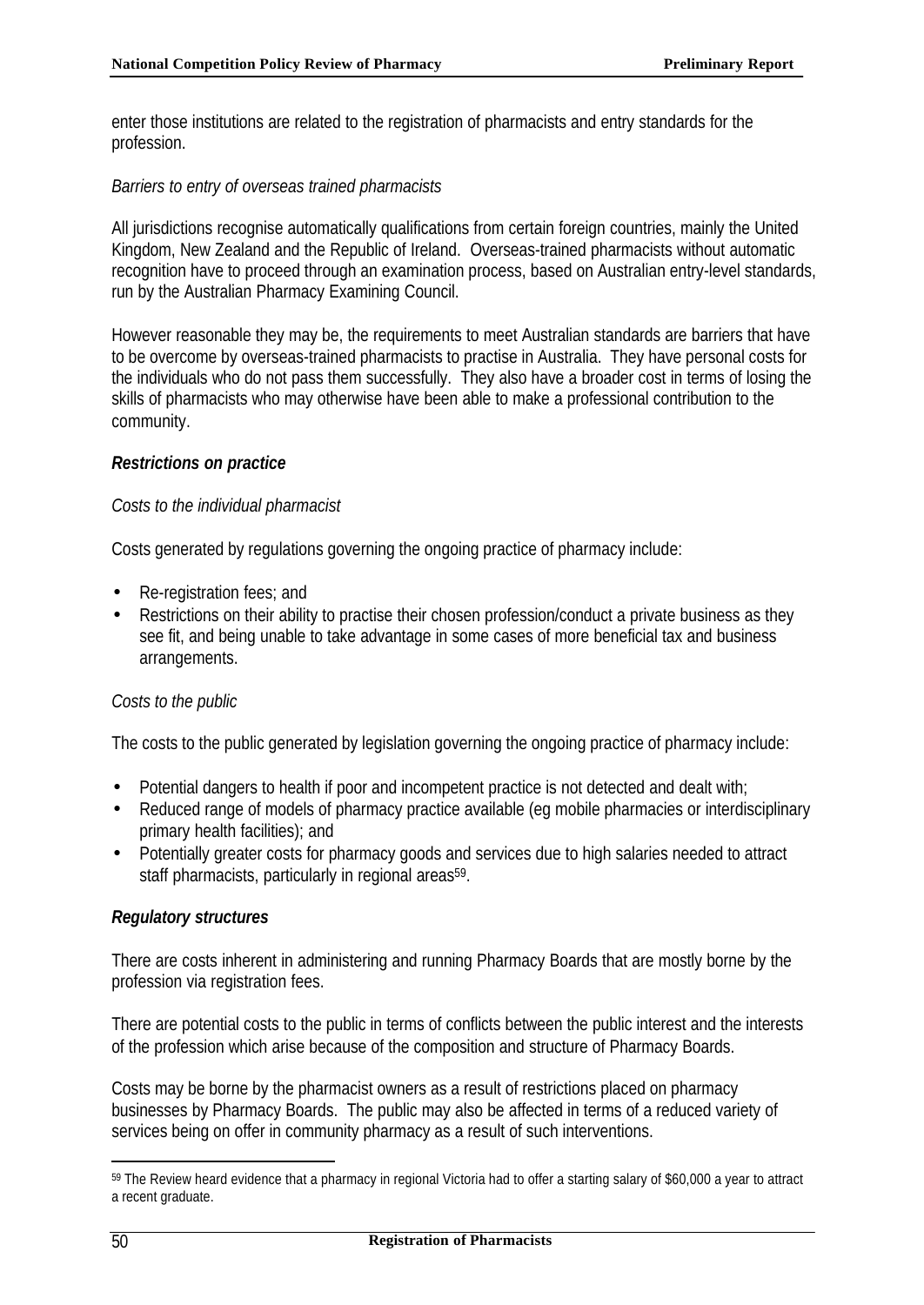Pharmacy Board registrars, who are in a very influential position, can also use that influence negatively if they interpret their Board's powers either too widely or too narrowly. This can translate as a cost to the community in terms of such regulations affecting the overall efficiency and ability of pharmacy businesses to manage their affairs.

## **BENEFITS OF THE RESTRICTIONS**

## *Entry to the profession*

The benefit of restricting entry to the profession is that the public can be guaranteed that all registered pharmacists have:

- Graduated from a course of study which has provided them with sufficient scientific underpinnings, knowledge of therapeutics and an ability to apply this theoretical knowledge;
- Been exposed to pharmacy practice in an actual clinical setting for a prescribed period of time under the individual supervision of an experienced pharmacist; and
- Reached an acceptable standard of proficiency to enable them to practise unsupervised in a community or clinical setting.

As a result of the entry restrictions there is an increasingly well-educated pharmacy workforce which conveys benefits such as:

- Less risk of medication misadventure;
- Reduced numbers of unnecessary GP visits due to effective treatment of symptoms and minor ailments by pharmacists;
- Better disease management by appropriate referral to GPs; and
- Better quality use of medicines.

# *Ongoing practice as a pharmacist*

The benefits of the current restrictions on practice include:

- Low administrative costs of re-registration processes for pharmacists already on the register;
- The current system is based on a "passive" competency assurance process<sup>60</sup>, and lapses in safe and competent practice can be dealt with through complaints and disciplinary processes;
- Public protection is enhanced by regulations allowing the board to compel pharmacists re-joining the profession after a period when they are not practising to undergo some re-training or continuing education; and
- The existence of disciplinary sanctions contribute to public safety both by removing pharmacists who have committed serious breaches and by motivating all pharmacists at least to perform to minimum standards.

# *Regulatory structures*

l

Current Pharmacy Board structures and compositions benefit the public by providing guidance in the interpretation and enforcement of professional regulations, and in their ability to enable Boards to work with pharmacists to help them provide professional services of an expected high standard.

<sup>60</sup> Association of Pharmacy Registering Authorities submission to the Review, page 3.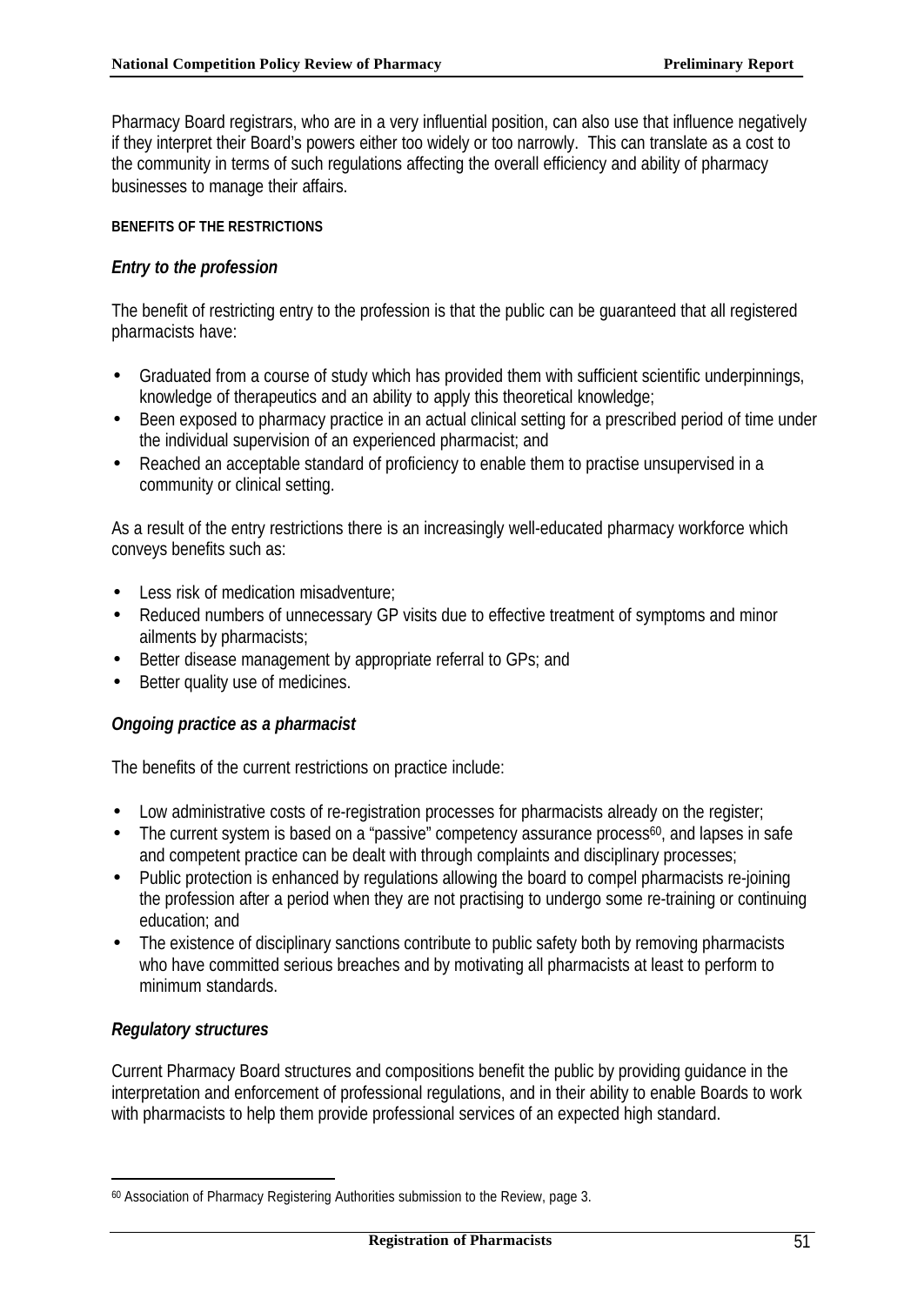Involvement by Pharmacy Boards in standard setting and the development of policy is a potential benefit both the public and the profession by ensuring that standards are reasonable and that public policy is well informed.

The ability of Pharmacy Boards to exercise discretion can benefit both the profession and the public by allowing common sense and professional experience to be brought to bear in individual circumstances.

Because of their own extensive experience, full-time Board registrars also usually exercise considerable influence in their own right. A registrar can influence their Board in the exercise of their powers in a manner that is lawful, efficient and effective.

# *ALTERNATIVES TO THE RESTRICTIONS*

The Review has to consider if alternatives to the current regulations would achieve the objective of ensuring that the public is protected by ensuring that pharmacists and pharmacy practice are safe and competent. Alternatives to current arrangements might include:

- Deregulation:
- Self-regulation by the pharmacy profession; and
- Minimal legislative regulation by governments.

## **DEREGULATION**

The profession of pharmacy could be deregulated entirely, allowing the market for pharmacy services to operate freely in this area. This could conceivably result in qualified pharmacists being able to gain a competitive advantage by advertising their qualifications and experience. Consumers could exercise their preference for safety by choosing qualified and experienced pharmacists.

There are in place general legislative and common law avenues that could help to deal with incompetent and negligent conduct, and to minimise outright abuses by unqualified people attempting to practise pharmacy, including:

- Advertising and fair trading legislation would allow individuals to be prosecuted for falsely describing or misrepresenting their qualifications; and
- Consumers could also take legal action for damages against anyone who had injured them through incompetent or negligent practice.

However there are a number of matters which may argue against deregulation, such as:

- There are significant asymmetries of information between pharmacists and consumers where not only are consumers risking economic loss, but their personal health and even lives are at risk; and
- There may be conflicts between pharmacists' interests and the public interest;
- The costs of medication misadventures are not just borne by the individual but also by private health insurers and the health system generally, and therefore individuals may be tempted to take risks which are not socially optimal; and
- There are social policy objectives in assuring the public of the safety and efficiency of the health system.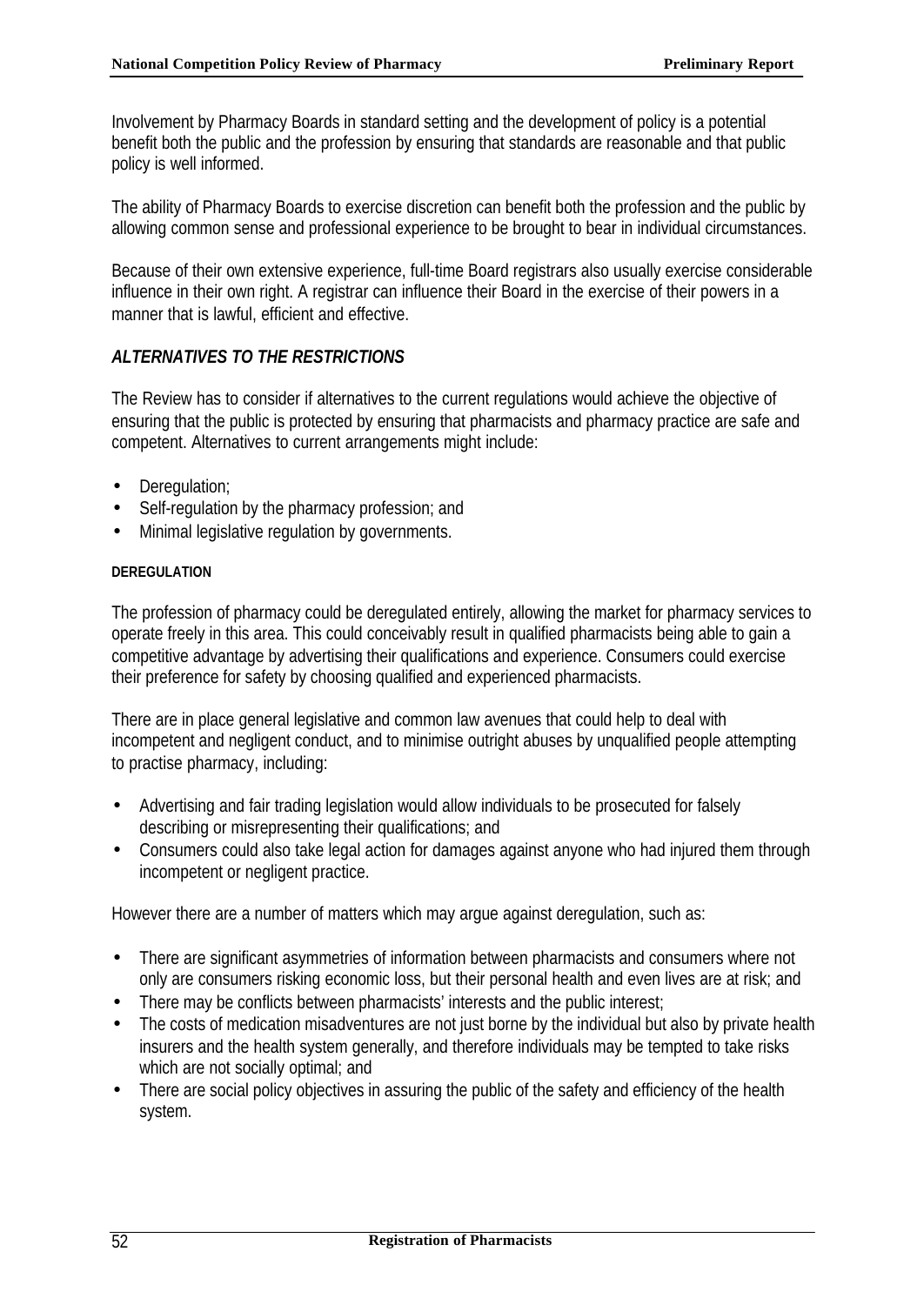#### **SELF-REGULATION BY THE PHARMACY PROFESSION**

Professional self-regulation has been seen increasingly as a "more flexible alternative to direct government regulation<sup>61"</sup>. Some professions, such as accountancy have well-developed self-regulation processes.

Advantages of this approach, as outlined by the Taskforce on Industry Self-Regulation<sup>62</sup>, can be that self-regulation:

- Promotes good practice;
- Targets specific problems within industries;
- Imposes lower compliance costs on business; and
- Offers quick, low-cost dispute resolution procedures to consumers.

The potential weaknesses of self-regulation in this area are similar to those mentioned above for deregulation.

#### **MINIMAL REGULATION BY GOVERNMENTS**

A minimal model of regulation involves the government of each jurisdiction in setting standards for pharmacists that could be more easily updated<sup>63</sup> than would be the case if standards were spelt out in the legislation itself.

The Review stresses that such standards, guidelines and statutory based statements should impose only those restrictions on competition that are necessary to ensure public benefit and that these should be efficient and effective, and enforceable.

In practice, jurisdictions may choose to adopt standards developed by professional pharmacy bodies or may develop their own standards, possibly in consultation with consumers, and in keeping with their own health policy priorities. This approach is practical, since there are many developments (such as the growth of mail-order and Internet pharmacy, general health care trends and the evolution of the professional role of the pharmacist) which cannot be envisaged clearly at any one point in time. It is also possible that an overly prescriptive approach to legislation may inhibit desirable public policy innovations such as integrated or coordinated care initiatives.

Pharmacist standards in this context could cover areas such as:

- Minimum entry standards and/or pre-registration training and experience requirements for initial registration;
- Recognition of overseas qualifications and prior experience;
- Requirements for re-registration (eg payment of annual fee, competence assessment); and
- Nationally accepted generalist professional practice standards (such as current Pharmaceutical Society of Australia professional standards).

<sup>61</sup> Taskforce on Industry Self-Regulation, *Issues Paper*, October 1999.

<sup>62</sup> Ibid.

<sup>&</sup>lt;sup>63</sup> The Review stresses that any amendments to these quidelines should themselves need to be in accordance with National Competition Policy principles.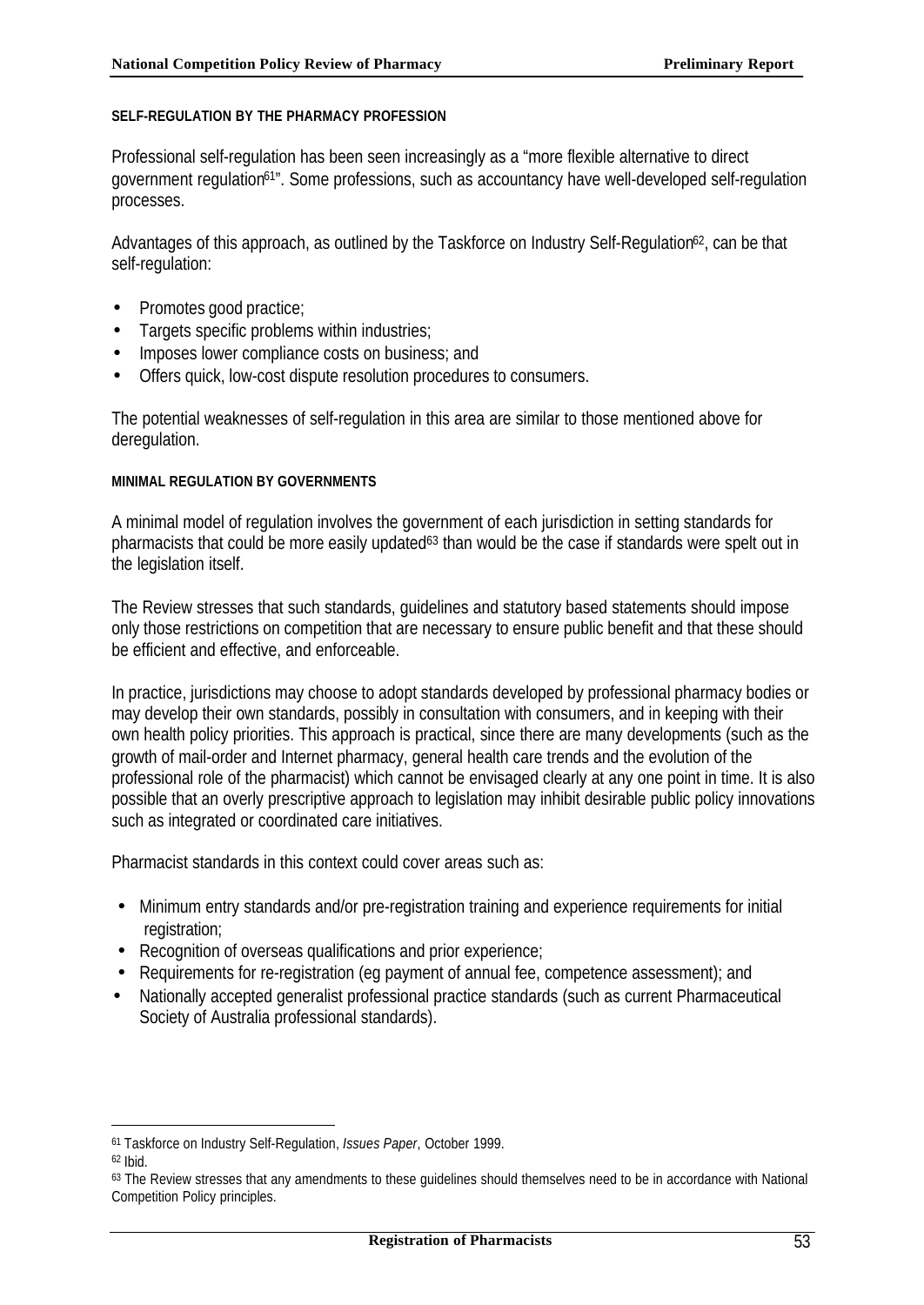Essentially a minimal approach would involve keeping primary Acts simple, defining, for example:

- The constitution and powers of the regulatory agency, including a complaints investigation and disciplinary framework;
- The legally enforceable nature of the pharmacist standards adopted by the jurisdiction; and
- Implementation of mutual recognition principles.

Registration and practice standards and requirements would then be set out in delegated legislation or in other documents promulgated under the primary Act. They would be easier to amend as professional and health care trends and requirements change over time, yet would have the full backing of the Act as statutory instruments.

In recent and ongoing reviews of pharmacy and other health practitioner legislation, this type of legislative approach seems to be an accelerating trend. The Review is very attracted, for example, by the template offered by the Victorian model health practitioner legislation developed in recent years, of which the *Osteopaths Act 1996* (Vic) is an example. Other jurisdictions are developing similar legislation of their own along similar lines to the Victorian model.

## *FINDINGS AND CONCLUSIONS*

Having examined the restrictions relating to pharmacist registration and considered their costs and benefits to the community as a whole, the Review has made a number of findings and offers some related recommendations. These findings and recommendations are grouped in five general areas:

- General regulatory principles;
- Entry to the profession and initial registration;
- Ongoing practice:
- Disciplinary matters; and
- Regulatory authorities.

## **GENERAL REGULATORY PRINCIPLES**

In Chapter 1, the Review indicated that there are two basic principles on which acceptable regulation in the pharmacy profession can be based:

- Protecting the public safety; and
- Ensuring a reasonable equality of access to pharmacy services64.

# *Registration*

Public safety is the *raison d'etre* of pharmacy and pharmacist regulation. This reflects that:

- Pharmacists have a professional obligation to provide advice and promote the quality use of drugs and poisons
- Pharmacists have been trained to prepare, handle and dispense complex and potentially toxic substances and have considerably more information on their nature and therapeutic effects than most pharmacy consumers;

<sup>64</sup> See Page 6 of this report.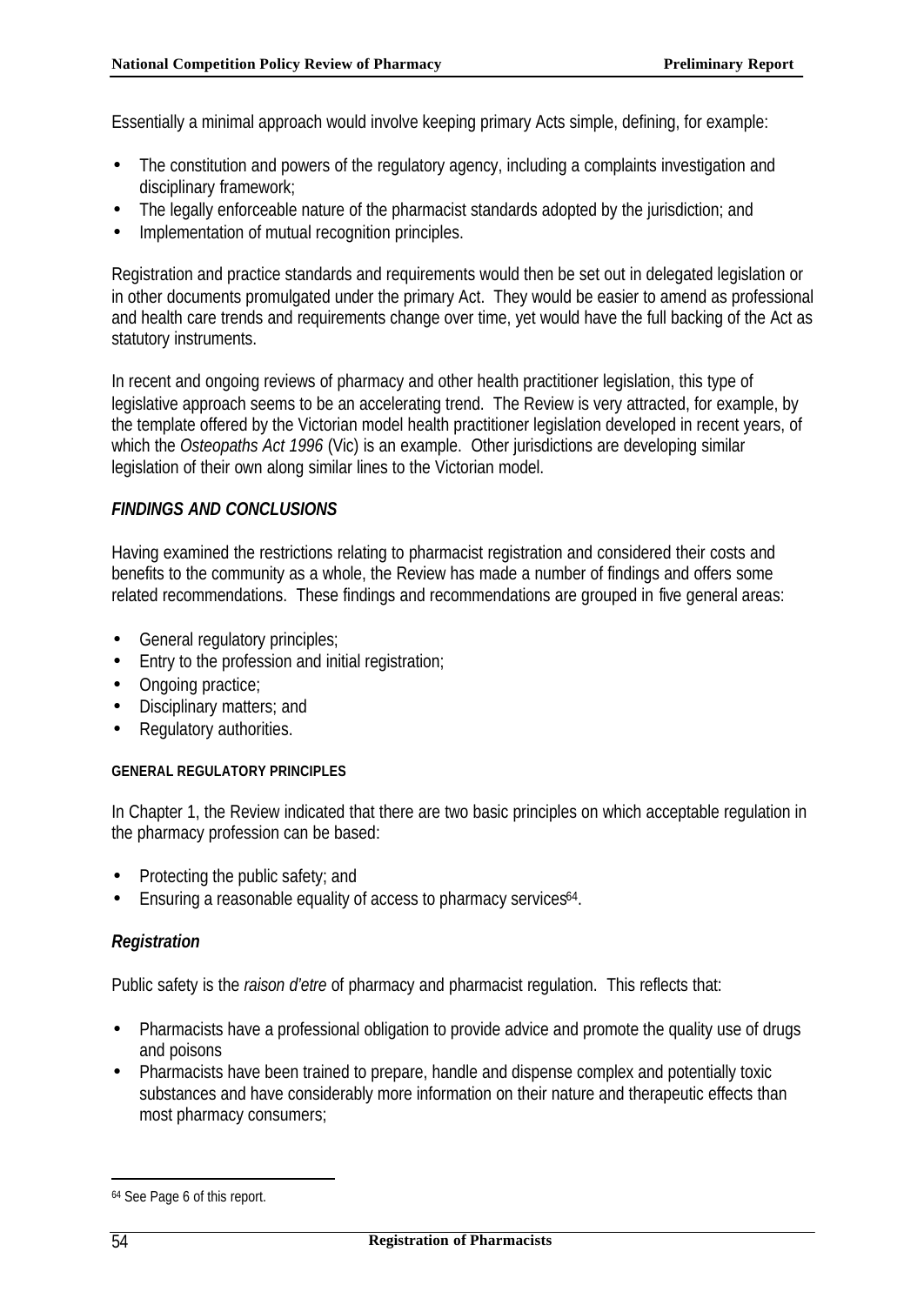- Consumers must place a high level of trust in pharmacists because of this information asymmetry, and need to be able to rely on advice being in their best interests rather than being influenced by other motives; and
- If a pharmacist is incompetent, or misuses his or her professional position and/or knowledge, the health and safety of the public can be placed in great jeopardy.

A broad examination of State and Territory *Pharmacy Acts* and regulations indicate that they do operate to protect the public from unsafe and incompetent pharmacy practice. But, as considered earlier, they can also go beyond this into areas that do not truly relate directly to competent professional practice. Either expressly or by interpretation by regulatory authorities, they attempt in varying degrees to regulate the commercial behaviour of pharmacies. They also place requirements on pharmacists and pharmacy practice that may be jurisdiction-specific and not required in other States and Territories.

Having examined the non-regulatory alternatives, the Review considers on balance that legislative regulation of the profession, based on registering a pharmacist as competent to a minimum standard, is justifiable in the public interest. However such regulation should be the minimum necessary to achieve the stated public interest objectives.

On this basis, the statutory requirement for registration of pharmacists as evidence of having attained a minimum standard of competence to practise unsupervised, is justifiable in the public interest. The restriction of the lawful practice of pharmacy to registered persons therefore is also justifiable.

Similarly, restrictions on who may use the titles of "pharmacist", "chemist" and the like for professional purposes are also reasonable restrictions on competition in the interest of protecting the public from incompetent, fraudulent and charlatan practice.

# **Recommendation 13**

## **The Review recommends that:**

- **(a) Pharmacy remains a registrable profession, and that legislation governing registration should be the minimum necessary to protect the public interest by promoting the safe and competent practice of pharmacy; and**
- **(b) The use of the title "pharmacist" and other appropriate synonyms for professional purposes may also be regulated by legislation in the public interest.**

## *National consistency of registration practice and legislation*

The underlying principles of pharmacy practice and the body of professional knowledge needed to practise pharmacy are the same across the nation. After nearly a century of Federation, there is still relatively little in the way of a consistent national legislative approach to pharmacy and pharmacist regulation. This has contributed to inefficiencies and duplication of effort and, despite current mutual recognition principles, still inhibits the free movement of pharmacists and the trans-border operation of pharmacy businesses.

In approaching these issues, the Review considered whether there is a need for common registration legislation, or even a national registration body administering a single regulatory structure. It certainly is aware that the notion of a national registration body has been discussed for many years in pharmacy circles.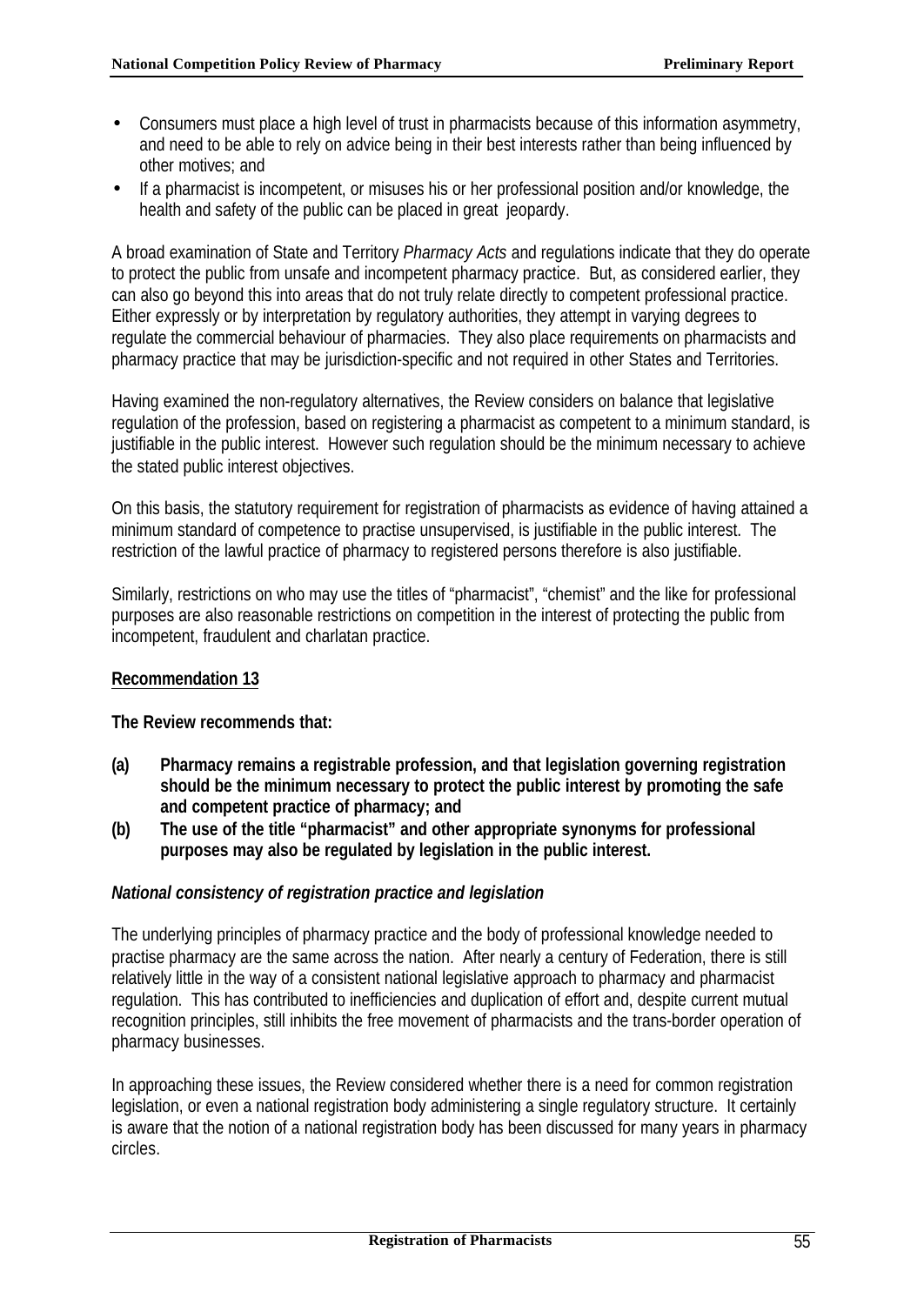There is national regulatory interaction through the Association of Pharmacy Registering Authority (APRA), and that some jurisdictions are developing standard professional regulation legislation of their own in areas including pharmacy.

There are therefore working mechanisms available to promote greater consistency between jurisdictions in areas such as pre-registration and personal requirements for pharmacists, the handling of disciplinary matters, and the nature and duration of supervised practice requirements. These can build further on cross-jurisdictional consistency in a number of existing areas of regulation, such as common entry-level standards for newly-registering pharmacists. Indeed, APRA can play a very important role in promoting greater consistency in regulatory practice across jurisdictions.

# **Recommendation 14**

**The Review recommends that:**

- **(a) State and Territory regulation of pharmacists and pharmacy practice apply specifically to the safe and competent practice of pharmacy;**
- **(b) Regulations not concerned with the safe and competent practice of pharmacy should be removed; and**
- **(c) Jurisdictions work to ensure, as far as possible, the harmonisation of registration and reregistration requirements, in the interests of national consistency and occupational mobility.**

## **ENTRY TO THE PROFESSION AND INITIAL REGISTRATION**

Protection of public safety is an important issue in determining who should be allowed to provide pharmacy services. A four-year tertiary qualification, together with supervised practical training, provides a reasonable and acceptable assurance that public safety is protected. The course of study forms a valuable part of the accreditation process, particularly given the great potential for unskilled practitioners to cause harm to the public. The practical training and supervised practice provides some assurance that the knowledge and theory gained through the tertiary course can be applied in practical situations.

## **Recommendation 15**

## **The Review recommends that current training and experience requirements for initial registration be retained.**

## **ONGOING PRACTICE**

In order to optimise their contribution to advancing the principles of the National Medicines Policy, in particular improving health outcomes by the quality use of medicines, it is necessary for pharmacists to maintain professional standards of competence once they are registered.

Presently re-registering pharmacists, while they in most jurisdictions simply pay an annual registration fee, are subject to professional standards and guidelines operating in their jurisdictions, and are accountable to their Pharmacy Boards for the safe and competent performance of pharmacy services. If they are found to have breached prescribed standards, or a complaint against them is upheld, they can be subjected to disciplinary processes.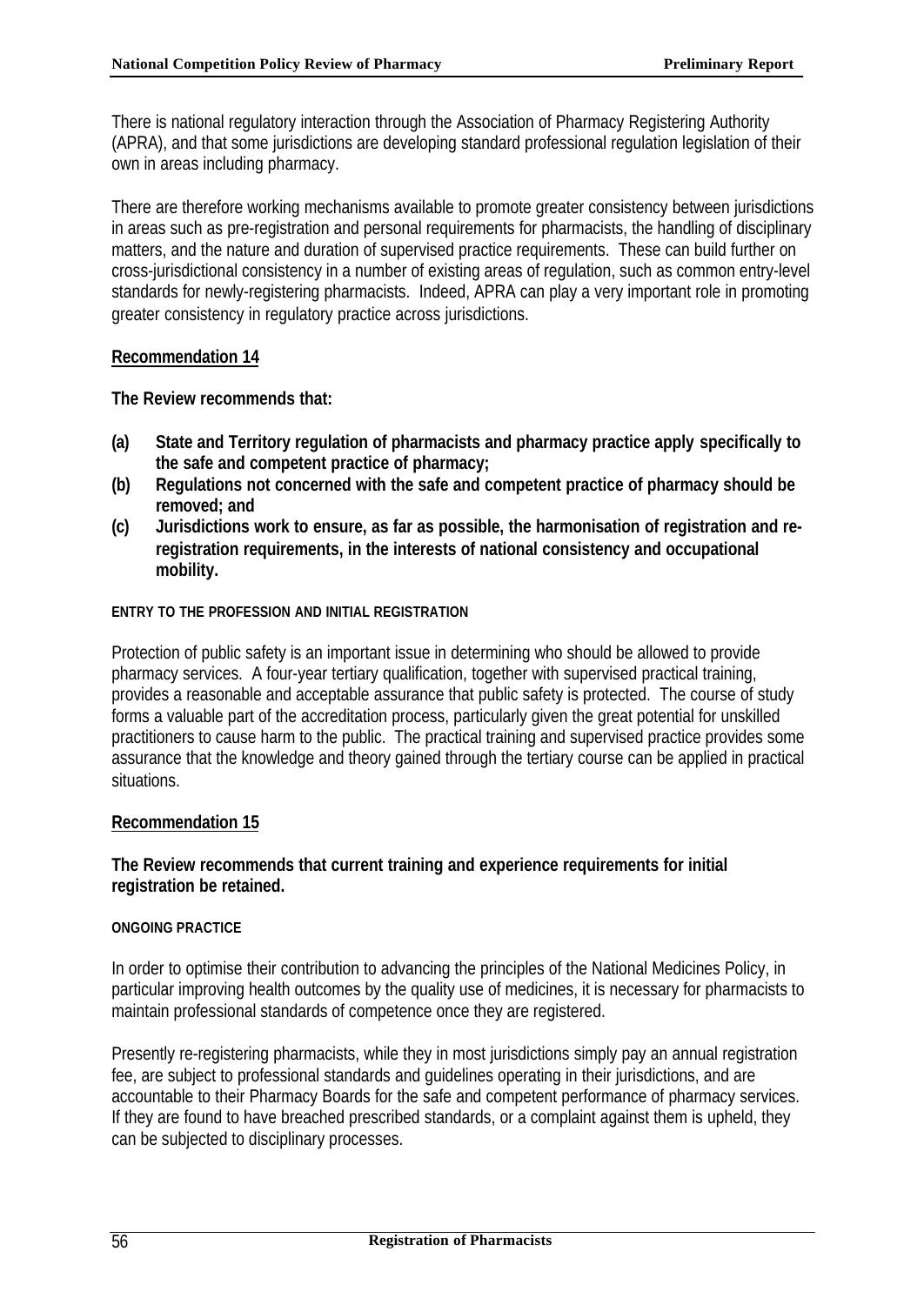In most jurisdictions, a Pharmacy Board can intervene if a pharmacist seeks to return to practice after a period of time, has conditions imposed on them by disciplinary action, or is partially physically or intellectually incapacitated. In these circumstances, a Pharmacy Board may impose conditions of restricted or supervised practice on such pharmacists before they are certified as meeting appropriate standards. The Review sees these as reasonable restrictions on competition, as they protect the public from possible incompetent or dangerous practice.

## **Recommendation 16**

#### **The Review recommends that:**

- **(a) Existing re-registration requirements for pharmacists re-entering the profession following a period out of practice be retained; and**
- **(b) Regulations enabling regulatory authorities to impose conditional registration, or supervised or restricted practice prior to re-registration, for pharmacists returning to practice, or constricted in their abilities to practise, be retained.**

## *Demonstration of competence by practising pharmacists*

Notwithstanding Recommendation 16, there is nevertheless a lack of consistency between the high standards required for initial entry to the profession and the lack of regulations requiring ongoing maintenance of these standards once a pharmacist is in practice.

As pharmacy becomes increasingly more complex, and given that the link between being a registered pharmacist and a pharmacy proprietor, the assessment of practising pharmacists' ongoing competence can either remain passive (ie it is assessed when called into question by a complaint or investigation), or it can be active (ie it is assessed as a regular requirement in the re-registration process, whether or not there is an immediate cause for complaint).

There are two feasible "active" approaches to maintaining and improving professional standards:

- Providing incentives to pharmacists to improve their knowledge and skill level; and
- Mandating minimum standards for continuing education and/or demonstrating ongoing competence.

#### *Incentives*

Financial or other benefits, perhaps as part of remuneration or fee-based arrangements, could be used to encourage pharmacists to maintain or upgrade their skills according to set standards and guidelines.

While this approach has its attractions, there are cost implications and practical difficulties. There is, for instance, a real financial limit on governments in offering incentives to pharmacists. There is also a policy argument suggesting that pharmacists should not be given additional reward for performing at a normally expected standard.

The main government source of pharmacist remuneration is the dispensing fee structure under the Pharmaceutical Benefits Scheme (PBS). While it may be possible to build incentives into PBS linked remuneration, this would represent a major Commonwealth intrusion into areas of State and Territory regulatory responsibility. It would also have a significant cost implication for the taxpayer.

The Review may comment further on related questions in its Final Report.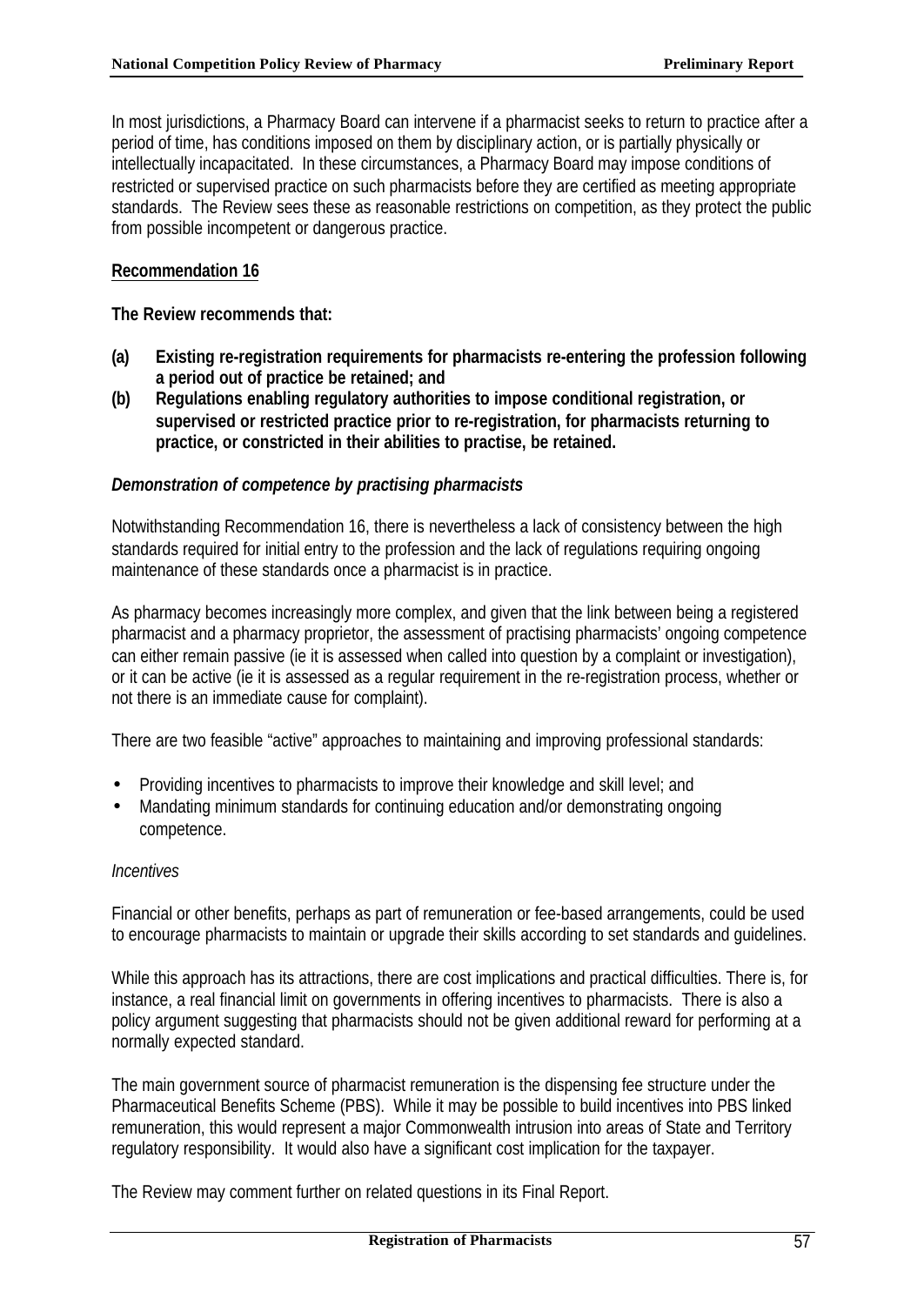## *Mandated minimum standards*

There has been a debate within the profession and amongst regulators for many decades regarding the need to encourage pharmacists to maintain, and update their clinical knowledge. One of the most frequently cited means for achieving this has been compulsory continuing professional education (CPE). However, there are a number of difficulties with this approach including:

- Participation in CPE does not, in itself, a quarantee that a pharmacist has absorbed the information and is able to put this knowledge into practise;
- Pharmacy Boards who attempt to de-register a pharmacist on the basis of non-participation in continuing education could be successfully challenged in a court on the basis that this does not constitute reasonable proof that the pharmacist is unfit to practise.

The Review does not advocate that continuing professional education in itself be adopted as a competence assessment mechanism for registration purposes. Such measures can only be indicative: they cannot be definitive. They do not test a pharmacist's ability to apply acquired professional knowledge, but merely certify that he or she has had an opportunity to acquire it. To penalise a registered pharmacist's professional standing, or to threaten his or her livelihood through suspension or deregistration, on the basis of non-compliance with CPE requirements would both be unfair to the individual, and would be hard to defend in court if challenged.

A more promising approach is encouraging periodic competence assessment for re-registering pharmacists against common national standards such as those in the *Statements of Competency for Australian Entry-Level Pharmacists*.

Unlike continuing education, competence testing measures the *quality* of an outcome, in this case whether a practising pharmacist continues to have the minimum skill and knowledge base required to practise competently. If these are current, a pharmacist could be expected to satisfy assessment requirements.

There is already a national competency assessment mechanism based on these standards: the Australian Pharmacy Examining Council's (APEC) multiple-choice and clinical examinations for overseas-trained pharmacists wishing to practise in Australia. Additionally, most jurisdictions have developed their own examinations for initially-registering pharmacists against national entry level standards. More recently, a national Australian Pharmacy Competency Assessment Tool (APCAT) has been developed for administering in each jurisdiction. APCAT is currently being trialled.

If any practising pharmacist should be able to demonstrate their practice level is at least equivalent to that of an initial registrant, it seems feasible to suggest that an competency examination similar to APCAT or the APEC examination could be passed periodically (say every three to five years) by currently registered pharmacists as a condition of renewed registration.

The Review is aware that at least one jurisdiction is looking at linking demonstration of competence to registration procedures as part of its own review of its Pharmacy Act. This is an encouraging development.

# *Regulatory significance*

The Review accepts that, if jurisdictions incorporated mandatory demonstration of competence into their registration legislation, this would imply extending existing regulation rather than roll it back. To do so, in the spirit of the National Competition Policy framework, requires very considerable justification.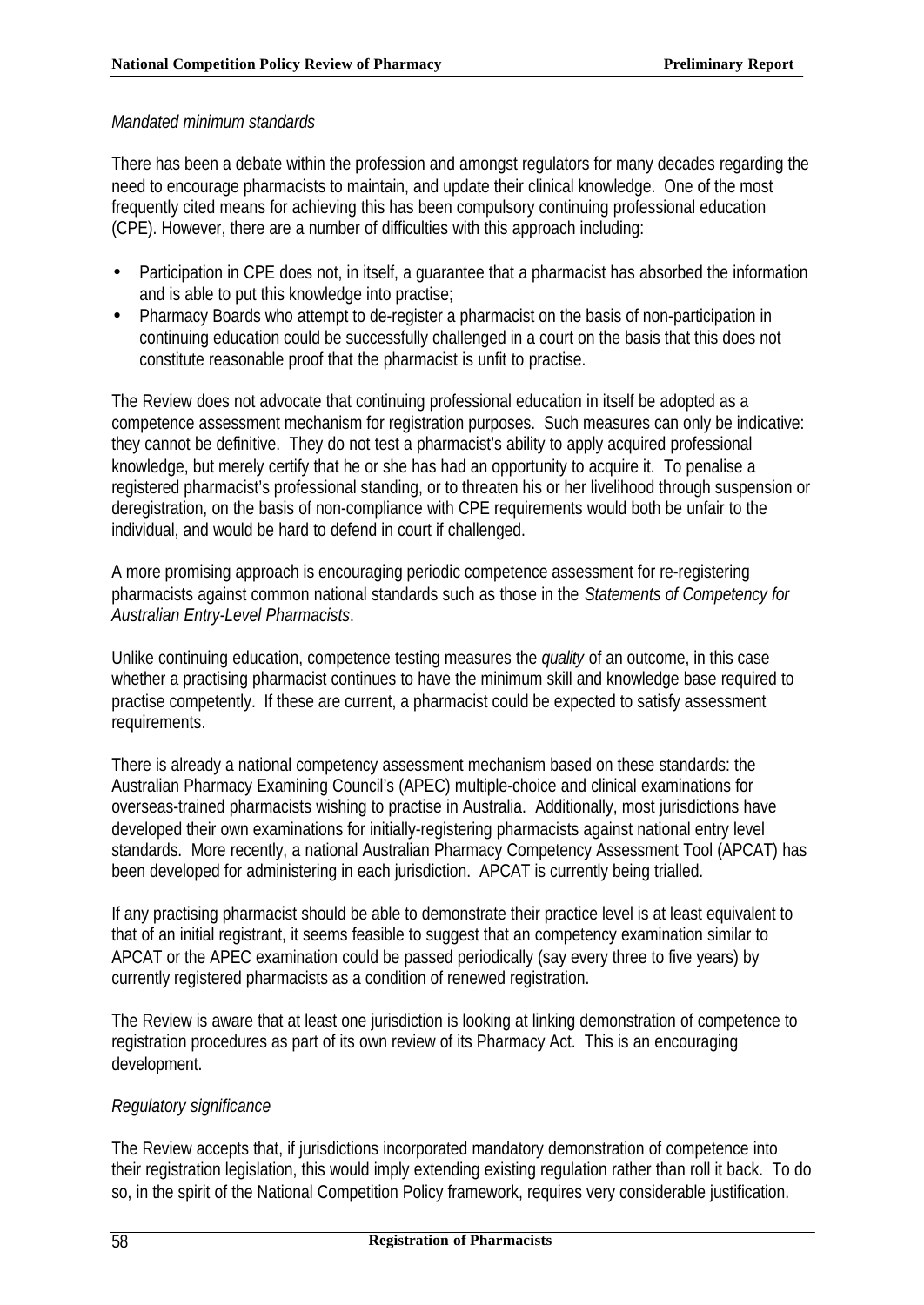Nevertheless, it can be argued that such an approach would:

- Replace a diverse range of existing restrictions which can be imposed by Pharmacy Boards on pharmacists attempting to re-enter the profession after a period out of practice;
- Provide a mechanism which can be used to test all registered pharmacists from time to time, not only those who identify themselves to a Board as being in need of additional training and reskilling; and
- Provide the public with a greater level of protection and assurance of quality by testing competence directly.

In keeping with good regulatory design, however, the Review is concerned that any new regulation for competence testing should be:

- Superior to what is already in place;
- Efficient to administer:
- Implemented using an effective tool for determining competence;
- Transparent against consistent standards;
- Able to ensure that competency assessment mechanisms in place are evaluated to ensure that they remain effective.

## **Recommendation 17**

**The Review recommends that within three to five years jurisdictions should explore and implement competency-based mechanisms as part of re-registration processes for pharmacists.**

#### **DISCIPLINARY PROCESSES**

There are important public benefits in having legislatively-based provisions setting up professional disciplinary processes, and making practising professionals subject to complaints and disciplinary procedures is a reasonable restriction on competition, provided those processes are fair and transparent.

The Review therefore believes that any disciplinary processes should be public, open, procedurally fair and transparent and should contain mechanisms for appeal, including judicial review. Statutory-based disciplinary procedures also should ensure that there is a separation of the investigative and deliberative functions of Pharmacy Boards, so that those involved in investigating a complaint are not also decision-makers in that matter.

Many of these principles are contained in the model Victorian health practitioners legislation, and in other professional regulation legislation developed by jurisdictions in recent years. The Review commends such developments.

## **Recommendation 18**

**The Review recommends that complaints and disciplinary processes should be set out clearly, and those processes should be accessible, public, transparent and subject to the principles of natural justice and external review.**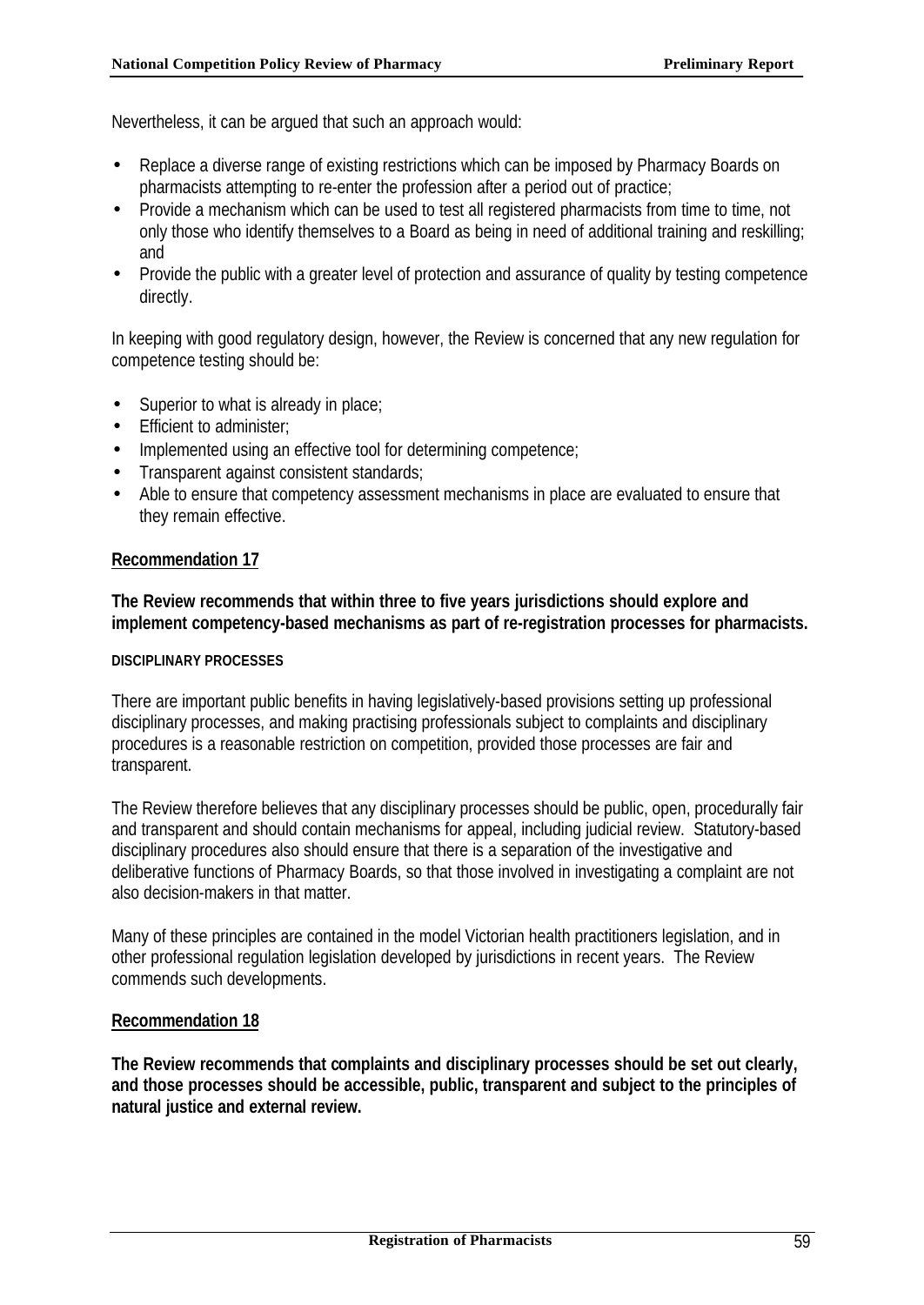#### **REGULATORY AUTHORITIES**

If regulations exist governing the registration of pharmacists it is necessary for these to be implemented by some government regulatory authority.

The Review notes that in Western Australia the pharmacy authority (the Pharmaceutical Council of Western Australia) fulfils a dual function of professional organisation and regulatory body. This is undesirable because there are instances where protecting the "good name" of the profession and promoting the interests of the profession generally may be in direct conflict with the public interest.

In other jurisdictions, the fact that Boards are composed predominantly of pharmacists, and in most cases their registrars are either qualified pharmacists and/or deeply experienced in pharmacy profession matters, exposes them to similar risks of placing the profession before the public interest.

A major disadvantage of Pharmacy Boards having a discretion to interpret their powers broadly is that there is the potential for intrusions into all aspects of a pharmacy business, scrutinising not only professional activity but also commercial judgments and activity on the part of proprietors and their staff. This was discussed in Chapter 2 in relation to the pecuniary interest provisions of *Pharmacy Acts*. Such activities can be an impediment to competition between pharmacies, and between pharmacies and other businesses. Indeed, an activist Pharmacy Board, choosing to interpret its jurisdiction broadly or narrowly as a case may require, can do much to shape the commercial and competitive conduct of community pharmacy within its jurisdiction as it wishes.

The composition, role and functions of regulatory authorities will be considered in more detail in the Review's Final Report, after it has completed its detailed analysis of State and Territory *Pharmacy Acts*.

## **Recommendation 19**

**The Review recommends that:**

- **a) The role of regulatory authorities, such as Pharmacy Boards, is defined clearly in legislation in terms of their being standards monitoring, not standard setting, bodies;**
- **b) Regulatory authorities should concentrate on their core business ensuring that the public is protected from the unsafe, incompetent and unscrupulous professional conduct of pharmacists;**
- **c) The composition, functions and charter of regulatory authorities should be set out clearly in legislation and should not unduly restrict or hamper competition and non-professional activity in the pharmacy industry by the way they operate;**
- **d) Regulatory authorities are composed and structured so that they are accountable to the community through Government, and focus on the interests of the public not the interests of the profession; and**
- **e) Regulatory authorities apply nationally consistent principles in disciplinary matters and cooperate, as necessary, with other jurisdictions in this respect.**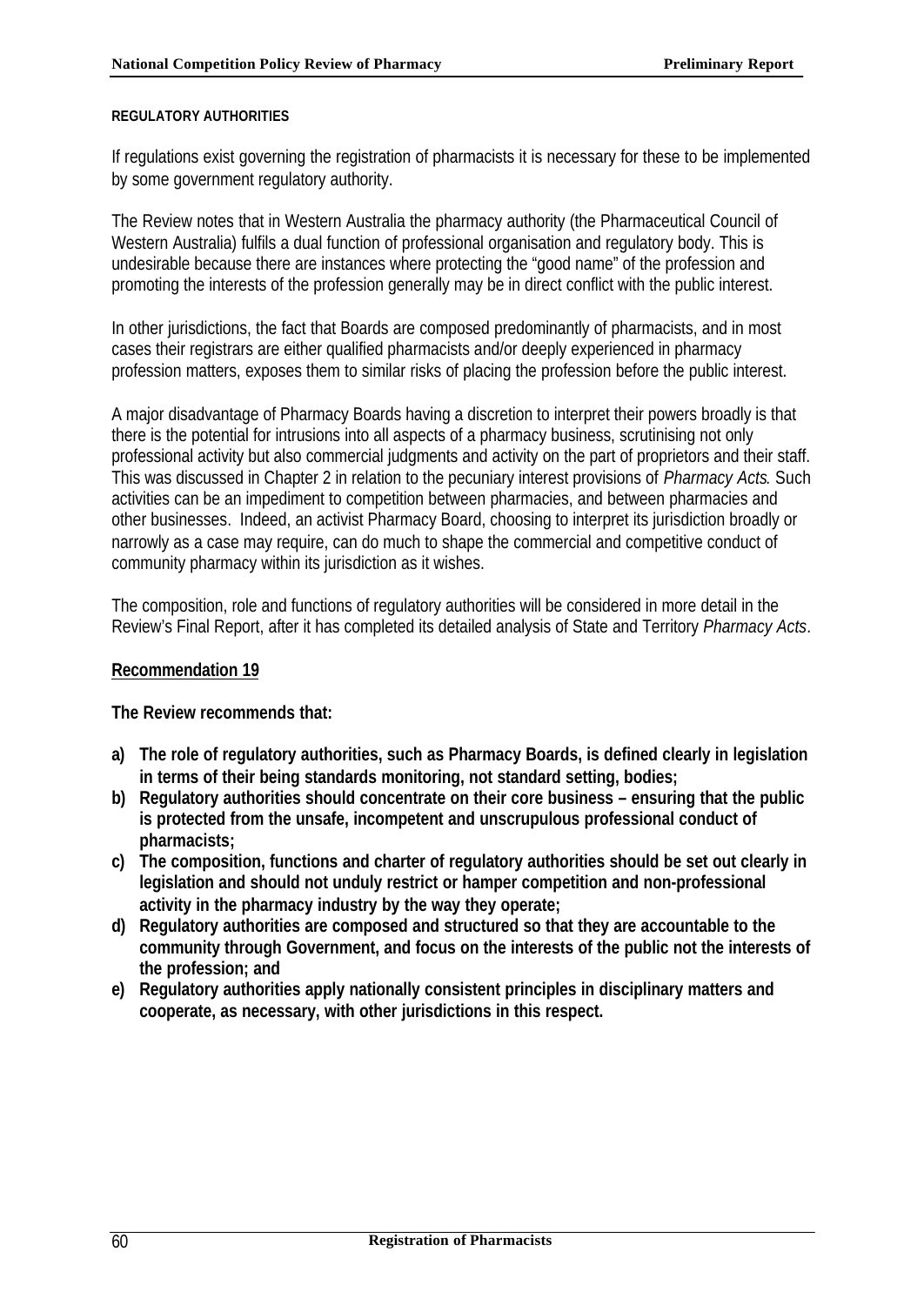# **Appendix 1**

# **SUMMARY OF RECOMMENDATIONS**

# **Recommendation 1**

The Review recommends that legislative restrictions confining the ownership of pharmacies, with existing limited exceptions, to registered pharmacists and bodies corporate controlled by pharmacists, be retained.

# **Recommendation 2**

The Review recommends that any jurisdiction's residential requirements for pharmacy ownership be removed.

## **Recommendation 3**

The Review recommends that:

- (a) Friendly society and grandparented corporate pharmacies be permitted to continue to operate;
- (b) The application of mutuality in the pharmacy sector be reviewed by the Australian Consumer and Competition Commission (ACCC);
- (c) Depending on the outcome of any ACCC review, restrictions on the number of friendly society pharmacies, and the number of pharmacies held by a friendly society, in a given jurisdiction be lifted; and
- (d) Provisions relating to friendly society and grandparented non-pharmacist owned pharmacies be made consistent across jurisdictions.

# **Recommendation 4**

The Review recommends that:

- (a) Jurisdictions' restrictions on the number of pharmacies owned by a proprietor be lifted on a date consistent across jurisdictions; but
- (b) The behaviour of the pharmacy market after the lifting the restrictions be monitored by jurisdictions and by the Australian Competition and Consumer Commission in accordance with Part IV of the *Trade Practices Act 1974*.

# **Recommendation 5**

The Review recommends that:

- (a) The pharmacy ownership structures permitted by various State and Territory Acts be retained as consistent with the principle of pharmacist ownership and control;
- (b) In the interests of national consistency and commercial certainty, the range of current permitted structures be adopted consistently by each jurisdiction; and
- (c) New ownership structures consistent with the general principle of pharmacist control of pharmacies should be permitted.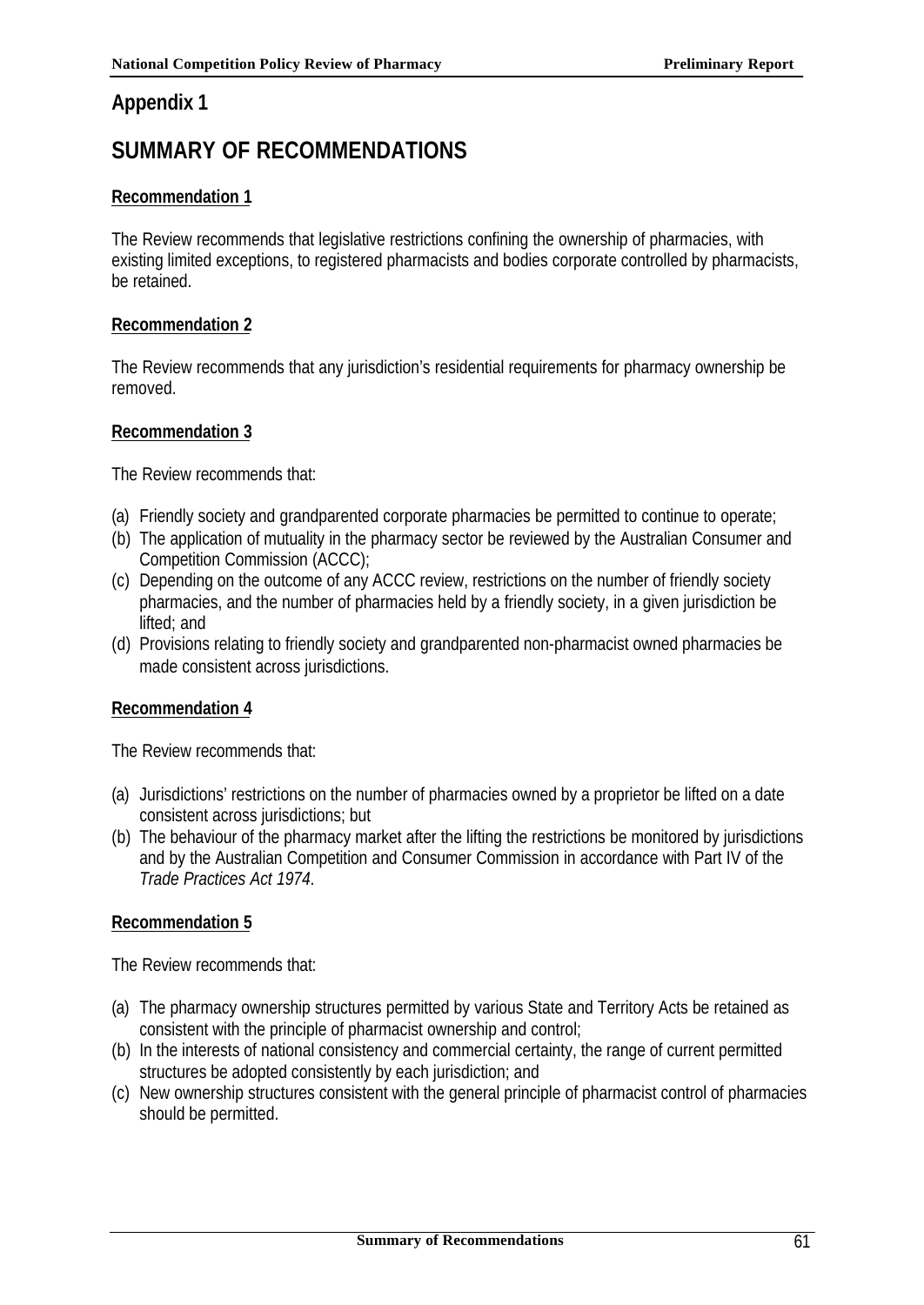The Review recommends that:

- (a) Provisions relating to parties other than the proprietor having a pecuniary interest in pharmacies, the terms of bills of sale for pharmacy businesses, or otherwise preventing pharmacy proprietors from developing lawful business associations with other parties be removed; and
- (b) These provisions be replaced with a statutory offence of improper and inappropriate interference with the professional conduct of a pharmacist in the course of his or her practice.

# **Recommendation 7**

The Review recommends that:

- (a) Regulations requiring the registration of pharmacy premises be removed; and
- (b) Regulations requiring the registration of pharmacy businesses be removed.

# **Recommendation 8**

The Review recommends that Commonwealth, State and Territory governments ensure that legislation and agreements, including the Australian Community Pharmacy Agreement, for the delivery of professional pharmacy and health care services negotiated with pharmacy proprietors and their representatives, require:

- (a) An acceptable range of services to be provided; and
- (b) Appropriate quality assurance and professional practice standards to be adopted by community pharmacies covered by the agreements.

# **Recommendation 9**

The Review recommends that:

- (a) While accepting that regulatory limits on the number of pharmacies are justifiable, current restrictions on the approval of new pharmacies to dispense PBS benefits should be replaced; and
- (b) These restrictions can be replaced by more targeted measures to achieve the outcome of managing the dispensing costs generated by the overall numbers of pharmacies approved to provide PBS services.

# **Recommendation 10**

The Review recommends that PBS-related restrictions on the relocation of pharmacies from one site to another be removed.

# **Recommendation 11**

The Review recommends that the current PBS relocation restrictions be removed, and the new approvals restriction replaced by more targeted measures, at the end of the current Australian Community Pharmacy Agreement on 30 June 2000.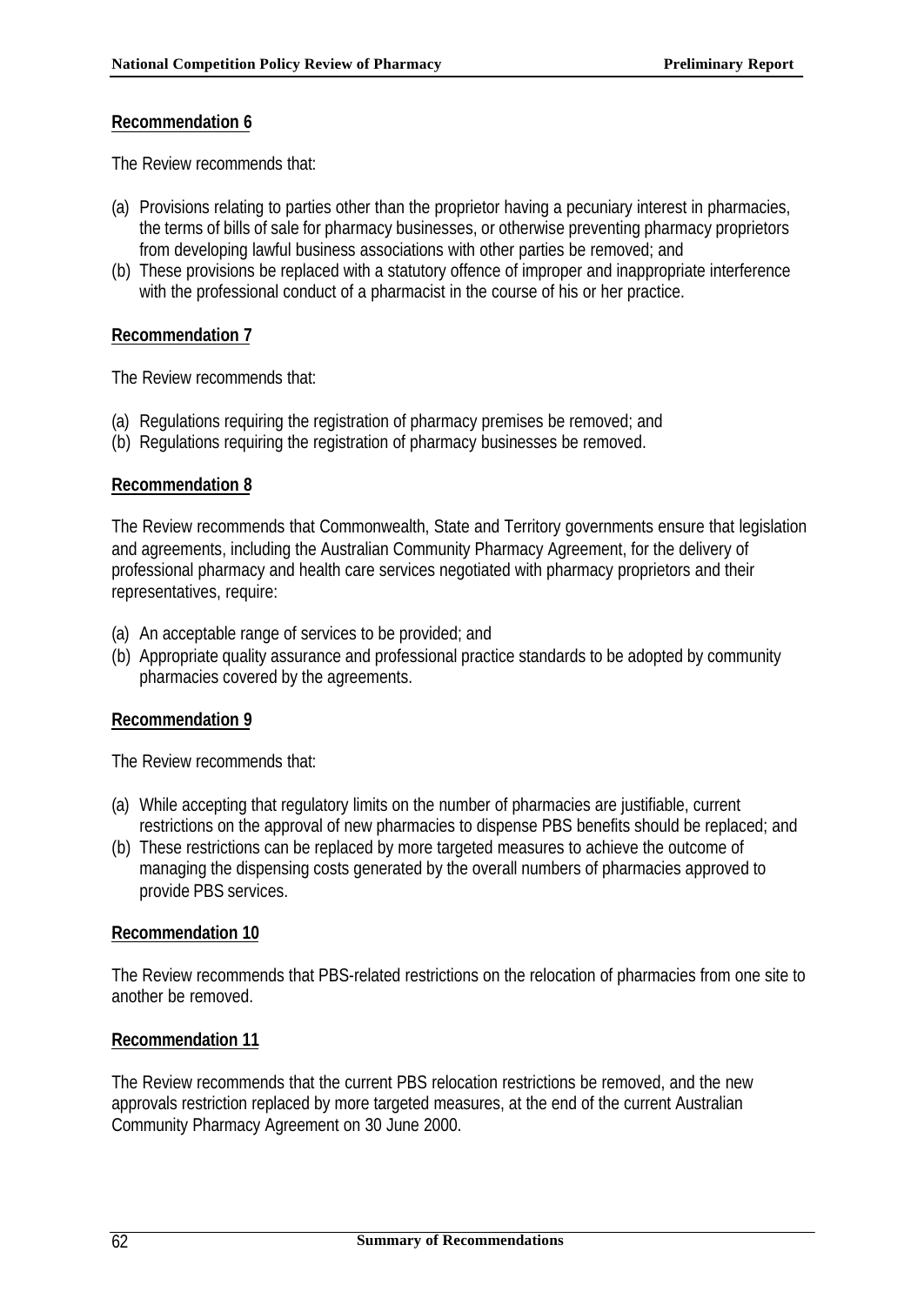The Review recommends that if the parties to the Australian Community Pharmacy Agreement decide to retain the present restrictions in full or in part after 30 June 2000, the relevant provisions of the Section 99L Determination, and the constitution and operation of the Australian Community Pharmacy Authority, be revised to make them less competition-restrictive, more efficient, more transparent and more equitable.

# **Recommendation 13**

The Review recommends that:

- (a) Pharmacy remains a registrable profession, and that legislation governing registration should be the minimum necessary to protect the public interest by promoting the safe and competent practice of pharmacy; and
- (b) The use of the title "pharmacist" and other appropriate synonyms for professional purposes may also be regulated by legislation in the public interest.

# **Recommendation 14**

The Review recommends that:

- (a) State and Territory regulation of pharmacists and pharmacy practice apply specifically to the safe and competent practice of pharmacy;
- (b) Regulations not concerned with the safe and competent practice of pharmacy should be removed; and
- (c) Jurisdictions work to ensure, as far as possible, the harmonisation of registration and re-registration requirements, in the interests of national consistency and occupational mobility.

# **Recommendation 15**

The Review recommends that current training and experience requirements for initial registration be retained.

## **Recommendation 16**

The Review recommends that:

- (a) Existing re-registration requirements for pharmacists re-entering the profession following a period out of practice be retained; and
- (b) Regulations enabling regulatory authorities to impose conditional registration, or supervised or restricted practice prior to re-registration, for pharmacists returning to practice, or constricted in their abilities to practise, be retained.

## **Recommendation 17**

The Review recommends that within three to five years jurisdictions should explore and implement competency-based mechanisms as part of re-registration processes for pharmacists.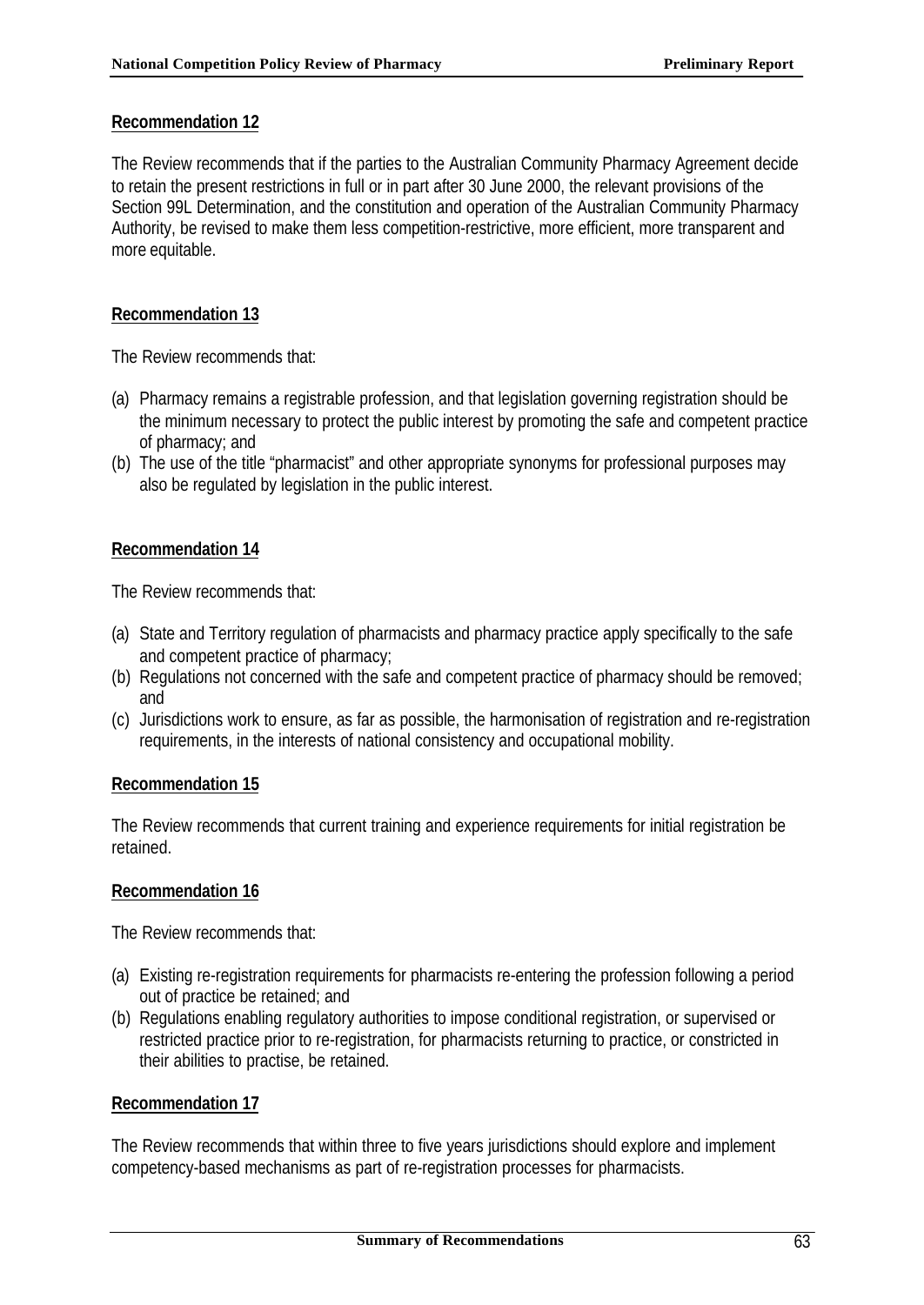The Review recommends that complaints and disciplinary processes should be set out clearly, and those processes should be accessible, public, transparent and subject to the principles of natural justice and external review.

## **Recommendation 19**

The Review recommends that:

- (a) The role of regulatory authorities, such as Pharmacy Boards, is defined clearly in legislation in terms of their being standards monitoring, not standard setting, bodies;
- (b) Regulatory authorities should concentrate on their core business ensuring that the public is protected from the unsafe, incompetent and unscrupulous professional conduct of pharmacists;
- (c) The composition, functions and charter of regulatory authorities should be set out clearly in legislation and should not unduly restrict or hamper competition and non-professional activity in the pharmacy industry by the way they operate;
- (d) Regulatory authorities are composed and structured so that they are accountable to the community through Government, and focus on the interests of the public not the interests of the profession; and
- (e) Regulatory authorities apply nationally consistent principles in disciplinary matters and cooperate, as necessary, with other jurisdictions in this respect.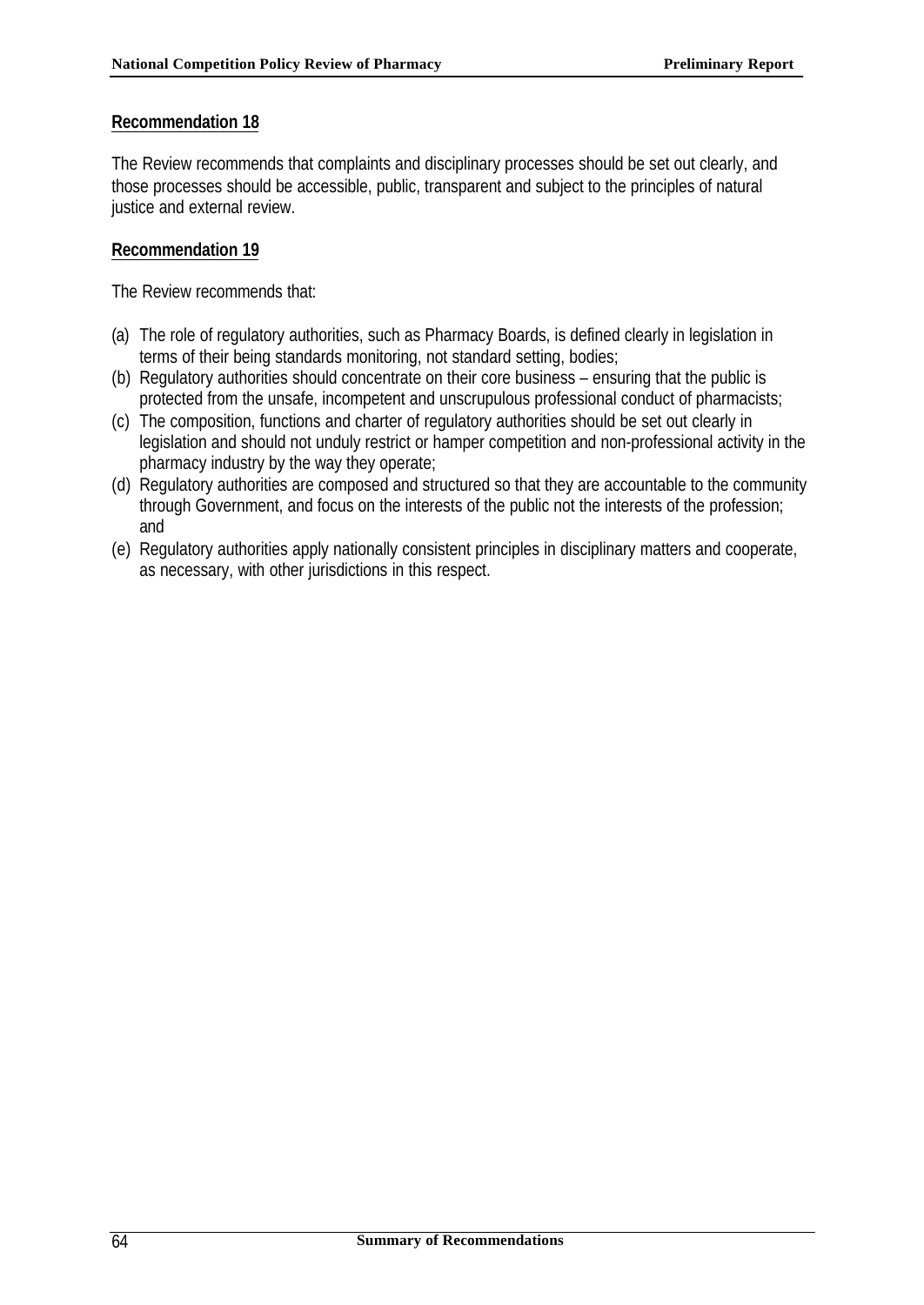# **Appendix 2**

# **THE REVIEW'S TERMS OF REFERENCE**

# **Introduction**

In accordance with commitments under the 1995 Competition Principles Agreement, a review has been commissioned by State, Territory and Commonwealth governments to examine State and Territory legislation relating to pharmacy ownership and registration of pharmacists, together with Commonwealth legislation relating to regulation of the location of the premises of pharmacists approved to supply pharmaceutical benefits.

# **Background**

On 13 May 1997 the Prime Minister, in his role as Chairman of the Council of Australian Governments (COAG), wrote to State Premiers and Territory Chief Ministers, seeking their agreement to a national competition review of pharmacy regulation. On 1 May 1998, the Prime Minister advised Premiers and Chief Ministers that all Governments had agreed to the review.

# **Legislation to be Reviewed**

The specific items of legislation to be reviewed are listed at Attachment A.

In summary, they include:

l

- in relation to State and Territory responsibilities, legislation concerning pharmacy ownership and the registration of pharmacists; and
- in relation to Commonwealth responsibilities, section 99L of the National Health Act insofar as it relates to the regulation of the location of premises from which pharmacists may dispense pharmaceutical benefits.

# **Objectives and Scope of the Review**

Clarify the objectives of the legislation listed at Attachment A.

Identify the nature of any restrictions on competition arising from that legislation.

Analyse the likely effects of those restrictions on competition and on the economy generally.

Assess and balance the costs and benefits of the restrictions, and assess whether the objectives of the legislation can be achieved only by restricting competition.

Consider alternative means for achieving the objectives, including non-legislative approaches.

In the case of Tasmania and Queensland, the review will not cover the registration of pharmacists as this legislation has already been reviewed.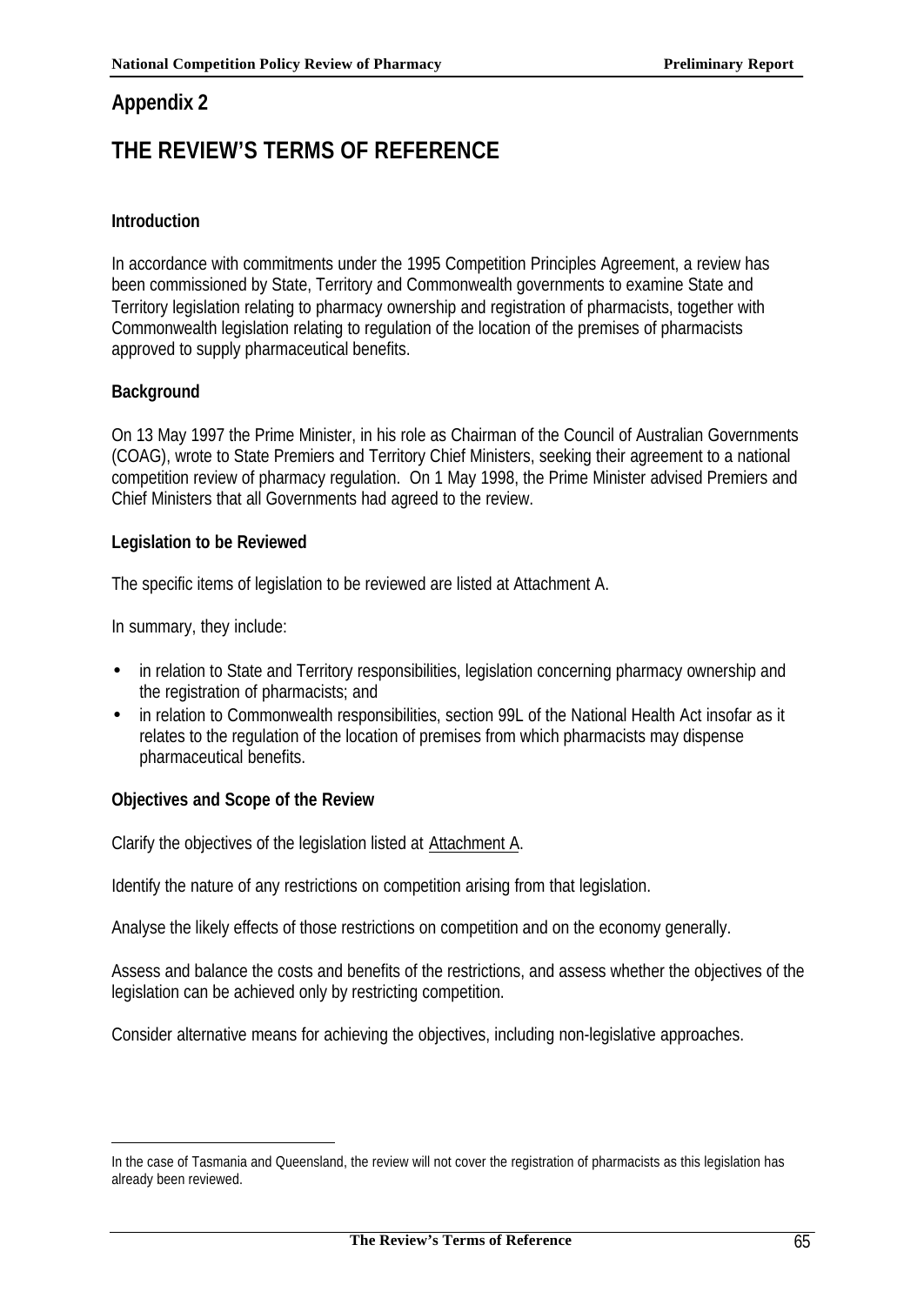The review will have regard to the relevant sections of the Competition Principles Agreement, the COAG Guidelines and Principles for National Standard Setting and Regulatory Action, the COAG Guidelines for Review of Professional Regulation and make use of material contained in guidelines published by Commonwealth and State governments on regulatory impact statements and on conducting National Competition Policy legislation reviews. If practicable, the review should also have regard to the outcome of related reviews such as the national competition review of drugs and poisons regulation.

The review should also assess the net public benefit of the legislation having regard to the public benefit criteria set out in clause 1(3) of the Competition Principles Agreement (see Attachment B).

# **Review Administration**

### *Chair and Steering Committee*

The review will be conducted by an independent Chair who will be supported by a small secretariat. The Chair will be advised by a Steering Committee specifically established for that purpose.

The Chair should have familiarity with economic principles and the pharmacy industry. He/she will be selected from a short-list of nominees prepared by the Commonwealth Department of Health and Aged Care in consultation with State and Territory health departments.

Nominations for membership of the Steering Committee will be obtained through consultation involving Commonwealth, State and Territory Departments of Health and the Committee for Regulatory Reform of COAG. A key criterion for the Steering Committee is that it comprises one representative from each jurisdiction and that that person is able to represent the government agency whose legislation is subject to the review.

### *Resources*

The Commonwealth will fund half the costs of the review, excluding Steering Committee participation costs, which are to be met separately by each participating government. The remaining costs of the review will be shared proportionately according to the population of each State and Territory. If considered appropriate, any participating government may offer to second an officer to the review Secretariat as part of its contribution.

Costs to be taken account of in developing a budget for this review include:

- staffing and office costs for secretariat;
- payment to an independent Chair;
- payment to any consultants contracted;
- costs of producing the report**;**
- costs associated with consultations, advertising for submissions etc; and
- associated travel costs.

The total cost of the review could be expected to be in the vicinity of \$500 000.

The Commonwealth Department of Health and Aged Care will provide the base for the Secretariat functions and significant staff support for the Review Secretariat itself. Final details of staffing, including the appropriate level and mix of skills, can be resolved through the Steering Committee.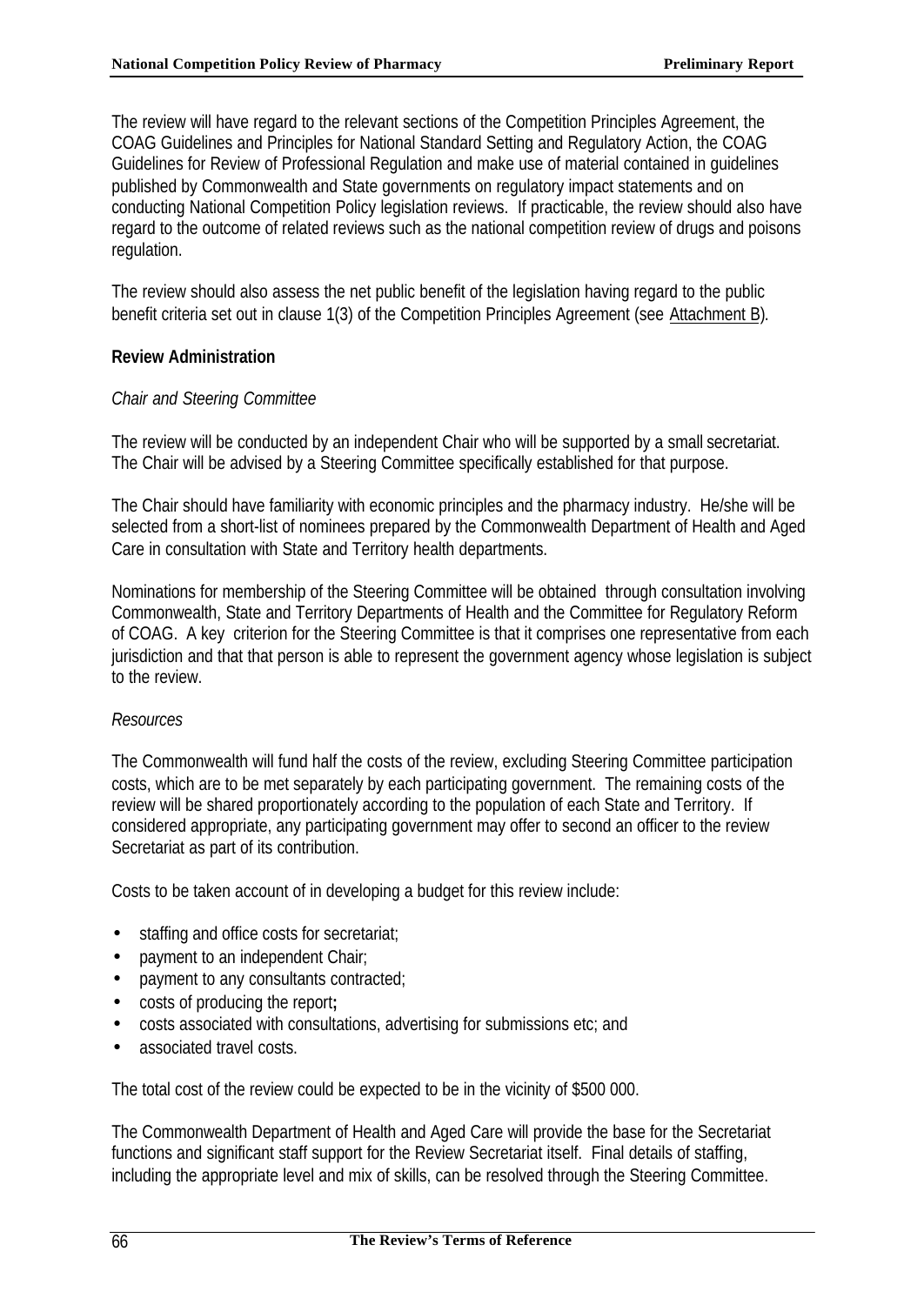### **Conduct of the review**

The Chair should seek submissions from the public through advertisements in the national press and other mechanisms considered appropriate. The Chair should also consult directly with key stakeholders on the issues covered by the review.

The review is to commence as soon as possible. The Chair should provide governments and key stakeholders with an interim report within 4 months of the commencement of the review to assist in their consideration of issues relating to pharmacy ownership, the registration of pharmacists and the location of pharmacies, and to provide an indication of the review's likely findings. The Chair should provide COAG with a final report on the review not more than 6 months after its commencement.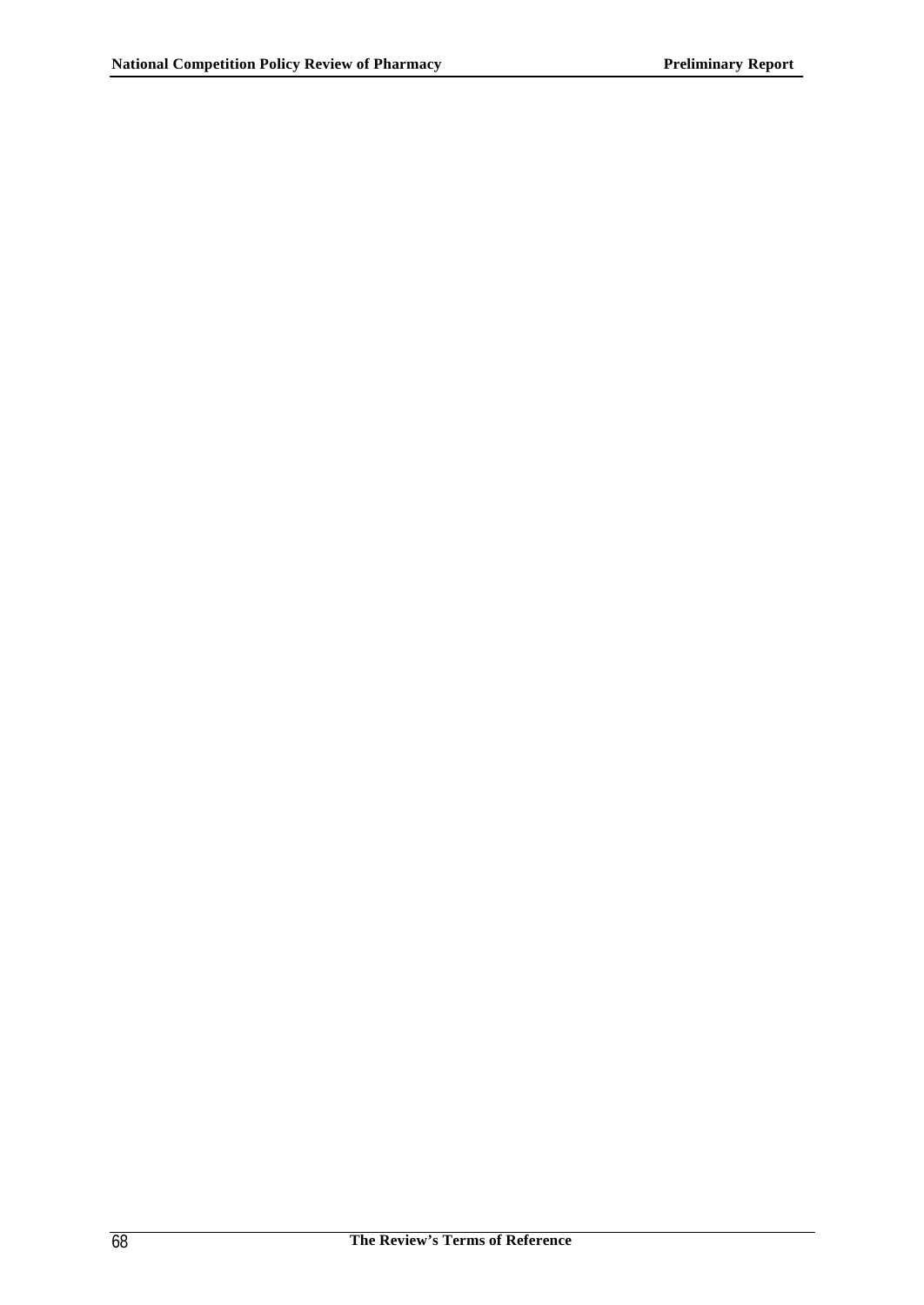### **ATTACHMENT A**

# **LEGISLATION TO BE REVIEWED**

### **1. State and Territory legislation**

The relevant instruments relating to pharmacy ownership and registration of pharmacists for the States and Territories are as follows:

Western Australia, *Pharmacy Act 1964* New South Wales, *Pharmacy Act 1964* Victoria, *Pharmacists Act 1974* South Australia, *Pharmacists Act 1991* Queensland, *Pharmacy Act 1976*, Part 4 Tasmania, *Pharmacy Act 1908*, (not including those parts relating to the registration of pharmacists) Northern Territory, *Pharmacy Act 1996* Australian Capital Territory *Pharmacy Act 1931*

### **2. Commonwealth Legislation**

There is one instrument involved:

Commonwealth Ministerial Determination under section 99L (1) of the *National Health Act 1953*: that part relating to "Approval to Supply Pharmaceutical Benefits".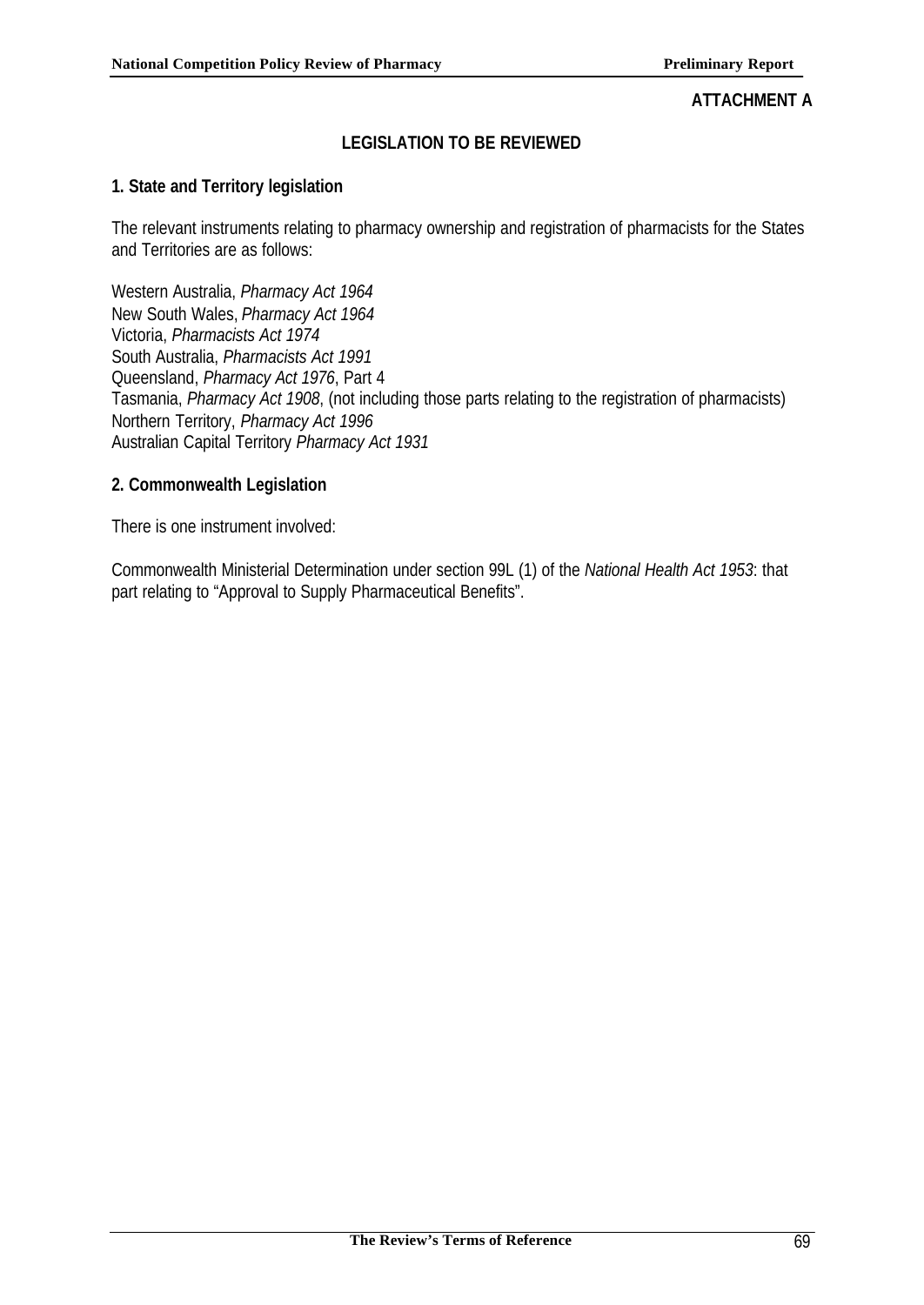### **ATTACHMENT B**

### **PUBLIC BENEFIT TEST**

Competition Principles Agreement, Clause 1(3) states:

"Without limiting the matters that may be taken into account, where this Agreement calls:

- (a) for the benefits of a particular policy or course of action to be balanced against the costs of the policy or course of action;
- (b) for the merits or appropriateness of a particular policy or course of action to be determined; or
- (c) for an assessment of the most effective means of achieving a policy objective;

the following matters shall, where relevant, be taken into account:

- (d) government legislation and policies relating to ecologically sustainable development;
- (e) social welfare and equity considerations, including community service obligations;
- (f) government legislation and policies relating to matters such as occupational health and safety, industrial relations and access and equity;
- (g) economic and regional development, including employment and investment growth;
- (h) the interests of consumers generally or a class of consumers;
- (i) the competitiveness of Australian business; and
- (j) the efficient allocation of resources."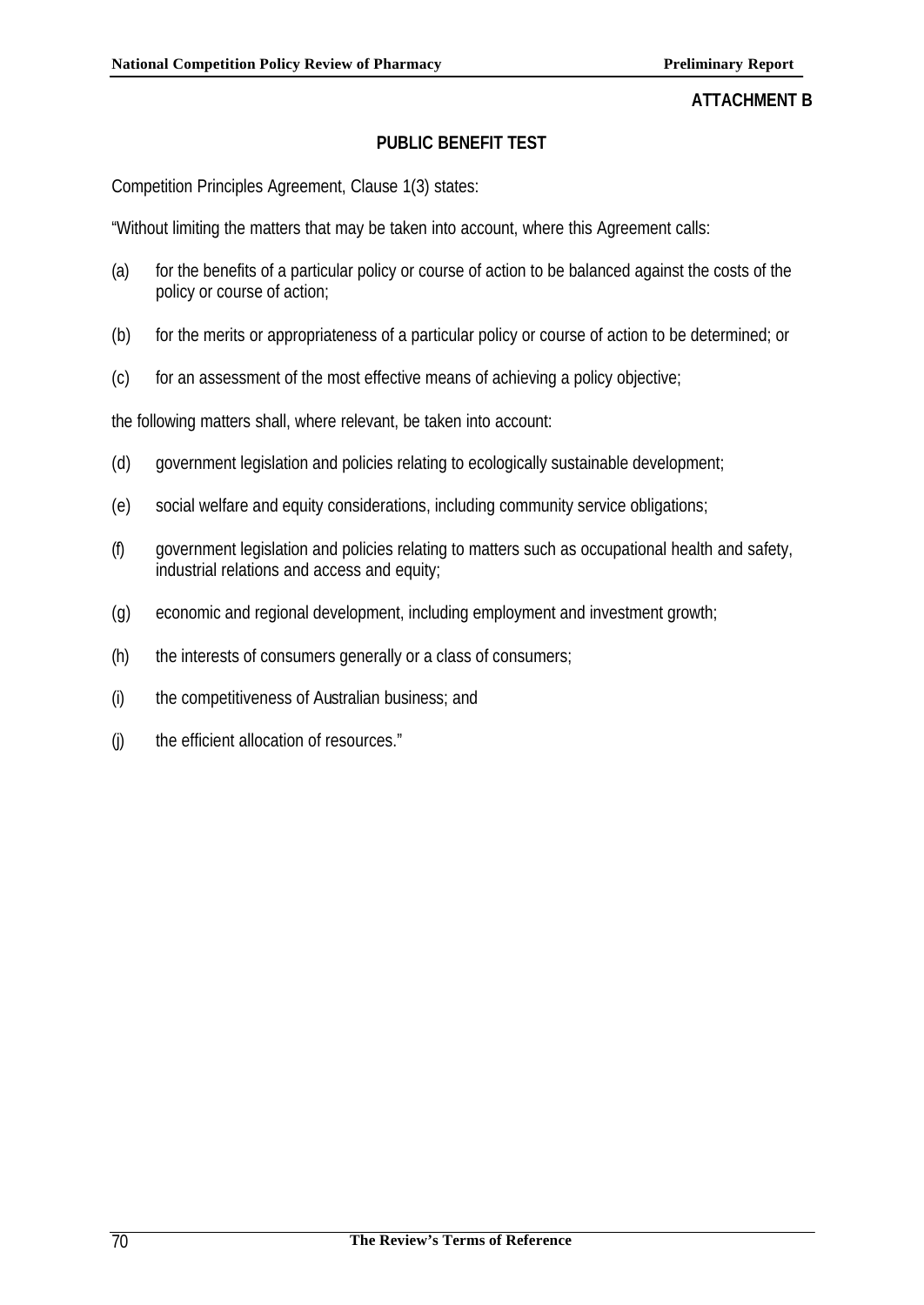# **Appendix 3**

# **THE NATIONAL COMPETITION POLICY**

# *INTRODUCTION*

In 1995 the Council of Australian Governments (COAG) agreed to implement the National Competition Policy (NCP) based on the recommendation of the National Competition Policy Review Committee chaired by Professor Fred Hilmer AO.

NCP represents a commitment by all Australian governments to a consistent approach to fostering greater economic efficiency and improving the overall competitiveness of the Australian economy.

### *HOW NCP IS GIVEN EFFECT*

NCP is being given effect through the implementation of three intergovernmental agreements signed by COAG in April 1995:

- The *Conduct Code Agreement*, which committed Governments to the application of uniform competition laws;
- The *Competition Principles Agreement*, which established consistent principles governing procompetitive reform of government business enterprise and government regulation;
- The *Agreement to Implement National Competition Policy and Related Reforms*, which incorporated a timetable for reform and a commitment by the Commonwealth to make additional general purpose payments to the States conditional upon compliance the agreed reform agenda and timetable.

### *COMPETITION PRINCIPLES AGREEMENT*

As part of the *Competition Principles Agreement*, all governments agreed to adopt the following guiding legislative principle:

Legislation should restrict competition unless it can be demonstrated that:

- The benefits of the restriction to the community as a whole outweigh the costs; and
- The objectives of the legislation can only be achieved by restricting competition.

To give effect to this principle, governments have agreed to:

- Review, and where appropriate, reform all existing legislative restrictions on competition against the guiding legislative principle; and
- Ensure that all new legislative proposals are assessed against this principle.

The *Competition Principles Agreement* provides that in assessing the costs and benefits of a restriction on competition, the following matters, where relevant, are taken into account:

- Government legislation and policies relating to ecologically sustainable development;
- Social welfare and equity considerations, including community service obligations;
- Government legislation and policies relating to matters such as occupational health and safety, industrial relations and access and equity;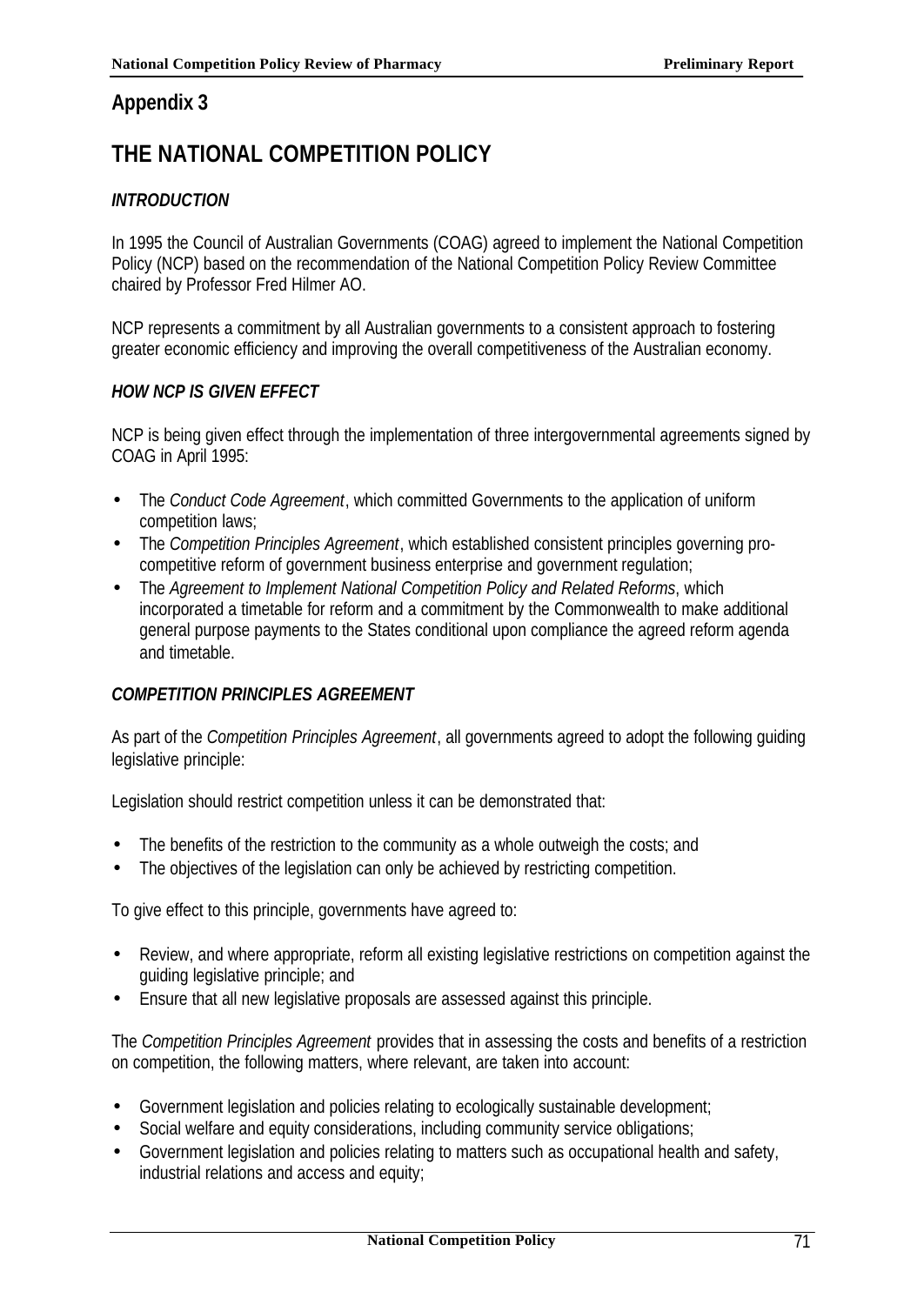- Economic and regional development, including employment and investment growth;
- The interests of consumers generally or of a class of consumers;
- The competitiveness of Australian business; and
- The efficient allocation of resources.

The *Competition Principles Agreement* also requires that legislation review consider the following:

- The objectives of the legislation;
- The nature of the restriction on competition;
- The likely effect of the restriction on competition and on the economy generally;
- The costs and benefits of the restriction and their balance; and
- Alternative means for achieving the same result, including non-legislative approaches.

### *NCP PURPOSE AND PHILOSOPHY*

The purpose of the guiding legislative principle is to critically assess whether restrictions on competition are necessary to achieving the objectives of the legislation in which they appear. As stated in the Victorian Government's *Guidelines for the Review of Legislative Restrictions on Competition*:

*These [restrictions] typically evolved to serve wider public policy objectives, including protection of the consumer, the environment or the wider public from unscrupulous, unsafe or environmentally destructive practices, processes or products. The guiding legislative principle established under the Competition Principles Agreement does not imply that competition objectives should take precedence over these important policy objectives. However, the form which regulation takes often creates unwarranted barriers to entry to relevant markets, limiting consumer choice, stifling innovation and generating monopoly rents for existing producers which result in higher prices to consumers.*

Application of the Policy's guiding legislative principle therefore is intended to establish whether particular restrictions on competition remain necessary to the achievement of specific public policy objectives through a rigorous assessment of the benefits to the public of each restriction compared with the costs involved, and assessment of non-regulatory alternatives.

The general proposition underlying these reviews is that open and unrestricted competition in markets is generally the most efficient method of allocating the community's resources, and that the benefits of a restriction on competition will generally only outweigh the costs in situations of 'market failure'. Therefore, intervention should generally be restricted to those situations.

*This Appendix is an extract from the Victorian Department of Human Services' November 1998 discussion paper for the Review of Victorian* Health Act 1958*. It is used with permission.*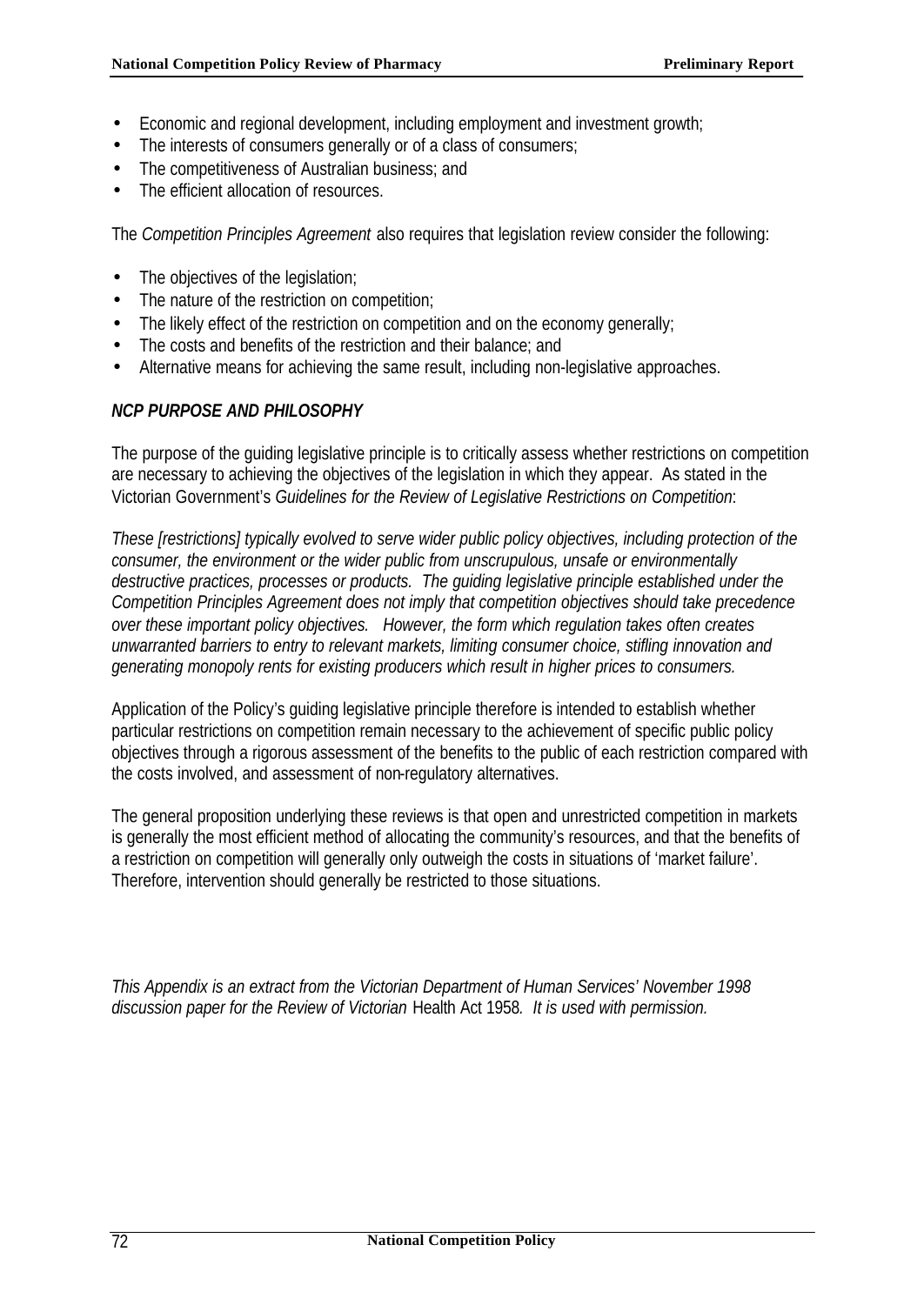# **Appendix 4**

# **PHARMACEUTICAL BENEFITS SCHEME AND PHARMACIST REMUNERATION**

The purpose of the Pharmaceutical Benefits Scheme (PBS) is to provide timely, reliable and affordable access for the Australian community to necessary and cost effective medicines.

The PBS has been in operation for more than 50 years. It has evolved into a scheme which from 1 February 1999 covers 559 drug substances (generic drugs), available in 1,354 forms and strengths (items) and marketed as 1,992 different drug products (brands). The list of benefits is comprehensive, providing suitable therapy for most medical conditions in which medicine is an accepted form of treatment and diagnosis by a medical practitioner is appropriate.

Eligibility is restricted to Australian residents and visitors from those countries with which Australia has a Reciprocal Health Care Agreement. Currently, those countries are the UK (including Northern Ireland), Ireland, New Zealand, Malta, Italy, Sweden, the Netherlands and Finland.

The PBS is complemented by the Repatriation Pharmaceutical Benefits Scheme (RPBS), which provides access to some additional pharmaceutical items to persons with entitlements under the *Veterans' Entitlements Act 1986*.

Decisions on what drugs are included, or "listed" under the PBS, are based upon the recommendations of an expert body of medical practitioners and pharmacists, the Pharmaceutical Benefits Advisory Committee. Over recent years, increasing emphasis has been placed on manufacturers having to demonstrate the cost effectiveness of the drugs they are seeking to have listed on the Schedule of Pharmaceutical Benefits.

PBS listed products must be:

- Prescribed by a registered medical practitioner or, for certain drugs, by a registered dental practitioner; and
- Dispensed by an approved pharmacist or, in limited cases where a pharmaceutical service is not available, by an approved medical practitioner.

The Commonwealth Government reduces the cost of pharmaceuticals to patients by:

- Negotiating an agreed price for the medicine with the supplier of the product;
- Controlling the mark-up applied by wholesalers and by dispensers;
- Remunerating dispensers an amount determined by the Pharmaceutical Benefits Remuneration Tribunal; and
- Subsidising the cost of the product to patients with the level of subsidy linked to the welfare needs of the patient.

In negotiating prices with manufacturers, which is used to establish a price paid to pharmacists, the Commonwealth Government has significant market power because only products listed on the PBS are subsidised and doctors tend to confine their prescribing to the PBS list. As a result of this monopsony power, the pharmaceutical industry claims that Australian prices are significantly lower than most other comparable overseas countries.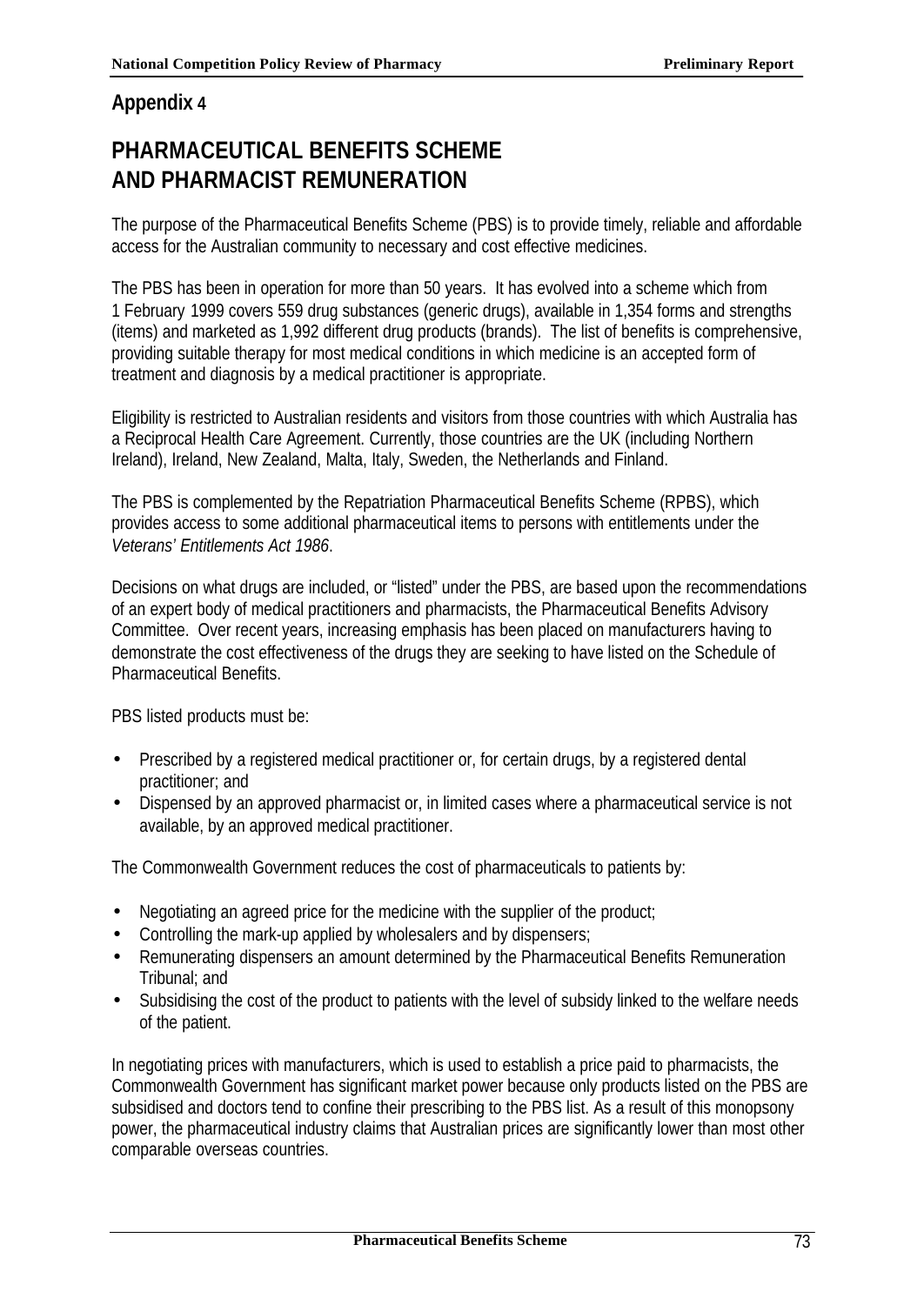Under the PBS, the current maximum cost to consumers for drugs listed under the PBS is \$20.30 for General Beneficiaries (who are members of the general public and do not have concession cards) and \$3.20 for Concessional Beneficiaries (who are holders of Pensioner Concession, Commonwealth Seniors Health Cards and Health Care Cards), except where a special patient contribution, a brand premium, or a therapeutic group premium applies.

So, for example, if a person required treatment for multiple sclerosis with Interferon Beta-1b (*Betaferon)*, the cost of a set of injections is \$1264.34, but a General Beneficiary would pay \$20.30 and a Concessional Beneficiary \$3.20, with the Commonwealth meeting the balance of the cost.

# *COST OF THE PBS TO GOVERNMENT*

In 1997/98, the PBS dealt with over 125 million benefit prescriptions. For that year, the cost to the Commonwealth of the PBS was \$2.541 billion and the patient contribution was \$571 million, making the total cost of the Scheme \$3.112 billion.

Of this total, the amount paid to pharmacists for dispensing the drugs was \$773 million, representing around 25 per cent of the total cost of the Scheme.

It took 40 years for the cost of the PBS to reach \$1 billion and only a further six years to double to nearly \$2 billion in 1994/95. Since then, the cost to the Government of pharmaceutical benefits has grown at an average annual rate of 9.7 per cent in real terms over the last 4 years. PBS costs are expected to grow at an average rate of 8.0 per cent real per annum over the next 5 years. The total cost to the Government of the PBS can be expected to double again in the next 11 to12 years.

Government expenditure on the PBS represents 5.9 per cent of total health services expenditure; the PBS average annual expenditure growth rate of 9.7 per cent per annum compares with an average annual growth rate of around 4.8 per cent in total health services expenditure.

As in the case of other medical technologies, newer medicines tend to be more expensive than older ones and prescribers tend to favour the newer and more expensive medicines. So, for example, in 1997/98 there were over 6 million PBS prescriptions for cholesterol-lowering drugs, at an average price of \$50.78 and at a total cost to Government of some \$274 million. Antacids and drugs for treating peptic ulcers accounted for over 8 million PBS prescriptions, at an average price of \$46.58 and at a total cost to Government of over \$322 million.

The majority of expenditure on PBS prescriptions continues to be directed towards those least able to afford the cost of medicines, with Government expenditure on pharmaceuticals for Concessional Beneficiaries representing around 80 per cent of total PBS expenditure in 1997/98. The remaining 20 per cent was spent on subsidising the price of drugs prescribed to General Beneficiaries.

### *PHARMACIST REMUNERATION*

The current Australian Community Pharmacy Agreement between the Commonwealth and the Pharmacy Guild of Australia provides for payments to approved pharmacists for the dispensing of PBS listed medicines. This agreement expires on 30 June 2000 and is currently being re-negotiated.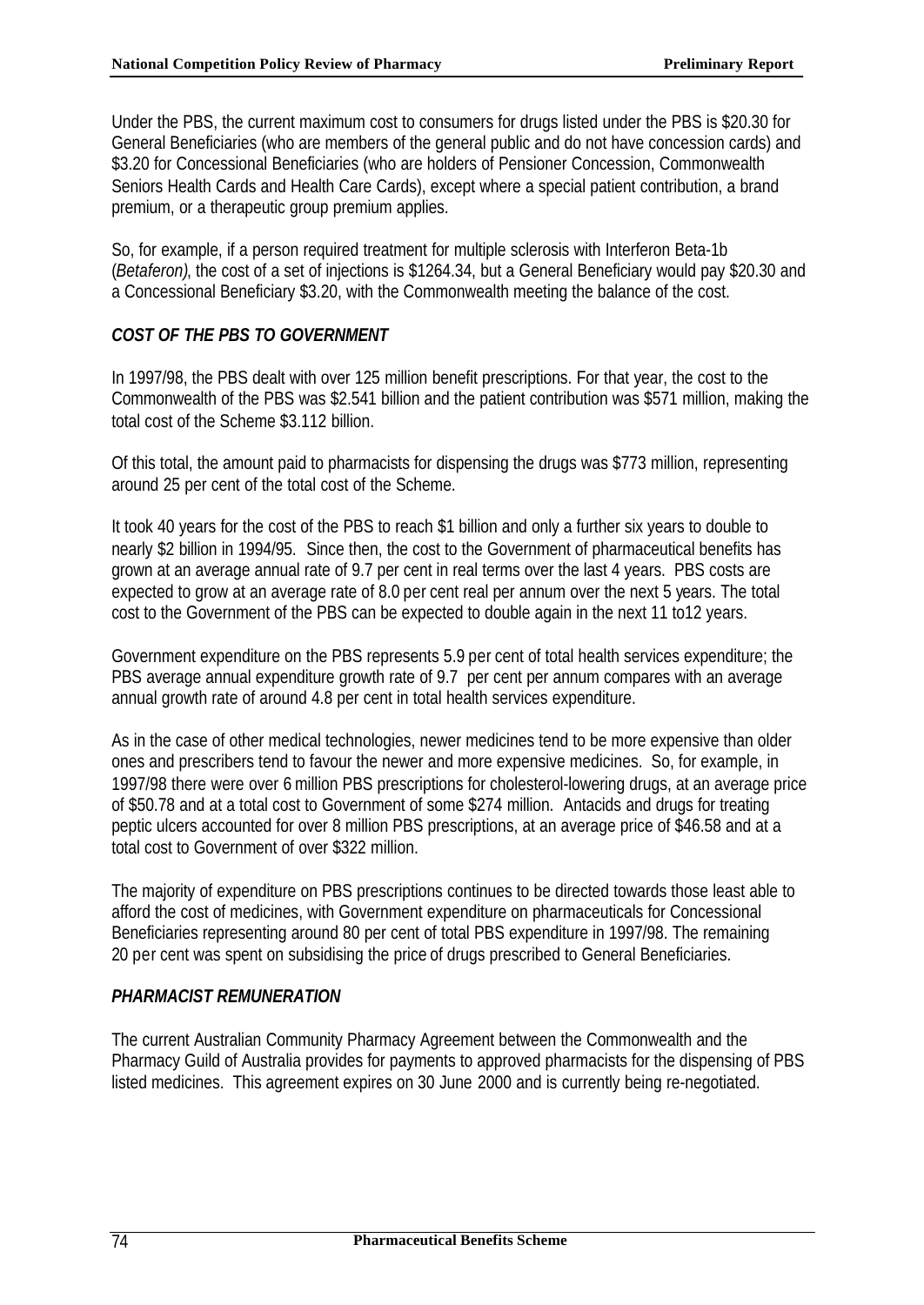The amount paid to pharmacists consists of:

- A mark-up of 10 per cent on the Government agreed price to the pharmacist, up to \$180, or \$18.00 on the price to pharmacists above \$180 up to \$360, or 5 per cent on the price to pharmacists above \$360,
- *Plus* a government composite fee of \$4.34 for ready prepared items or \$6.20 for extemporaneously prepared items,
- **Plus** a range of miscellaneous fees and allowances where applicable, such as:
	- the Isolated Pharmacy Allowance and Remote Pharmacy Allowance;
	- fees for accredited pharmacists undertaking medication reviews in nursing homes; and
	- additional charges for PBS medicines below the general patient copayment (of \$20.30)

Payments to suppliers (including manufacturers) are 90 per cent of the pharmacist price, whilst wholesalers receive 10 per cent of the pharmacist price.

*This material was prepared by the Commonwealth Department of Health and Aged Care and is adapted with acknowledgement.*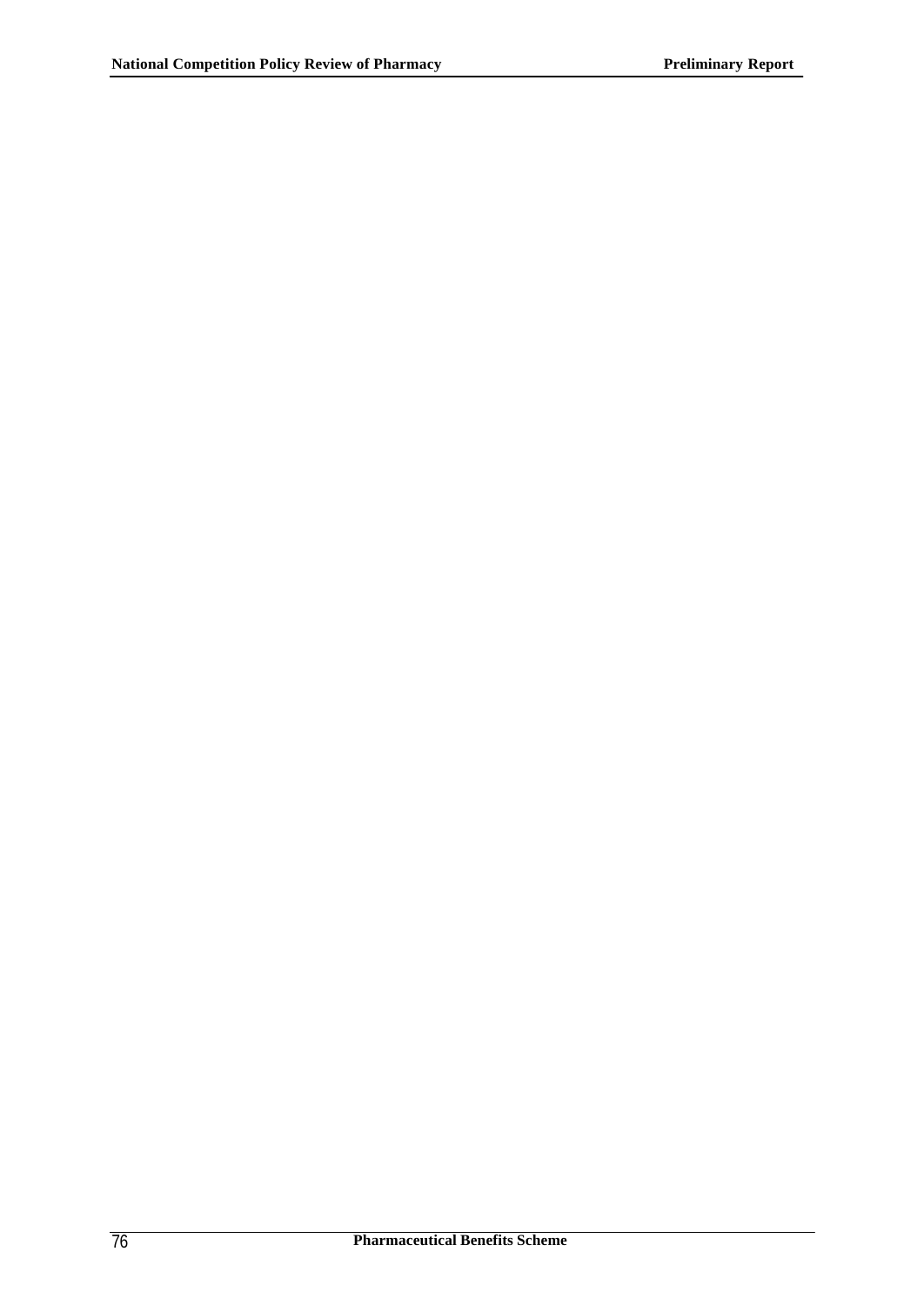# **Appendix 5**

# **ALTERNATIVES TO EXISTING REGULATION FOR NEW AND RELOCATED PHARMACIES**

Further to the Recommendations 10-13 in Chapter 3,two routes for reform of the *National Health Act 1953's* Determination under Section 99L are outlined. The "high road" option is for change in the short term, and a "low road" leading to the same destination, but with a transitional period.

Consistent with Recommendation 12, the "high road" is the Review's preferred option.

The desirability of introducing special provisions for the retention of pharmacies in rural and remote areas (see Chapter 3) is a related but separate issue.

### *"HIGH ROAD"*

The "high road" model would remove the current location restrictions as soon as possible. The new approvals rules would be replaced by other measures, and relocation rules not replaced. There would not be any phasing or interim arrangements.

• Changes could come into effect at the beginning of the next Australian Community Pharmacy Agreement, on 1 July 2000.

### **RELOCATION**

From 1 July 2000, existing pharmacies would be free to relocate to a site regardless of its proximity to another pharmacy, unless the Australian Community Pharmacy Authority (ACPA) can demonstrate that a relocation is not in the public interest. The ACPA would therefore, assuming that it is retained, take on a monitoring and reviewing role compared to its present determinative brief.

### **NEW APPROVALS**

The current location rules for new pharmacies would be abolished as of 1 July 2000. Other incentives, such as remunerative and/or other financial measures, would be introduced to make establishing a pharmacy in an oversupplied area less attractive, establishing in an undersupplied area more attractive.

### *"LOW ROAD"*

The "low road" would provide for a more incremental progression to the "high road" model. It would allow for a phasing in of new arrangements, and would recognise that many pharmacy proprietors have made business investment decisions in recent years that have anticipated some continuity in the present arrangements.

• "Low road" would be fully implemented within three to five years, with the interim revised rules commencing from 1 July 2000. This may or may not be contiguous with the next Australian Community Pharmacy Agreement.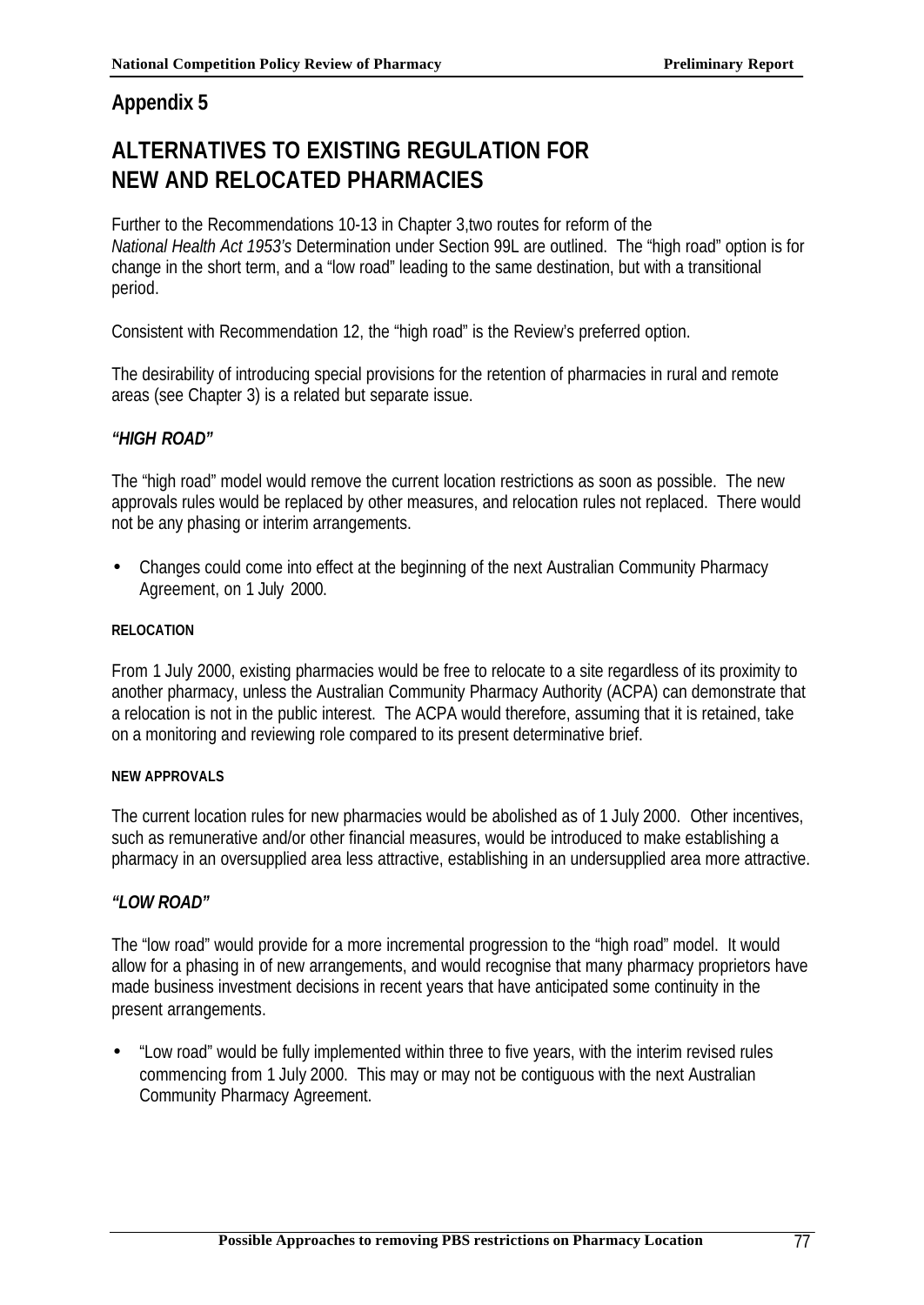### **RELOCATION**

For the agreed period, the existing relocation rules would continue, with modifications to make their operation more equitable and practical, and to better reflect contemporary and evolving trends in health care delivery in and beyond pharmacy. These interim adjustments, which would come into effect from the start of the next agreement, on 1 July 2000, would include:

- Shortening the new site relocation distance from 2 kilometres to 1.5 kilometres. This would continue the trend of the second Agreement from the First in shortening the radius from 5 to 2 kilometres;
- Abolishing the need for ACPA approval of relocations within a 1 kilometre radius, provided that the new premises satisfy any local State or Territory requirements;
- Changing the Determination definition of the "shortest lawful distance door to door" to the "shortest reasonable vehicular access route". This would not eliminate the potential for administrative or judicial review of distance-based decisions. It would, however, mean that they would be based on more practical considerations such as the degree of difficulty for an old, ill or infirm person, or a parent with young children, in reaching their nearest pharmacy; and
- Relocations into medical centres, private hospitals with inpatients (without a minimum bed requirement) and aged care facilities (including multi complex facilities) would be treated in the same way as shopping centres – the distance criteria would not apply, although other eligibility and safeguard criteria may be put in place to protect the public interest.

### **NEW APPROVALS**

For the transitional period, the existing rules for new approvals would continue, and the ACPA's determining role would continue. The criteria applied would, however, be revised to make them more efficient, relevant and equitable – particularly to make them as "rural friendly" as possible.

Subject to negotiation and consultation, including with affected communities themselves, adjusted criteria could take such factors into account as:

- Local population health characteristics (eg aged persons, persons with chronic illnesses, people with serious disabilities) rather than disadvantaged social groups;
- The proximity of the nearest pharmacy and nearest hospital;
- The local community's ability to support the pharmacy business;
- Easing the GP requirement to being within a reasonable travelling distance (of say 10km) rather than present in a town full or part time; and
- Changing the population definition to reflect a locality's year-round profile, rather than simply the number of permanent residents.

With appropriate eligibility criteria and safeguards against excessive servicing and improper direction of professional pharmacy matters, and provided that a relocation cannot be arranged, consider also new approvals for pharmacies in:

- Medical centres:
- Private hospitals with inpatient services (without a minimum bed requirement); and
- Aged care facilities (single or multi-complex) with sufficient residents and community-based clients to justify an in-house pharmacy service.

These "low road" interim arrangements would apply until the restrictions are abolished altogether at the end of the transitional period.